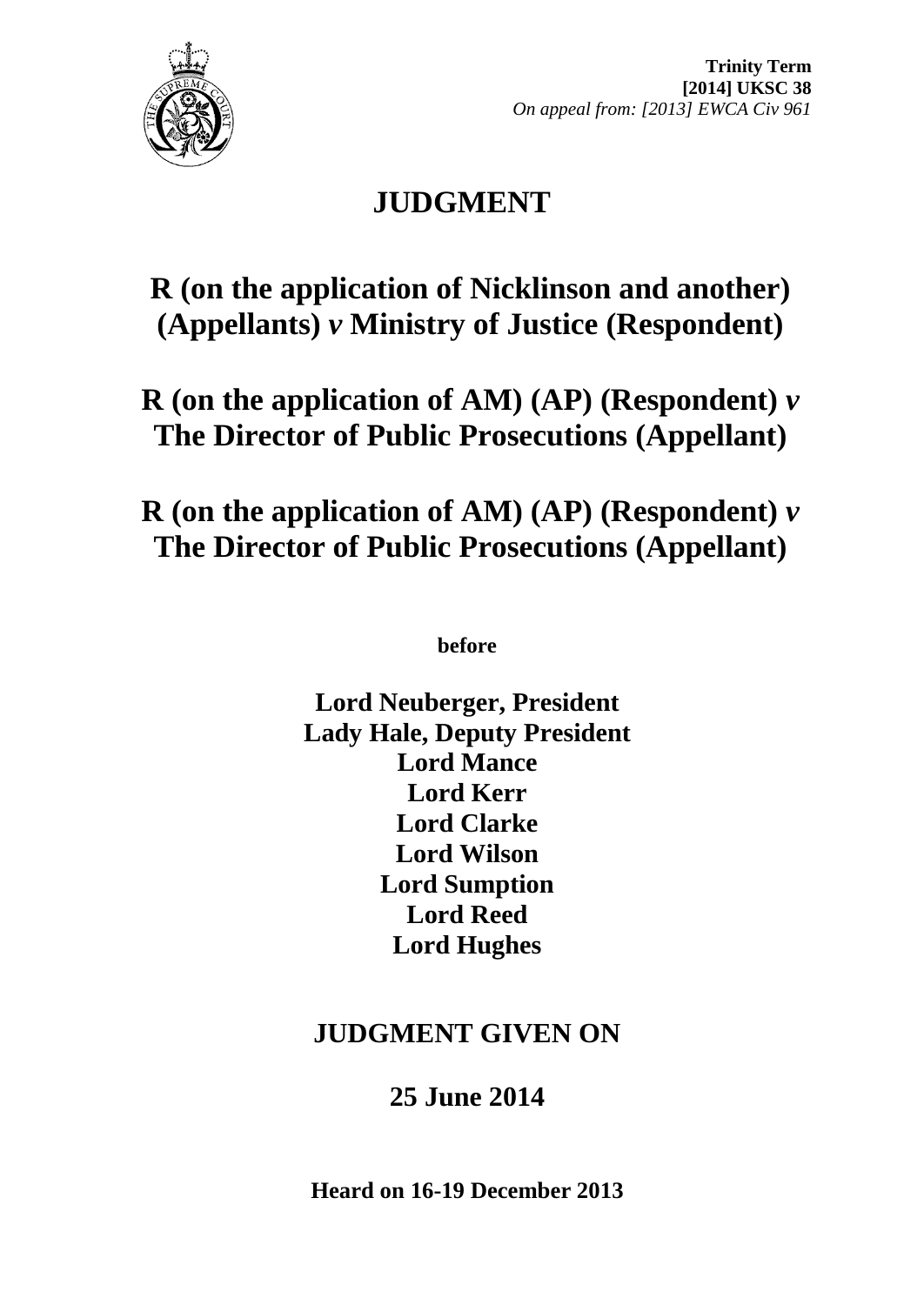*Appellant (Nicklinson and Lamb*)<br>Paul Bowen QC Guy Vassall-Adams (Instructed by Bindmans LLP )

John McGuinness QC Phillip Havers QC Duncan Atkinson (Instructed by CPS Appeals Unit )

*Intervener (CNK Alliance Ltd (Care Not Killing))* Ben Bradley Katarina Sydow (Instructed by Barlow Robbins LLP)

*Intervener (British Humanist Association)* Heather Rogers QC Caoilfhionn Gallagher Maria Roche (Instructed by Irwin Mitchell LLP)

*Respondent (Ministry of Justice)* David Perry QC James Strachan QC (Instructed by Treasury Solicitors )

*Appellant (DPP) Respondent (AM)*<br> *Respondent (AM)*<br>
Phillip Havers QC (Instructed by Leigh Day & Co )

> *Intervener (Dignity and Choice in Dying)* Lord Pannick QC Ravi Mehta (Instructed by Baker & McKenzie LLP)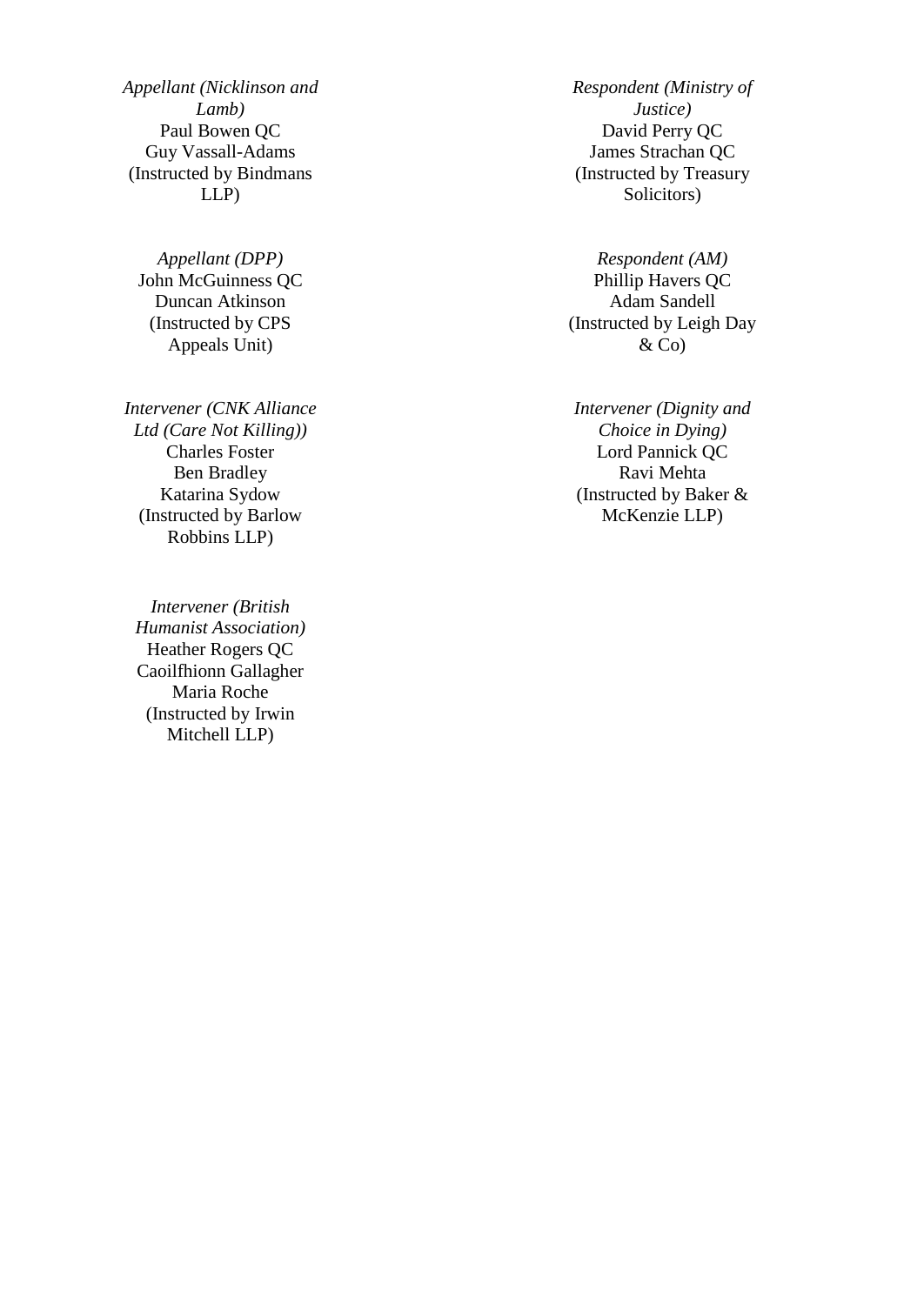#### **LORD NEUBERGER**

1. These appeals arise out of tragic facts and raise difficult and significant issues, namely whether the present state of the law of England and Wales relating to assisting suicide infringes the European Convention on Human Rights, and whether the code published by the Director of Public Prosecutions ("the DPP") relating to prosecutions of those who are alleged to have assisted a suicide is lawful.

2. The appeals arise out of claims brought by three men, Tony Nicklinson, Paul Lamb and someone known for the purpose of these proceedings as Martin, each of whom was suffering such a distressing and undignified life that he had long wished to end it, but could not do so himself because of his acute physical incapacity. Mr Lamb contends that the law should permit him to seek assistance in killing himself in this country, and, if it does not, it should be changed so as to enable him to do so. He is supported by the widow of Mr Nicklinson, who has died since the proceedings were issued. Martin's case is that there should be clearer guidance in the policy published by the DPP with regard to prosecuting those from whom he would like advice and assistance in connection with killing himself.

### *An outline of the facts*

3. The first appeal arises from the fact that Mr Nicklinson suffered a catastrophic stroke eight or nine years ago, when he was aged 51. As a result, he was completely paralysed, save that he could move his head and his eyes. He was able to communicate, but only laboriously, by blinking to spell out words, letter by letter, initially via a perspex board, and subsequently via an eye blink computer. Despite loving and devoted attention from his family and carers, his evidence was that he had for the past seven years consistently regarded his life as "dull, miserable, demeaning, undignified and intolerable", and had wished to end it.

4. Because of his paralysed state, Mr Nicklinson was unable to fulfil his wish of ending his life without assistance, other than by self-starvation, a potentially protracted exercise, involving considerable pain and distress. His preference was for someone to kill him by injecting him with a lethal drug, such as a barbiturate, but, if that was not acceptable, he was prepared to kill himself by means of a machine invented by Philip Nitschke, an Australian doctor. This machine, after being loaded with a lethal drug, could be set up so as to be digitally activated by Mr Nicklinson, using a pass phrase, via an eye blink computer.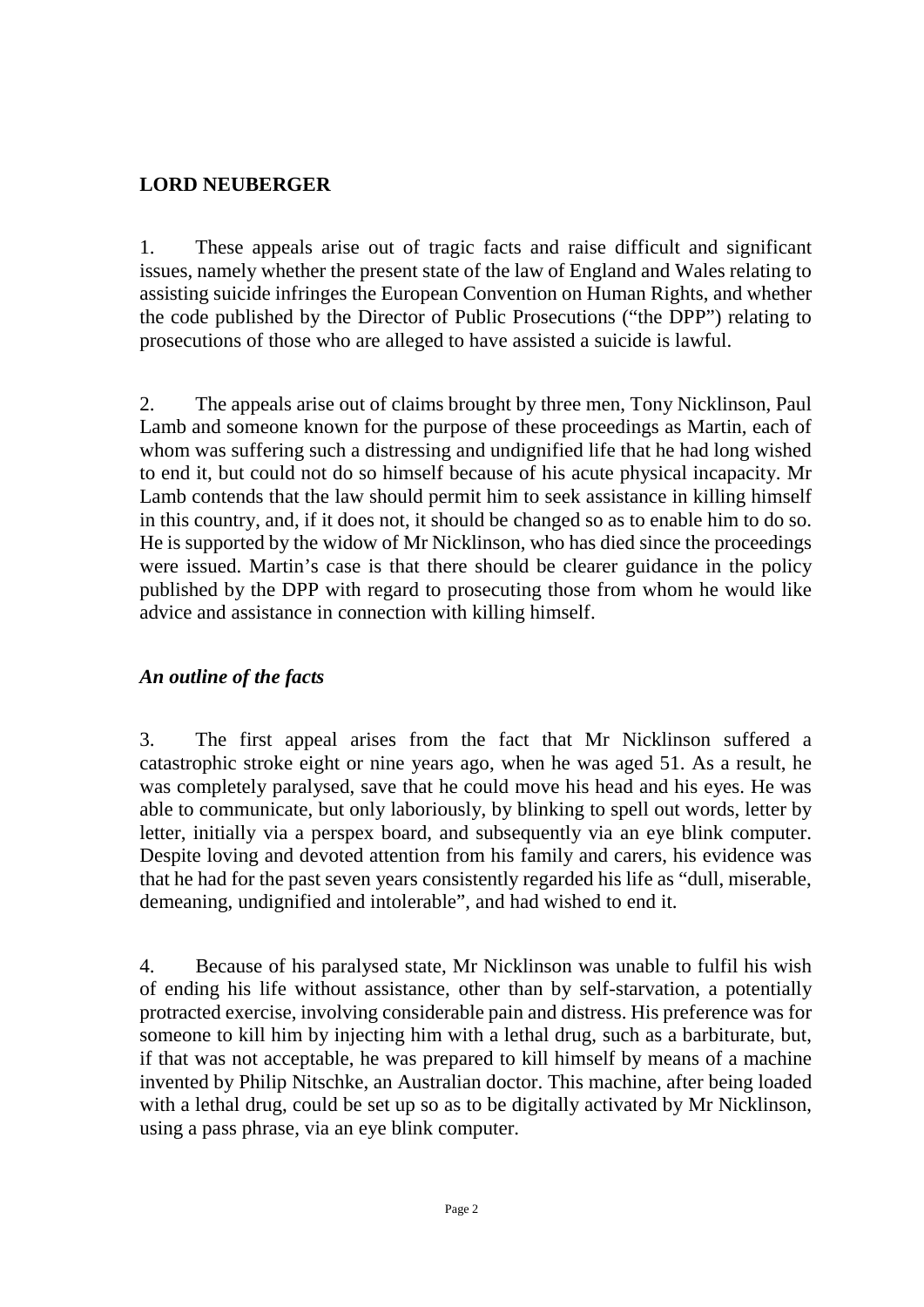5. Because he was told that it would be unlawful for someone to kill him or even to assist him in killing himself, Mr Nicklinson applied to the High Court for (i) a declaration that it would be lawful for a doctor to kill him or to assist him in terminating his life, or, if that was refused, (ii) a declaration that the current state of the law in that connection was incompatible with his rights under article 8 of the **Convention** 

6. While expressing great sympathy and respect for Mr Nicklinson's situation and wishes, the High Court, in an impressive judgment given by Toulson LJ, with whom Royce and Macur JJ agreed, refused him both forms of relief – [2012] EWHC 2381 (Admin). Following that decision, Mr Nicklinson embarked on the very difficult and painful course of self-starvation, refusing all nutrition, fluids, and medical treatment, and he died of pneumonia on 22 August 2012.

7. Mr Nicklinson's wife, Jane, was then both added (because she contended that she had a claim in her own right) and substituted (in her capacity as administratrix of Mr Nicklinson's estate) as a party to the proceedings, and pursued an appeal to the Court of Appeal. The Court of Appeal, while again sympathetic and respectful of her position, dismissed her appeal for reasons given in a similarly impressive judgment by Lord Dyson MR and Elias LJ, with whom Lord Judge CJ agreed – [2013] EWCA Civ 961; [2014] 2 All ER 32.

8. Because it was feared that there might be a challenge to Mrs Nicklinson's right to pursue an appeal, Paul Lamb was added as a claimant in the proceedings before the hearing in the Court of Appeal. Since a catastrophic car crash in 1990, Mr Lamb has been completely immobile, save that he is able to move his right hand. He requires carers 24 hours a day, suffers pain every day, and is permanently on morphine. His condition is irreversible, and he wishes a doctor to end his life, which he regards as consisting of a mixture of monotony, indignity and pain. He therefore applied for the same relief as Mr Nicklinson had sought, and it was similarly refused by the Court of Appeal.

9. The second appeal arises from the fact that Martin (who wishes to be so described in order to maintain his privacy) suffered a brainstem stroke in August 2008, when he was 43. He is almost completely unable to move and can only communicate thorough slow hand movements and via an eye blink computer. His condition is incurable, and, despite being devotedly looked after by his wife and carers, his evidence is that he wishes to end his life, which he regards as undignified, distressing and intolerable, as soon as possible.

10. Apart from self-starvation, Martin's only way of achieving this is by travelling to Zurich in Switzerland to make use of the Dignitas service, which,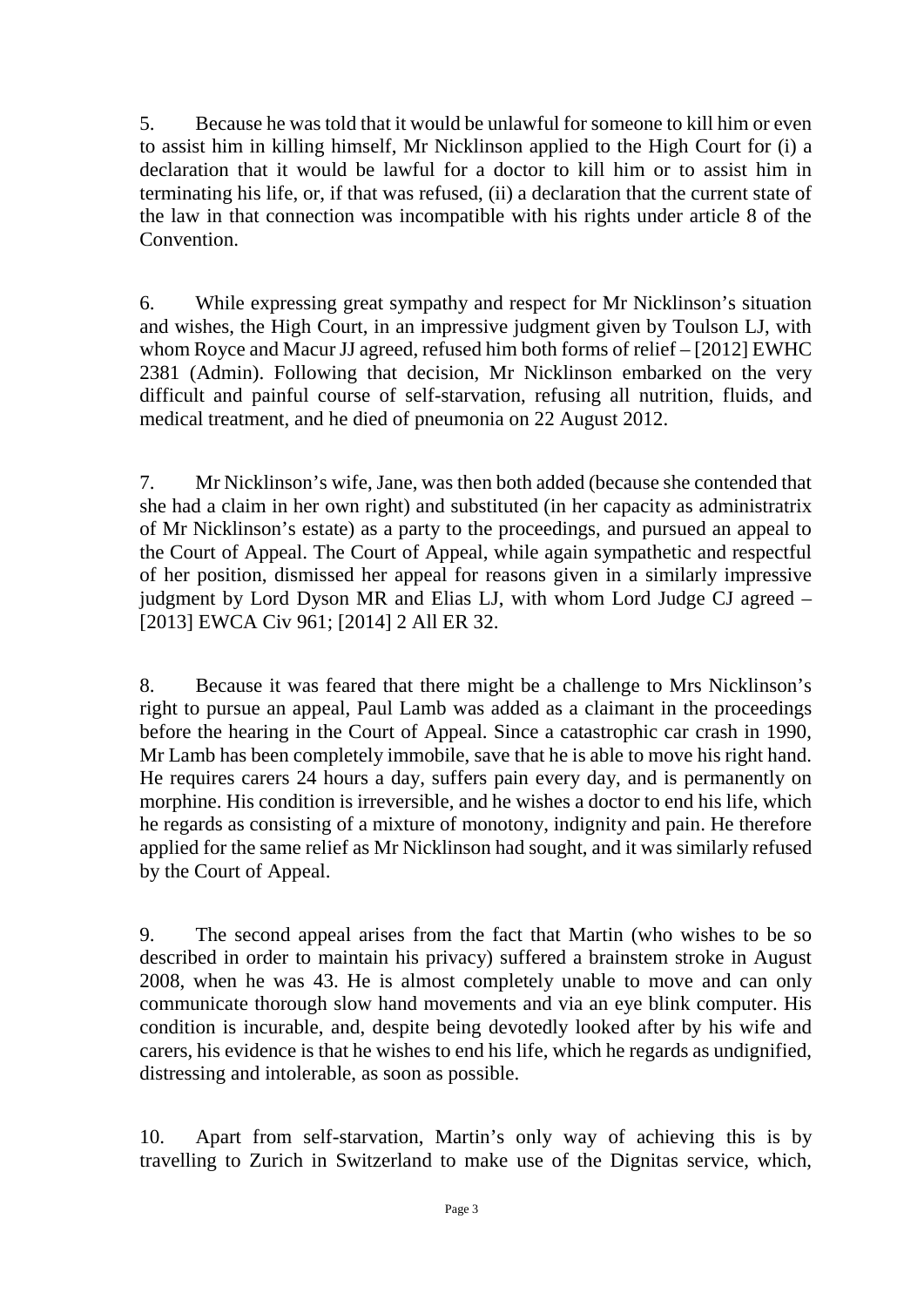lawfully under Swiss law, enables people who wish to die to do so. However, he first needs (i) to find out about this service, (ii) to join Dignitas, (iii) to obtain his medical records, (iv) to send Dignitas money, and (v) to have someone accompany him to Zurich. For understandable reasons, his wife does not want to be involved, and he does not want to involve any other member of his family, in this project. So, as he says, he needs assistance from one of his carers or from an organisation such as Friends At The End.

11. Martin began proceedings seeking an order that the DPP should clarify, and modify, his published "Policy for Prosecutors in respect of Cases of Encouraging or Assisting Suicide", published in February 2010 ("the 2010 Policy") and other relief. He seeks the clarification and modification to enable responsible people, including, but not limited to, carers who are willing to do so, to know that they could assist Martin in committing suicide through Dignitas without the risk of being prosecuted.

12. Martin's proceedings were heard together with those brought by Mr Nicklinson, and they failed in the High Court. A few months later, he embarked on an attempt to end his life by self-starvation, but abandoned it in distressing circumstances. Martin's appeal, which was heard together with that of Mrs Nicklinson and Mr Lamb, was partially successful, in that Lord Dyson and Elias LJ considered that, "in certain respects", the 2010 Policy was "not sufficiently clear … in relation to healthcare professionals" – [2013] EWCA Civ 961, para 140; [2014] 2 All ER 32. Lord Judge CJ took a different view, and would have dismissed Martin's appeal.

13. The Court of Appeal gave Mrs Nicklinson and Mr Lamb ("the appellants") permission to appeal to the Supreme Court in the first appeal. In the second appeal, the Court of Appeal gave the DPP permission to appeal, and Martin permission to cross-appeal, as he contends that the order of the Court of Appeal in his case does not go far enough.

14. The tragic situations in which Mr Nicklinson, Mr Lamb and Martin found or find themselves are not as uncommon as some may like to think. There is reliable statistical and anecdotal evidence which indicates that, in recent years, hundreds of people suffering from terminal or chronic conditions, whose lives are often painful and/or undignified, committed suicide annually, that a significant number of them were assisted in doing so, and that there are many who wish to die, but (like Mr Nicklinson, Mr Lamb and Martin) cannot do so without assistance or advice, which it is generally assumed that they are unable to obtain because of the current state of the law. Examples of such evidence may be found in *Assisted Dying for the Terminally Ill Bill – First Report* HL Paper 86-I, 2005, especially para 77, and the *Report on Assisted Dying*, the Falconer Report, 2012, especially pp 108-138.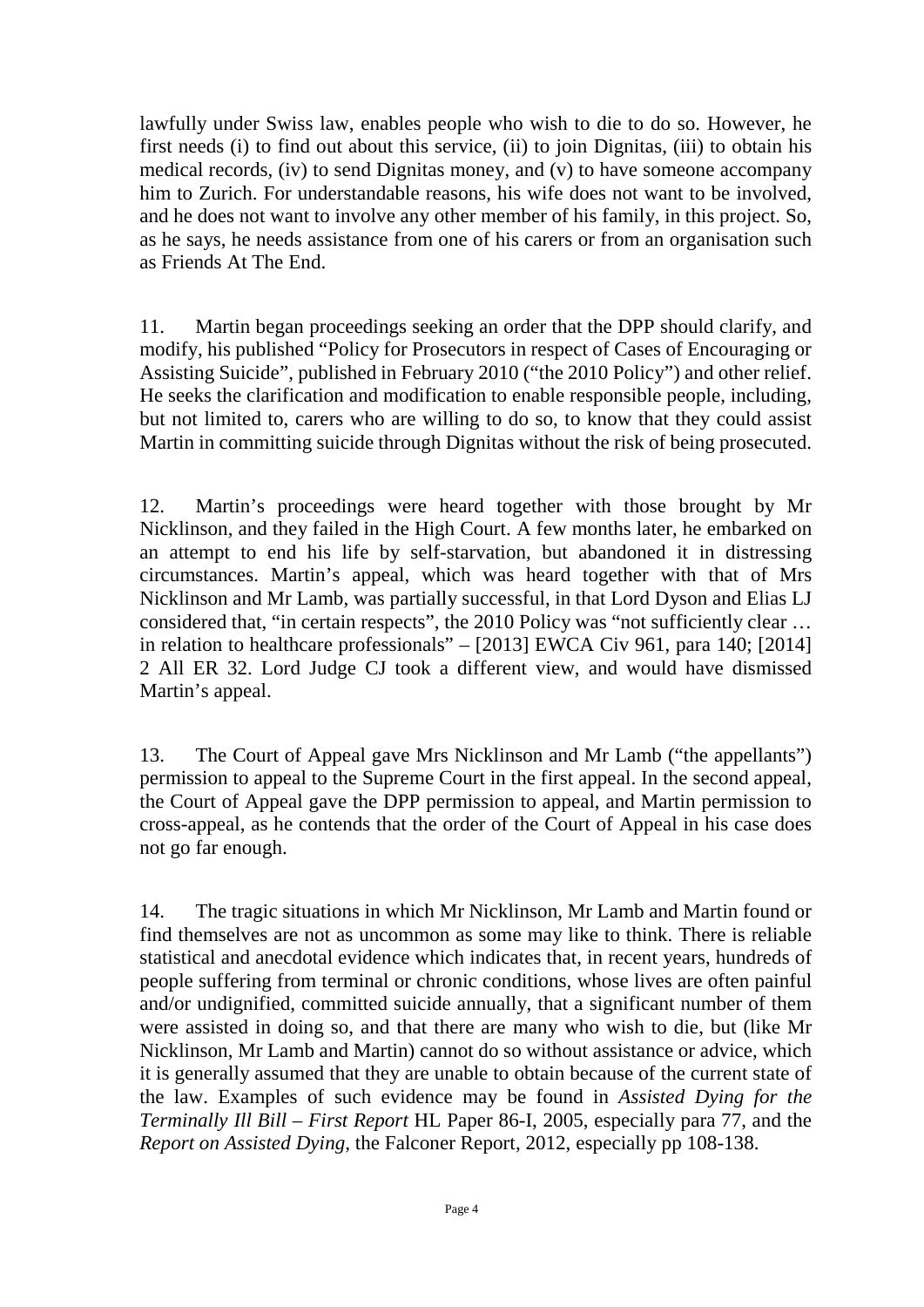### *The legal and policy background*

#### *The domestic law relating to killing and suicide*

15. Murder represents the most serious form of homicide, and it is a common law offence in England and Wales, although some of its ingredients have been altered by legislation, most significantly by the Homicide Act 1957 ("the 1957 Act"). For present purposes, it suffices to say that the offence of murder involves the perpetrator killing a person when intending either to kill or to inflict grievous bodily harm. A conviction for murder carries a mandatory life sentence.

16. Manslaughter is also a common law offence with statutory amendments, again most notably in the 1957 Act. The offence of voluntary (as opposed to involuntary) manslaughter is, in effect, murder in circumstances where the perpetrator is able to raise certain specified grounds of mitigation, including diminished responsibility and loss of control (all of which are subject to certain requirements). Manslaughter carries a maximum sentence of life imprisonment, and there is no minimum sentence.

17. Mercy killing is a term which means killing another person for motives which appear, at least to the perpetrator, to be well-intentioned, namely for the benefit of that person, very often at that person's request. Nonetheless, mercy killing involves the perpetrator intentionally killing another person, and therefore, even where that person wished to die, or the killing was purely out of compassion and love, the current state of the law is that the killing will amount to murder or (if one or more of the mitigating circumstances are present) manslaughter – see per Lord Judge CJ in *R v Inglis* [2011] 1 WLR 1110, para 37. As Lord Browne-Wilkinson said in *Airedale NHS Trust v Bland* [1993] AC 789, 885, "the doing of a positive act with the intention of ending life is and remains murder".

18. Nonetheless, a doctor commits no offence when treating a patient in a way which hastens death, if the purpose of the treatment is to relieve pain and suffering (the so-called "double effect") – see per Lord Goff of Chieveley in *Bland* at p 867. The House of Lords in that case decided that no offence was involved in refusing or withdrawing medical treatment or assistance, ultimately because this involved an omission rather than a positive act. While Lord Goff, Lord Browne-Wilkinson and Lord Mustill were all concerned about the artificiality of such a sharp legal distinction between acts and omissions in this context, they also saw the need for a line to be drawn, and the need for the law in this sensitive area to be clear – see at pp 865, 885 and 887 respectively.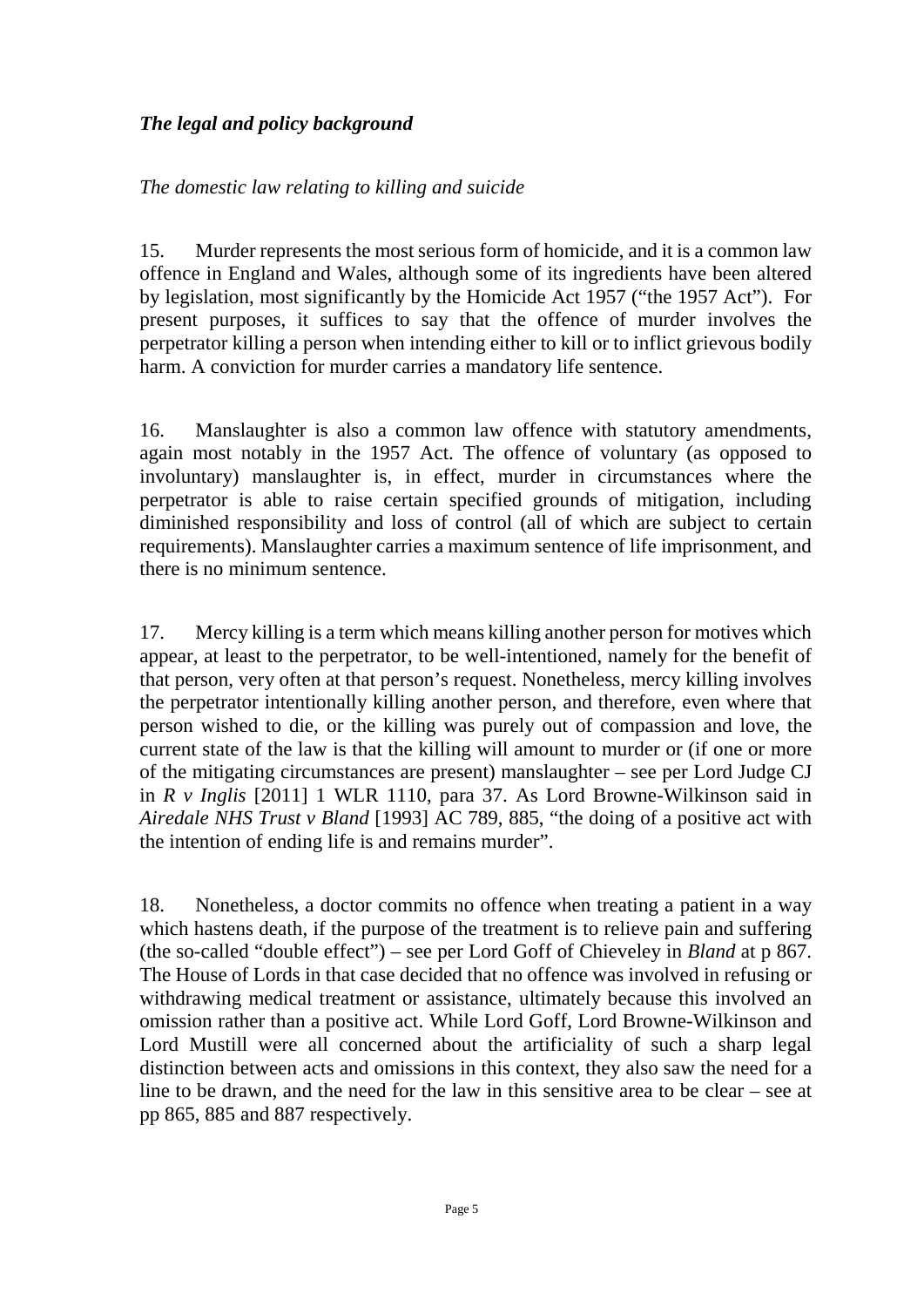19. Until 1961, it was an offence to commit suicide, which was regarded as selfmurder; people who unsuccessfully attempted to kill themselves were not infrequently prosecuted. Section 1 of the Suicide Act 1961 ("the 1961 Act") provided that "[t]he rule of law whereby it is a crime for a person to commit suicide is hereby abrogated". As suicide was regarded as self-murder before 1961, a person who aided or encouraged another person to commit suicide committed an offence; thus, the survivor of a suicide pact was guilty of murdering the successful selfmurderer – see *R v Croft* [1944] 1 KB 295. Section 4 of the 1957 Act provided that such a survivor would only be guilty of manslaughter. However, the abolition of suicide four years later as a crime meant that it was necessary to address the question of what to do about assisting and encouraging suicide.

20. Parliament dealt with that issue in section 2 of the 1961 Act ("section 2"), subsection (1) of which has now been repealed and re-enacted in the form of subsections (1)-(1C) by section 59(2) of the Coroners and Justice Act 2009 ("the 2009 Act"). The relevant parts of section 2 in its current form provide as follows:

"(1) A person ("D") commits an offence if—

(a) D does an act capable of encouraging or assisting the suicide or attempted suicide of another person, and

(b) D's act was intended to encourage or assist suicide or an attempt at suicide.

…

(1C) An offence under this section is triable on indictment and a person convicted of such an offence is liable to imprisonment for a term not exceeding 14 years.

….

(4) [N]o proceedings shall be instituted for an offence under this section except by or with the consent of the Director of Public Prosecutions."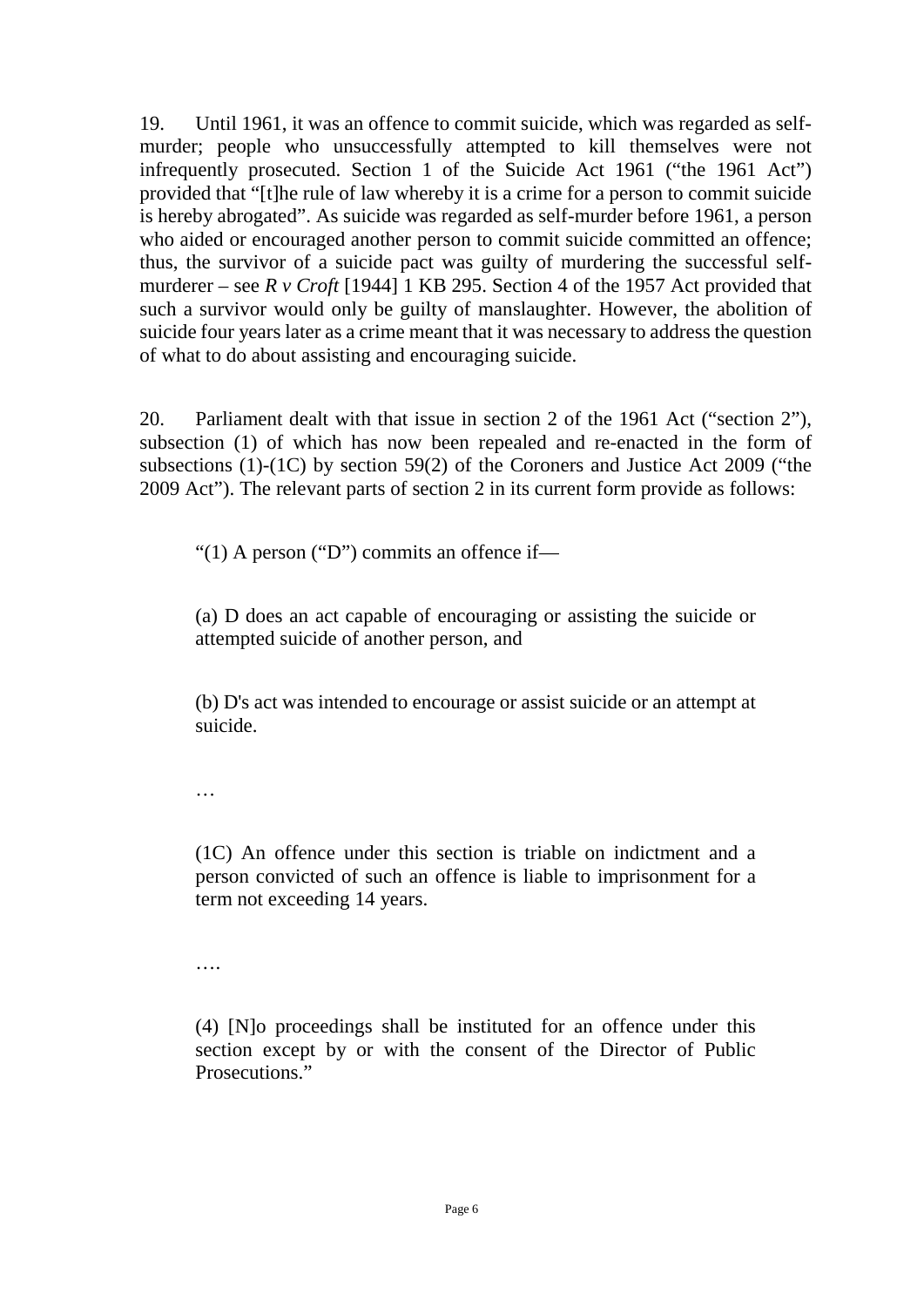21. In *Bland,* the House of Lords held that it was lawful for doctors to discontinue treatment of a person who was in what was then called a persistent vegetative state. As Lord Goff explained at p 864, it had already been established that "if an adult patient of sound mind refuses, however unreasonably, to consent to treatment or care by which his life would or might be prolonged, the doctors responsible for his care must give effect to his wishes, even though they do not consider it to be in his best interests to do so". Where a person was unable to communicate his wishes, the correct question to ask, according to Lord Goff at p 868, was "whether it is in his best interests that treatment which has the effect of artificially prolonging his life should be continued", and in that case the answer was in the negative.

22. In adopting the "best interests" principle, the House of Lords followed its earlier decision in *In re F (Mental Patient: Sterilisation)* [1990] 2 AC 1, and in adopting the omission/commission distinction, it followed the approach of the Court of Appeal in two cases which raised the question of medical treatment for a severely disabled child - *In re B (A Minor) (Wardship: Medical Treatment)* [1981] 1 WLR 1421 ("*Re B (Wardship)*") and *In re J (A Minor) (Wardship: Medical Treatment)*  [1991] Fam 33. Lord Goff accepted that there was a fundamental difference between a positive action which caused death and an omission which resulted in a death. At p 866, he said:

"[T]the doctor's conduct in discontinuing life support can properly be categorised as an omission. It is true that it may be difficult to describe what the doctor actually does as an omission, for example where he takes some positive step to bring the life support to an end. But discontinuation of life support is, for present purposes, no different from not initiating life support in the first place."

The way in which that passage is expressed indicates a certain and understandable discomfort with the notion that switching a machine off actually is an omission. A little later, Lord Goff dealt with another difficulty to which his conclusion gave rise, when he contrasted the position of a doctor in such a case with that of an "interloper who maliciously switches off a life support machine". Although he did not expressly say so, such an action must, I think, amount to murder or manslaughter, and Lord Goff dealt with the difficulty by saying that such an interloper would be "actively intervening to stop the doctor from prolonging the patient's life, and such conduct cannot possibly be categorised as an omission".

23. Subsequently, there has been a number of cases where, in the best interests of a patient, and often contrary to the wishes of his close family, the court has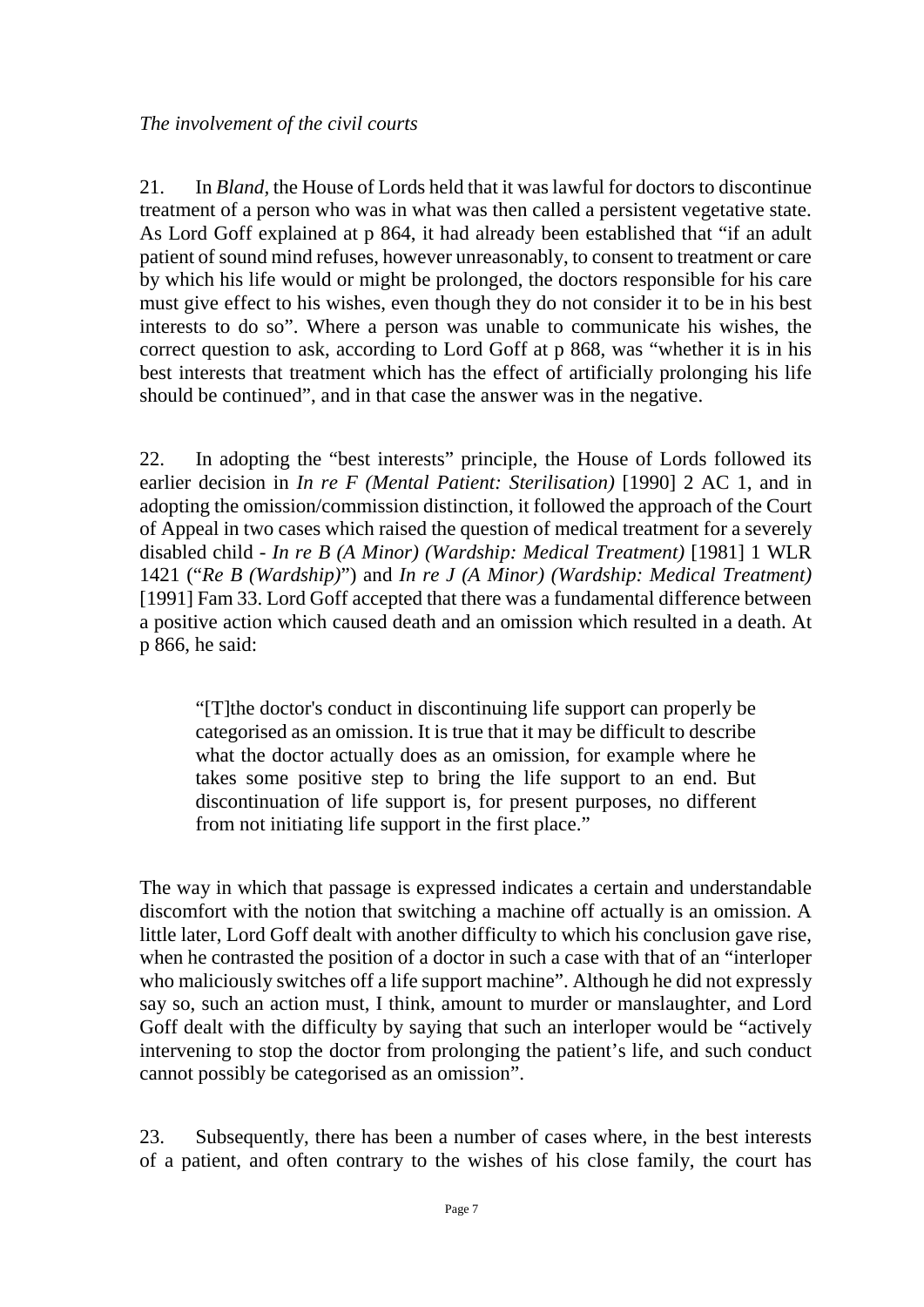authorised switching off a life support machine, stopping providing food and drink, and withholding medical treatment (even of an elementary nature), all of which would lead inevitably to death. As was said in *Bland*, the common law has always recognised the right of a person to refuse treatment in advance, and, in that connection, Parliament has intervened to an extent through sections 24-26 of the Mental Capacity Act 2005, which permits individuals with capacity to make a valid advance direction refusing medical treatment, including treatment which would be life sustaining. Further, the courts have also recognised that, where a patient is unable to give her consent, it is lawful to give her treatment if it is necessary in her best interests – see *Re F*.

24. In cases of withdrawal of treatment, the House of Lords recommended in *Bland* that, before treatment could be withheld in any case where it was impossible for the patient to be consulted, permission should be sought from the High Court until "a body of experience and practice [had] buil[t] up which will obviate the need for application in every case" – pp 873-4. The role of the court in such cases was recently discussed by Lady Hale in *Aintree University Hospitals NHS Foundation Trust v James* [2013] 3 WLR 1299, paras 18-22 and 35-39.

25. As Hoffmann LJ said in *Bland* at p 825, "Modern medicine … faces us with fundamental and painful decisions about life and death which cannot be answered on the basis of normal everyday assumptions". The accuracy of this observation was subsequently demonstrated by the decision of the Court of Appeal *In re A (Children) (Conjoined Twins: Surgical Separation)* [2001] Fam 147 ("*Conjoined Twins*"). This decision took the law further in that the court authorised surgeons to separate conjoined twins, a positive act rather than omission, which would inevitably hasten the death of one twin in order to improve very considerably the life expectancy of the other.

26. In the subsequent case of *In re B (Consent to Treatment – Capacity)* [2002] 1 FLR 1090 ("*Re B (Treatment)*"), the applicant, who was effectively tetraplegic, and who was dependent on an artificial ventilation machine in order to breathe, wished the machine to be turned off, as she wanted to die, owing to the very poor quality of her life. Her doctors refused to turn the machine off, and she applied to the court for an order that they do so. Having concluded that the applicant had the mental capacity to make the decision, Dame Elizabeth Butler-Sloss P decided that the issue was not to be determined by considering what the court concluded was in her best interest. As explained in para 23 above, under the common law, it was purely a matter for the applicant whether or not the machine was turned off, provided that she was in a fit mental state to form a view. And, as she wanted the machine turned off, and she was mentally fit, the continued application of the machine to her body constituted in law trespass to the person. Accordingly she was granted the relief which she sought.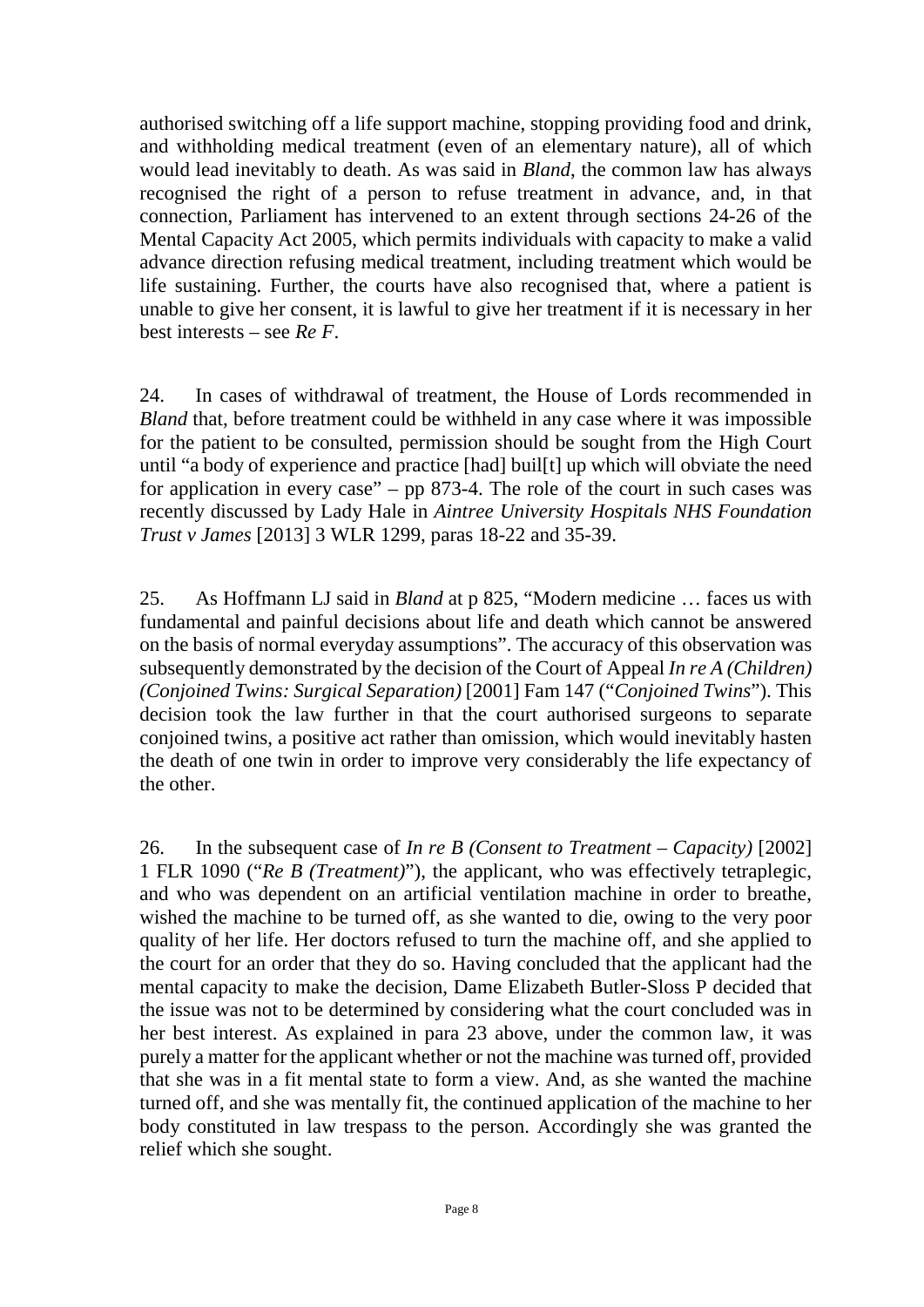27. The two most central rights contained in the Convention for the purposes of the present appeals are in articles 2 and 8. Article 2, in summary form, guarantees the right to life, and, unsurprisingly, it is an unqualified right. Article 8.1 entitles everyone to "respect for his private … life". This right is qualified, as article 8.2 prohibits any "interference by a public authority with the exercise of this right" unless (i) "it is in accordance with the law", and (ii) it "is necessary in a democratic society, … for the prevention of disorder or crime, for the protection of health or morals, or for the protection of the rights and freedoms of others".

28. In *R (Pretty) v Director of Public Prosecutions* [2002] 1 AC 800 ("*Pretty v DPP*"), Mrs Pretty, who suffered from the progressive condition of motor neurone disease, complained that (i) the refusal of the DPP to grant her husband proleptic immunity from prosecution if he assisted her in killing herself (which she wished to do when her disease became intolerable), and/or (ii) the prohibition on assisting suicide in section 2, violated her rights under articles 2, 3, 8, 9 and 14 of the Convention. The House of Lords held that Mrs Pretty's desire to end her life prematurely did not engage her rights under any of those articles. The House went on to find that, if this was wrong, the government, to quote Lord Bingham at para 30, "ha[d] shown ample grounds to justify the existing law and the current application of it", although this was "not to say that no other law or application of it would be consistent with the Convention". This view was also adopted by Lord Steyn, Lord Hope, and Lord Scott at paras 62, 97, and 124, and, albeit implicitly, by Lord Hobhouse at paras 111 and 120.

29. Mrs Pretty then applied to the European Court of Human Rights ("the Strasbourg court"), where she was partially successful, in that it was held, albeit in somewhat guarded terms, that her desire to end her life did engage article 8.1, but not any other article - see *Pretty v United Kingdom* (2002) 35 EHRR 1 ("*Pretty v UK*"*)*, para 67. In three subsequent decisions, the Strasbourg court has stated in clear terms that article 8.1 encompasses the right to decide how and when to die, and in particular the right to avoid a distressing and undignified end to life (provided that the decision is made freely) – see *Haas v Switzerland* (2011) 53 EHRR 33, para 51, *Koch v Germany* (2013) 56 EHRR 6, paras 46 and 51, and *Gross v Switzerland*  (2014) 58 EHRR 7, para 60.

30. These cases also establish that the fact that a third party may have to be involved in enabling a person to die does not prevent that person from invoking article 8.1. Furthermore, it is clear from *Koch*, paras 43-46 that a person in Mrs Nicklinson's position, namely a spouse or partner who shares a close relationship with the person who wishes to die, and is closely involved in that person's suffering and desire to die, can invoke an article 8 right of her own in that connection. It is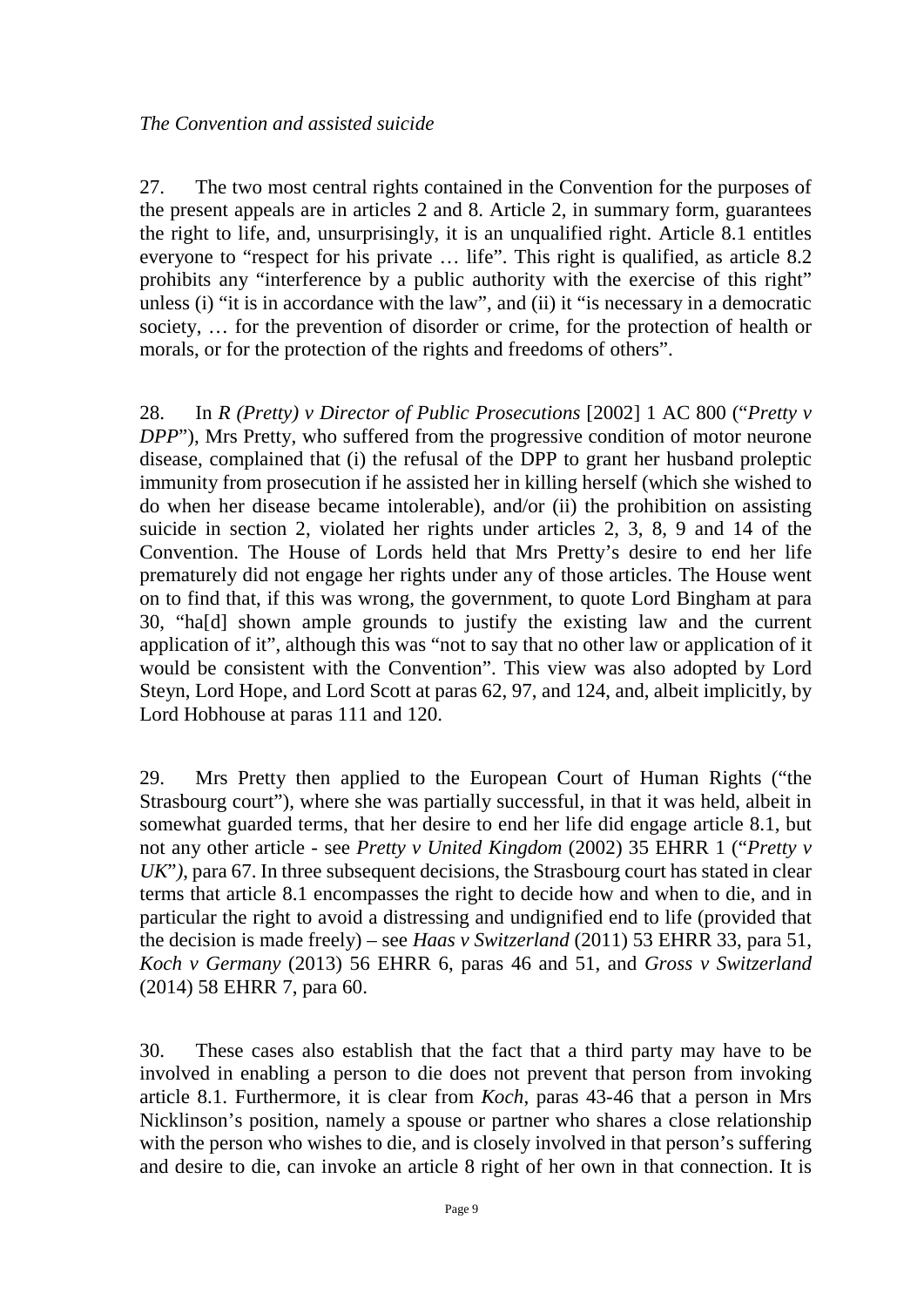also clear from *Koch*, paras 78-82 that, at least in the Strasbourg court, Mrs Nicklinson would not be able to rely on her late husband's article 8 rights in her capacity as his personal representative or sole beneficiary.

31. Although Mrs Pretty's article 8 rights were held to have been interfered with in *Pretty v UK*, she failed in her claim, because the interference with her right was held to be justified by article 8.2, at least from the perspective of the Strasbourg court. In para 74 of its decision, the Strasbourg court described section 2 as "designed to safeguard life by protecting the weak and vulnerable and especially those who are not in a condition to take informed decisions against acts intended to end life or to assist in ending life". The court also said that many "terminally ill individuals … will be vulnerable, and it is the vulnerability of the class which provides the rationale for the law in question." Accordingly, it was "primarily for states to assess the risk and the likely incidence of abuse if the general prohibition on assisted suicides were relaxed or exceptions were to be created".

#### 32. At para 76, the Strasbourg court said this:

"The Court does not consider therefore that the blanket nature of the ban on assisted suicide is disproportionate. The Government has stated that flexibility is provided for in individual cases by the fact that consent is needed from the DPP to bring a prosecution and by the fact that a maximum sentence is provided … . It does not appear arbitrary to the Court for the law to reflect the importance of the right to life, by prohibiting assisted suicide while providing for a system of enforcement and adjudication which allows due regard to be given in each particular case to the public interest in bringing a prosecution, as well as to the fair and proper requirements of retribution and deterrence."

The court accordingly concluded in para 78 that "the interference in this case may be justified as 'necessary in a democratic society' for the protection of the rights of others", so that there was no violation of article 8.

33. In *Haas*, the applicant was severely bipolar, and wanted to obtain a lethal dose of a drug to kill himself, but could not do so, because Swiss law required him to get a prescription, and, before he could do that, he needed a psychiatric assessment. The Strasbourg court referred at para 55 to the fact that "the vast majority of member states seem to attach more weight to the protection of the individual's life than to his or her right to terminate it", and therefore considered that "the states enjoy a considerable margin of appreciation in this area".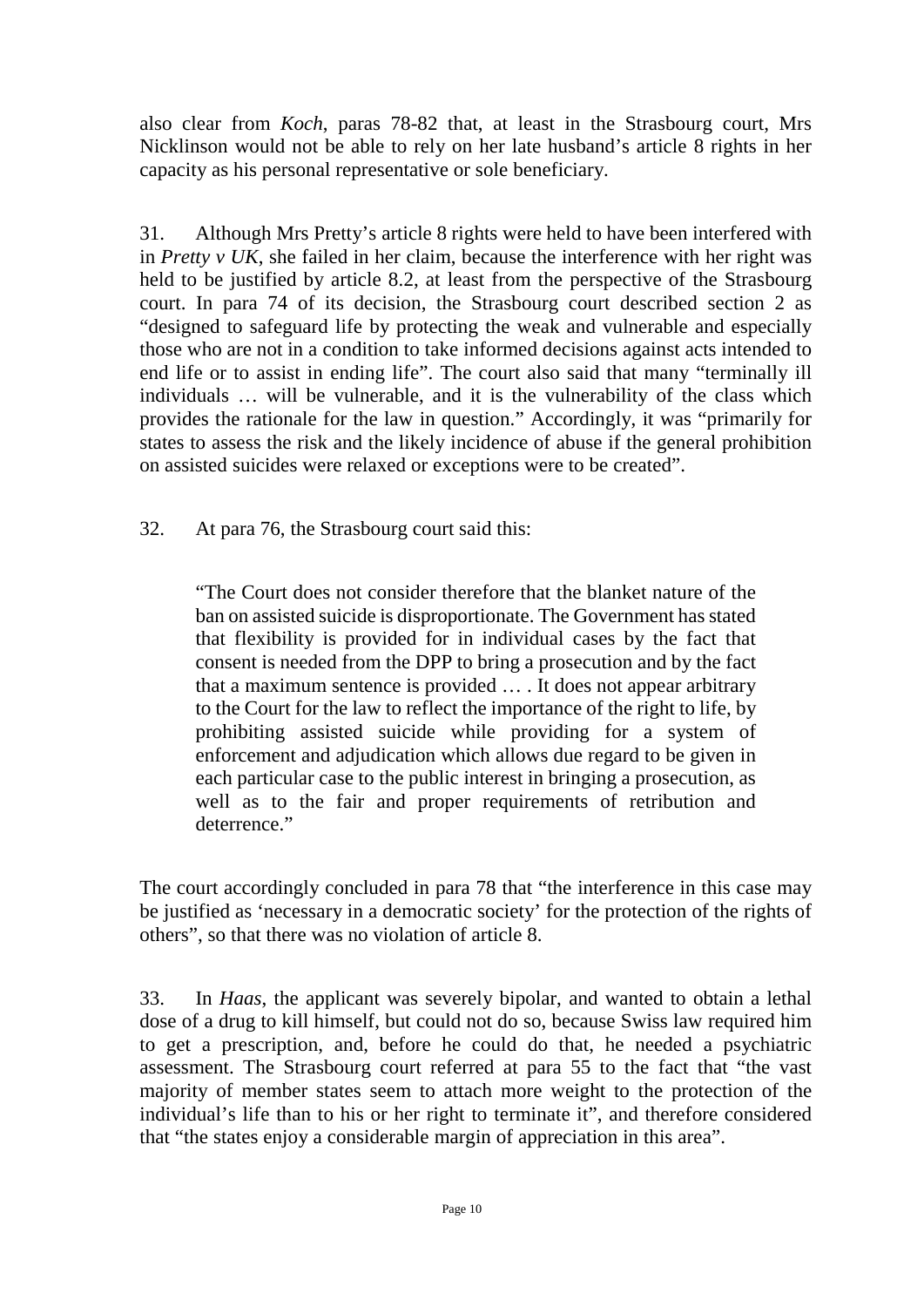34. The court accordingly concluded in para 56, that, although it had sympathy with the applicant's wishes, "the regulations put in place by the Swiss authorities ... pursue, *inter alia*, the legitimate aims of protecting everybody from hasty decisions and preventing abuse". The court also observed in para 58 that "the right to life guaranteed by article 2 … obliges states to establish a procedure capable of ensuring that a decision to end one's life does indeed correspond to the free wish of the individual concerned".

35. In *Koch*, the applicant's late wife, who was tetraplegic, needed his help to commit suicide. The Strasbourg court considered that the German courts' failure to entertain his application, which was for a declaration that the refusal of a Federal drugs institute to enable him to obtain a lethal dose of medication was unlawful, infringed his article 8 rights, which could "encompass a right to judicial review, even in a case in which the substantive right in question had yet to be established" – para 53. For present purposes, the case is of interest mainly because, in para 26, the court explained that in 36 of the 43 member states (including the UK) "any form of assistance to suicide is strictly prohibited and criminalised by law", in three (Germany, Sweden and Estonia) such "assistance is not a criminal offence", and four (Switzerland, Belgium, the Netherlands and Luxembourg) "allowed medical practitioners to prescribe lethal drugs, subject to specific safeguards". At para 70, the court stated that the fact that "the state parties to the Convention are far from reaching a consensus" on the legal treatment of assisting suicide "points to a considerable margin of appreciation enjoyed by the state in this context".

36. In *Gross*, the applicant had become so old and frail that she found her quality of life so bad that she had for some time wished to kill herself. However, she was unable to find a doctor in Switzerland who would provide her with the necessary prescription for a lethal drug, because her counsel was unable to guarantee that any doctor who prescribed the drug "would not risk any consequences from the point of view of the code of professional medical conduct" – para 11. At para 62, the court observed that there could be "positive obligations inherent in an effective 'respect' for private life", and that this could include "both the provision of a regulatory framework of adjudicatory and enforcement machinery protecting individuals' rights and the implementation, where appropriate, of specific measures". At para 63, the court explained that the applicant's case "primarily raises the question whether the State had failed to provide sufficient guidelines defining if and … under which circumstances medical practitioners were authorised to issue a medical prescription to a person in the applicant's circumstances".

37. Having considered the Swiss law on the topic, the court (in what was a bare majority judgment, as three of the seven judges dissented) held that the applicant's article 8 rights were infringed. The court said in para 65 that there was a "lack of clear legal guidelines", which was "likely to have a chilling effect on doctors who would otherwise be inclined to provide someone such as the applicant with the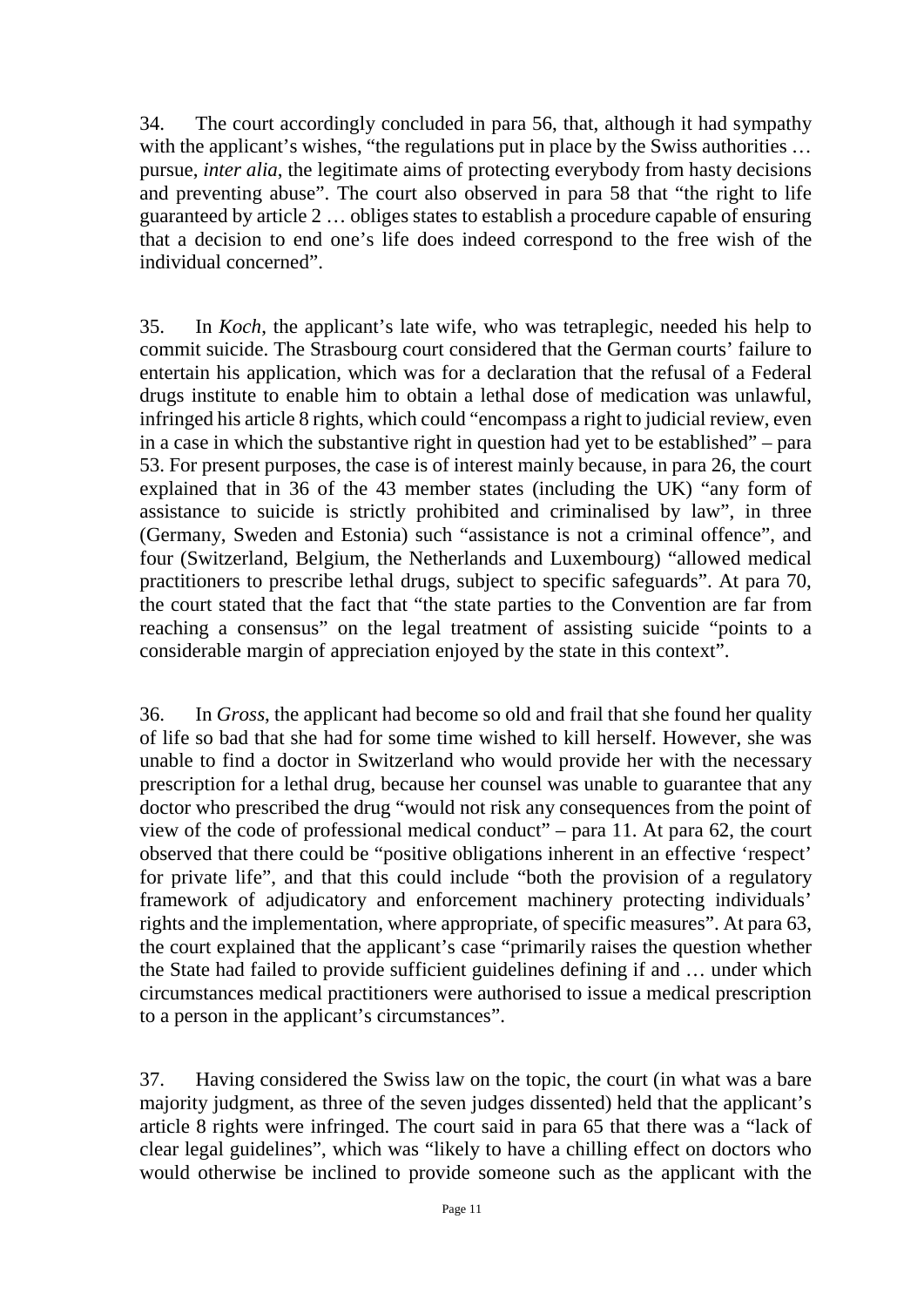requested medical prescription". In the following paragraph, the court explained that, "if there had been clear, state-approved guidelines defining the circumstances under which medical practitioners are authorised to issue the requested prescription in cases where an individual has come to a serious decision, in the exercise of his or her free will, to end his or her life, but where death is not imminent as a result of a specific medical condition", the applicant would not have "found herself in a state of anguish and uncertainty regarding the extent of her right to end her life".

38. So far as the domestic position is concerned, section 1 of the Human Rights Act ("the 1998 Act") defines "Convention rights" as, *inter alia*, the rights set out in articles 2-12 and 14 of the Convention. Section 3(1) provides that "[s]o far as it is possible to do so, … legislation must be read and given effect in a way which is compatible with the Convention rights". Section 4 states that where one of the more senior courts in the UK concludes that a statutory provisions is nonetheless "incompatible with a Convention right, … it may make a declaration of that incompatibility". Section 6 requires public authorities to act compatibly with the Convention save where statute prevents them from doing so.

#### *The role of the DPP*

39. Section 2(4) of the 1961 Act precludes any prosecution of a person who has allegedly contravened section 2(1) without the DPP's consent. However, as Lord Hughes convincingly demonstrates in his judgment, section 2(4) has a relatively limited function. The DPP always has the right to decide that it is not in the public interest to prosecute, even where it is clear that an offence was committed; and the DPP has power to stay a private prosecution if satisfied, inter alia, that it is not in the public interest for the prosecution to proceed. All that section 2(4) does, therefore, is to rule out the bringing of a private prosecution for encouraging or assisting a suicide without the DPP's prior consent (although it is worth noting that, before the creation of the Crown Prosecution Service ("CPS"), it would have prevented the police prosecuting without the consent of the DPP). However, that does not undermine the importance of the prosecutorial discretion in connection with assisting suicide. The public importance of, and the public concern about, this discretion in the present context were recognised by the DPP in December 2008, when he voluntarily published a decision containing his full reasons for not prosecuting the parents of a tetraplegic young man for taking their son to Zurich to enable him to be assisted to kill himself, as discussed by Lord Hope and Lord Brown in *R* (*Purdy*) *v Director of Public Prosecutions* [2010] 1 AC 345, paras 49-51 and 79-81 respectively.

40. The proceedings in *Purdy* were brought following the decision of the Strasbourg court in *Pretty v UK*, in order to require the DPP to spell out his policy in relation to his prosecutorial discretion in a public document*.* Ms Purdy suffered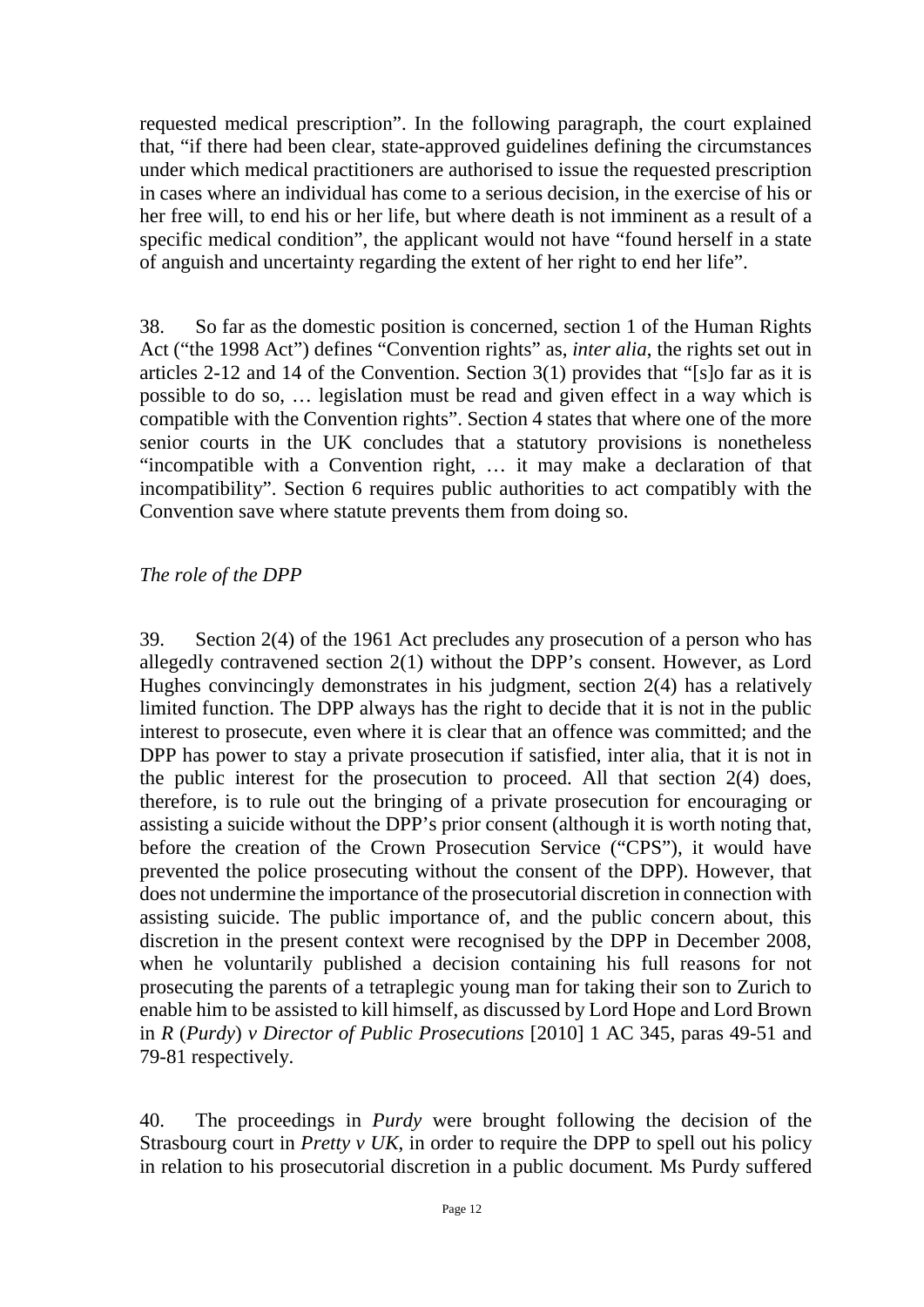from progressive multiple sclerosis and expected that a time would come when she would regard her continued existence as intolerable and would wish to end her life. She would need the assistance of her husband to do so (by taking her to Switzerland to enable her to use the services of Dignitas) and wished to ensure, as far as possible, that he would not be prosecuted under section 2(1) of the 1961 Act.

41. She sought information from the DPP as to his likely attitude to a prosecution of her husband in those circumstances, and he declined to give it. While maintaining her claim for information, Ms Purdy accepted that the DPP could not give her husband "a guarantee of immunity from prosecution", as this "would be a matter for Parliament" (per Lord Hope at para 30). Departing from its decision in *Pretty v DPP*, following the Strasbourg court's decision in *Pretty v UK*, the House of Lords upheld her contention that the DPP's refusal infringed her article 8 rights. Given that her article 8 rights were engaged, Ms Purdy was entitled to expect the law to be accessible and foreseeable, and this required that "the law must indicate with sufficient clarity the scope of any such discretion conferred on the competent authorities and the manner of its exercise", as Lord Hope said at para 43 quoting from *Hasan and Chaush v Bulgaria* (2000) 34 EHRR 1339, para 84. The Strasbourg court also observed that "[t]he level of precision required of domestic legislation … depends to a considerable degree on the content of the instrument in question, the field it is designed to cover and the number and status of those to whom it is addressed".

42. The DPP's argument in *Purdy* was that his Code for Crown Prosecutors, issued under section 10 of the Prosecution of Offences Act 1985, provided sufficient guidance, but the House rejected this argument as the Code applied to all crimes and "[fell] short of what [was] needed to satisfy the Convention tests of accessibility and foreseeability" in relation to assisting a suicide – per Lord Hope at para 53. As Lady Hale put it in para 64, "the object of the exercise should be to focus, not upon a generalised concept of 'the public interest', but upon the features which will distinguish those cases in which deterrence will be disproportionate from those cases in which it will not". Accordingly, as Lord Hope said at para 56, the DPP should be required to "promulgate an offence-specific policy identifying the facts and circumstances which he will take into account in deciding, in a case such as that which Ms Purdy's case exemplifies, whether or not to consent to a prosecution".

43. Within three months of this decision, the DPP issued a draft policy, identifying sixteen factors which would favour prosecution, and thirteen which would point against prosecution. Eight of the sixteen and seven of the thirteen were said to carry more weight than the remaining eight and six respectively. The CPS consulted widely about the contents of this draft policy, raising a large number of questions, and receiving over 4700 responses, which the DPP describes as being of "a high quality" and "the largest number of responses the CPS has ever received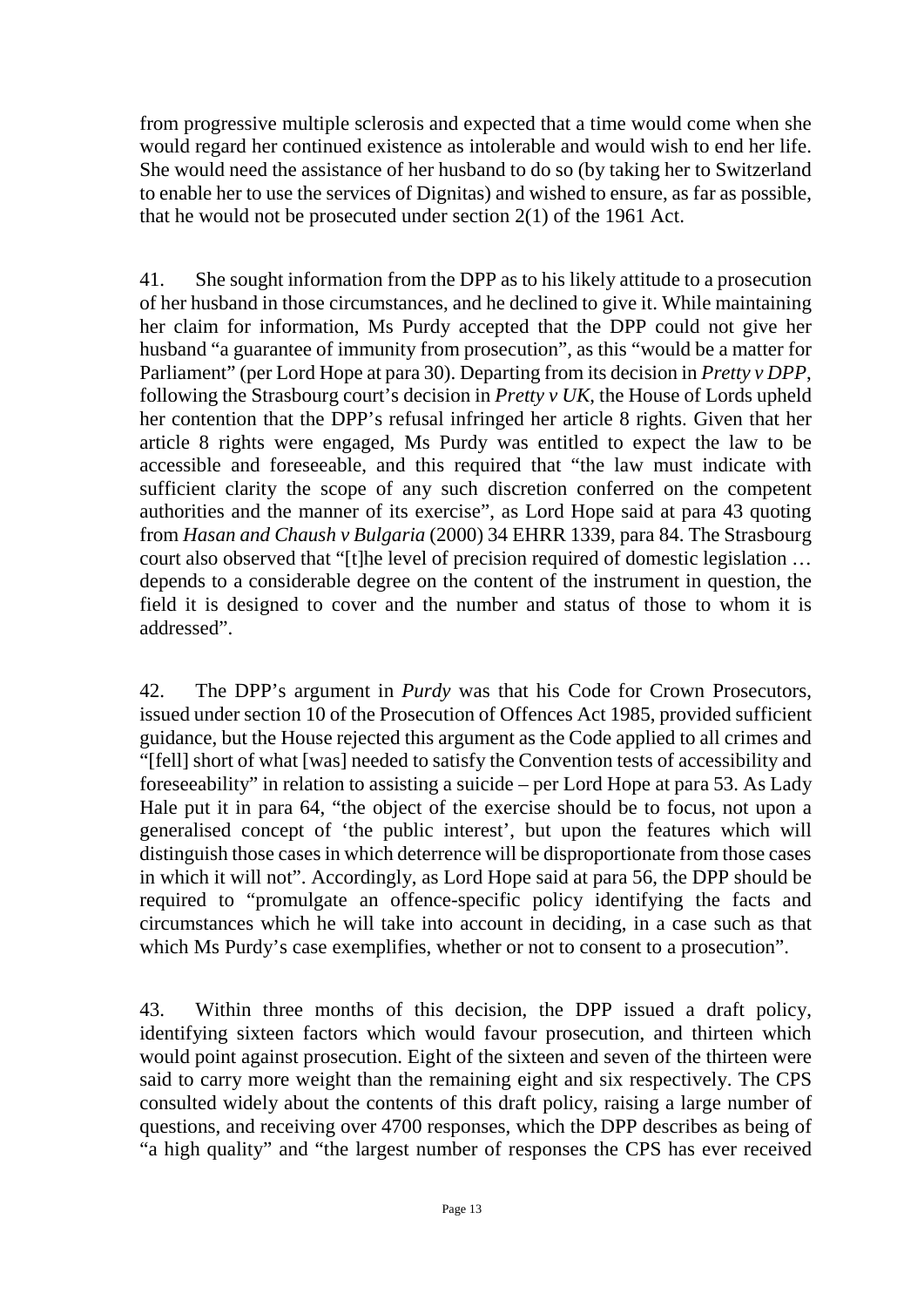about a single topic". As a result, he modified the draft policy and produced the 2010 Policy.

### *The 2010 Policy*

44. The 2010 Policy is detailed. After making a number of points, including the need for a prosecutor to be satisfied that a case satisfies the evidential requirement before considering whether it satisfies the public interest requirement, it deals with the relevant public interest factors from para 39.

45. Para 39 makes the points that each case must be determined on its own merits, and that an overall assessment is required, a point repeated at para 47, where it is also stated that the list of factors in the 2010 Policy is not intended to be exhaustive. Para 39 also states that sometimes a single factor one way will outweigh a number of factors the other way, and para 40 points out that the absence of a specified factor should be regarded as neutral. Paras 41 and 42 deal with the reliability of the evidence relating to the factors.

46. The 2010 Policy then turns to "Public interest factors tending in favour of prosecution" and continues:

"43. A prosecution is more likely to be required if:

1. The victim was under 18 years of age;

2. The victim did not have the capacity (as defined by the Mental Capacity Act 2005) to reach an informed decision to commit suicide;

3. The victim had not reached a voluntary, clear, settled and informed decision to commit suicide;

4. The victim had not clearly and unequivocally communicated his or her decision to commit suicide to the suspect;

5. The victim did not seek the encouragement or assistance of the suspect personally or on his or her own initiative;

6. The suspect was not wholly motivated by compassion; for example, the suspect was motivated by the prospect that he or she or a person closely connected to him or her stood to gain in some way from the death of the victim;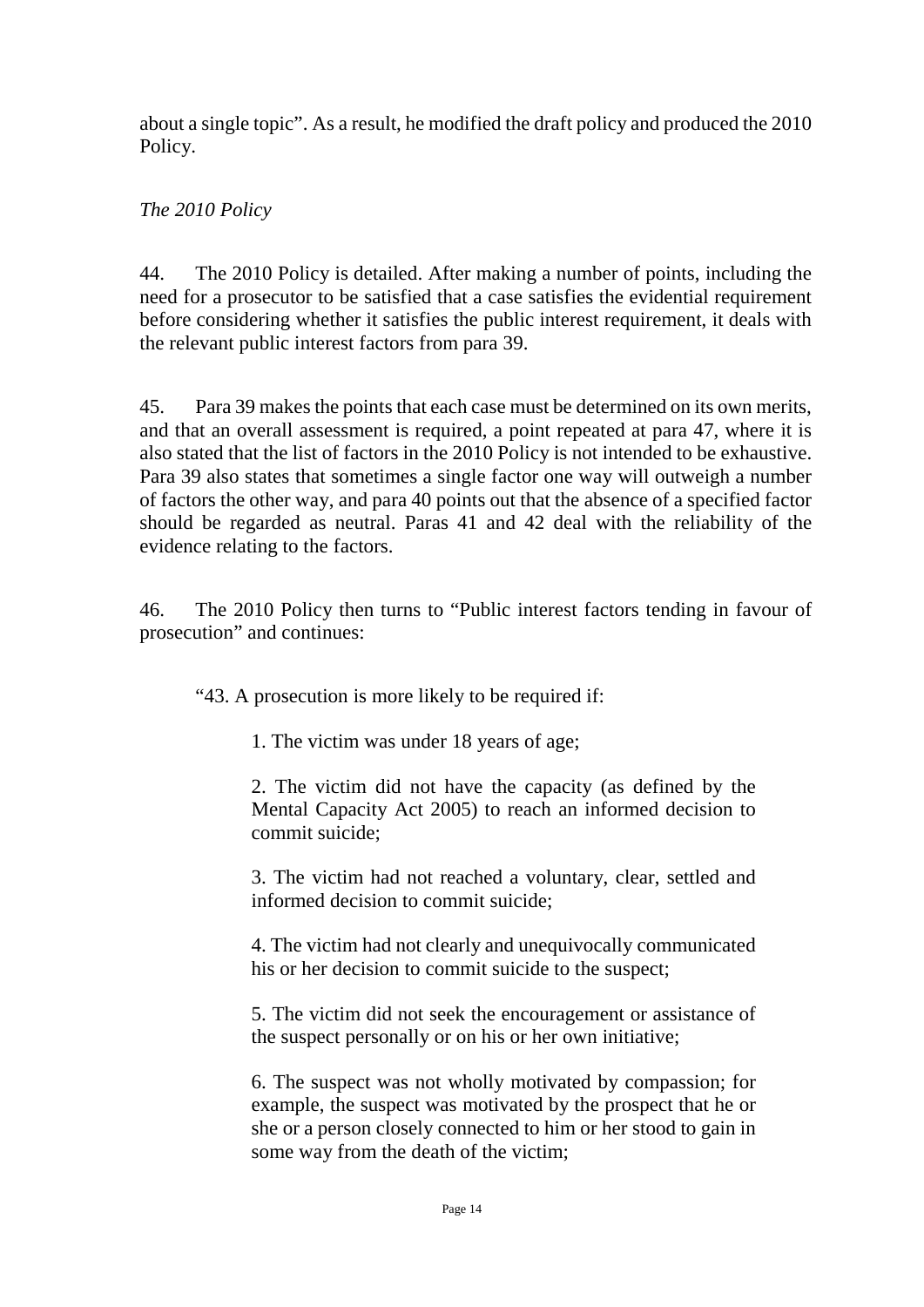7. The suspect pressured the victim to commit suicide;

8. The suspect did not take reasonable steps to ensure that any other person had not pressured the victim to commit suicide;

9. The suspect had a history of violence or abuse against the victim;

10. The victim was physically able to undertake the act that constituted the assistance him or herself;

11. The suspect was unknown to the victim and encouraged or assisted the victim to commit or attempt to commit suicide by providing specific information via, for example, a website or publication;

12. The suspect gave encouragement or assistance to more than one victim who were not known to each other;

13. The suspect was paid by the victim or those close to the victim for his or her encouragement or assistance;

14. The suspect was acting in his or her capacity as a medical doctor, nurse, other healthcare professional, a professional carer [whether for payment or not], or as a person in authority, such as a prison officer, and the victim was in his or her care;

15. The suspect was aware that the victim intended to commit suicide in a public place where it was reasonable to think that members of the public may be present;

16. The suspect was acting in his or her capacity as a person involved in the management or as an employee (whether for payment or not) of an organisation or group, a purpose of which is to provide a physical environment (whether for payment or not) in which to allow another to commit suicide.

44. On the question of whether a person stood to gain, (paragraph 43(6) see above), the police and the reviewing prosecutor should adopt a common sense approach. It is possible that the suspect may gain some benefit - financial or otherwise - from the resultant suicide of the victim after his or her act of encouragement or assistance. The critical element is the motive behind the suspect's act. If it is shown that compassion was the only driving force behind his or her actions, the fact that the suspect may have gained some benefit will not usually be treated as a factor tending in favour of prosecution. However, each case must be considered on its own merits and on its own facts."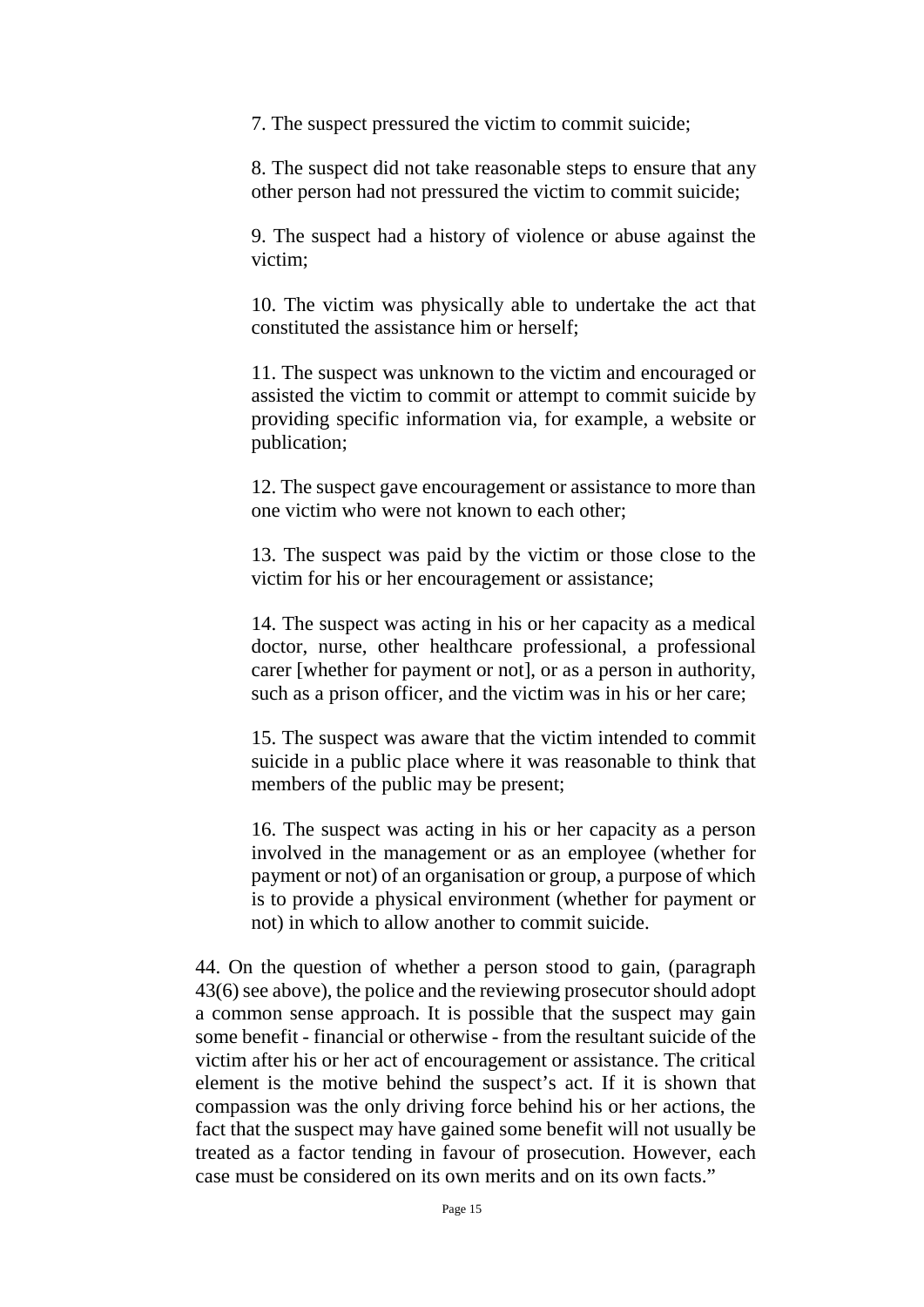47. The 2010 Policy then turns to "Public interest factors tending against prosecution", and continues:

"45. A prosecution is less likely to be required if:

1. The victim had reached a voluntary, clear, settled and informed decision to commit suicide;

2. The suspect was wholly motivated by compassion;

3. The actions of the suspect, although sufficient to come within the definition of the offence, were of only minor encouragement or assistance;

4. The suspect had sought to dissuade the victim from taking the course of action which resulted in his or her suicide;

5. The actions of the suspect may be characterised as reluctant encouragement or assistance in the face of a determined wish on the part of the victim to commit suicide;

6. The suspect reported the victim's suicide to the police and fully assisted them in their enquiries into the circumstances of the suicide or the attempt and his or her part in providing encouragement or assistance."

48. The DPP's evidence in these proceedings is that there has been only one prosecution under section 2, and that was a successful prosecution of someone who provided petrol and a lighter to a vulnerable man known to have suicidal intent, and who subsequently suffered severe burns as a result. The DPP also informed the Court that it appears from Dignitas's website that, between 1998 and 2011, a total of 215 people from the UK used its services, and that nobody providing assistance in that connection has been prosecuted.

#### *Assisted dying: the debate*

49. In *Pretty v DPP* at para 54, Lord Steyn explained that "the subject of euthanasia and assisted dying have been deeply controversial" for a very long time, and continued:

"The arguments and counter arguments have ranged widely. There is a conviction that human life is sacred and that the corollary is that euthanasia and assisted suicide are always wrong. This view is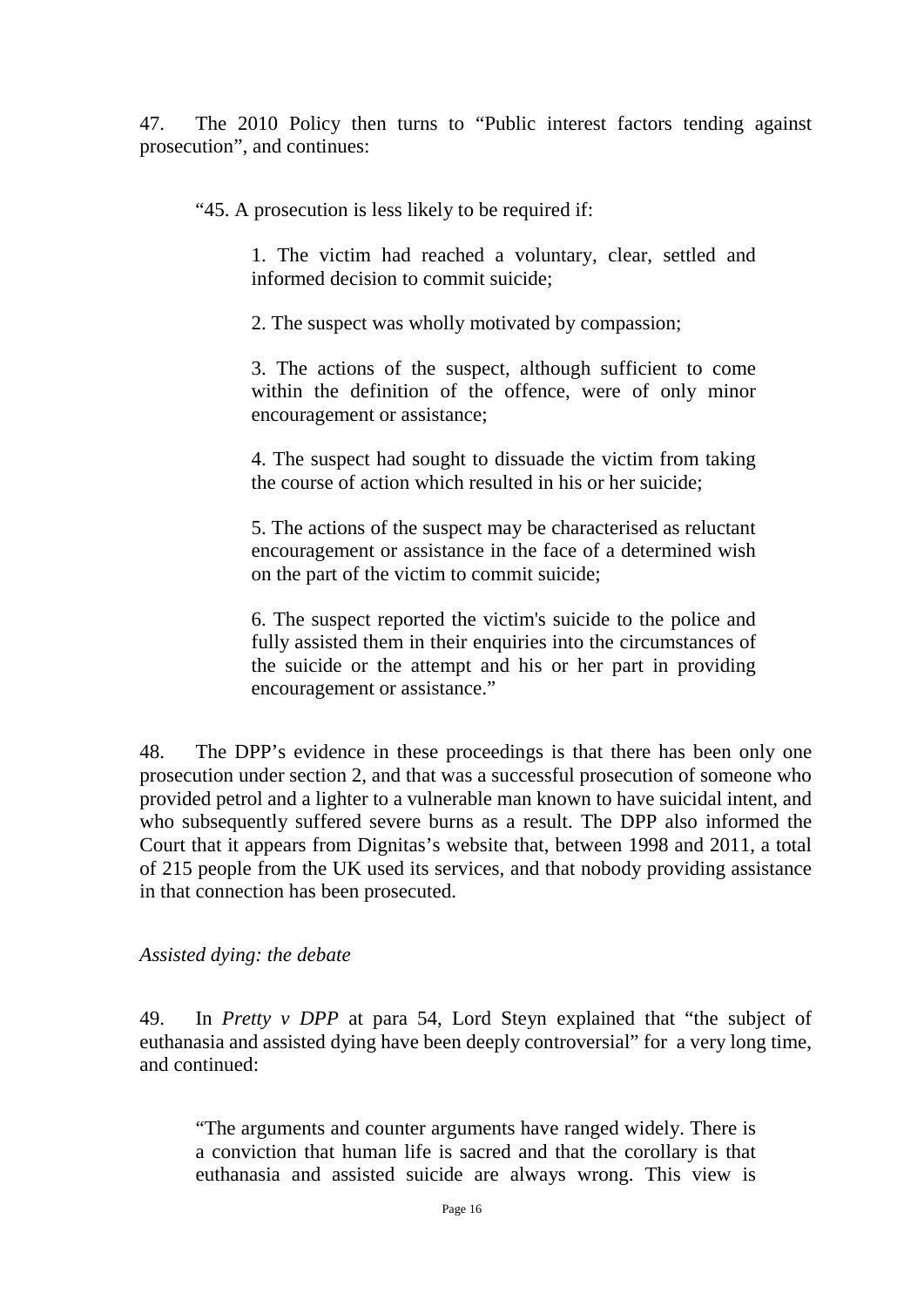supported by the Roman Catholic Church, Islam and other religions. There is also a secular view, shared sometimes by atheists and agnostics, that human life is sacred. On the other side, there are many millions who do not hold these beliefs. For many the personal autonomy of individuals is predominant. They would argue that it is the moral right of individuals to have a say over the time and manner of their death. On the other hand, there are utilitarian arguments to the contrary effect. The terminally ill and those suffering great pain from incurable illnesses are often vulnerable. And not all families, whose interests are at stake, are wholly unselfish and loving. There is a risk that assisted suicide may be abused in the sense that such people may be persuaded that they want to die or that they ought to want to die. Another strand is that, when one knows the genuine wish of a terminally ill patient to die, they should not be forced against their will to endure a life they no longer wish to endure. Such views are countered by those who say it is a slippery slope or the thin end of the wedge. It is also argued that euthanasia and assisted suicide, under medical supervision, will undermine the trust between doctors and patients. It is said that protective safeguards are unworkable. The countervailing contentions of moral philosophers, medical experts and ordinary people are endless. The literature is vast …. It is not for us, in this case, to express a view on these arguments. But it is of great importance to note that these are ancient questions on which millions in the past have taken diametrically opposite views and still do."

50. Following the decision in *Bland*, the House of Lords Committee on Medical Ethics, after receiving evidence, reported that "[a]s far as assisted suicide is concerned", they saw "no reason to recommend any change in the law" (see HL Paper 21-I, 1994, para 26). This was primarily based on "the message which society sends to vulnerable and disadvantaged people", which "should not, however obliquely, encourage them to seek death, but should assure them of our care and support in life" (*ibid*, para 239). The Government in its response agreed on the grounds that a change in the law "would be open to abuse and put the lives of the weak and vulnerable at risk" – (1994) Cm 2553, page 5.

51. The possibility of relaxing the statutory prohibition on assisting suicide has been debated in the House of Lords and House of Commons on at least six occasions in the past nine years. Thus, in November 2005, following the publication of HL Paper 86-1 referred to in para 14 above, Lord Joffe unsuccessfully introduced the Assisted Dying for the Terminally Ill Bill ("the 2005 Bill") in the House of Lords, and in July 2009, Lord Falconer of Thoroton moved an amendment that would have permitted assisting the "terminally ill" to commit suicide during the debate on the Bill which became the Coroners and Justice Act 2009. During the debate on the 2005 Bill, Lord Joffe made it clear that he did not "support assisted dying for patients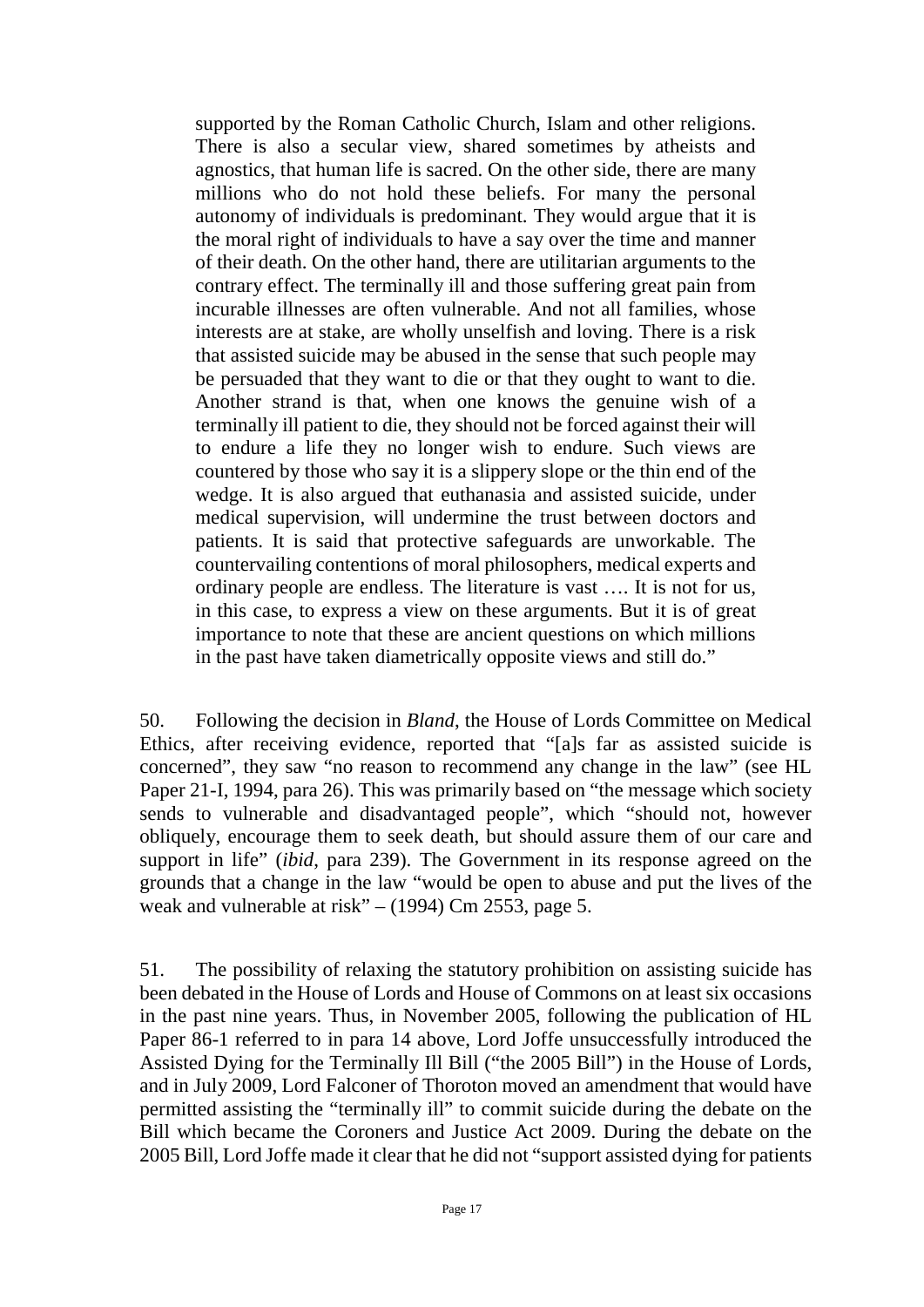who are not terminally ill", and that this was reflected in the Bill, on the basis that "after three years of legislative effort on the subject, I have no intention of pursuing this issue beyond the ambit of the present Bill" – Hansard (HL Debates), 12 May 2006 Col 1188. During the July 2009 debate on the Bill which became the 2009 Act, the House of Lords defeated the amendment – Hansard (HL Debates) 7 July 2009, cols 595ff. Their Lordships approved section 59 of the 2009 Act, whose purpose, as explained above, was to re-enact section 2 of the 1961 Act in clearer terms.

52. There was an adjournment debate on assisted dying in the House of Commons in November 2008 - Hansard (HC Debates), 11 November 2008, cols 221WHff. The House of Commons also approved the 2009 Act in a brief debate during which the purpose of section 59 was explained – Hansard (HC Debates), 26 January 2009, col 35. More recently, there was a debate on the Director's 2010 Policy in the House of Commons in March 2012, where changes in the law were mooted, but the 2010 Policy was approved – see Hansard (HC Debates), 27 March 2012, cols 1363ff.

53. In September 2010, Lord Falconer set up and chaired a commission on "Assisted Dying", which took evidence from many individuals and organisations, and the commission's report was published in January 2012. While it is a full and apparently balanced report, Lord Falconer is a strong and public supporter of liberalising the law on assisted dying, much of the funding of the commission came from people who take the same view, and some people who were against assisted dying refused to give evidence to the commission. The evidence from doctors and other caring professionals was mixed. The views of the medical professional bodies was also mixed – ranging from being against doctor involvement, via neutral to being in favour of it.

54. The Falconer Report indicated that in three jurisdictions where it was permissible to assist suicide, there was no evidence of vulnerable groups being subject to any pressure or coercion to seek an assisted death. The same view was expressed in the 2011 report of the Royal Society of Canada Expert Panel on Endof-Life Decision Making and in the 2012 report of the Quebec National Assembly 'Dying with Dignity' Select Committee. The Falconer Report concluded that "there [was] a strong case for providing the choice of assisted dying for terminally ill people", while "protecting" them and vulnerable people generally "from the risk of abuse or indirect social pressure to end their lives". However, the members of the Commission were "unable to reach a consensus on the issue of whether a person who has suffered a catastrophically life-changing event that has caused them to be profoundly incapacitated should be able to request an assisted death", but they were agreed that people who assisted loved ones and friends in that situation "should continue to be treated by the law with compassion and understanding".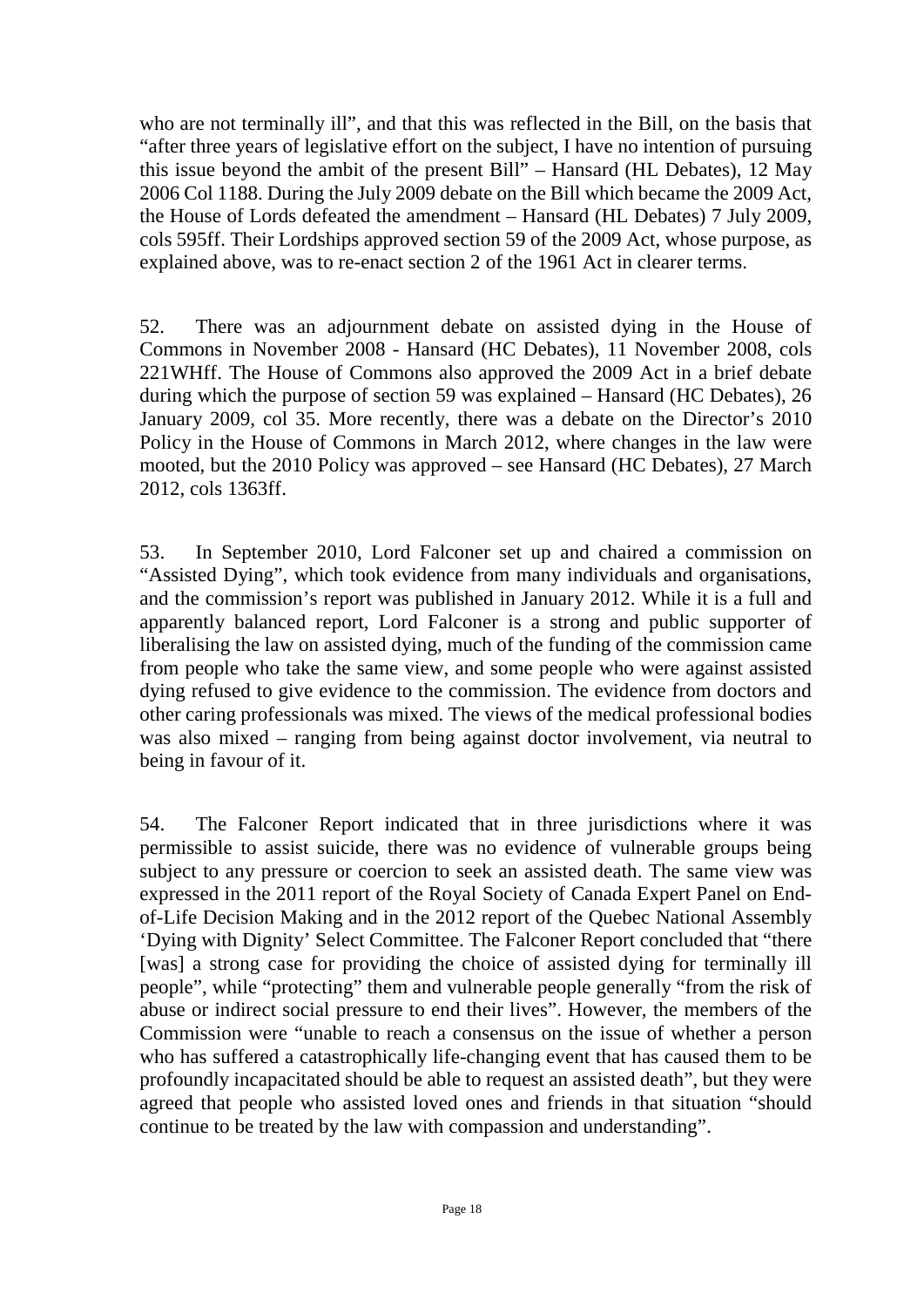#### *The issues in these appeals*

#### *Introductory*

55. In the first appeal, the appellants, Mrs Nicklinson and Mr Lamb, contend that section 2(1) of the 1961 Act, at least if read in accordance with conventional principles, constitutes a disproportionate, and therefore an unjustifiable, interference with the article 8 rights of people who have made "a voluntary, clear, settled and informed decision to commit suicide", and, who, solely because of their physical circumstances, require the assistance of a third party to achieve that end. I will refer to such people as "Applicants", a neutral and convenient, if not entirely accurate, expression.

56. The appellants' case is that the article 8 rights of Applicants should be accommodated by their being able to seek the assistance of third parties to enable them to kill themselves in a dignified and private manner, at a time of their choosing, in the United Kingdom, subject to some appropriate form of control so as to ensure that their decision to commit suicide is indeed voluntary, clear, settled and informed. Accordingly, they bring these proceedings against the Secretary of State for Justice, contending that this Court should either (i) read section 2(1) in such a way as to enable it to comply with the Convention (under section 3 of the 1998 Act), or, if that is not possible, (ii) make a declaration that section 2 is incompatible with the Convention (under section 4 of the 1998 Act). The Secretary of State contends that, in the light of the Strasbourg jurisprudence, this is not a contention which is capable of properly being raised before a court, and, even if that is wrong, bearing in mind the practical, moral and policy issues involved, this is not a contention which a domestic court should entertain under the United Kingdom's constitutional settlement.

57. Martin's argument in the DPP's appeal in the second appeal is rather different in its target. Although he also relies on article 8, Martin does not challenge the compatibility of section 2 with the Convention. His first argument is that the terms of the 2010 Policy are insufficiently clear in relation to the likelihood of prosecution of those individuals (other than relatives and close friends of the person concerned), especially including doctors and other members of the caring professions, who might otherwise be prepared, out of compassion, to provide a person who has a voluntary, clear, settled and informed wish to commit suicide, with information, advice and assistance in connection with that wish. His second argument is that the Policy should be modified to make it clear that, at any rate absent any aggravating circumstances, such an individual would not be liable to be prosecuted. The DPP argues that it would be inappropriate for a court to seek to dictate what her policy should be.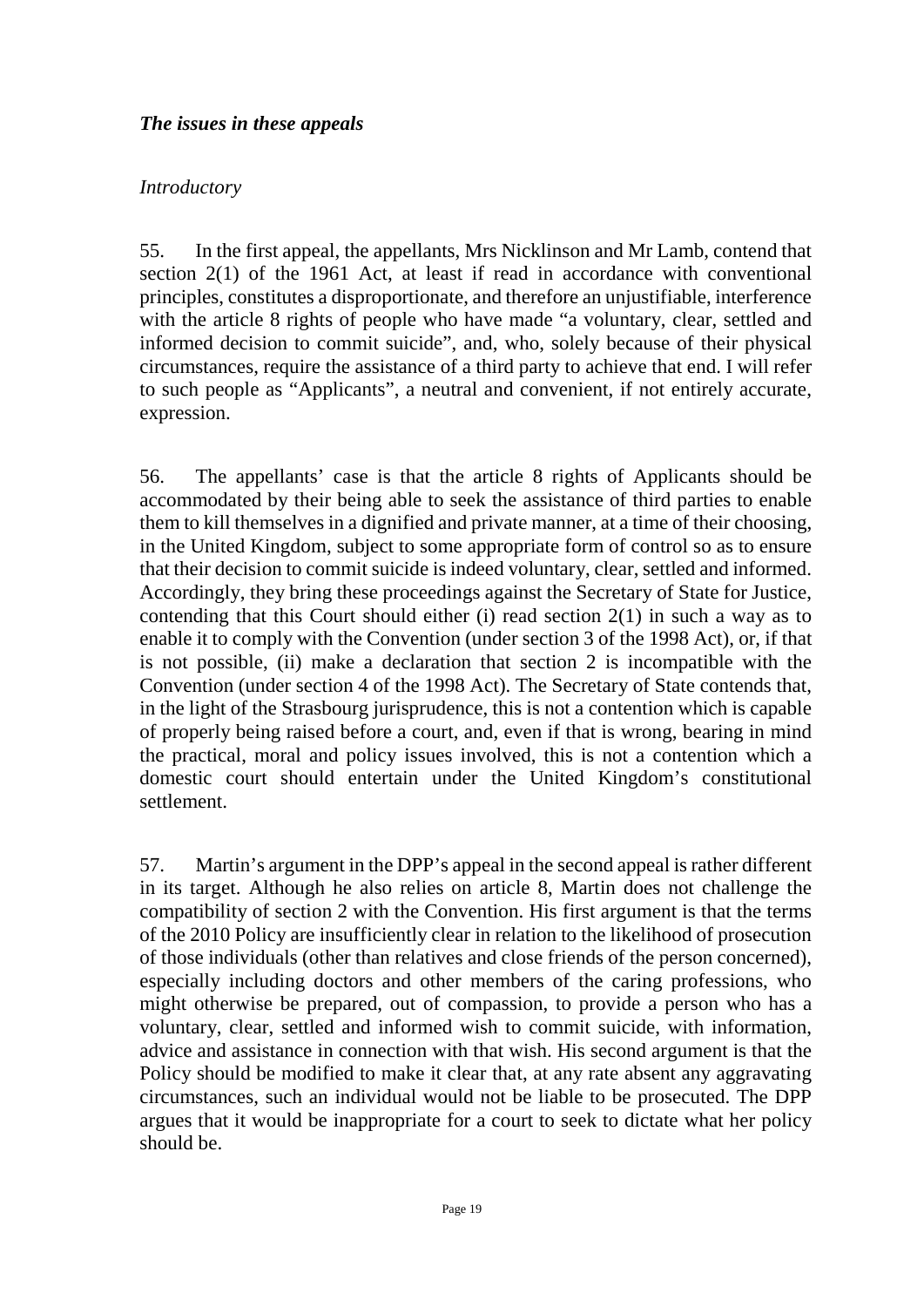- 58. The first appeal raises the following issues:
	- a. Does section 2 impose an impermissible "blanket ban" on assisted suicide, outside the UK's permitted margin of appreciation? If not,
	- b. Given that the Strasbourg court has decided that it is for the member states to decide whether their own law on assisted suicide infringes article 8, does this Court have the constitutional competence to decide whether section 2 infringes article 8? If so,
	- c. Bearing in mind the nature of the issue, is it nonetheless inappropriate for this Court to consider whether section 2 infringes article 8, on the ground that it is an issue which is purely one for Parliament? If not,
	- d. In the light of the evidence and the arguments presented on this appeal, should the Court decide that section 2 infringes article 8? And finally,
	- e. In the light of the answers to these questions, what is the proper order to make on the first appeal?

59. It is perhaps worth explaining at this stage the difference between issues (b) and (c). Issue (b) raises the general question whether, in a case where the Strasbourg court decides that a point is within a member state's margin of appreciation, it is open to a domestic court to declare that a statutory provision, which is within that margin, nonetheless infringes Convention rights in the United Kingdom. Issue (c), which only arises if the court does have such power, is more specific to this case; it is whether, bearing in mind the nature of the point raised in the first appeal, a domestic court is an appropriate forum for considering whether the statutory provision involved, section 2 of the 1961 Act, infringes Convention rights in the United Kingdom, or whether the issue is best left entirely to Parliament. The second issue may be said to raise a constitutional point, whereas the third issue involves more of an institutional point.

60. The second appeal raises two points, namely: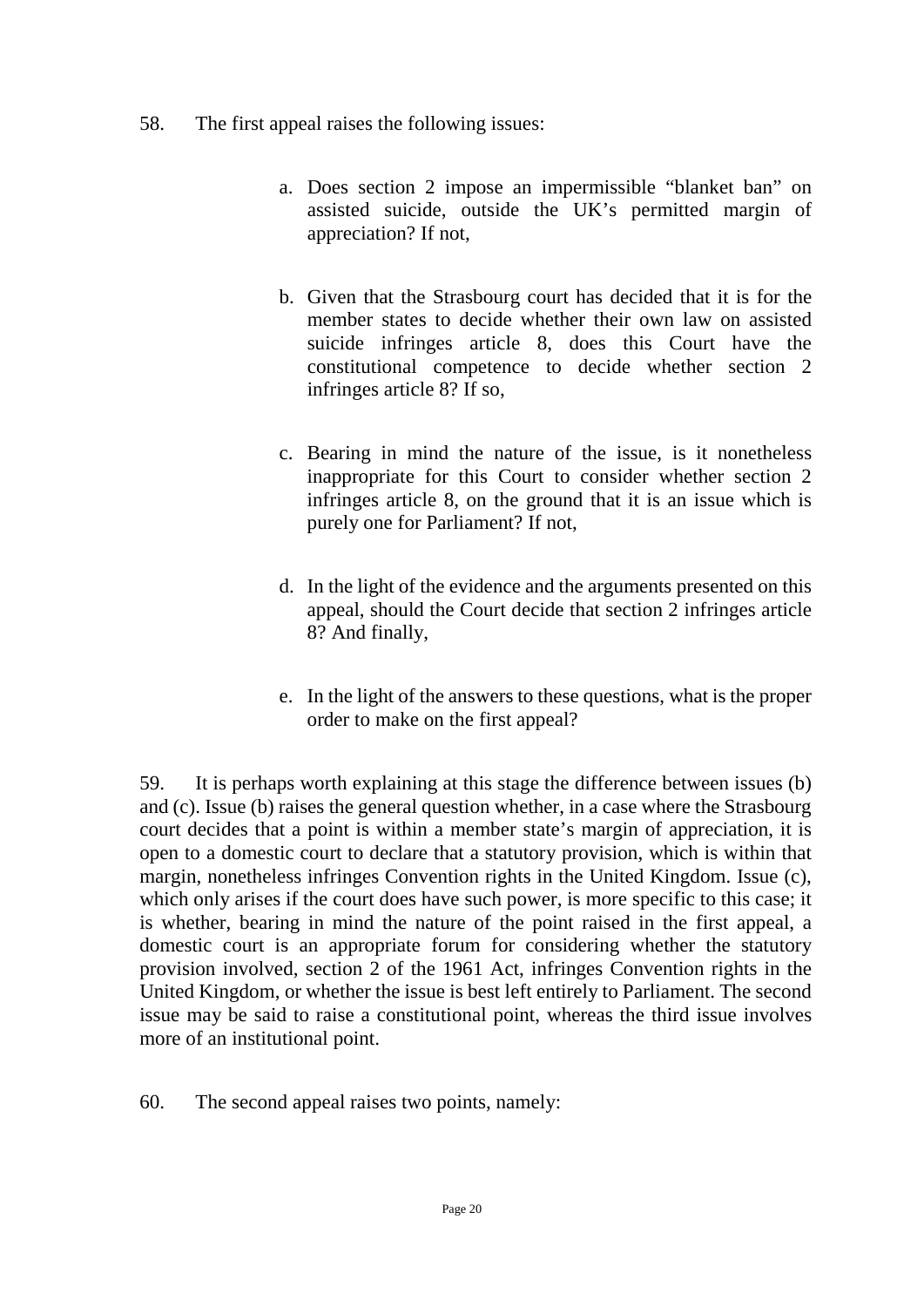- f. (raised by the DPP's appeal) does the 2010 Policy comply with the requirements of article 8, and hence section 6 of the 1998 Act, and in particular the requirement of foreseeability? and
- g. (raised by Martin's cross-appeal) if the DPP were to prosecute in a case such as Martin's, would it represent a disproportionate interference with his article 8 rights?

61. I shall deal with these issues, some of which have more than one facet, in turn.

#### *Is section 2 within the UK's margin of appreciation under article 8? – issue (a)*

62. The appellants contend, as a self-contained point, that the effect of the four Strasbourg court decisions on assisted suicide is that a "blanket ban" such as that imposed by section 2 infringes article 8, even allowing for the wide margin of appreciation accorded to member states. In other words, the appellants argue that, even allowing for the wide margin of appreciation afforded to member states on the issue of assisted suicide, a blanket ban would be regarded by the Strasbourg court as impermissibly outside that wide margin. This contention is said to be supported by the more general proposition that, where a ban curtails a Convention right, the Strasbourg court would hold that it cannot be a blanket ban. In support of this proposition, the appellants cite *Hirst v UK* (2005) 42 EHRR 41, which was concerned with the right of prisoners to vote.

63. I do not accept this argument. So far as the general point is concerned, the expression "blanket ban" is not helpful, as everything depends on how one defines the width of the blanket. Thus, a blanket ban on voting for all those serving life sentences would appear to be acceptable to the Strasbourg court – and certainly should be in my view. As for the more specific point, I do not consider that the Strasbourg jurisprudence suggests that a blanket ban on assisted dying is outside the margin of appreciation afforded to member states and, even if it is, then, in any event, the provisions of section 2(4) prevent the ban in this jurisdiction being a "blanket ban".

64. In connection with the specific point, the opening two sentences of para 76 of the Strasbourg court's decision in *Pretty v UK* (quoted in para 32 above) are not particularly happily worded. However, it appears to me that the effect of that decision is that, so far as the Strasbourg court is concerned, a national blanket ban on assisted suicide will not be held to be incompatible with article 8. The word "therefore" in the first sentence refers back to what precedes the paragraph, which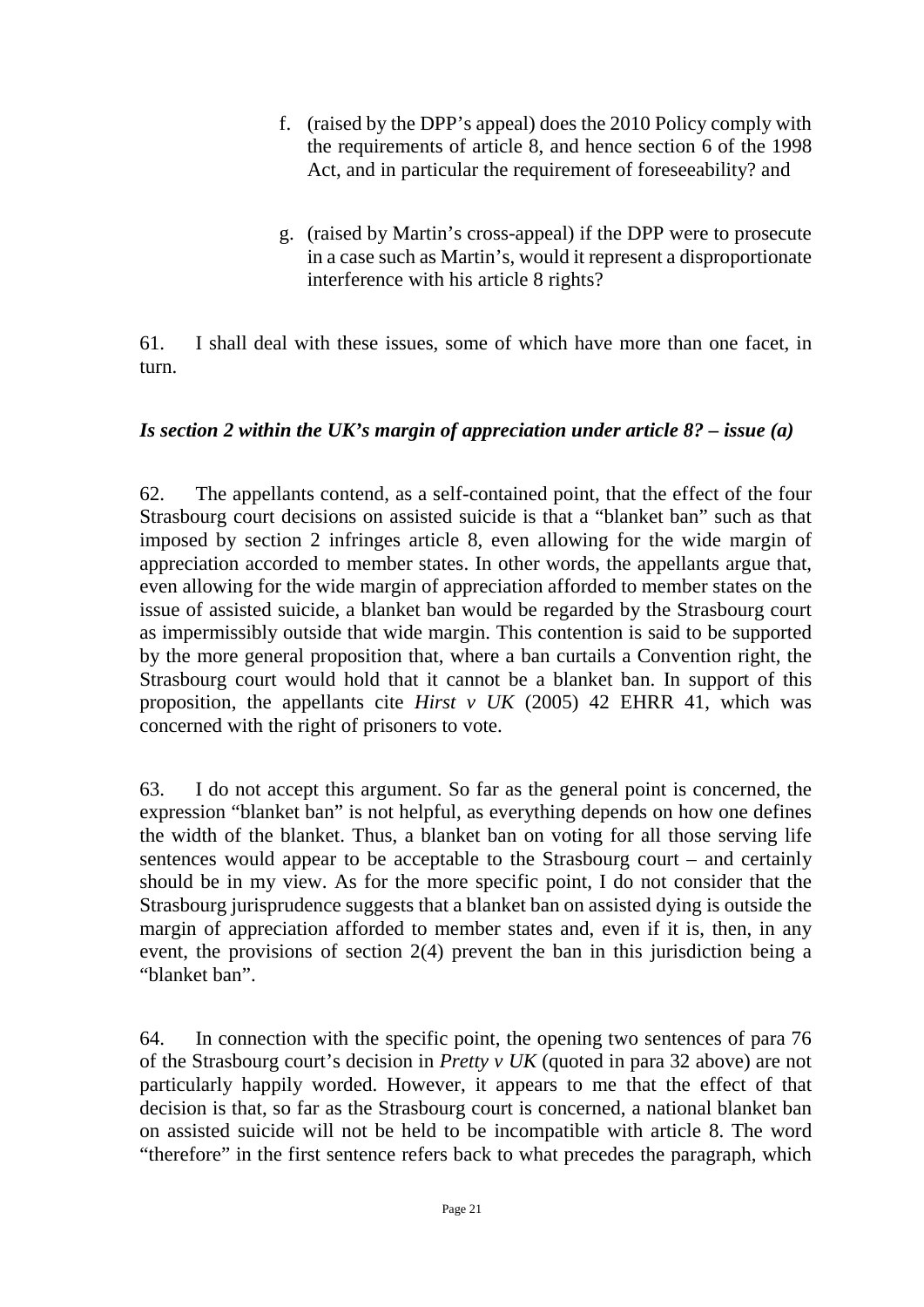(ignoring the discursion in para 75) is a passage at the end of para 74, which seems to me to say that it is a matter for each member state whether, and if so in what form, to provide for exceptions to a "general prohibition on assisted suicides". This conclusion is, I think, strongly supported by the fact that the court stated that the great majority of member states have what the appellants would characterise as blanket bans on assisted suicide.

65. The decision in *Koch* is said by the appellants to support the notion that a blanket ban on assisting a suicide cannot comply with article 8. I do not accept that. The question whether the German substantive law relating to the provision of prescriptions infringed article 8 was specifically left open, and the decision was limited to the fact that the applicant's article 8 rights had been infringed by the German court's refusal to consider that issue – see paras 52 and 71 of the judgment. Further, the Strasbourg court also made it clear in paras 70-71 that it was for the national court to decide whether what was effectively a prohibition on prescribing drugs to enable people to kill themselves infringed article 8, which appears to me to indicate that such a prohibition did not give rise to a problem under article 8 so far as the Strasbourg court was concerned.

66. Accordingly, I would reject the argument that a "blanket ban" on assisting suicide is outside the margin of appreciation afforded by the Strasbourg court to member states. In any event, it seems to me that, even if this is wrong, there can be no question of the Strasbourg court holding that section 2 infringes article 8 on the ground that it contains a blanket ban. What it said in paras 76-78 of *Pretty v UK*  appears to me to make it clear that, whatever argument might have been raised if section 2(1) had stood on its own, prosecutorial discretion - reinforced by section 2(4), provided that it was implemented so as to render the law accessible and foreseeable, ensured that the current UK law relating to assisted suicide complied with the Convention so far as the Strasbourg court was concerned. None of the subsequent three decisions of that court on assisted suicide call this conclusion into question. (Of course, this would not mean that every aspect of the implementation of national law on assisted dying would be outside the scope of the Strasbourg court's consideration – cf the decisions in *Koch* and *Gross*).

#### *Is it constitutionally open to the UK courts to consider compatibility? – issue (b)*

67. The Strasbourg court explained in *Pretty v UK*, para 74, and *Haas*, para 57, that, when considering legislation on assisted suicide, one has to balance the article 8.1 rights of those who wish to be so assisted, against the need to protect the weak and vulnerable in relation to their article 2 and article 8.1 rights. The court has also acknowledged that views as to where the balance should come down can vary (eg in *Gross,* para 66), and that this is reflected by the different approaches in different members states - see *Haas*, para 55 and *Koch*, paras 26 and 70. As explained, this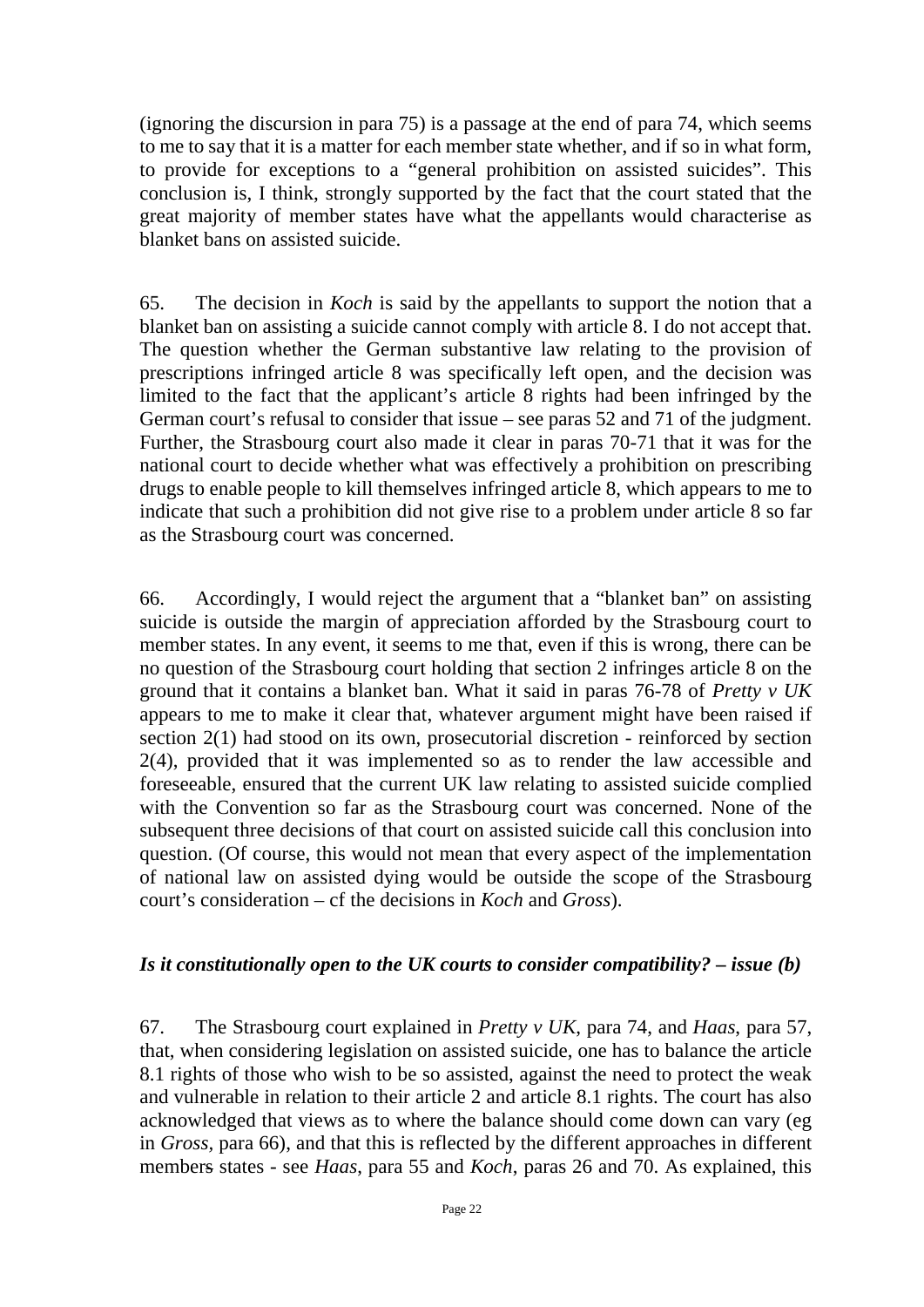has led the Strasbourg court to conclude that member states enjoy a wide margin of appreciation on the issue of assisted dying – see *Pretty v UK*, para 74, *Haas*, para 55 and *Koch*, paras 70 and 71.

68. At first sight, it may appear from this that, as the High Court held, it would be inappropriate for this Court even to consider whether it should determine whether or not section 2 is incompatible with article 8. In *R (Ullah) v Special Adjudicator*  [2004] 2 AC 323, para 20, Lord Bingham said that "[t]he duty of national courts is to keep pace with the Strasbourg jurisprudence as it evolves over time: no more, but certainly no less", and the Strasbourg court has determined that, at any rate so far as its jurisdiction is concerned, section 2 is consistent with the Convention. Accordingly, it might seem to follow that a UK court should not take a different view. It was, in part, on this basis that the Court of Appeal rejected the contention that section 2 was inconsistent with article  $8$  – see at [2013] EWCA Civ 961, paras 111-114; [2014] 2 All ER 32.

69. In my judgment, however, that is not a good answer to the claims made by the appellants. Lord Bingham's observation in *Ullah* was directed to the majority of cases raising claims that Convention rights have been infringed, where the Strasbourg court concludes either that there has been an infringement or that there has been no infringement. In such cases, in so far as they are capable of being of wider application than to the particular case before it, the Strasbourg court would intend that its conclusions and reasoning be applicable to all member states.

70. So far as the law on assisted suicide is concerned, the conclusion reached by the Strasbourg court is of a different nature. As explained above, the court has held that there is a wide margin of appreciation accorded to each state in this area, and that it is for each state to decide for itself how to accommodate the article 8 rights of those who wish and need to be assisted to kill themselves with the competing interests of the prevention of crime and the protection of others – see *Pretty v UK*, para 74, *Haas*, para 55 and *Koch*, paras 70 and 71. In those circumstances, it does not appear to me that the dictum quoted above from *Ullah* is in point. (For this reason, this is not the occasion to address the question whether, and if so how far, the principle enunciated by Lord Bingham in *Ullah*, para 20, should be modified or reconsidered.) In a case such as this, the national courts therefore must decide the issue for themselves, with relatively unconstraining guidance from the Strasbourg court, albeit bearing in mind the constitutional proprieties and such guidance from the Strasbourg jurisprudence, and indeed our own jurisprudence, as seems appropriate.

71. Support for this conclusion is to be found in *In re G (Adoption: Unmarried Couple)* [2009] 1 AC 173. In paras 33-35, Lord Hoffmann pointed out that "Convention rights", as defined in section 1 of the 1998 Act, were "domestic and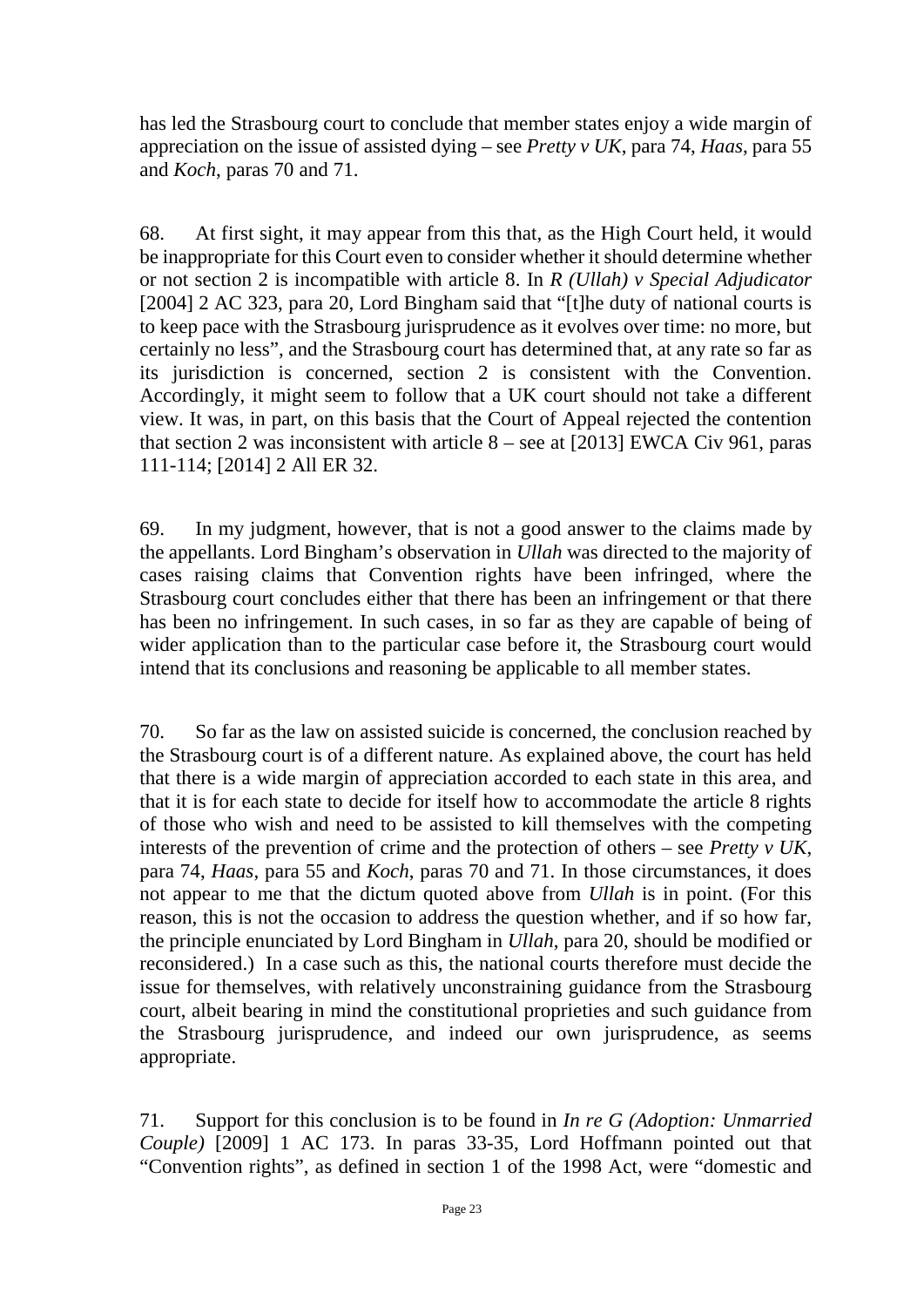not international rights", and that the duty of domestic courts under section 2 of that Act was to "take into account", rather than to regard themselves as bound by, decisions of the Strasbourg court, but that there were normally "good reasons why we should follow the interpretation adopted in Strasbourg".

72. At para 36 of *re G*, however, Lord Hoffmann said that different "considerations … apply in cases in which Strasbourg has deliberately declined to lay down an interpretation for all member states, as it does when it says the question is within the margin of appreciation". In the following paragraph, Lord Hoffmann stated that in such cases, "it is for the court in the United Kingdom to interpret [the relevant article or articles of the Convention] and to apply the division between the decision-making powers of courts and Parliament in the way which appears appropriate for the United Kingdom". He expanded on this by adding that "[t]he margin of appreciation is there for division between the three branches of government according to our principles of the separation of powers".

73. Lord Hope agreed with Lord Hoffmann at para 50, and Lady Hale expressed similar views at paras 116-120, saying pithily that "if the matter is within the margin of appreciation which Strasbourg would allow us, then we have to form our own judgment". Lord Mance, at para 130, took the same view, explaining that when "performing their duties under sections 3 and 6 [of the 1998 Act], courts must of course give appropriate weight to considerations of relative institutional competence". Having then emphasised the importance of giving weight "to the decisions of a representative legislature and democratic government within the discretionary area of judgment accorded to those bodies", he made the point that "the precise weight will depend, *inter alia*, on the nature of the right" and the extent to which it "falls within an area in which the legislature, executive, or judiciary can claim particular expertise". As Lord Hoffmann and Lord Mance explained, their approach does not involve the court calling into question the sovereignty of Parliament. The court has jurisdiction to consider whether a provision such as section 2 is compatible, or can be rendered compatible, with article 8, because that is part of the court's function as determined by Parliament in the 1998 Act. As it happens, it also reflects what the Strasbourg court decided about an individual's right of access to the court in *Koch*.

74. In an interesting passage in para 229 below, Lord Sumption suggests that, where an issue has been held by the Strasbourg court to be within the margin of appreciation, the extent to which it is appropriate for a UK court to consider for itself whether the Convention is infringed by the domestic law may depend on the reason why the Strasbourg court has concluded that the issue is within the margin. I agree that the reasoning of the Strasbourg court must be taken into account and accorded respect by a national court when considering whether the national law infringes the Convention domestically, in a case which is within the margin of appreciation – just as in any other case as section  $2(1)(a)$  of the 1998 Act recognises. However, both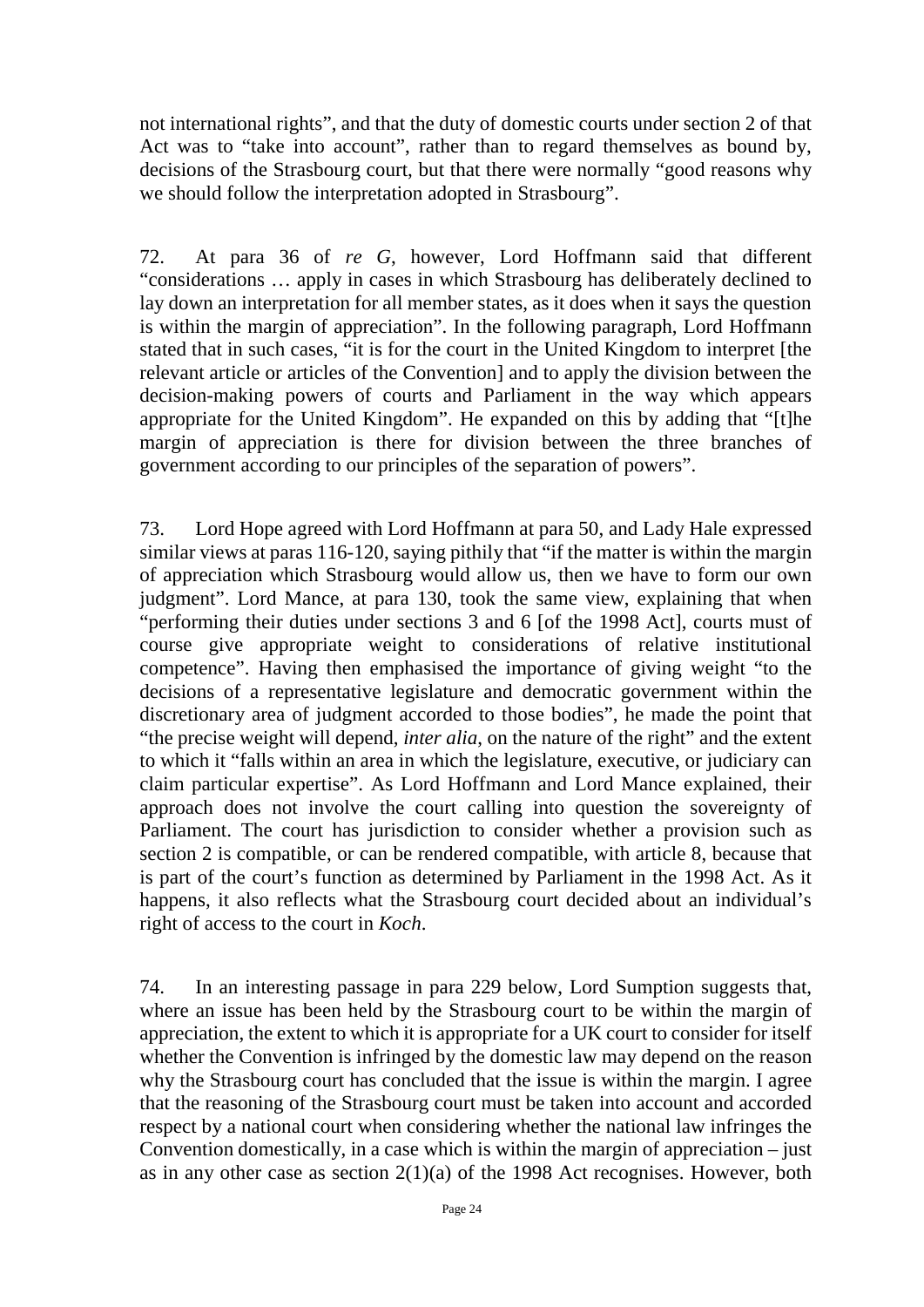the terms of the 1998 Act (in particular sections  $2(1)$  and 4) and the principle of subsidiarity (as expounded for instance in *Greens and MT v UK* [2010] ECHR 1826, para 113) require UK judges ultimately to form their own view as to whether or not there is an infringement of Convention right for domestic purposes.

75. It is true that in *Re G*, the House of Lords was concerned with a statutory instrument, but the passages to which I have referred must, as a matter of logic and principle, be as applicable to primary, as to secondary, legislation. It is also true that the decision in *Re G* was based on the irrationality of the legislation concerned. Where the legislature has enacted a statutory provision which is within the margin of appreciation accorded to members states, it would be wrong in principle and contrary to the approach adopted in *Re G*, for a national court to frank the provision as a matter of course simply because it is rational. However, where the provision enacted by Parliament is both rational and within the margin of appreciation accorded by the Strasbourg court, a court in the United Kingdom would normally be very cautious before deciding that it infringes a Convention right. As Lord Mance said in *Re G*, the extent to which a UK court should be prepared to entertain holding that such legislation is incompatible must depend on all the circumstances, including the nature of the subject-matter, and the extent to which the legislature or judiciary could claim particular expertise or competence.

76. In these circumstances, given that the Strasbourg court has held that it is for each state to consider how to reconcile, or to balance, the article 8.1 rights of a person who wants assistance in dying with "the protection of … morals" and "the protection of the rights and freedoms of others", I conclude that, even under our constitutional settlement, which acknowledges parliamentary supremacy and has no written constitution, it is, in principle, open to a domestic court to consider whether section 2 infringes article 8. The more difficult question, to which I now turn, is whether we should do so.

### *Is it institutionally appropriate to consider whether section 2 infringes article 8? – issue (c)*

#### *Introductory*

77. Having concluded that the court does have jurisdiction in principle to determine whether section 2 infringes the Convention, the next question is whether it is institutionally appropriate for a domestic court to consider whether section 2 infringes the article 8 rights of individuals such as Mr Nicklinson and Mr Lamb. In that connection, I have summarised the nub of their case in para 55 above.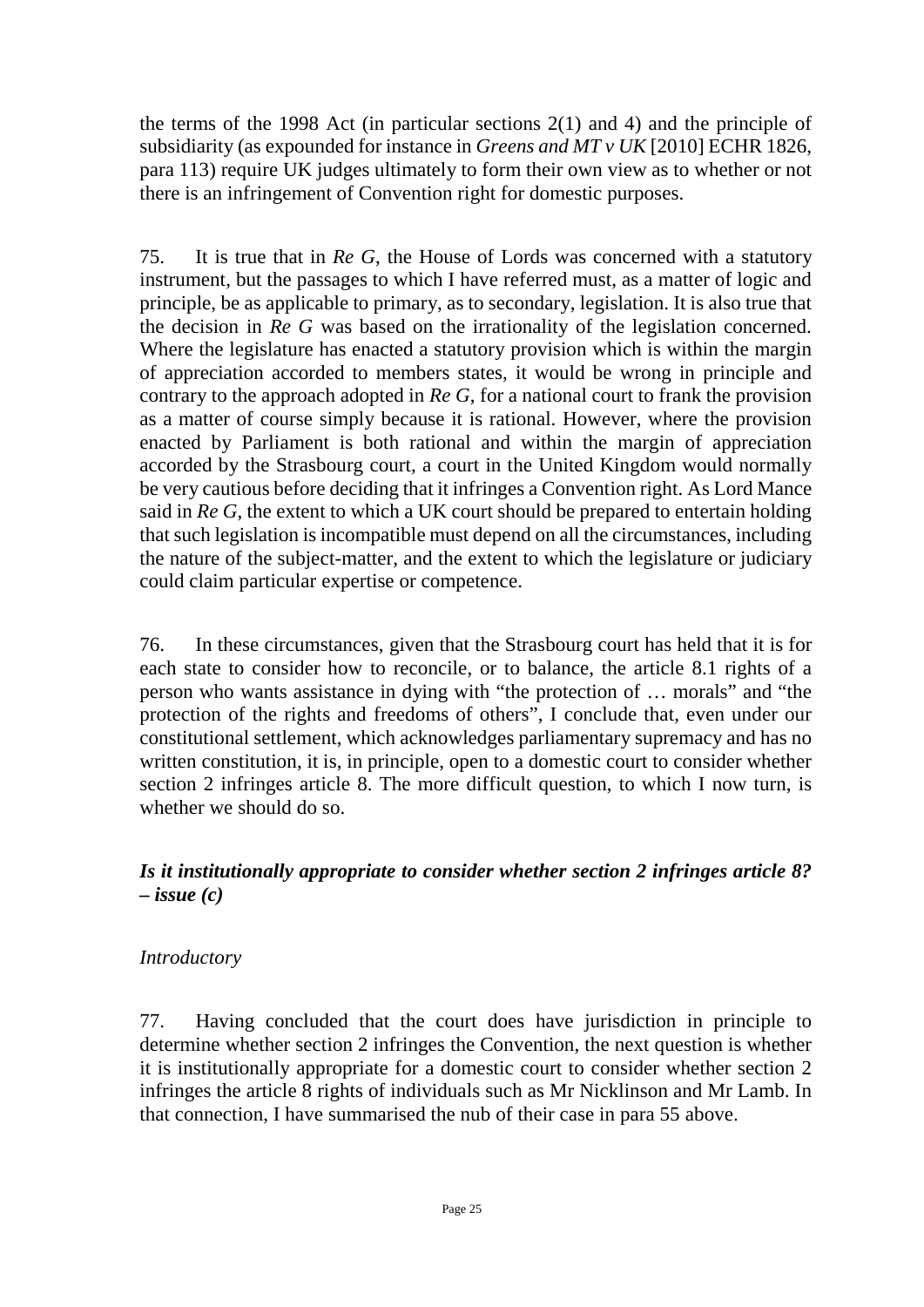78. In approaching this question, it is important to bear in mind that, as Lord Mance explained in *Re G*, what we have to consider is the breadth of the discretion which the courts should accord to Parliament, or, to put it another way, the limits of the courts' deference to Parliament's judgment, on the issue of the extent to which assisting suicide should be criminalised.

#### *A summary of the parties' respective contentions*

79. Section 2 interferes with the article 8 right of Applicants (as I have called them) to determine how and when they should die. Accordingly, it can only be a valid interference if it satisfies the requirements of article 8.2, ie if it is "necessary in a democratic society" for one or more of the purposes specified in that article, which in the present context would be "for the prevention of disorder or crime, for the protection of health or morals, or", most importantly for present purposes, "for the protection of the rights and freedoms of others".

80. When considering whether legislative measures satisfy those requirements, "four questions generally arise", as Lord Wilson explained in *R (Aguilar Quila) v The Secretary of State for the Home Department* [2012] 1 AC 621, para 45 (as recently illuminatingly discussed by Lord Reed in *Bank Mellat v HM Treasury (No 2)* [2013] 3 WLR 179, 222, paras 20ff):

"(a) is the legislative objective sufficiently important to justify limiting a fundamental right?; (b) are the measures which have been designed to meet it rationally connected to it?; (c) are they no more than are necessary to accomplish it?; and (d) do they strike a fair balance between the rights of the individual and the interests of the community?"

81. The appellants accept that "the legislative objective" of section 2 is to safeguard life, and in particular the lives of the vulnerable and the weak, including those "who are not in a position to take informed decisions against acts intended to end life or assist in ending life", to quote from *Pretty v UK*, para 74, or, as Lady Hale put it in *Purdy* at para 65, "people who are vulnerable to all sorts of pressures, both subtle and not so subtle, to consider their own lives a worthless burden to others".

82. As to the four requirements, as I will call them, identified in Lord Wilson's analysis, the appellants accept that requirement (a) is satisfied in that this objective is "sufficiently important to justify limiting a fundamental right", namely the article 8 right of those wish to end their lives and need the assistance of others to do so.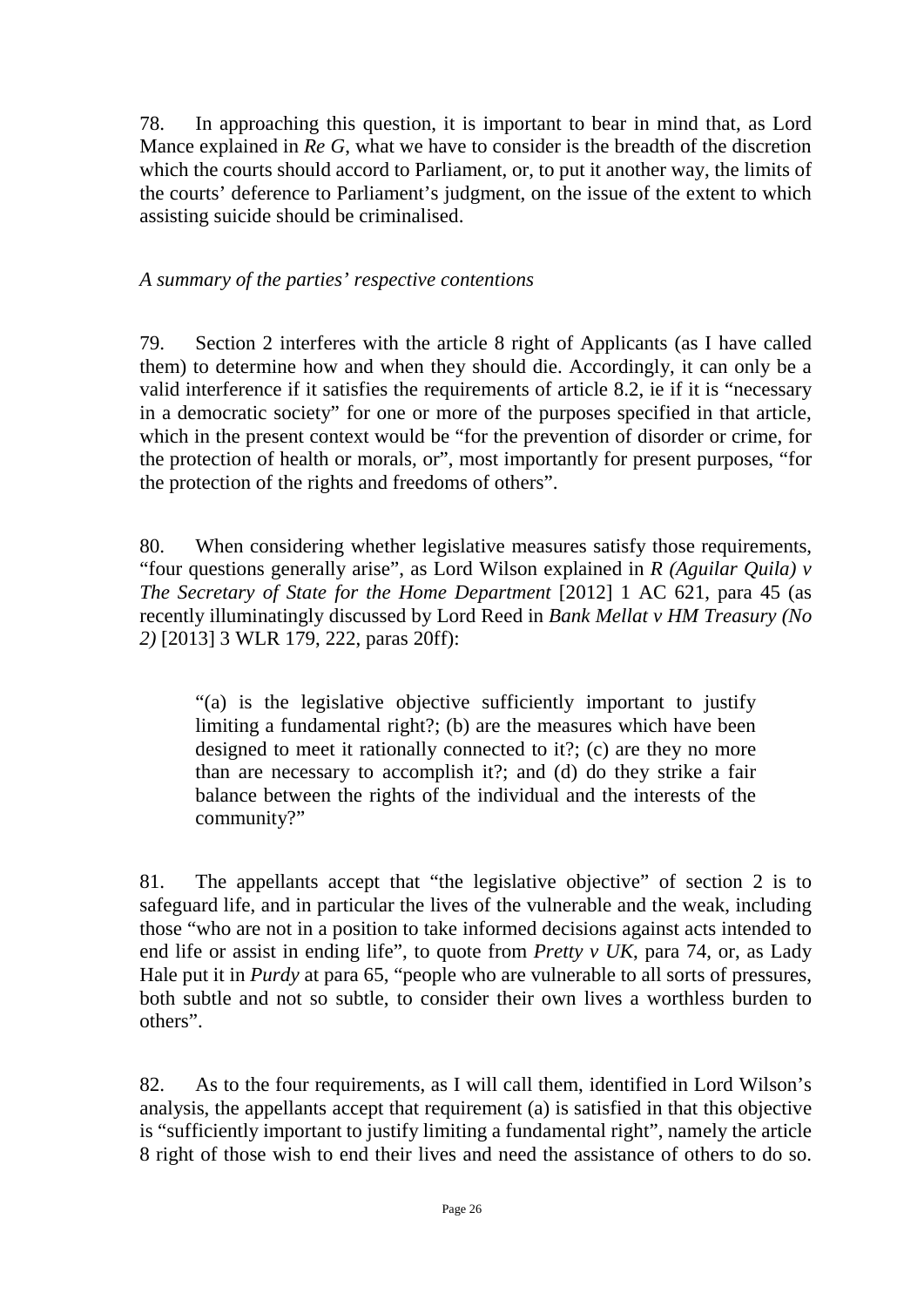They also accept that, so far as requirement (b) is concerned, section 2 has "been designed to meet" this objective and is "rationally connected to it". Accordingly, the issue whether section 2 infringes article 8 turns on whether requirements (c) and (d), necessity and balance, are satisfied.

83. In that connection, the appellants' case is that the absolute terms of section 2 are "more than necessary" to achieve its end, or that they do not strike a fair balance between the interests of Applicants and those of the weak and vulnerable, bearing in mind the grave and significant interference which it involves with the article 8 rights of Applicants, and that this is an argument which a domestic court should consider.

84. In summary terms, the Secretary of State's case is that, given that it is accepted that the statutory ban on assisting suicide, subject to prosecutorial discretion, can be rationally justified by the need to protect the weak and vulnerable and was recently affirmed by Parliament in the 2009 Act, any question of decriminalisation should be left to Parliament, as it is a controversial, difficult and sensitive moral and politico-social issue, which requires the assessment of many types of risk and the imposition of potentially complex regulations, and it is not a matter on which judges are particularly well informed or experienced. The Secretary of State also relies on the fact that section 2 was held to comply with the Convention by the House of Lords in *Pretty v DPP* less than thirteen years ago.

#### *The protection of the weak and vulnerable*

85. Although, as mentioned above, the appellants accept the Secretary of State's contention that section 2 is "designed to meet" the objective of protecting the weak and vulnerable and is "rationally connected to that objective", it is worth examining that contention. So far as assisting (as opposed to encouraging) suicide is concerned, section 2 is a somewhat indirect and blunt instrument in that it is, as a matter of practice, aimed at those who need assistance in committing suicide rather than those who are weak and vulnerable. It is a measure of the relative weakness of the connection that, in para 350 below, Lord Kerr concludes that, contrary to the appellants' concession, requirement (b) is not satisfied. I do not agree with that conclusion, because it seems to me, in general terms, that a blanket ban on assisting suicide will protect the weak and vulnerable, and, more particularly, that it may well be that those who are in the same unhappy position as Applicants, but do not wish to die, are in a particularly vulnerable position. However, the somewhat tenuous connection between the actual and intended targets is not irrelevant when one turns to requirements (c) and (d).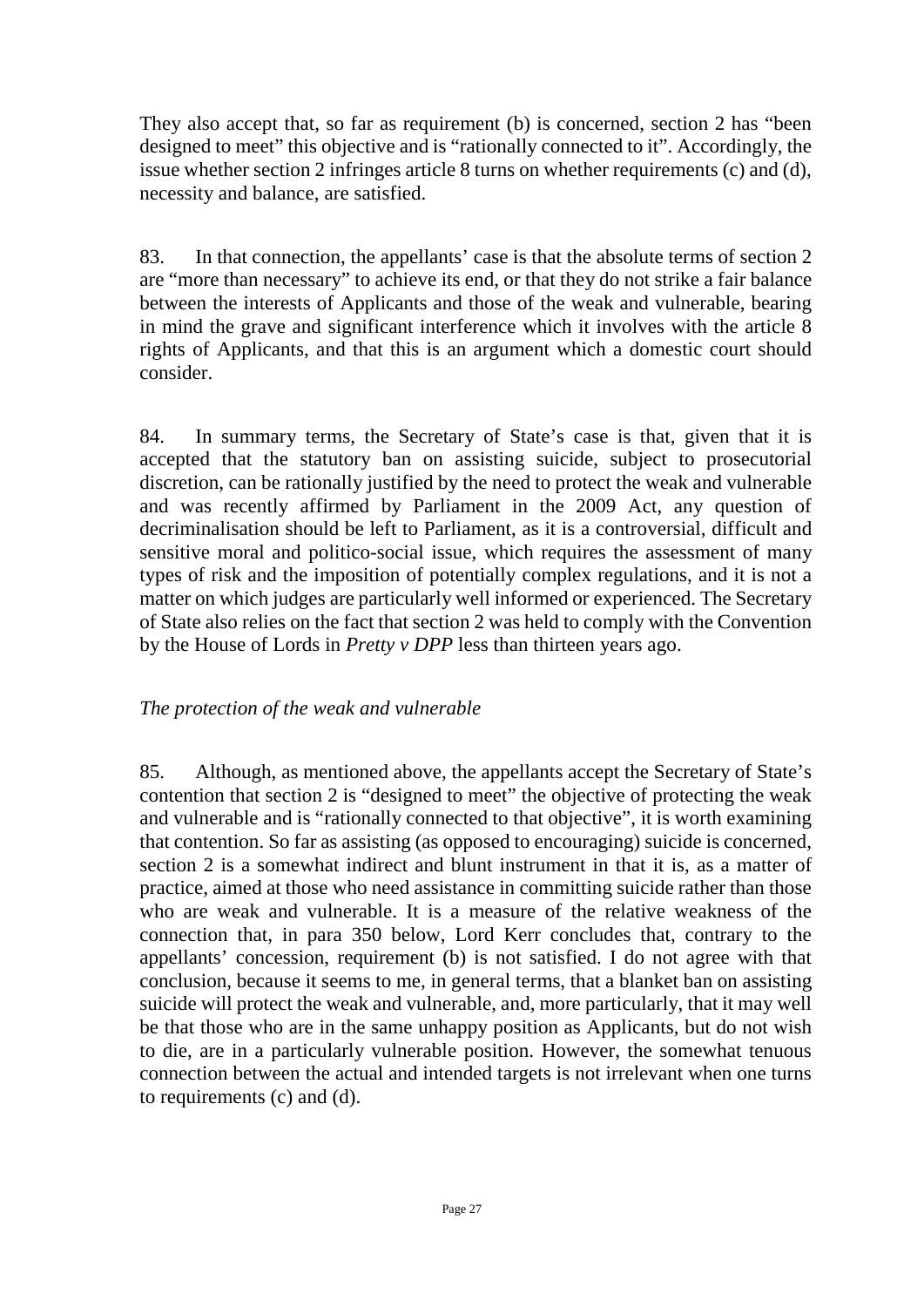86. More specifically, if one concentrates on the appellants' argument that section 2 should be modified so as to exclude Applicants, it seems to me that the concern about the weak and vulnerable has two aspects. First, there would be a direct concern about weak and vulnerable people in the same unhappy position as Applicants, who do not have the requisite desire (namely "a voluntary, clear, settled and informed decision to commit suicide"), but who either feel that they have some sort of duty to die, or are made to feel (whether intentionally or not) that they have such a duty by family members or others, because their lives are valueless and represent an unjustifiable burden on others. (This aspect is more fully described by Lord Sumption at para 228 below). Secondly, there is a concern that the extension of the law to permit assisted suicide would send a more general message to weak and vulnerable people, who would consequently be more at risk of committing, or seeking assistance to commit, suicide while not having the requisite desire to do so.

87. The appellants argue that the article 8 rights of Applicants to put an end to their lives, which are rights of a very high order bearing in mind their very cruel circumstances, should not be sacrificed for a merely speculative concern about another class of persons. They say that the harmful effect that liberalising the law on assisting suicide may have on vulnerable and weak people is no more than speculative, because no evidence has been adduced to suggest otherwise, and because in jurisdictions where assisted suicide is permitted, there do not seem to have been any undesirable consequences for the weak and vulnerable.

88. It is true that the Falconer Report, supported by the reports of the two Canadian panels, states that in the Netherlands, Oregon and Switzerland there is no evidence of abuse of the law, which permits assisting a suicide in prescribed circumstances and subject to conditions. However, negative evidence is often hard to obtain, there is only a limited scope for information given the few jurisdictions where assisted suicide is lawful and the short time for which it has been lawful there, and different countries may have different potential problems. In other words, the evidence on that point plainly falls some way short of establishing that there is no risk. The most that can be said is that the Falconer commission and the Canadian panels could find no evidence of abuse. As Lord Sumption points out in paras 224- 225 below, however, while the factual evidence in this connection is sparse, anecdotal, and inconclusive, the expert experienced and professional opinion evidence does provide support for the existence of the risk. In all the circumstances, this concern cannot, in my opinion, possibly be rejected as fanciful or unrealistic.

89. Having said that, if a proposal were put forward whereby Applicants could be helped to kill themselves, without appreciably endangering the lives of the weak and vulnerable, then this objection could be overcome, or at least circumnavigated. In that connection, Lady Hale, during argument, brought home to me the significance of the point that it has been regarded as quite acceptable in cases such as *Re B (Treatment)* that the High Court should have the power to accede to a request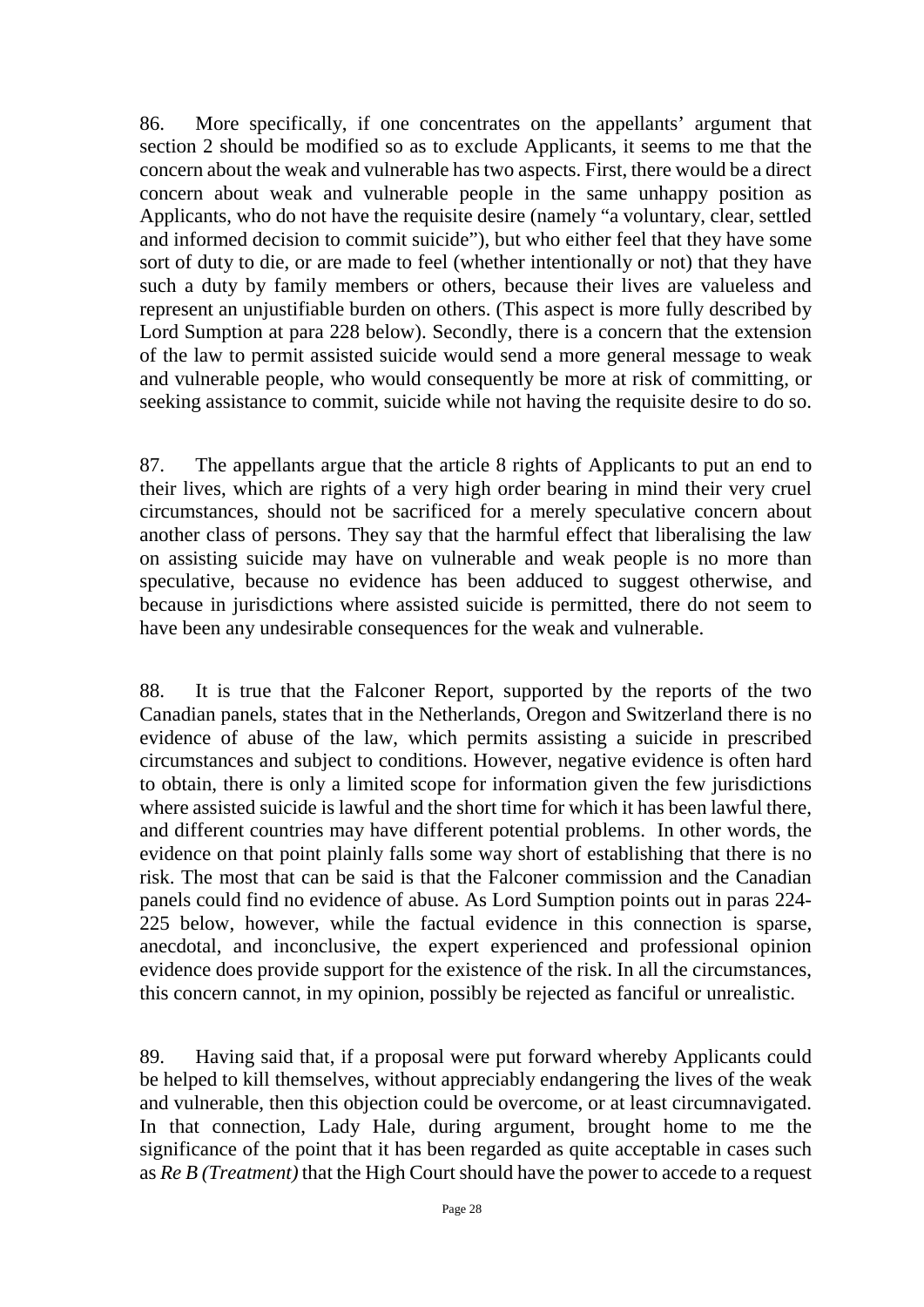by an individual that her life support machine be turned off. Furthermore, albeit less relevantly, I note that in the Mental Capacity Act 2005 Parliament has recognised the right of individuals to give advance directions that they be refused medical treatment. In the former case, the appropriate protection for the weak and vulnerable appears to be that a High Court Judge must first be satisfied that the request is based on a settled, informed and voluntary desire. In the latter case, it would seem that a formal document recording the desire will suffice.

#### *The moral arguments*

90. The contention that there is a moral justification for the present law did not feature much in argument, and then only in very general terms. In so far as the argument is based on the sanctity, or primacy, of other human lives, it does little more, in my view, than replicate the concerns about the lives of the weak and vulnerable. In so far as it is based on the sanctity or primacy of Applicants' lives, it has been substantially undermined by the enacting of section 1 of the 1961 Act. I find it hard to see how a life can be said to be sacred if it is lawful for the person whose life it is to end it; to put the point another way, if the primacy of human life does not prevent a person committing suicide, it is difficult to see why it should prevent that person seeking assistance in committing suicide. I also agree with what Lord Wilson says in this connection in paras 199 and 200 below.

91. Another moral justification briefly advanced for not changing the law was that Parliament did not want to send out a message that human life is to be undervalued. I am somewhat sceptical about semaphore justifications for legislative or judicial decisions, but I accept that we should proceed on the basis this may have some force. However, it seems to me that, once again, this argument is another way of expressing the concern about the need to protect weak and vulnerable people, albeit a larger class of weak and vulnerable people.

92. There is a rather different moral issue, which was not really covered in argument, namely that, while it is one thing for a person to take his own life, it is another thing to take, or even to assist in the taking of, someone else's life. In other words, there may be a view that, even though it is morally acceptable for people to take their own lives, it would be morally corrupting for another person, and indeed for society as a whole, if that other person could assist people in taking their lives. I think that there would be significantly more force in this point if the assister actually performed the act which caused the death, such as actually administering the barbiturate, as opposed to setting up a system which enables the person who wishes to commit suicide to activate the machine to perform the final act.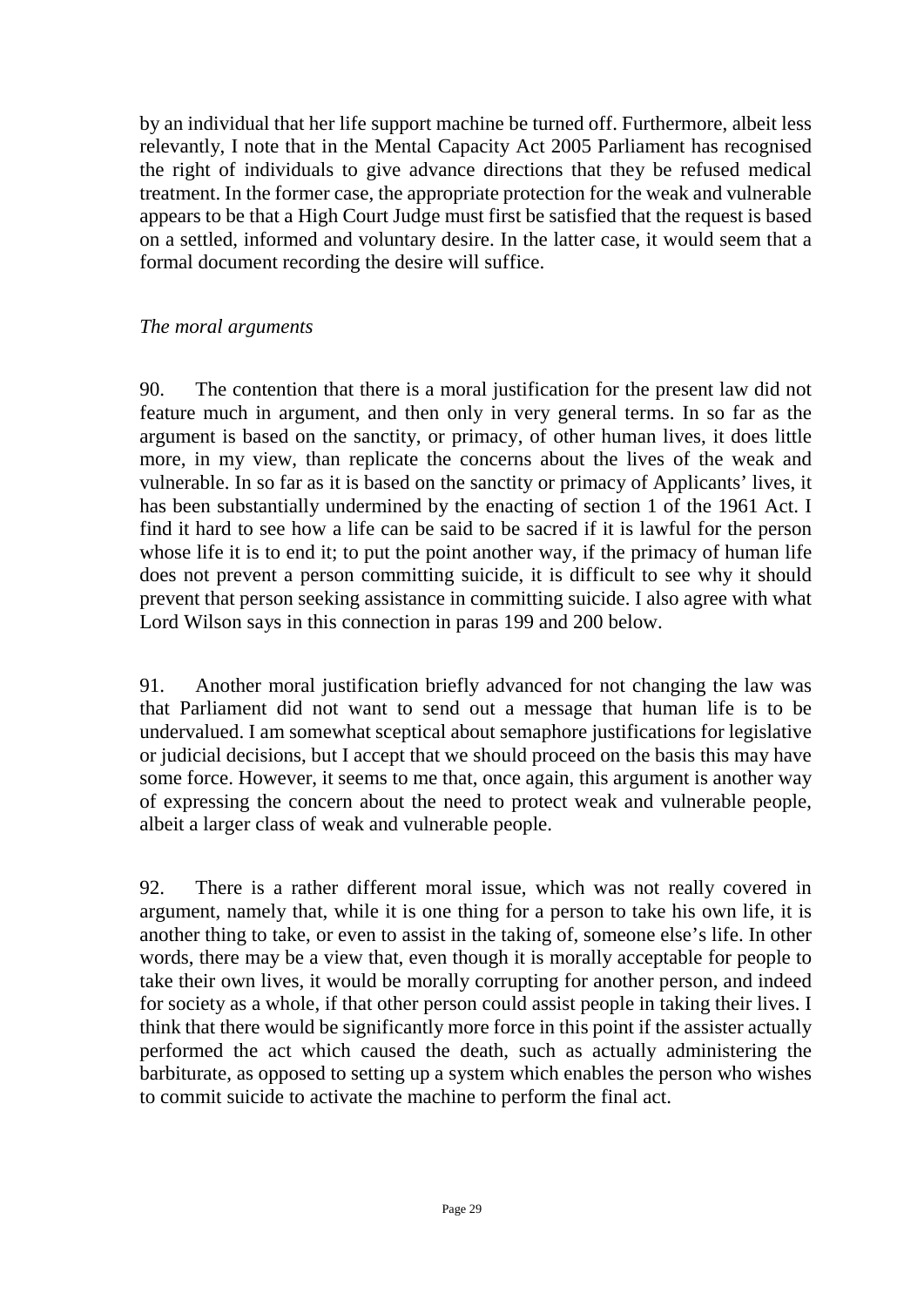93. In the eyes of the law, there is a very large difference between the two courses: the first is murder or manslaughter, and the second an offence under section 2. In this connection, the decision of the House of Lords in *R v Kennedy (No 2)*  [2008] 1 AC 269 is very much in point. In that case, the House of Lords, in a powerful opinion given by Lord Bingham, overruled a decision that a defendant was guilty of manslaughter when he "had produced a situation in which [the alleged victim] could inject herself [with a lethal drug], in which her self-injection was entirely foreseeable and in which self-injection could not be regarded as extraordinary" on the ground that this decision "conflicted with the rules on personal autonomy and informed voluntary choice" – para 16. Accordingly, "[t]he finding that the deceased freely and voluntarily administered the injection to himself, knowing what it was, is fatal to any contention that the appellant caused the heroin to be administered to the deceased or taken by him" – para 18.

94. To my mind, the difference between administering the fatal drug to a person and setting up a machine so that the person can administer the drug to himself is not merely a legal distinction. Founded as it is on personal autonomy, I consider that the distinction also sounds in morality. Indeed, authorising a third party to switch off a person's life support machine, as in *Bland* or *Re B (Treatment)* seems to me, at least arguably, to be, in some respects, a more drastic interference in that person's life and a more extreme moral step, than authorising a third party to set up a lethal drug delivery system so that a person can, but only if he wishes, activate the system to administer a lethal drug.

95. Indeed, if one is searching for a satisfactory boundary between euthanasia or mercy killing and assisted suicide, which Lord Sumption discusses at para 227 below, I believe that there may be considerable force in the contention that the answer, both in law and in morality, can best be found by reference to personal autonomy. Subject to those cases where the act can be classified as an "omission" (eg, to my mind somewhat uncomfortably in terms of common sense, switching off a life-supporting machine at least if done by an appropriately authorised person, as in *Bland* and *Re B (Treatment*)), it seems to me that if the act which immediately causes the death is that of a third party that may be the wrong side of the line, whereas if the final act is that of the person himself, who carries it out pursuant to a voluntary, clear, settled and informed decision, that is the permissible side of the line. In the latter case, the person concerned has not been "killed" by anyone, but has autonomously exercised his right to end his life. (I should perhaps make it clear that I am not thereby seeking for a moment to cast doubt on the correctness of the decisions in *Bland* and *Re B (Treatment*), both of which appear to me to have been plainly rightly decided).

96. The argument based on the value of human life is not one which can only be raised by the Secretary of State. The evidence shows that, in the light of the current state of the law, some people with a progressive degenerative disease feel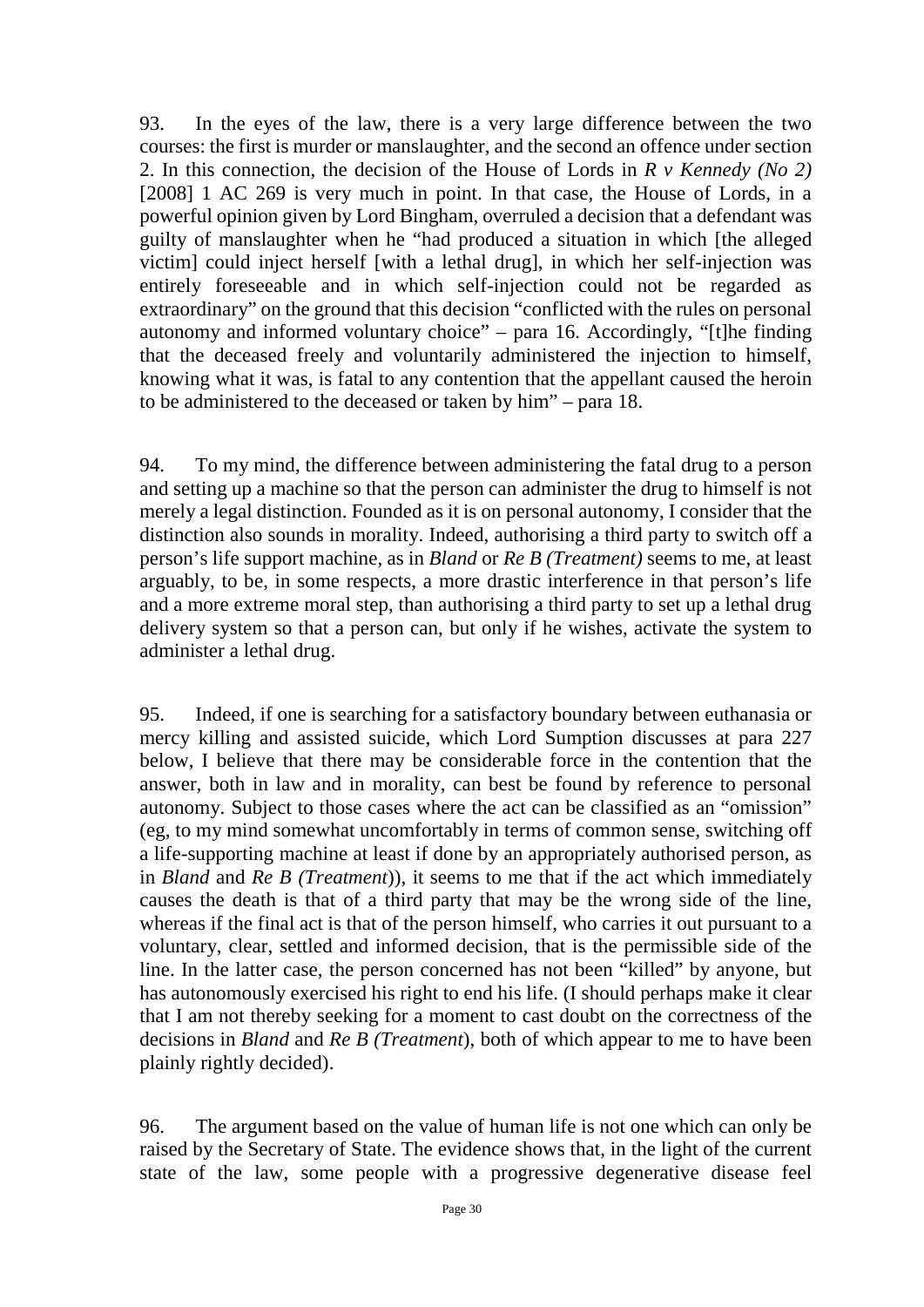themselves forced to end their lives before they would wish to do so, rather than waiting until they are incapable of committing suicide when they need assistance (which would be their preferred option). Section 2 therefore not merely impinges adversely on the personal autonomy of some people with degenerative diseases, but actually, albeit indirectly, may serve to cut short their lives.

97. For the reasons I have discussed, therefore, while it would be wrong to ignore the moral arguments against permitting Applicants to be assisted to kill themselves, I do not consider that they are particularly telling. Indeed, by requiring one to focus on the important feature of personal autonomy, they appear to me to provide a degree of support for the appellants' case.

98. In any event, quite apart from the points already made, the mere fact that there are moral issues involved plainly does not mean that the courts have to keep out. Even before the 1998 Act came into force, the courts were prepared to make decisions which developed the law and involved making moral choices of this type. *Re B (Wardship), Re J, Bland*, *Re F* and (albeit only by a week) *Conjoined Twins*  were all decided before the 1998 Act was in force, and each decision would have been regarded as involving a wrong moral choice by some people. Further, in *Re B (Treatment)* the court was prepared to decide that an action should be taken (albeit that it was classified as an omission by Lord Goff) which would end a person's life because that person wanted that action to be taken (although, of course, it should not have been necessary to go to court to give effect to B's wishes, unless there was some concern over her mental capacity or some other special reason). Thus, the courts have been ready both to assume responsibility for developing the law on what are literally life and death issues, and then to shoulder responsibility for implementing the law as so developed. It is perhaps worth noting in the present context that, despite pleas from judges, Parliament has not sought to resolve these questions through statutes, but has been content to leave them to be worked out by the courts.

#### *The argument that the issue should be left to Parliament*

99. The Secretary of State contends that, under our constitutional settlement, the determination of the criminal law on a difficult, sensitive and controversial issue such as assisted suicide is one which is very much for Parliament. There is obvious force in that argument, given that, less than five years ago, Parliament approved the general prohibition on assisting suicide, by redrafting section 2(1), so that it continued to render all cases of assisted suicide criminal, and by leaving subsection (4), with its control by the DPP, in place.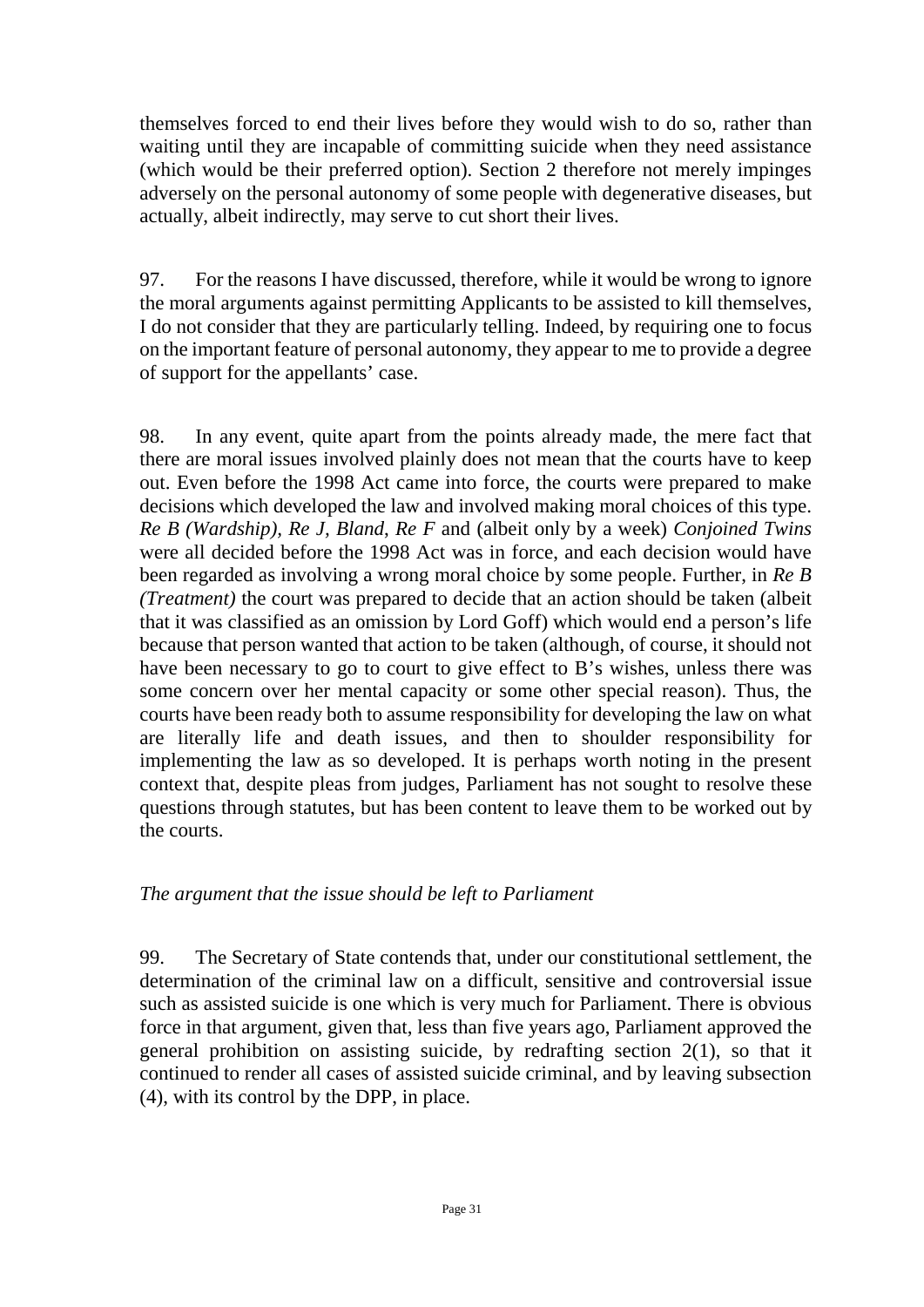100. Nonetheless it is self-evident that the mere fact that Parliament has recently enacted or approved a statutory provision does not prevent the courts from holding that it infringes a Convention right. By the 1998 Act, Parliament has cast on the courts the function of deciding whether a statute infringes the Convention. In a case such as the present, where the margin of appreciation applies, a court will only invoke this function where it has concluded that the issue is within its competence, in which case the fact that Parliament has recently considered the issue, while relevant, cannot automatically deprive the courts of their right, indeed their obligation, to consider the issue.

101. It is not easy to identify in any sort of precise way the location of the boundary between the area where it is legitimate for the courts to step in and rule that a statutory provision, which is not irrational, infringes the Convention and the area where it is not. However, it is not, I think, sensible or even possible to seek to define where the boundary lies. In *Woolwich Equitable Building Society v Inland Revenue Commissioners* [1993] AC 70, the House of Lords had to consider whether, by changing the common law they would be overstepping the boundary which separates legitimate development of the law from judicial legislation. Lord Goff said this at p 173:

"I feel bound however to say that, although I am well aware of the existence of the boundary, I am never quite sure where to find it. Its position seems to vary from case to case. Indeed, if it were to be as firmly and clearly drawn as some of our mentors would wish, I cannot help feeling that a number of leading cases in your Lordships' House would never have been decided the way they were."

If that is the position with regard to a long existing boundary, it is scarcely surprising that it should be the same in relation to a boundary which has been in existence for less than fourteen years.

102. In connection with the present case, the Secretary of State can justifiably place reliance on Lord Bingham's observations about the Hunting Act 2004 in *R (Countryside Alliance) v Attorney General* [2008] 1 AC 719, para 45:

"There are of course many … who do not consider that there is a pressing (or any) social need for the ban imposed by the Act. But after an intense debate a majority of the country's democratically elected representatives decided otherwise. It is of course true that the existence of duly enacted legislation does not conclude the issue. … Here we are dealing with a law which is very recent and must … be taken to reflect the conscience of a majority of the nation. The degree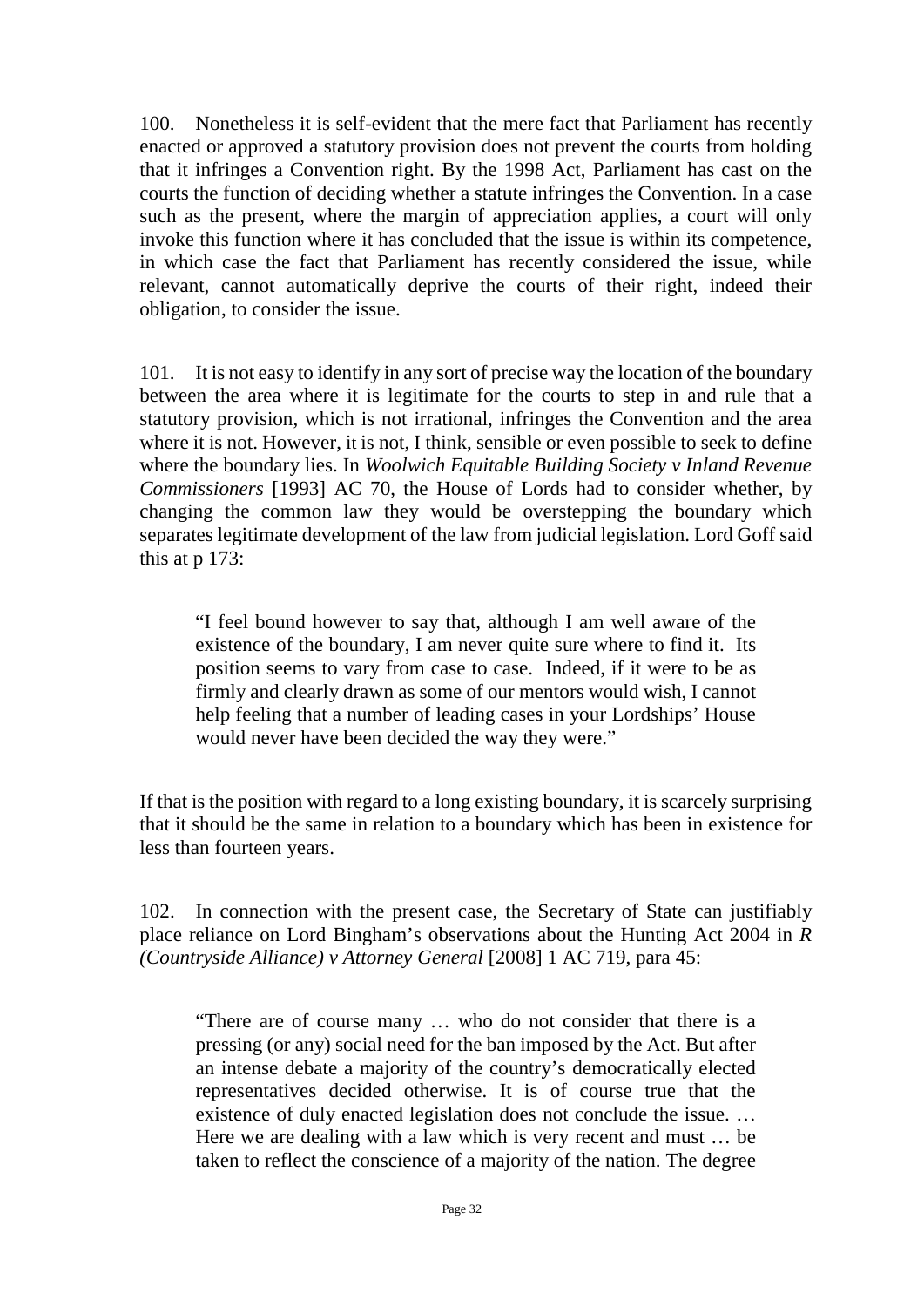of respect to be shown to the considered judgment of a democratic assembly will vary according to the subject matter and the circumstances. But the present case seems to me pre-eminently one in which respect should be shown to what the House of Commons decided. The democratic process is liable to be subverted if, on a question of moral and political judgment, opponents of the Act achieve through the courts what they could not achieve in Parliament."

103. Those observations serve as a salutary reminder that we, as judges, should be very cautious before being prepared to hold that we should exercise our jurisdiction under section 4 of the 1998 Act in the present case. However, Lord Bingham's words plainly do not by themselves justify a simple refusal to hold that we have or should exercise the jurisdiction. Furthermore, the reasons for, and nature of, the controversy in that case were very different from those in this appeal, and the interference with the article 8 rights of people such as Mr Lamb as a result of section 2 is enormously greater than any arguable alleged interference with the rights of those who wished to hunt in the *Countryside Alliance* case.

104. Quite apart from this, there is force in the point that difficult or unpopular decisions which need to be taken, are on some occasions more easily grasped by judges than by the legislature. Although judges are not directly accountable to the electorate, there are occasions when their relative freedom from pressures of the moment enables them to take a more detached view. As Lord Brown said in the *Countryside Alliance* case at para 158, "[s]ometimes the majority misuses its powers. Not least this may occur when what are perceived as moral issues are involved". However, (save, as some have argued, in circumstances which are very unlikely ever to arise) Parliamentary sovereignty and democratic accountability require that the legislature has the final say, as section 4 of the 1998 Act recognises: Lord Kerr accurately records the position in para 343 below.

105. As for the other points relied on by the Secretary of State, it is true that in *Pretty v DPP* the House of Lords unanimously rejected the contention that section 2 infringed the article 8 rights of Ms Pretty, even if such rights were engaged. However, that was immediately after the House had wrongly concluded that her article 8 rights were not engaged, and before the Strasbourg court had considered the issue in the cases referred to in paras 29-38 above. Further, the arguments deployed in *Pretty v DPP* on this issue were very general in nature (see at p 805D). Indeed, as I shall seek to explain later in this judgment, it seems to me that the arguments deployed by the appellants in this appeal were not sufficiently focussed to justify a declaration of incompatibility in the first appeal.

106. The extent of the need for assessing views, experiences and expertise, as invoked by the Secretary of State, will depend very much on the nature of the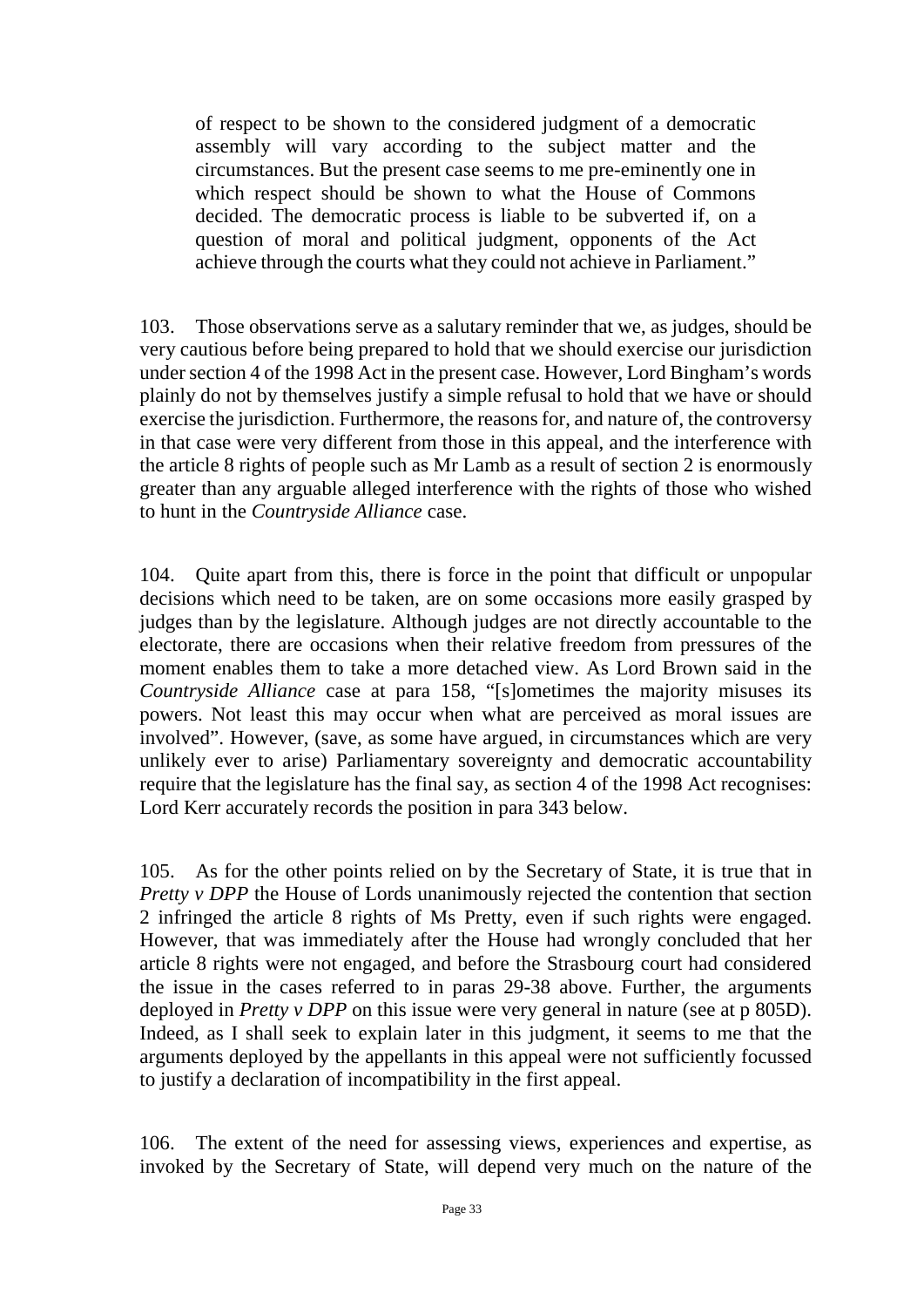appellants' proposals, as well as the evidence and arguments. Similarly, the degree of familiarity and confidence which the judiciary can claim in relation to the proposal, which will depend on the precise nature of the proposals. However, as the cases considered in paras 21-26 above demonstrate, the courts are used to dealing with life and death issues of the sort to which the present proceedings give rise.

107. The Secretary of State's reliance on the need for detailed provisions and regulatory safeguards has some force, but the court is not being asked to set up a specific scheme under which Applicants could be assisted to commit suicide such that it would be disproportionate for the law to forbid them from doing so. As Lord Hughes says in para 267 below, it is a matter for Parliament to determine the precise details of any scheme. But that does not prevent the court from concluding that there are a number of possible schemes. For the purpose of deciding that article 8 is infringed, the court needs to consider that aspect no further than is necessary to satisfy itself that some such scheme or schemes could be practically feasible.

108. It is also relevant to bear in mind the current position, whereby, with Parliament's approval, the policy of the DPP is to investigate any assisted suicide after the event, and to lean against prosecuting where the assister was a close relative or friend activated by compassion, at least where there are no other, aggravating, relevant factors. A system whereby a judge or other independent assessor is satisfied in advance that someone has a voluntary, clear, settled, and informed wish to die and for his suicide then to be organised in an open and professional way, would, at least in my current view, provide greater and more satisfactory protection for the weak and vulnerable, than a system which involves a lawyer from the DPP's office inquiring, after the event, whether the person who had killed himself had such a wish, and also to investigate the actions and motives of any assister, who would, by definition, be emotionally involved and scarcely able to take, or even to have taken, an objective view. It is also appropriate to ask which of those two courses would be more satisfactory for the compassionate friend or relative (whose article 8 rights may also be engaged).

109. Furthermore, it is clear from the 2010 Policy, the evidence summarised in para 48 above, as well as from the DPP's decision referred to in para 39 above, that those people who, out of compassion, assist relations and friends who wish to commit suicide, by taking or accompanying them to Dignitas, are routinely not prosecuted. In other words, those people who have access to supportive friends and relations, and who possess the means and physical ability to travel to Switzerland, are able in practice to be assisted in their wish to commit suicide, whereas those people, such as Mr Lamb and Martin, who lack one or more of those advantages, cannot receive any such assistance. Further, even those who can in practice be helped to travel to Switzerland to die would, understandably, prefer to die without the upheaval involved, at their homes with dignity in peace.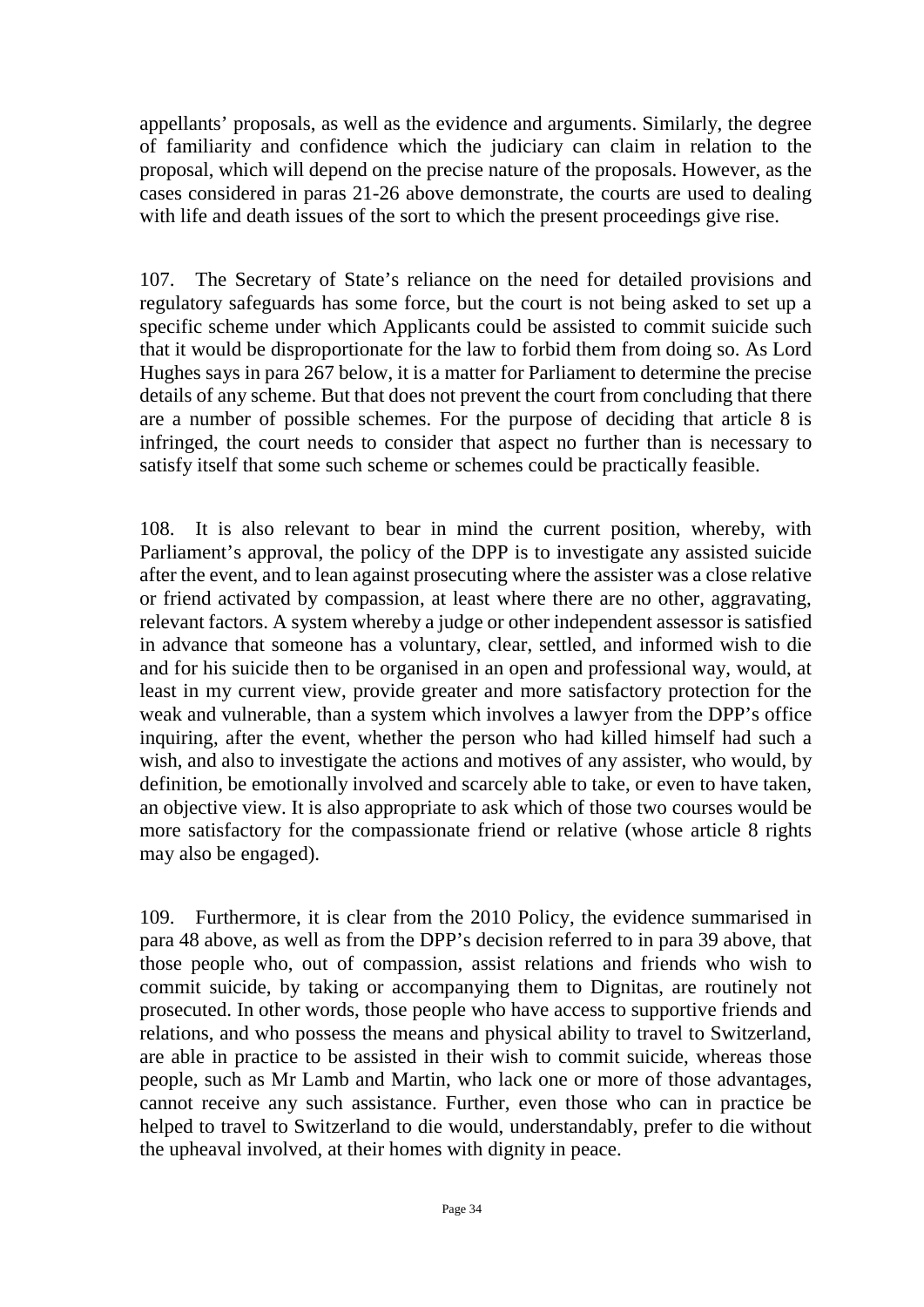110. The point discussed in paras 92-95 above, relating to the moral difference between a doctor administering a lethal injection to an Applicant, and a doctor setting up a lethal injection system which an Applicant can activate himself, is also of significance in relation to institutional competence. It could be said to be a radical step for a court to declare a statutory provision incompatible, if such a declaration involved effectively stating that the law should be changed so as to decriminalise an act which would unquestionably be characterised as murder or (if there were appropriately mitigating circumstances) manslaughter. If, on the other hand, Dr Nitschke's machine, described in para 4 above, could be used, then a declaration of incompatibility would be a less radical proposition for a court to contemplate.

#### *Conclusion on this issue*

111. In my view, bearing in mind all the features discussed in the preceding 26 paragraphs, the arguments raised by the Secretary of State do not justify this Court ruling out the possibility that it could make a declaration of incompatibility in relation to section 2. The interference with Applicants' article 8 rights is grave, the arguments in favour of the current law are by no means overwhelming, the present official attitude to assisted suicide seems in practice to come close to tolerating it in certain situations, the appeal raises issues similar to those which the courts have determined under the common law, the rational connection between the aim and effect of section 2 is fairly weak, and no compelling reason has been made out for the court simply ceding any jurisdiction to Parliament.

112. Accordingly, while I respect and understand the contrary opinion, so well articulated by Lord Sumption and Lord Hughes, I am of the view that, provided that the evidence and the arguments justified such a conclusion, we could properly hold that that section 2 infringed article 8. A court would therefore have to consider an application to make a declaration of incompatibility on its merits, and it seems to me that it would be inappropriate for us to fetter the judiciary's role in this connection in advance. More specifically, where the court has jurisdiction on an issue falling within the margin of appreciation, I think it would be wrong in principle to rule out exercising that jurisdiction if Parliament addresses the issue: it could be said with force that such an approach would be an abdication of judicial responsibility. In that connection, I agree with what Lord Mance says in para 191 below. Further, in practical terms, given the potential for rapid changes in moral values and medicine, it seems to me that such an approach may well turn out to be inappropriate in relation to this particular issue.

113. However, I consider that, even if it would otherwise be right to do so on the evidence and arguments which have been raised on the first appeal, it would not be appropriate to grant a declaration of incompatibility at this time. In my opinion, before making such a declaration, we should accord Parliament the opportunity of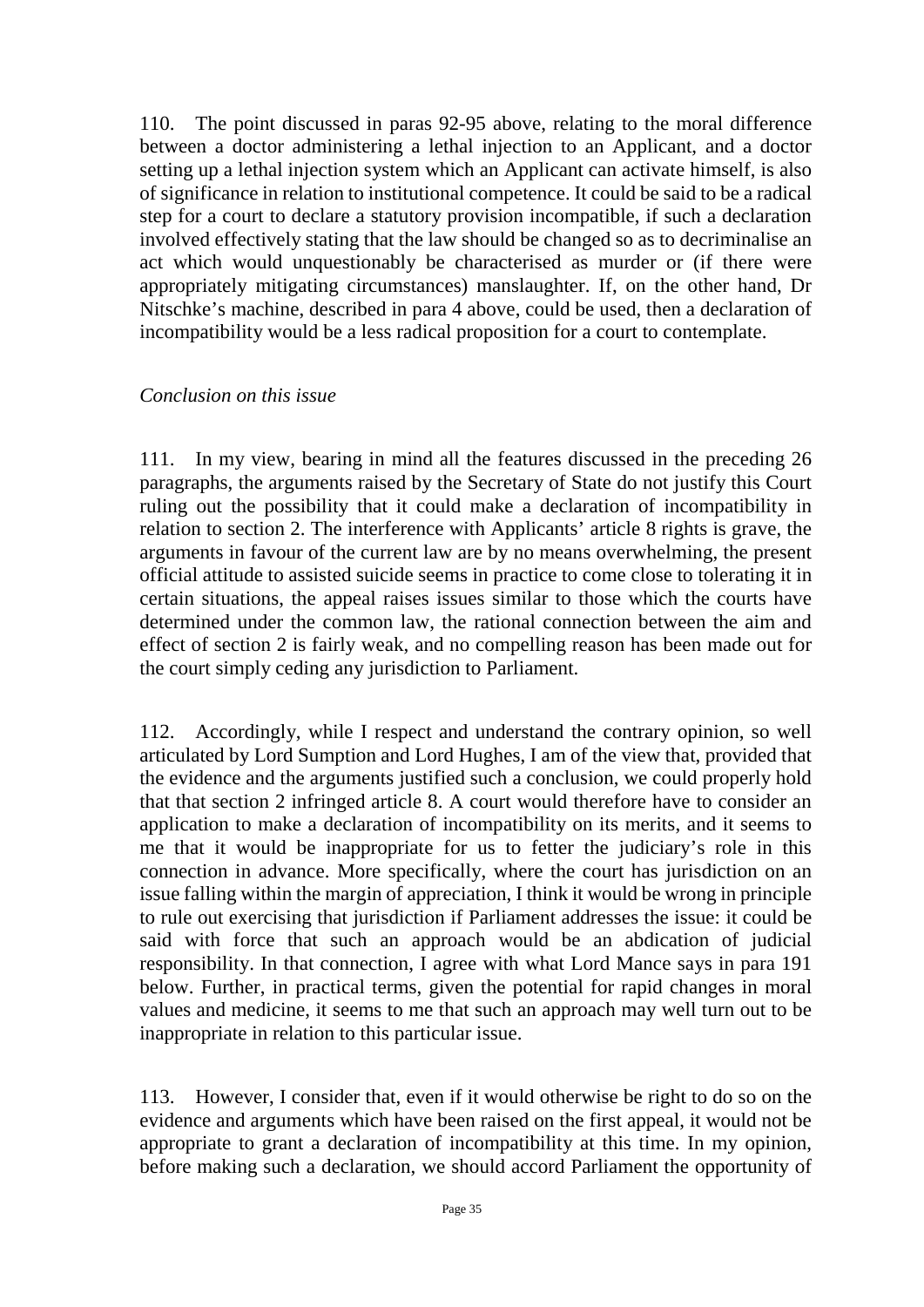considering whether to amend section 2 so as to enable Applicants, and, quite possibly others, to be assisted in ending their lives, subject of course to such regulations and other protective features as Parliament thinks appropriate, in the light of what may be said to be the provisional views of this Court, as set out in our judgments in these appeals.

114. It would, of course, be unusual for a court to hold that a statutory provision, conventionally construed, infringed a Convention right and could not be construed compatibly with it, and yet to refuse to make a declaration under section 4 of the 1998 Act. However, there can be no doubt that there is such a power: section 4(2) states that if there is an incompatibility, the court "may" make a declaration to that effect, and the power to grant declaratory relief is anyway inherently discretionary. The possibility of not granting a declaration of incompatibility to enable the legislature to consider the position is by no means a novel notion. As pointed out by Lady Hale, Lord Nicholls in *Bellinger v Bellinger* [2003] 2 AC 467, para 53, said this:

"It may also be that there are circumstances where maintaining an offending law in operation for a reasonable period pending enactment of corrective legislation is justifiable. An individual may not then be able, during the transitional period, to complain that his rights have been violated. The admissibility decision of the court in *Walden v Liechtenstein* (Application no 33916/96) (unreported) 16 March 2000 is an example of this pragmatic approach to the practicalities of government."

115. In my view, even if the facts and arguments otherwise justified a declaration of incompatibility on the first appeal (which for the reasons given below, I consider they do not), this is one of those exceptional cases where it would have been inappropriate to grant a declaration of incompatibility at this stage. That view is based on considerations of proportionality in the context of institutional competence and legitimacy which are well articulated by Lord Mance in paras 166-170 below, taking forward his discussion in *Re G*, referred to in paras 71-73 above.

116. There is a number of reasons which, when taken together, persuade me that it would be institutionally inappropriate at this juncture for a court to declare that section 2 is incompatible with article 8, as opposed to giving Parliament the opportunity to consider the position without a declaration. First, the question whether the provisions of section 2 should be modified raises a difficult, controversial and sensitive issue, with moral and religious dimensions, which undoubtedly justifies a relatively cautious approach from the courts. Secondly, this is not a case like *Re G* where the incompatibility is simple to identify and simple to cure: whether, and if so how, to amend section 2 would require much anxious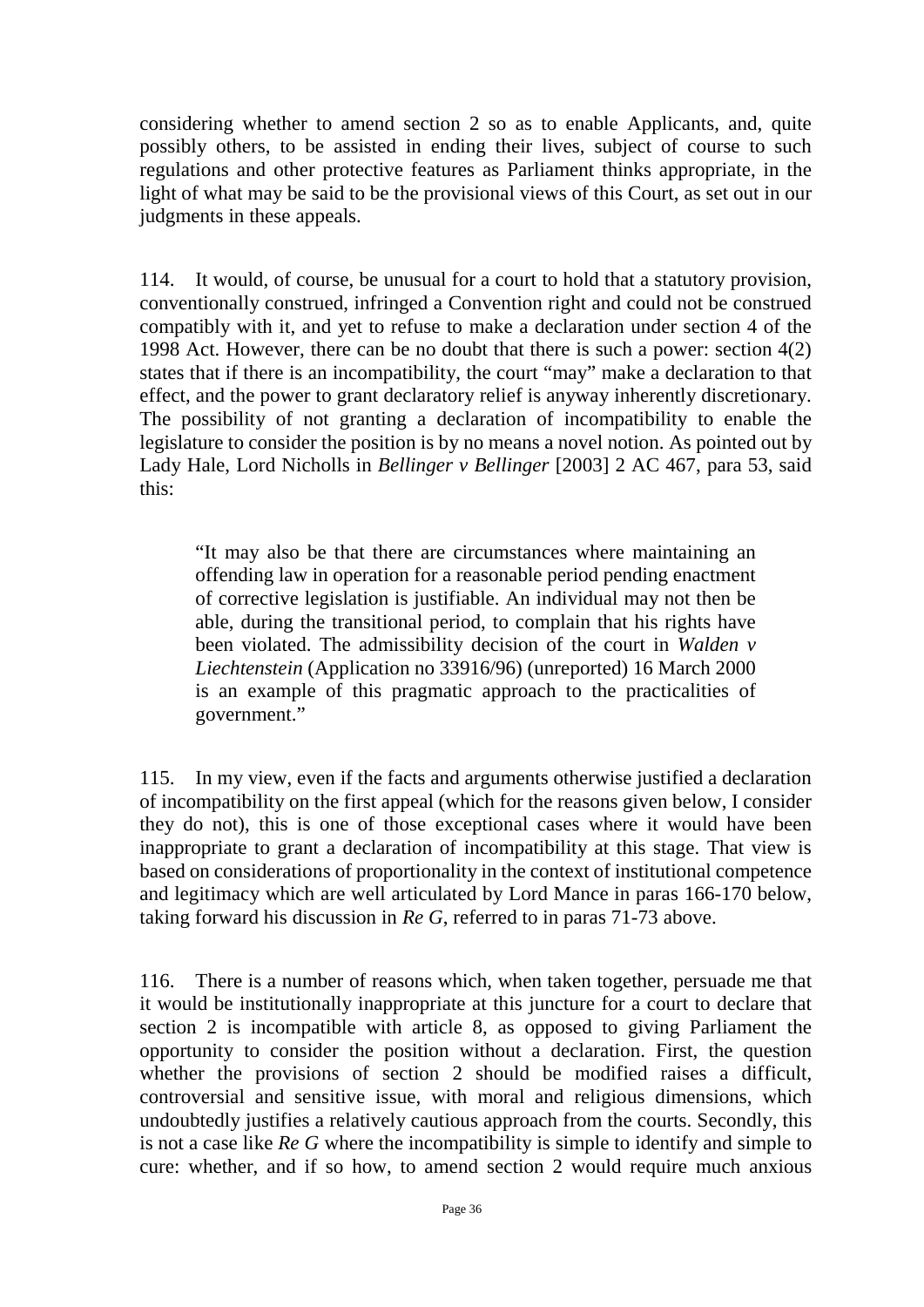consideration from the legislature; this also suggests that the courts should, as it were, take matters relatively slowly. Thirdly, section 2 has, as mentioned above, been considered on a number of occasions in Parliament, and it is currently due to be debated in the House of Lords in the near future; so this is a case where the legislature is and has been actively considering the issue. Fourthly, less than thirteen years ago, the House of Lords in *Pretty v DPP* gave Parliament to understand that a declaration of incompatibility in relation to section 2 would be inappropriate, a view reinforced by the conclusions reached by the Divisional Court and the Court of Appeal in this case: a declaration of incompatibility on this appeal would represent an unheralded *volte-face*.

117. In para 204 below, Lord Wilson refers to the power of the court under section 4 of the 1998 Act as giving rise to mechanism for "collaboration" between the courts and Parliament, and many judges and academics have referred to the "dialogue" which takes place between national courts and the Strasbourg court. While those expressions should not detract from the seriousness of a declaration of incompatibility, they may be helpful metaphors. Dialogue or collaboration, whether formal or informal, can be carried on with varying degrees of emphasis or firmness, and there are times when an indication, rather than firm words are more appropriate and can reasonably be expected to carry more credibility. For the reasons just given, I would have concluded that this was such a case.

118. Parliament now has the opportunity to address the issue of whether section 2 should be relaxed or modified, and if so how, in the knowledge that, if it is not satisfactorily addressed, there is a real prospect that a further, and successful, application for a declaration of incompatibility may be made. It would not be appropriate or even possible to identify in advance what amounts to a reasonable time in this context. However, bearing in mind the predicament of the Applicants, and the attention the matter has been given inside and outside Parliament over the past twelve years, one would expect to see the issue whether there should be any and if so what legislation covering those in the situation of Applicants explicitly debated in the near future, either along with, or in addition to, the question whether there should be legislation along the lines of Lord Falconer's proposals. Nor would it be possible or appropriate to identify in advance what would constitute satisfactory addressing of the issue, or what would follow once Parliament had debated the issue: that is something which would have to be judged if and when a further application is made, as indicated in para 112 above. So that there is no misunderstanding, I should add that it may transpire that, even if Parliament did not amend section 2, there should still be no declaration of incompatibility: that is a matter which can only be decided if and when another application is brought for such a declaration. In that connection, Lord Wilson's list of factors in para 205 below, while of real interest, might fairly be said to be somewhat premature.

#### *Should the Court grant a declaration of incompatibility? – issue (d)*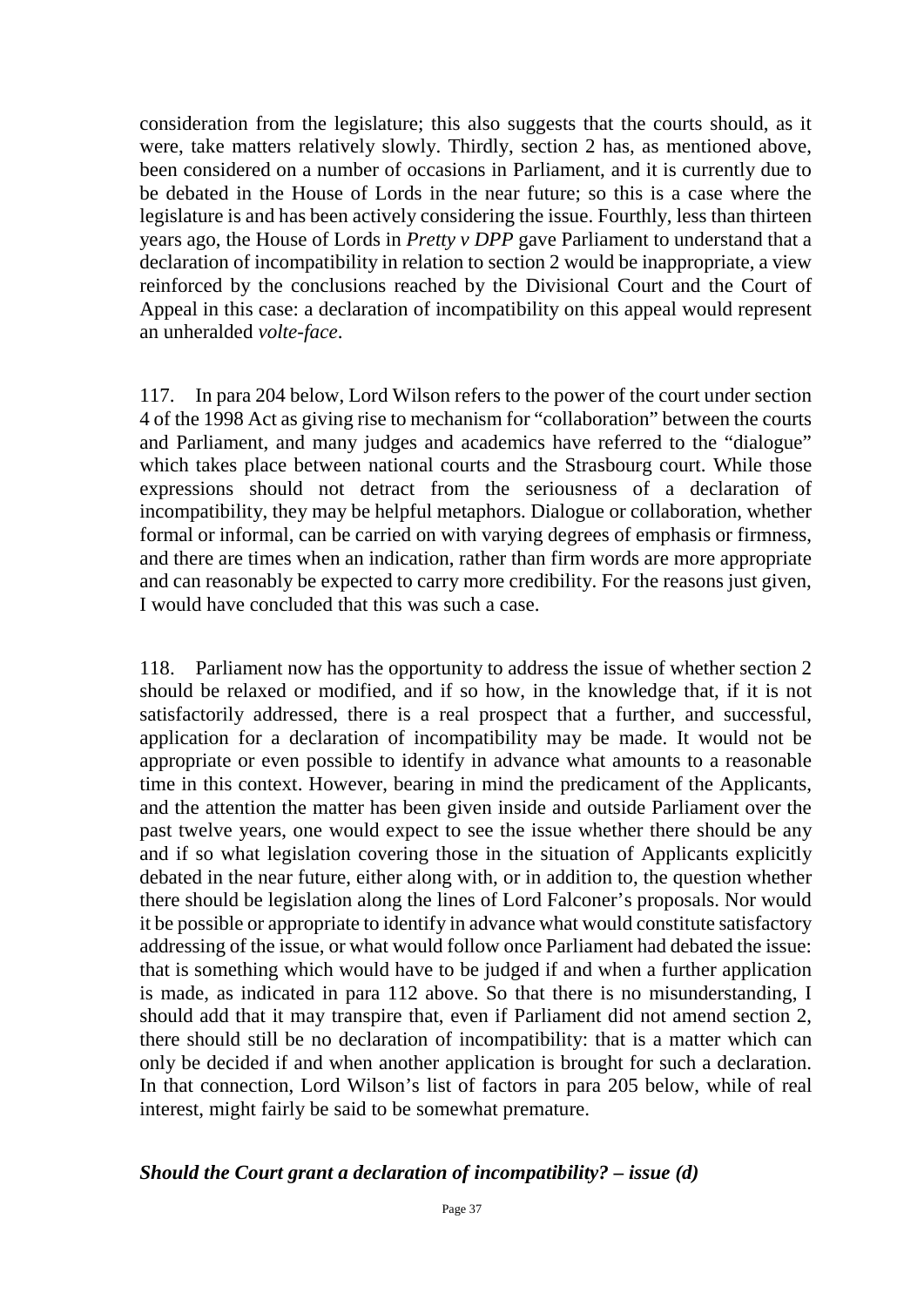119. This question does not need to be answered in the light of the conclusion I have reached in the immediately preceding paragraphs. However, it would, I think, be wrong to leave the first appeal without stating that, even if I had concluded that it would in principle have been institutionally appropriate to make a declaration of incompatibility in these proceedings, I would not have done so on the basis of the evidence and arguments laid before the courts.

120. Before we could uphold the contention that section 2 infringed the article 8 rights of Applicants, we would in my view have to have been satisfied that there was a physically and administratively feasible and robust system whereby Applicants could be assisted to kill themselves, and that the reasonable concerns expressed by the Secretary of State (particularly the concern to protect the weak and vulnerable) were sufficiently met so as to render the absolute ban on suicide disproportionate. I do not consider that we can be properly confident that we have the evidence or that the courts below or the Secretary of State have had a proper opportunity to address the issue, in order to determine whether requirement (c) or (d) in *Aguilar Quila* is satisfied.

121. That brings me to the appellants' specific proposals, which in my view suffered from a lack of proper focus. As I understand it, they rely heavily on the recommendations of the Falconer Report and the conclusions of Smith J in the Canadian case of *Carter v Canada* [2012] BCSC 886, but I would find it hard to accept either of them as a sound basis for supporting the appellants' case. So far as the *Carter* case is concerned, I have nothing to add to what Lord Mance says at paras 178-182 below.

122. As for the Falconer Commission, in common with the proponents of change in 2006 and 2009 in the House of Lords, it recommended that section 2 should be cut down only to the extent that assistance could be accorded to those who were terminally ill – with twelve months or less to live. (I believe that Lord Falconer is currently proposing a shorter period, six months.) That would not assist Applicants. Further, I find it a somewhat unsatisfactory suggestion. Quite apart from the notorious difficulty in assessing life expectancy even for the terminally ill, there seems to me to be significantly more justification in assisting people to die if they have the prospect of living for many years a life that they regarded as valueless, miserable and often painful, than if they have only a few months left to live.

123. Further, the Falconer Report suggests that the decision whether to permit someone to be assisted to die should be left to doctors. That is understandable (though I am not entirely convinced by it) if the issue is whether the person concerned will die shortly. However, if the people who are to be assisted are in the sad situation of Applicants, I would have thought that there is much to be said for the idea, first mooted by Lady Hale and developed in her judgment in paras 314-316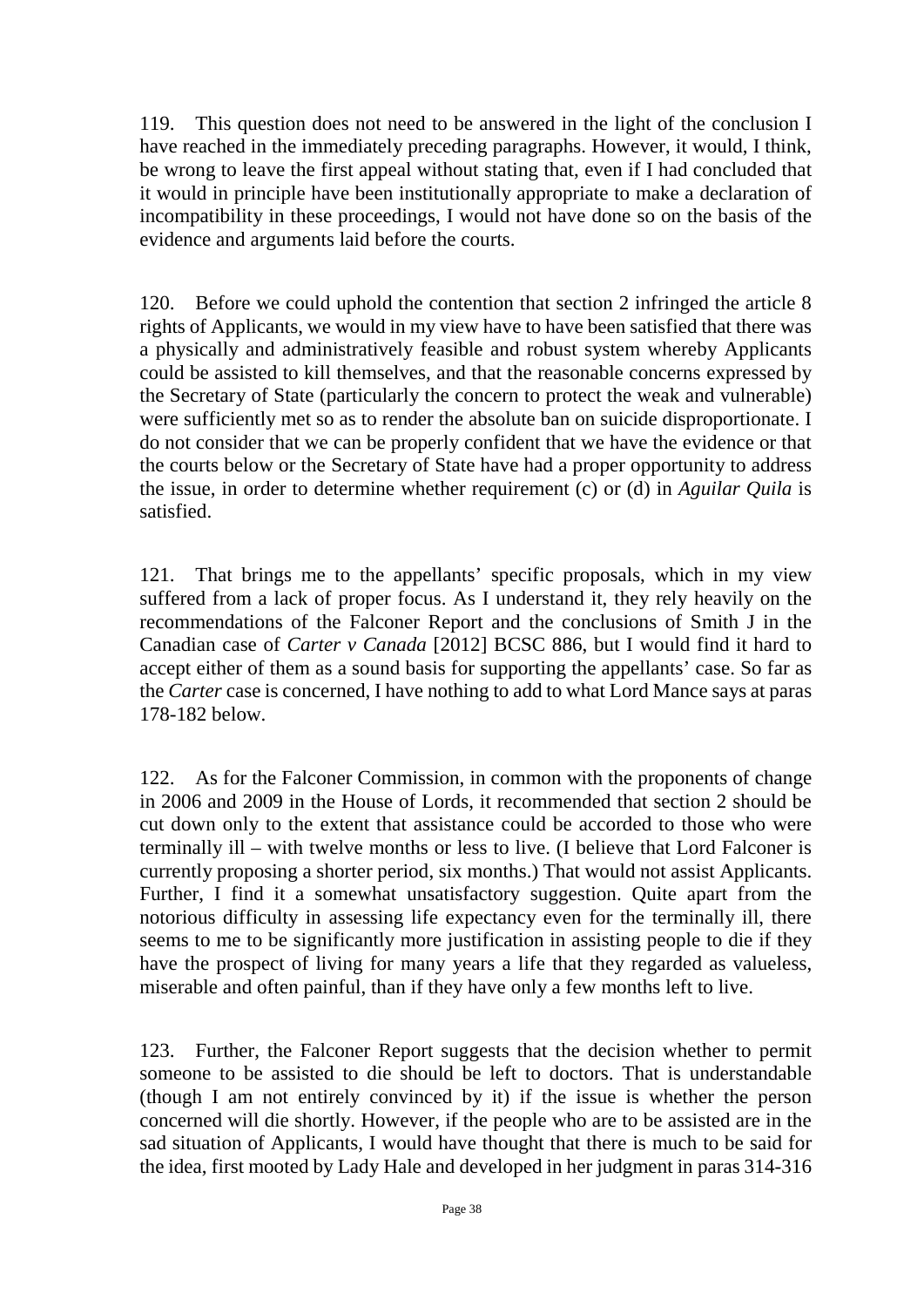below, that it should be a High Court Judge who decides the issue. Indeed, it appears to me that it may well be that the risks to the weak and vulnerable could be eliminated or reduced to an acceptable level, if no assistance could be given to a person who wishes to die unless and until a Judge of the High Court has been satisfied that his wish to do so was voluntary, clear, settled and informed.

124. As explained in paras 21-26 above, over the past twenty-five years, the High Court has been able to sanction a number of actions in relation to people which will lead to their deaths or will represent serious invasions of their body – sterilisation, denial of treatment, withdrawal of artificial nutrition and hydration, switching off a life support machine, and surgery causing death to preserve the life of another. It is true that in most of these cases, the court is involved because the person concerned cannot express his wishes. However, that is not true of cases such as *Re B (Treatment)*, where the issue for the court would be identical to that in the type of case raised by the appellants.

125. In these circumstances, I consider that it is certainly conceivable that a court could conclude that section 2 infringes article 8 in so far as it precludes an Applicant from receiving assistance in committing suicide, provided that a High Court Judge has formally determined that he has a voluntary, clear, settled and informed wish to do so.

126. However, over and above the reason discussed in paras 113-118 above, it would not have been appropriate to reach such a conclusion in these proceedings. Neither the Secretary of State nor the courts below have had a proper opportunity to consider this, or any other, proposal. As Lord Mance explains more fully in paras 175-177 below, in both the High Court and the Court of Appeal, the claim of a declaration of incompatibility was rather a fall-back argument, and the appellants contended that the issue could not be determined without further fact-finding. Further, the argument in those courts was primarily advanced on the basis that someone would actually have to kill Mr Nicklinson and Mr Lamb, as opposed to enabling them to administer a fatal dose themselves through operating an eyeblink computer, and, for the reasons given in paras 92-95 and 110 above, the ability of an Applicant to commit suicide through the use of a machine such as the eye blink computer is of importance in my view.

127. In any event, at least on the basis of the arguments and evidence which have been put before the Court, there would have been too many uncertainties to justify our making a declaration of incompatibility. Of course, it is for Parliament to decide how to respond to a declaration of incompatibility, and in particular how to change the law. However, at least in a case such as this, the Court would owe a duty, not least to Parliament, not to grant a declaration without having reached and expressed some idea of how the incompatibility identified by the court could be remedied.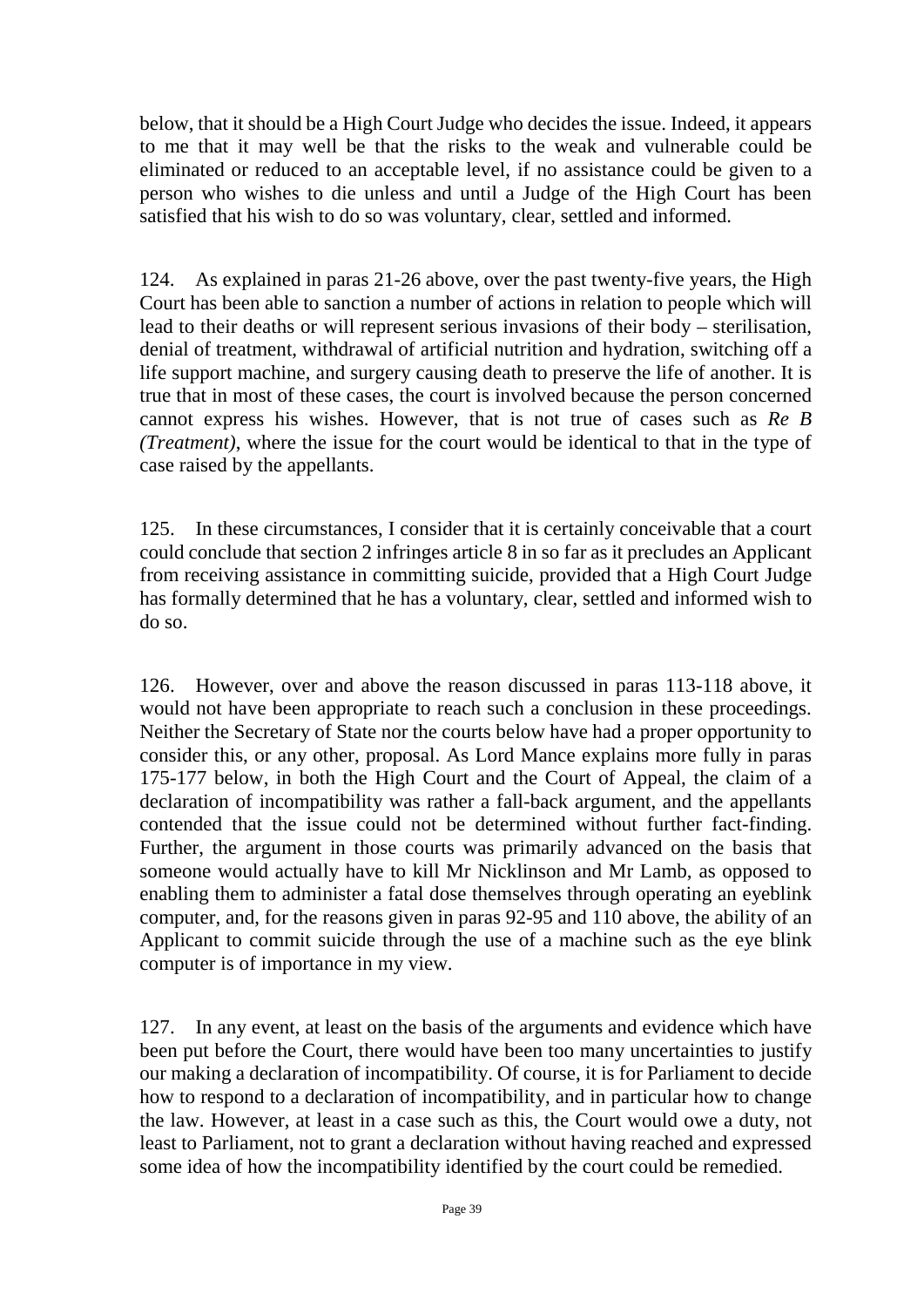128. Thus, it appears to me that it would be necessary to consider purely factual matters, such as whether devices such as Dr Nitschke's machine are reliable, whether they could be activated by Applicants, and whether it would be feasible to use them. There would also be mixed factual and policy issues to consider, such as whether appropriate safeguards (including by whom and on what basis the decision to permit an assisted suicide should be made) could be developed to protect both those who firmly wish to die and those who do not, whether Applicants could be fairly identified and regulated as a self-contained collection of people, whether there would be implications for people who were not Applicants but wished to be assisted in killing themselves, and if so what the implications were, and how they should be dealt with.

## *The disposal of the first appeal – issue (e)*

129. In these circumstances, I consider that we should dismiss the first appeal.

130. However, it is right to add that, if I had concluded that article 8 was infringed by section 2 as conventionally interpreted, I would have had no hesitation in rejecting the appellants' contention that section 2 could be read, in the light of section 3 of the 1998 Act, so as to comply with the Convention. The only argument put forward to support the contention was that, a person who assisted an Applicant to die could rely on the doctrine of necessity to avoid criminal liability under section 2. As Lord Dyson and Elias LJ explained in para 25 of their judgment in the Court of Appeal, to extend the defence of necessity to a charge of assisted suicide would be a revolutionary step, which would be wholly inconsistent with both recent judicial dicta of high authority, and the legislature's intentions. As to judicial dicta, see *R v Howe* [1987] 1 AC 417, 429B-D and 453B-F, per Lord Hailsham and Lord Mackay respectively, *Bland*, pp 892E-893A per Lord Mustill, and *Inglis* at para 37, per Lord Judge CJ. So far as legislative intention is concerned, in 1961, Parliament decided, through section 2(1), to create a statutory offence of assisting a suicide in a provision which admitted of no exceptions, and it confirmed that decision as recently as 2009 (when section 2(1) was repealed and re-enacted in more detailed terms) following a debate in which the possibility of relaxing the law on the topic was specifically debated.

131. I turn then to the issues raised by the DPP's appeal.

## *Does the 2010 Policy infringe article 8? – issue (f)*

*The challenge to the validity of the 2010 Policy*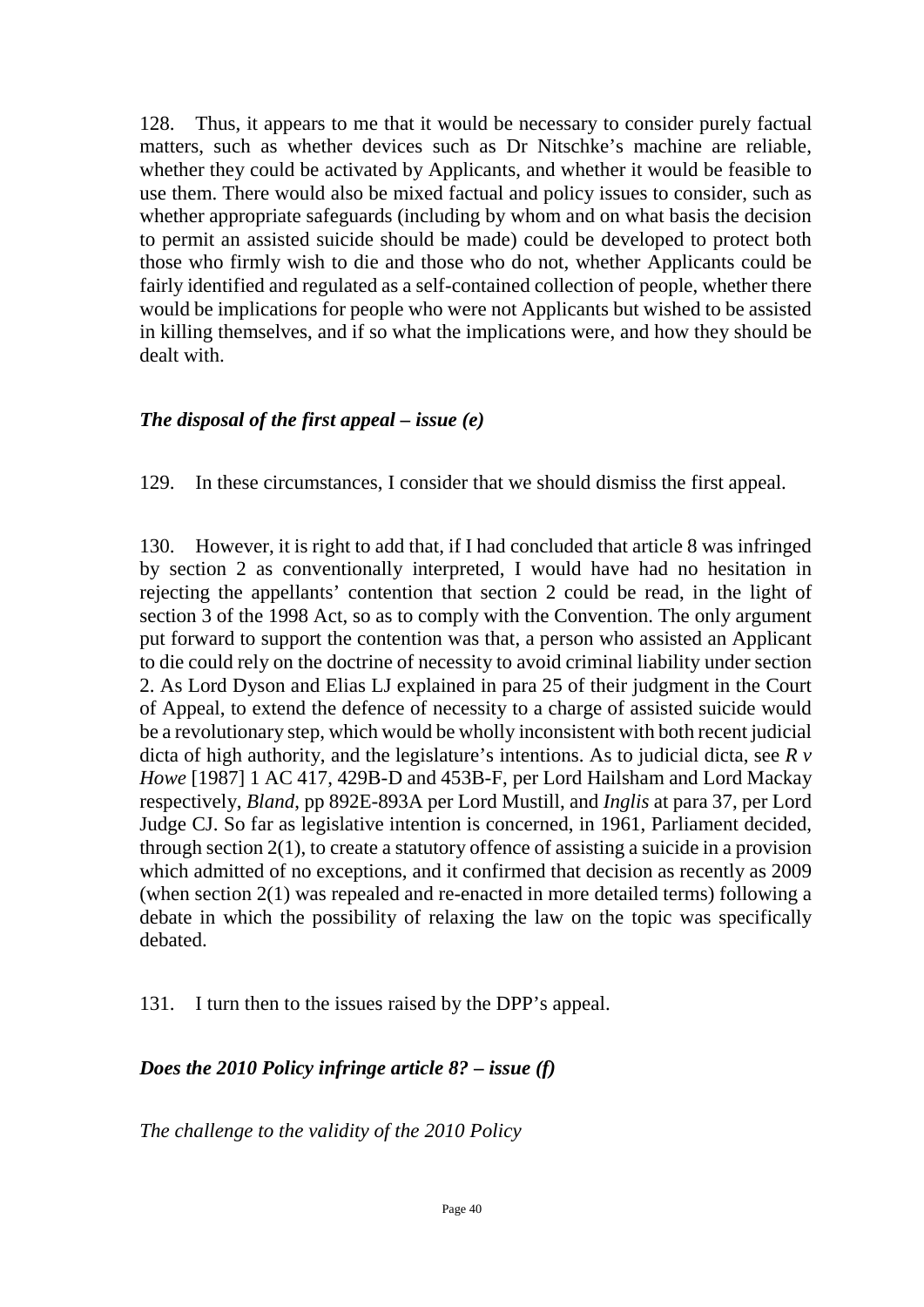132. In *Purdy* at para 41, Lord Hope explained that any law which restricts a Convention right must satisfy the two requirements of accessibility and foreseeability. He went on to explain that the requirement of foreseeability is satisfied where the person concerned "is able to foresee....the consequences which a given action may entail", a formulation which was derived from the *Sunday Times* case, para 49, and a number of subsequent decisions of the Strasbourg court. "The level of precision required of domestic legislation", as was stated in *Hasan and Chaush*, para 84, "depends to a considerable degree on the content of the instrument in question, the field it is designed to cover and the number and status of those to whom it is addressed".

133. The decision in *Purdy* was not merely justified by the fact that the crime of assisting suicide can engage articles 2 and 8; it was more because the crime, at least in many cases, has a unique combination of features, all of which point firmly towards a requirement for clear guidance. First, section 2(1) renders it a crime to assist someone else to do an act which is not itself in any way a crime. Secondly the victim is not merely a willing participant, but the instigator. Thirdly, the victim's article 8 rights are interfered with *unless* the crime is committed. Fourthly, the person committing the offence will be a reluctant participant, motivated by compassion for the so-called victim, and not by emotions which normally stimulate criminal behaviour.

134. It is true that the last three of these four characteristics are not an inevitable feature of a case of assisting a suicide, but they will all frequently feature in such cases. Indeed, it was because assisting suicide was such an unusual crime that subsection (4) was included in section 2 – see *Purdy*, para 46. Even more centrally, it was because all four characteristics were such likely features of a potential offence under section 2 that *Purdy* was decided in the way that it was. The requirement for a specific policy was not to protect the interests of those who were contemplating putting pressure on the vulnerable, or seeking to benefit from someone's suicide, but to protect the interests of the very people assistance of whose suicide would involve all four characteristics – see *Purdy*, paras 53, 68, 86 and 102.

135. The need for a clear policy in this area is said to be supported by the reasoning of the majority of the Strasbourg court in *Gross*. It concerned a somewhat different aspect of assisted dying, but the court's emphasis in para 66 on the need for guidelines to avoid a person being "in a state of anguish and uncertainty regarding the extent of her right to end her life", seems to me to apply to a case such as those that have given rise to these appeals. I note also the conclusion in para 69 that it was "up to the domestic authorities to issue comprehensive and clear legal guidelines" as to "whether and under which circumstances an individual … not suffering from a terminal illness should be granted the ability to acquire a legal dose of medication allowing them to end their life".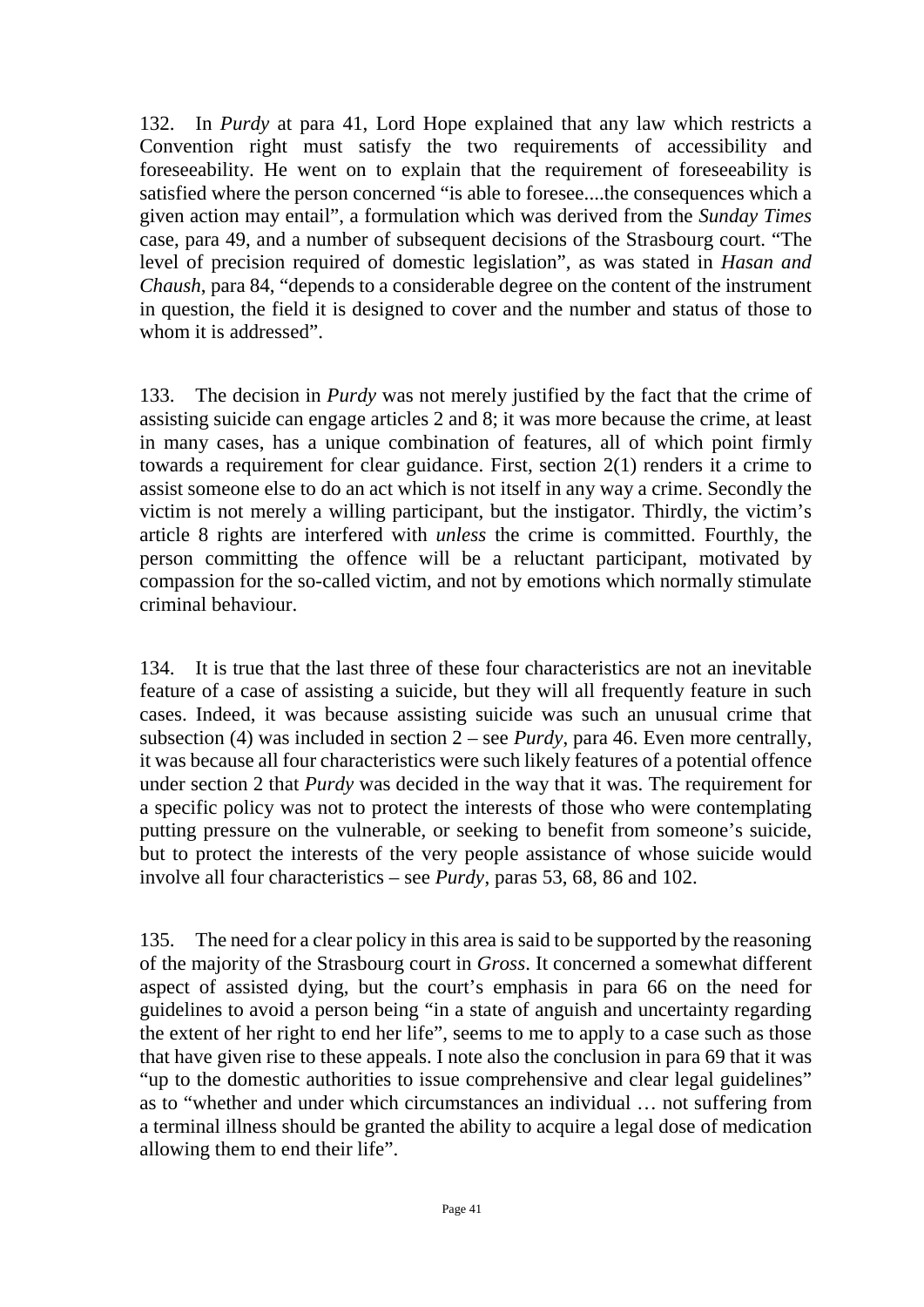136. Martin's argument in the second appeal is that, as a result of a lack of clarity in the 2010 Policy, the law relating to the crime of assisting suicide fails to live up to the foreseeability requirement. The lack of clarity is said to arise where a person who has a voluntary, clear, settled and informed wish to die and who requires assistance, is given such assistance by a third party, who is acting purely out of compassion and who has exerted no pressure on the person, but is not a relation or friend, and would often be a doctor or other professional carer. Where the third party is a friend or relation, then in the absence of any aggravating factor, the 2010 Policy indicates that a prosecution would be unlikely, but in any other case the position could fairly be described as more opaque.

137. The evidence suggests that this uncertain state of affairs leads doctors and other professional carers almost always to refuse to give any information or advice to those who wish to end their lives. This degree of caution, although understandable, appears to go too far, and I gladly associate myself with the accurate and helpful guidance given in para 255(2), (3) and (4) of Lord Sumption's judgment.

138. Having said that, Lord Dyson MR and Elias LJ expressed the problem which was said to exist with the 2010 Policy very well at para 140 of the Court of Appeal's judgment:

"How does [the 2010 Policy] apply in the case of a medical doctor or nurse who is caring for a patient and out of compassion is willing to assist the patient to commit suicide, but is not, as it were, in the business of assisting individuals to commit suicide and perhaps has never done so before? How much weight is given by the DPP to para 43(14) alone? And if the professional accepts some payment for undertaking the task, will that be likely to involve a finding that he or she is not wholly motivated by compassion, thereby triggering both paragraph 43(6) and paragraph 43(13)? These questions are of crucial importance to healthcare professionals who may be contemplating providing assistance. It is of no less importance to victims who wish to commit suicide, but have no relative or close friend who is willing and able to help them to do so. Suppose that (i) none of the factors set out in para 43 is present (apart from the para 43(14) factor) and (ii) all of the factors set out in para 44 are present. What is the likelihood of a prosecution in such a situation? The Policy does not say. To adopt the language of the *Sunday Times* case, even in such a situation, the Policy does not enable the healthcare professional to foresee to a reasonable degree the consequences of providing assistance. … In short, we accept the submission … that the Policy does not provide medical doctors and other professionals with the kind of steer … that it provides to relatives and close friends acting out of compassion …."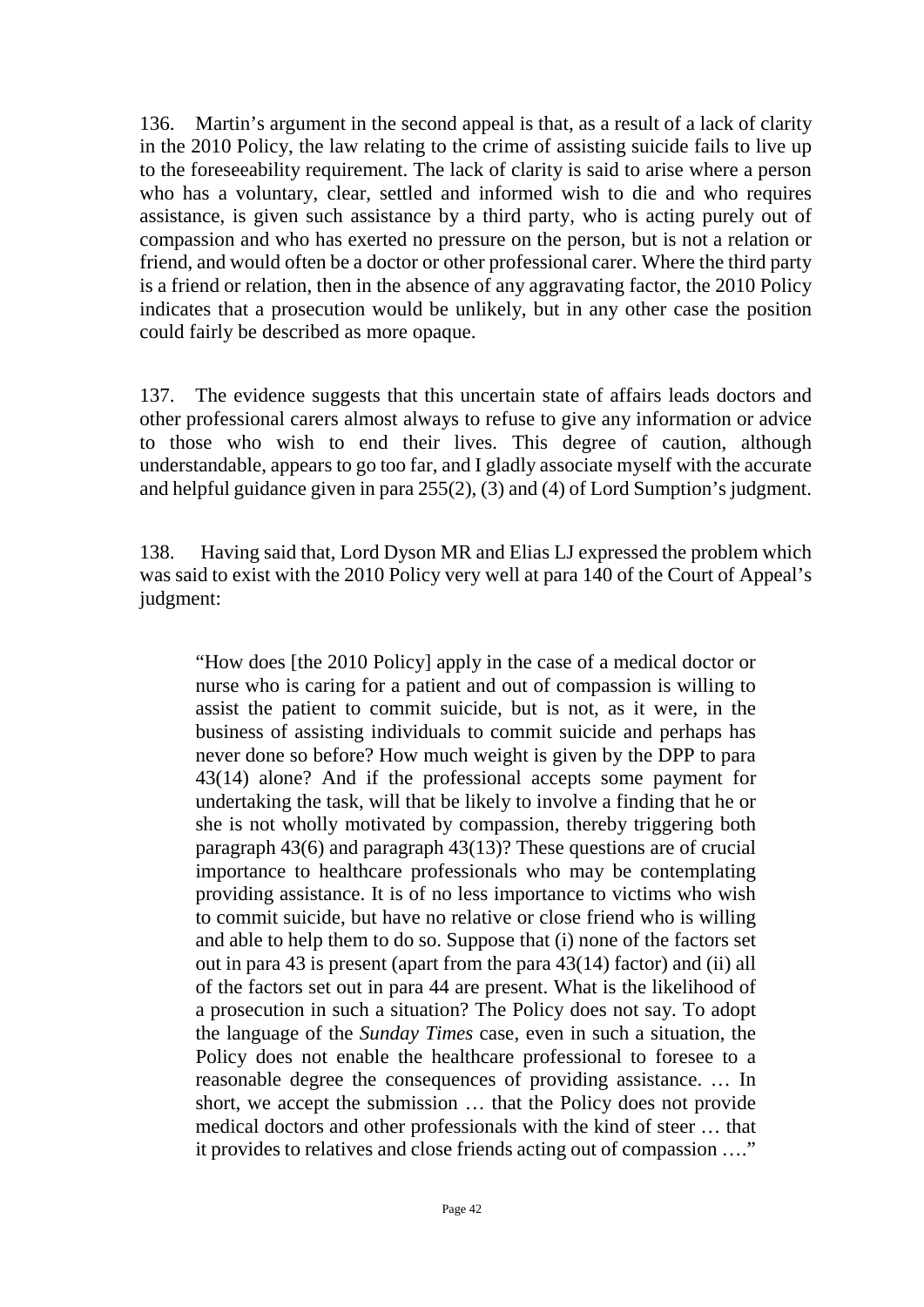139. Lord Hughes and Lord Kerr rightly point out that (i) the state of the law is clear, indeed could not be clearer, in the sense that any form of assisting a suicide is a crime under the unconditional provisions of section 2, and (ii) the role of the DPP is constitutionally limited, in that it is not, and indeed cannot be, to make the law, let alone to change the law, but to decide how much guidance she can properly give in her policy with regard to prosecutions under section 2(1). We are not therefore in the same area as that which was being discussed in the passages cited from *Gross* in para 135 above, which was concerned with what conduct would be lawful in Swiss law. Further, any policy which the DPP has (whether published or not) must be applied after the event. In these circumstances, it is inevitable that any policy issued by the DPP has to retain a degree of flexibility: each case has to be assessed after the event by reference to its own particular facts.

140. However, I do not share Lord Hughes's concerns about (i) the decision in *Purdy* (the correctness of which was not challenged by anyone in these appeals), or (ii) the risk of a spill-over into other statutory crimes where there is a provision such as section 2(4). As to (i), particularly given the unique combination of features identified in para 133 above, it was appropriate to require the DPP to publish a policy in relation to assisting suicide, given that his existing general code did not satisfactorily apply to that crime. It was not as if the House was seeking to say what that policy should be. As to (ii), although section 2(4) was given weight in *Purdy*, it is the DPP's general prosecutorial discretion which is the relevant power which gave rise to the decision in that case. More importantly, as already mentioned, it is the unique character of the offence, coupled with the decision in *Pretty v UK*, which led the House to decide that a specific published policy for assisting suicide was required.

141. Accordingly, we are here concerned with a very unusual crime which is the subject of a specific policy. However, that does not undermine the force of the constitutional argument that it is one thing for the court to decide that the DPP must publish a policy, and quite another for the court to dictate what should be in that policy. The purpose of the DPP publishing a code or policy is not to enable those who wish to commit a crime to know in advance whether they will get away with it. It is to ensure that, as far as is possible in practice and appropriate in principle, the DPP's policy is publicly available so that everyone knows what it is, and can see whether it is being applied consistently. While many may regret the fact that the DPP's policy is not clearer than it is in relation to assistance given by people who are neither family members nor close friends of the victim, and while many may believe that the policy should be the same for some categories of people who are not family members or close friends as for those who are, it would not be right for a court in effect to dictate to the DPP what her policy should be.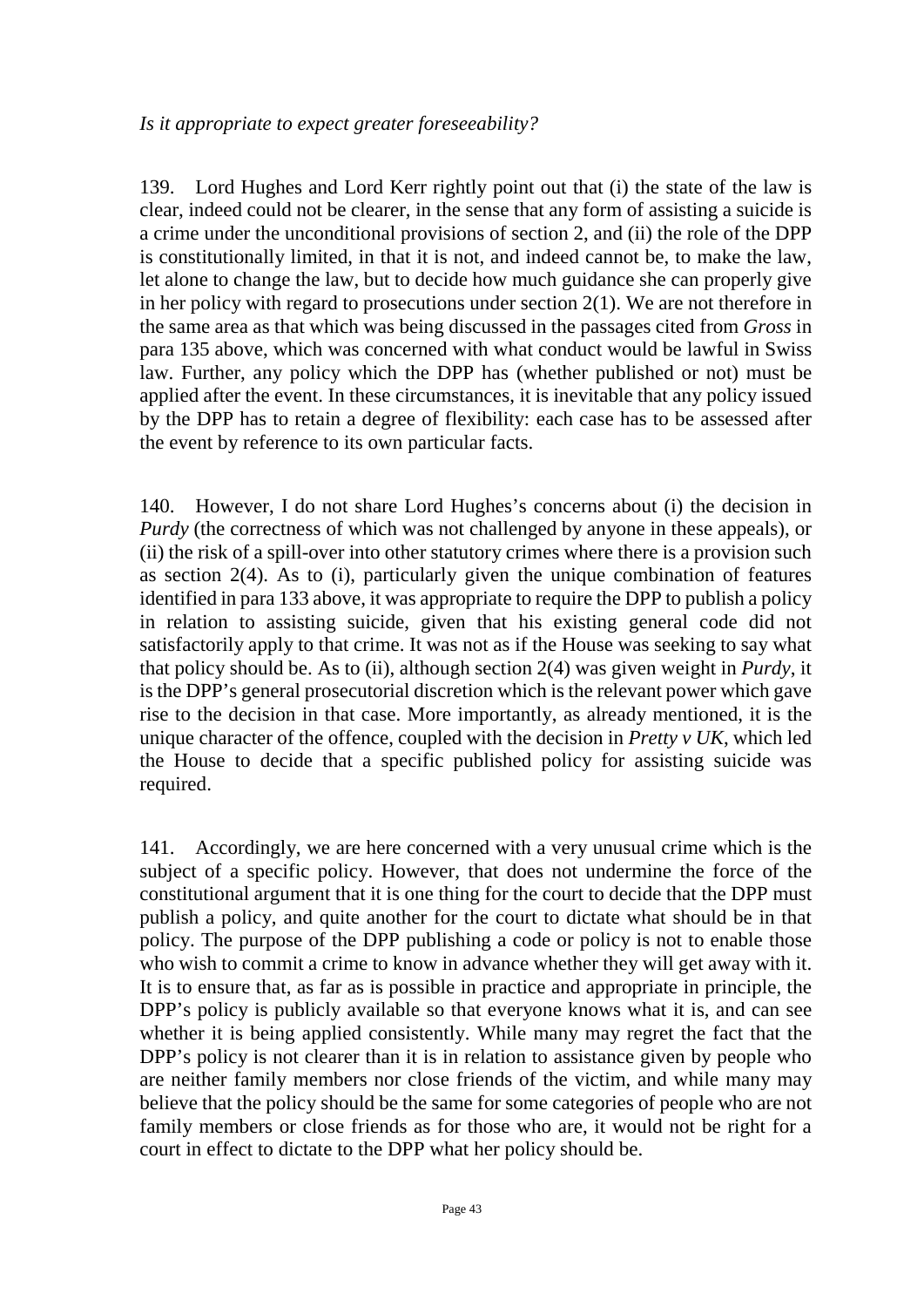#### *A further point*

142. In these circumstances, were it not for one point, I would simply have accepted the DPP's case on the second appeal. However, the matter is not quite so simple in light of what was said by Lord Judge CJ (dissenting on this point) in the Court of Appeal about the 2010 Policy:

"185. … [I]t seems clear to me that paragraph 14 addresses the risks which can arise when someone in a position of authority or trust, and on whom the victim would therefore depend to a greater or lesser extent, assisting in the suicide in circumstances in which, just because of the position of authority and trust, the person in authority might be able to exercise undue influence over the victim. As I read this paragraph it does not extend to an individual who happens to be a member of a profession, or indeed a professional carer, brought in from outside, without previous influence or authority over the victim, or his family, for the simple purposes of assisting the suicide after the victim has reached his or her own settled decision to end life, when, although emotionally supportive of him, his wife cannot provide the necessary physical assistance.

186. … Naturally, it would come as no surprise at all for the DPP to decide that a prosecution would be inappropriate in a situation where a loving spouse or partner, as a final act of devotion and compassion assisted the suicide of an individual who had made a clear, final and settled termination to end his or her own life. The Policy … deliberately does not restrict the decision to withhold consent to family members or close friends acting out of love and devotion. The Policy certainly does not lead to what would otherwise be an extraordinary anomaly, that those who are brought in to help from outside the family circle … are more likely to be prosecuted than a family member when they do no more than replace a loving member of the family, acting out of compassion, who supports the 'victim' to achieve his desired suicide. The stranger brought into this situation, who is not profiteering, but rather assisting to provide services which, if provided by the wife, would not attract a prosecution, seems to me most unlikely to be prosecuted. In my respectful judgment this Policy is sufficiently clear to enable Martin, or anyone who assists him, to make an informed decision about the likelihood of prosecution."

143. For the reasons given by Lord Dyson MR and Elias LJ quoted in para 138 above, I do not agree with Lord Judge CJ that one can spell out of the 2010 Policy the approach which he sets out so clearly in those two paragraphs. However, the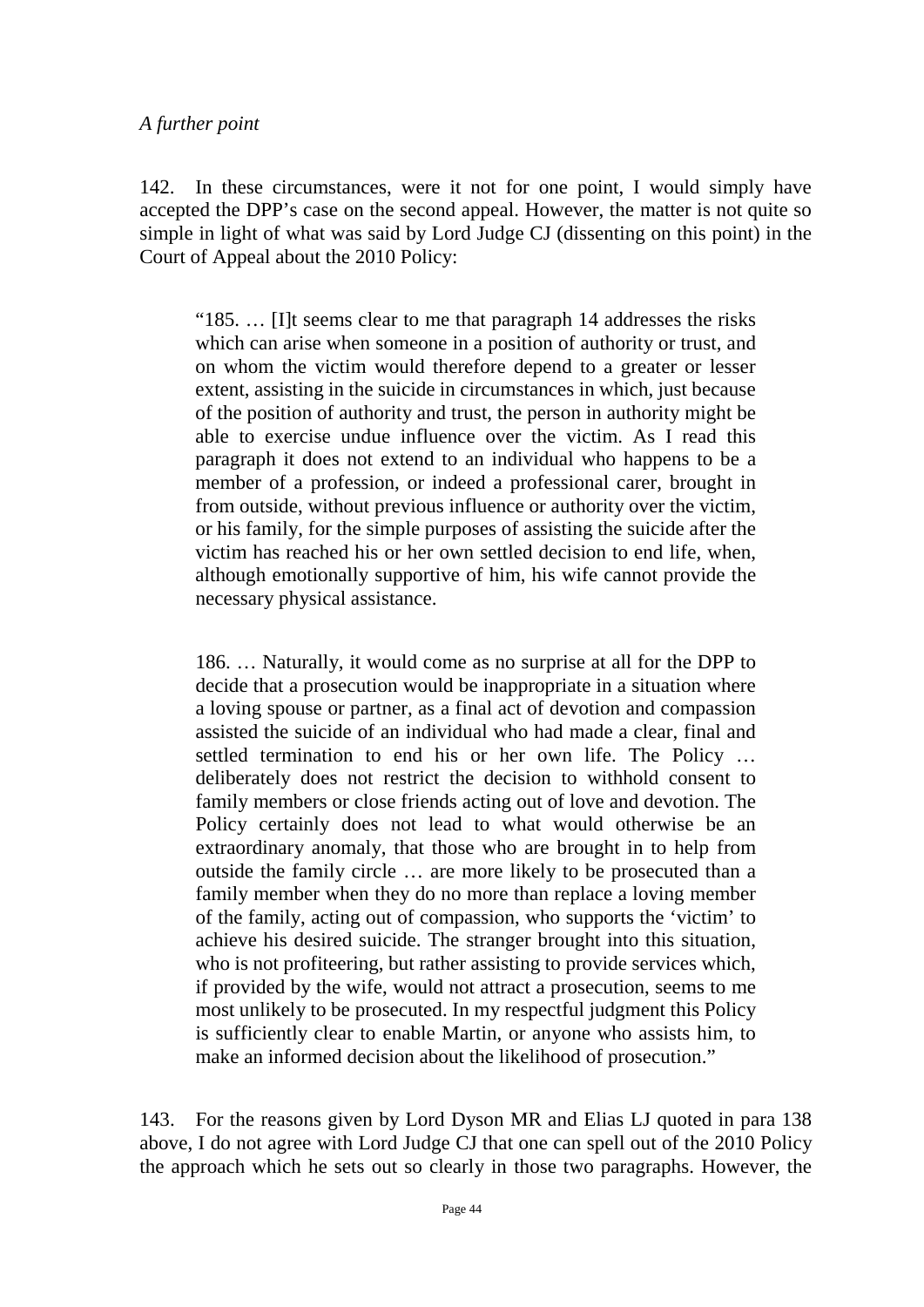important point for present purposes is that what is said in those two paragraphs represents, according to her counsel on instructions, the view of the DPP herself, as to the appropriate policy. If the DPP's policy does not mean what she intends it to mean, and this has been made clear in open court, then it is her duty, both as a matter of domestic public law and in the light of the Strasbourg jurisprudence as a "public authority", to ensure that the confusion is resolved.

144. However, I am of the view that it would not be appropriate, at least at this stage, to make an order which would require the DPP to amend the 2010 Policy. Rather, I think, it is appropriate to leave it to her to review the terms of the 2010 Policy, after consultation if she thinks fit, with a view to amending it so as to reflect the concerns expressed in the judgments of this Court, and any other concerns which she considers it appropriate to accommodate.

145. There are three reasons which persuade me that it would be inappropriate to make any order against the DPP at this stage. First, it is really only as a result of the hearing of this appeal that it has become clear that the 2010 Policy may not reflect the DPP's views. It would therefore be somewhat harsh for the court to impose a duty on her to deal with the problem, as opposed to giving her the opportunity to do so. Secondly, although her agreement with Lord Judge CJ's analysis was no doubt considered, the DPP should not be regarded as bound by it. She should have a proper opportunity to consider the 2010 Policy, after making such enquiries as she thinks appropriate. Thirdly, in any event, the contents of any order would either be very vague or they would risk doing that which the court should not do, namely usurping the functions of the DPP, or even of Parliament.

146. Given that, in an important respect, the 2010 Policy does not appear to reflect what the DPP intends, it seems to me inevitable that she will take appropriate steps to deal with the problem, particularly in the light of the impressive way in which her predecessor reacted to the decision in *Purdy*. However, if the confusion is not sorted out, then, at least in my view, the court's powers could be properly invoked to require appropriate action, but, as I have said, it seems very unlikely that this will be necessary.

## *The contents of the Policy – issue (g)*

147. In the light of my conclusion in the immediately preceding paragraphs, Martin's cross-appeal does not arise.

## *Conclusions*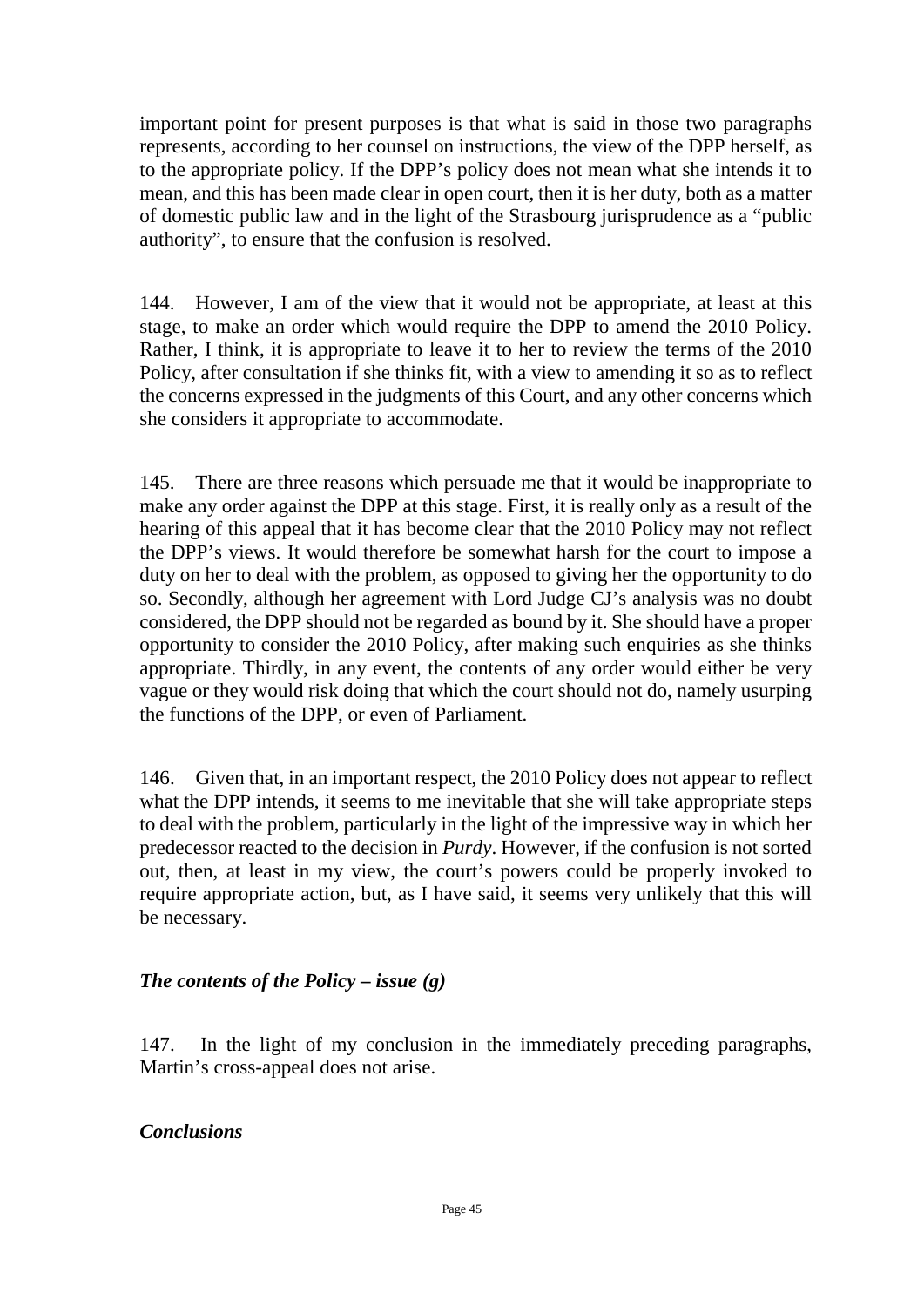148. For the reasons I have given (which are generally the same as those of Lord Mance) I would summarise my conclusions as follows:

- a) In common with all other members of the Court, I do not consider that section 2 imposes what the Strasbourg court would regard as an impermissible "blanket ban" on assisted suicide, which would take it outside the margin of appreciation afforded on this issue to member states;
- b) Given that the Strasbourg court has decided that it is for the member states to decide whether their own law on assisted suicide infringes article 8, I consider, in common with other members of the Court, that domestic courts have the constitutional competence to decide the issue whether section 2 infringes article 8;
- c) (i) Unlike Lord Sumption, Lord Clarke, Lord Reed and Lord Hughes, I do not consider that it would be institutionally inappropriate, or only institutionally appropriate if Parliament refuses to address the issue, for a domestic court to consider whether section 2 infringes the Convention, but,

(ii) Unlike Lady Hale and Lord Kerr, I do not consider that it would be institutionally appropriate for us to determine the issue at this time;

- d) Notwithstanding the views of Lady Hale and Lord Kerr to the contrary, I am of the view that, quite apart from my view in para (c)(ii), in the light of the evidence and the arguments presented on this appeal the Court is not in a position to decide the issue;
- e) In common with all members of the Court, I do not consider that the Court should involve itself with the terms of the DPP's policy on assisted suicide, albeit that I would expect the DPP to clarify her policy.

149. In these circumstances, I would dismiss the appeal brought by Mrs Nicklinson and Mr Lamb, allow the appeal brought by the DPP, and dismiss the cross-appeal brought by Martin.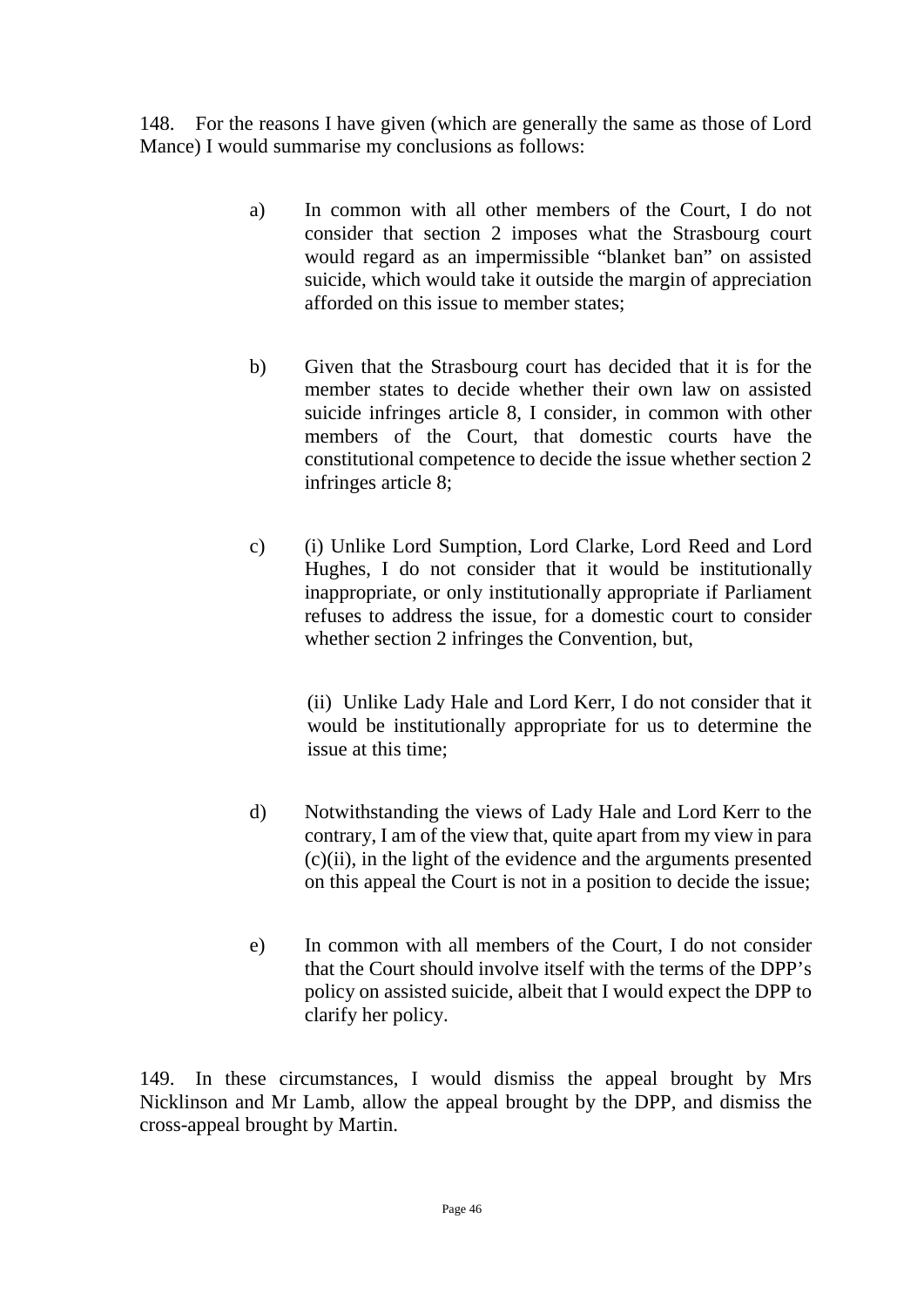# **LORD MANCE**

150. I agree generally with the reasoning and conclusions of Lord Neuberger on the appeals by Mrs Nicklinson and Mr Lamb, read with the following observations of my own. On the appeal and cross-appeal in the case of Martin, I agree that the Director of Public Prosecution's appeal should be allowed and Martin's cross-appeal dismissed, for reasons given by Lord Neuberger and Lord Sumption, supplemented by short observations of my own.

## *The appeals by Mrs Nicklinson and Mr Lamb*

151. Before us the appeals by Mrs Nicklinson and Mr Lamb have acquired a different focus from that of Mr Nicklinson's case below. Below, Mr Nicklinson's case, as recorded by Toulson LJ in paras 15 and 21 of his judgment in the Divisional Court, was that "the only way in which [he] could end his life other than by selfstarvation would be by voluntary euthanasia". Although a statement had been produced by a North Australian doctor, Dr Nitschke, to the effect that it would be technologically possible for Mr Nicklinson "to take the final step of initiating suicide with the aid of a machine which Dr Nitschke has invented", pre-loaded with lethal drugs and capable of being digitally activated by Mr Nicklinson by a blink of his eye (para 16), Toulson LJ went on to say that "In these circumstances [Mr Nicklinson] wants to be able to choose to end his life by voluntary euthanasia" at a moment of his choosing (para 17); and he added that, although Dr Nitschke's evidence meant that the claim that s.2 of the Suicide Act 1961 was incompatible with article 8 of the Convention" was "not entirely academic", the main part of the argument on Mr Nicklinson's behalf under article 8 was directed to establishing that it "requires voluntary active euthanasia to be permitted by law" (para 21).

152. In the Divisional Court (para 122) and Court of Appeal (para 105), the cases of *R (Pretty) v Director of Public Prosecutions* [2001] UKHL 61, [2002] 1 AC 800 and *Pretty v United Kingdom* (2002) 35 EHRR 1 were treated as binding on the issue whether the blanket ban contained in s.2 of the Suicide Act is compatible with the Convention as interpreted by the Strasbourg court. The Court of Appeal added the caveat that the court must also satisfy itself as to the proportionality of the ban as a matter of domestic law (para 110), but concluded that "in a case like this, it would be improper for a court to find a blanket prohibition disproportionate where this is not dictated by Strasbourg jurisprudence" (para 111).

153. In the courts below, therefore, the main focus was on Mr Nicklinson's submissions that necessity should be recognised as a defence to murder at common law and/or in the light of article 8 of the European Convention on Human Rights. That case is not now pursued. The case now advanced is that a machine like Dr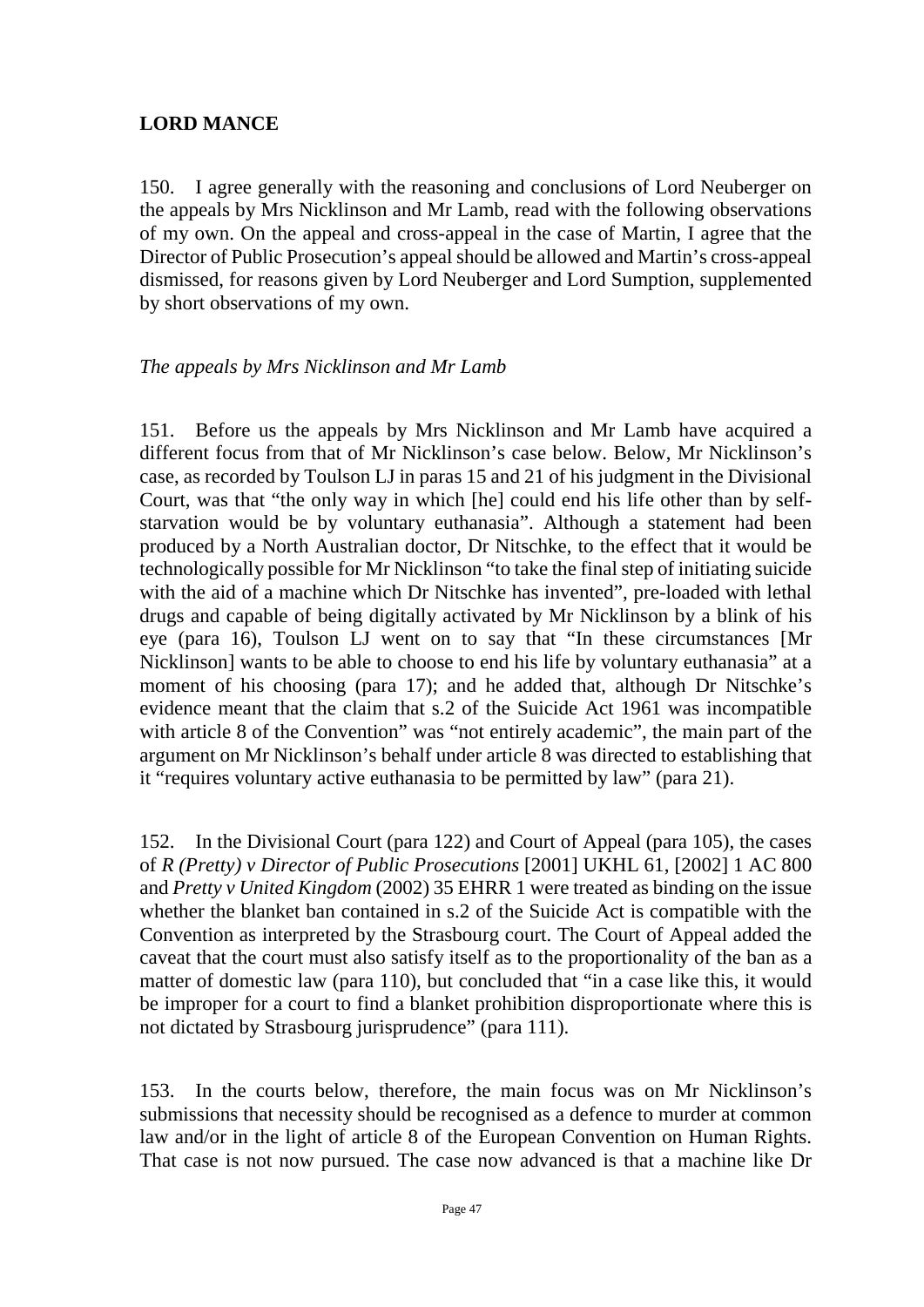Nitschke's would offer a feasible means of suicide, and that the prohibition on assisting suicide in s.2(1) of the Suicide Act 1961, as amended by s.59 of the Coroners and Justice Act 2009, should be read down to permit this assistance to be volunteered, or if that is not possible that the prohibition should be declared incompatible with article 8 of the Convention on Human Rights.

154. In my opinion the decision of the European Court of Human Rights in *Pretty v United Kingdom* (2002) 35 EHRR 1 establishes at the international level that it is within the margin of appreciation of Member States of the Council of Europe to legislate in terms involving a blanket prohibition of assisted suicide. More recent cases, such as *Haas v Switzerland* (2011) 53 EHRR 33, *Koch v Germany* (2013) 56 EHRR 6 and *Gross v Switzerland* (2014) 58 EHRR 7 throw no doubt on this, since they concern either a state (Switzerland) which permits assisted suicide or a state (Germany) whose courts had acted contrary to article 6 of the Convention by refusing even to address the issue.

155. It is of interest to compare the European Court of Human Rights decision in *Pretty* with the majority reasoning of the United States Supreme Court in *Washington v Glucksberg* 521 U.S. 702 (1997). The United States Supreme Court was concerned with the due process clause in the American Constitution, under which a wide range of fundamental liberties has in the past been recognised, including the right to marry, to have and direct the upbringing of children and to have an abortion (*Roe v Wade* 410 U.S. 113 (1973) and *Planned Parenthood v Casey*  505 U.S. 833 (1992) and the right to refuse unwanted lifesaving medical treatment (*Cruzen v Director, Missouri Dept. of Health* 497 U.S. 261 (1990). It held that the right to due process did not extend to a right to commit assisted suicide, and that the State of Washington's blanket prohibition on assisted suicide was accordingly not unconstitutional. It noted that the overwhelming majority of States prohibited assisted suicide, some after quite recent debates about it, but it also noted that voters in Oregon had in 1994 enacted a "Death with Dignity Act" legalising physicianassisted suicide for competent, terminally ill adults (p 717). Its comment was that this showed that "the States are currently engaged in serious, thoughtful examination of physician-assisted suicide and other similar issues" (p 719). It is a comment of some relevance in my opinion to the position in which this Court finds itself in relation to Parliament, a subject to which I shall return.

156. I do not read paragraph 76 of the European Court of Human Right's judgment in *Pretty* as suggesting that a blanket prohibition may be incompatible with article 8 at the international level. I agree with Lord Neuberger's analysis in his paragraphs 62 to 65. When the European Court of Human Rights said in paragraph 76 in *Pretty* that: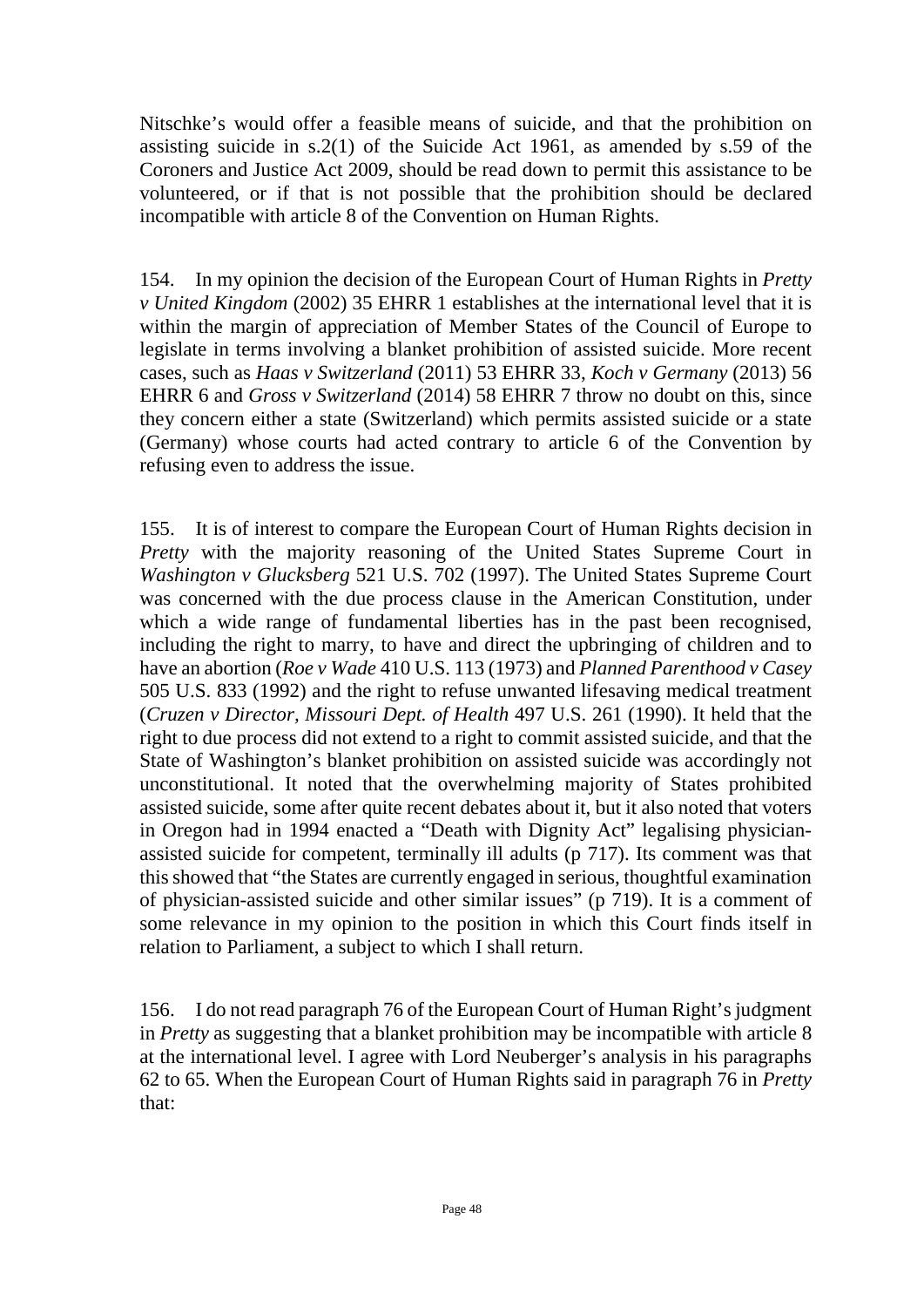"It does not appear to be arbitrary to the Court for the law to reflect the importance of the right to life, by prohibiting assisted suicide while providing for a system of enforcement and adjudication which allows due regard to be given in each particular case to the public interest in bringing a prosecution, as well as to the fair and proper requirements of retribution and deterrence."

it was, as I see it, reaffirming the legitimacy (at the international level and bearing in mind the margin of appreciation) of a blanket prohibition, but recognising that, at the subsequent stage of enforcement and adjudication, some flexibility in approach was appropriate.

157. In *Purdy*, at para 74, Lord Brown thought it implicit in the Court's reasoning in *Pretty v United Kingdom*

"that in certain cases, not merely will it be appropriate not to prosecute, but a prosecution under section 2(1) would actually be inappropriate".

He went on:

"If in practice the ban were to operate on a blanket basis, the only relaxation in its impact being by way of merciful sentences on some occasions when it is disobeyed, that would hardly give sufficient weight to the article 8 rights with which the ban, if obeyed, is acknowledged to interfere."

The emphasis in this passage is on the distinction between *merciful sentencing* and *the decisions not to prosecute at all* which the Director is expressly authorised to take under s.2(4). The passage does not suggest that a blanket ban is in principle impermissible (if it did, it would be contrary to much else that the Court said in *Pretty v United Kingdom* and later cases). It is recognising the exercise of the Director's discretion under s.2(4) as an important concomitant of the blanket ban in the United Kingdom context. But it is a concomitant, not intended to undermine or qualify the legitimacy of the blanket prohibition, but directed to the treatment of those who infringe it.

158. In *Haas,* para 55, the Court observed that "the vast majority of member States seem to attach more weight to the protection of the individual's life than to his or her right to terminate it. It follows that the States enjoy a considerable margin of appreciation in this area." In *Koch v Germany* (2013) 56 EHRR 6, para 70, the Court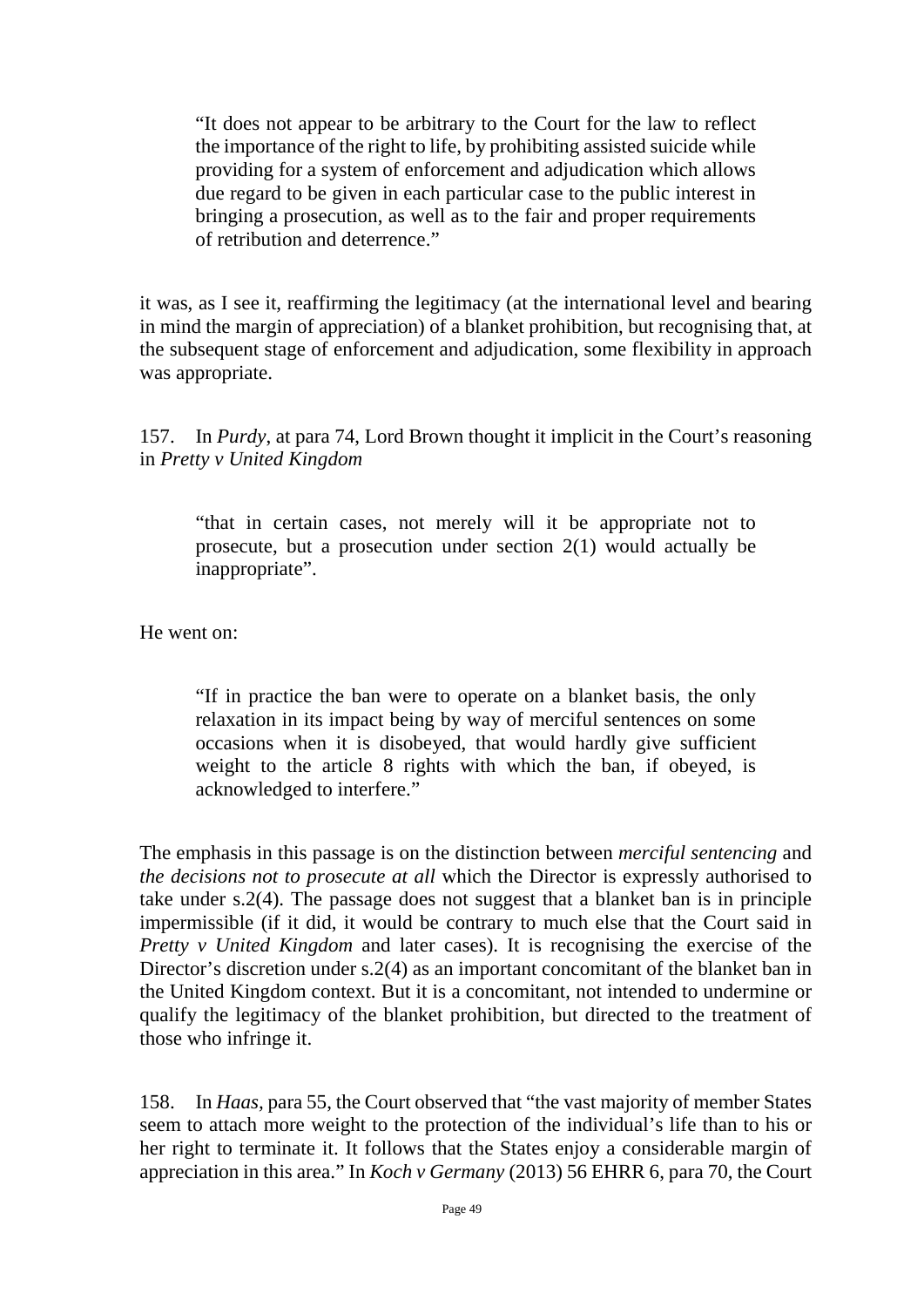repeated its reference to a "considerable" margin of appreciation. It is, in these circumstances, important to note how the Court put the position under article 8 in *Haas* at para 51, and repeated it in *Koch*, para 52 and *Gross*, para 59. It said that, in the light of the previous case-law:

"an individual's right to decide by what means and at what point his or her life will end, provided he or she is capable of freely reaching a decision on this question and acting in consequence, is one of the aspects of the right to respect for private life within the meaning of article 8 of the Convention."

159. It would be wrong in my view to deduce from this that the Strasbourg jurisprudence accepts that those capable of freely reaching a decision to end their lives, but physically incapable of bringing that about by themselves, have a prima facie right to obtain voluntary assistance, which is now the issue in this case, to achieve their wish. article 8.1 is, on the authority of *Pretty v United Kingdom*, engaged in this area. But it does not by itself create a right. A right only exists (at least in any coherent sense) if and when it is concluded under article 8.2 that there is no justification for a ban or restriction.

160. Autonomy is an important value. But, as soon as the giving of assistance to those physically incapable of committing suicide without assistance comes into question, other factors, in particular the wider implications for third parties (not just the voluntary assister), also require consideration. The European Court of Human Rights' words "capable of …. acting in consequence" were carefully devised.

161. To distinguish in this respect between those capable of committing suicide by themselves and others is not unjustifiably to discriminate against the latter. A submission to contrary effect was rejected by the House of Lords in *R (Pretty)*, where Lord Bingham said:

"She contends that the section is discriminatory because it prevents the disabled, but not the able bodied, exercising their right to commit suicide. This argument is in my opinion based on a misconception. The law confers no right to commit suicide."

A similar answer was also given by the European Court of Human Rights in *Pretty v United Kingdom*. In relation to the applicant's complaint "that she has been discriminated against in the enjoyment of the rights guaranteed under that provision in that domestic law permits able-bodied persons to commit suicide yet prevents an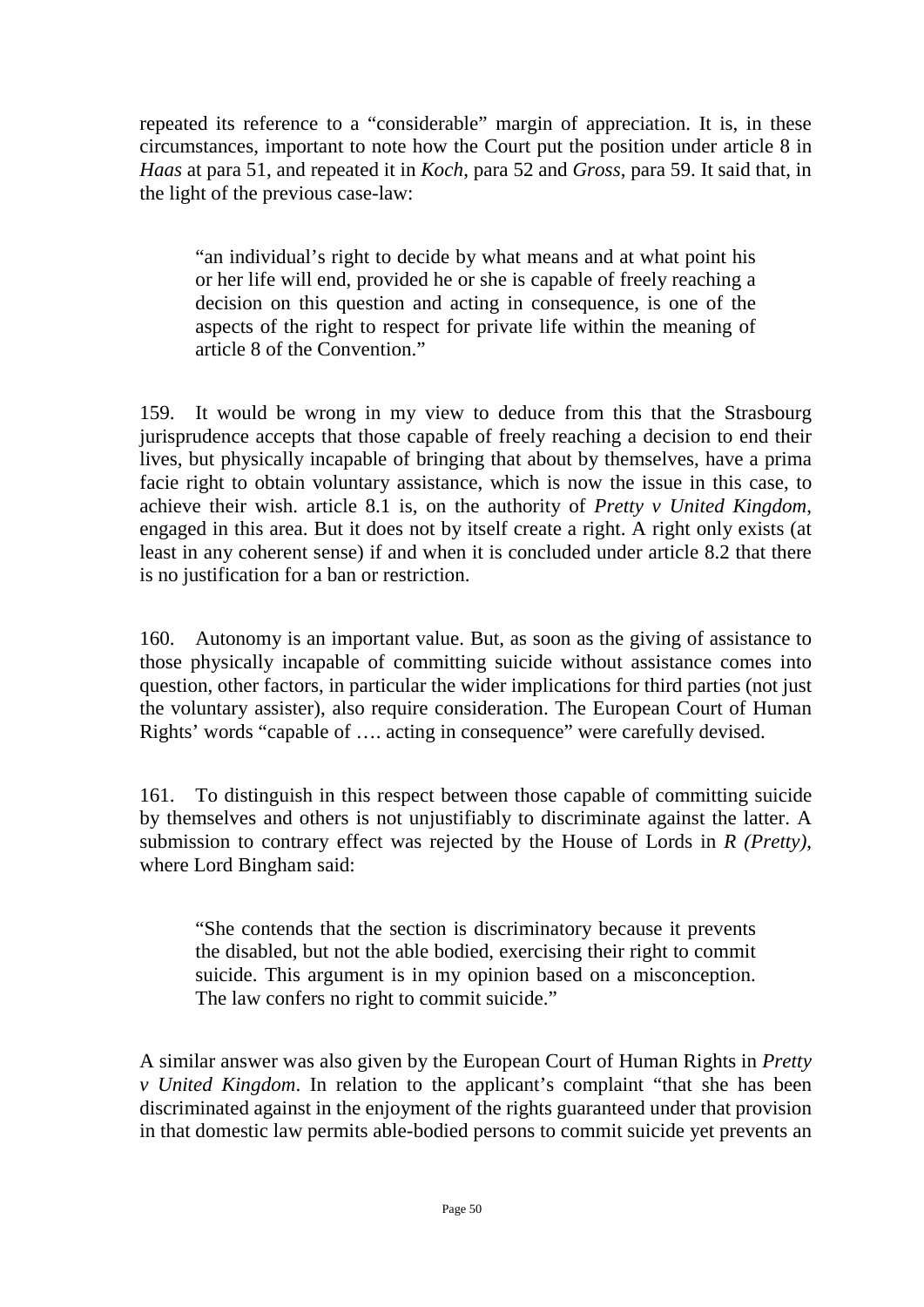incapacitated person from receiving assistance in committing suicide" (para 86), the Court said:

"87. For the purposes of article 14 a difference in treatment between persons in analogous or relevantly similar positions is discriminatory if it has no objective and reasonable justification, that is if it does not pursue a legitimate aim or if there is not a reasonable relationship of proportionality between the means employed and the aim sought to be realised. Moreover, the Contracting States enjoy a margin of appreciation in assessing whether and to what extent differences in otherwise similar situations justify a different treatment (see *Camp and Bourimi v. the Netherlands*, no. 28369/95, § 37, ECHR 2000-X). Discrimination may also arise where States without an objective and reasonable justification fail to treat differently persons whose situations are significantly different (see *Thlimmenos v. Greece* [GC], no. 34369/97, § 44, ECHR 2000-IV).

88. Even if the principle derived from *Thlimmenos* was applied to the applicant's situation however, there is, in the Court's view, objective and reasonable justification for not distinguishing in law between those who are and those who are not physically capable of committing suicide. Under article 8 of the Convention, the Court has found that there are sound reasons for not introducing into the law exceptions to cater for those who are deemed not to be vulnerable (see paragraph 74 above). Similar cogent reasons exist under article 14 for not seeking to distinguish between those who are able and those who are unable to commit suicide unaided. The borderline between the two categories will often be a very fine one and to seek to build into the law an exemption for those judged to be incapable of committing suicide would seriously undermine the protection of life which the 1961 Act was intended to safeguard and greatly increase the risk of abuse."

162. It follows from the margin of appreciation which exists at the international level that it is for domestic courts to examine the merits of any claim to receive assistance to commit suicide: see *Koch,* para 71. The United Kingdom position is on the face of it clear. Parliament has legislated for a blanket prohibition, combined with a discretion on the part of the Director of Public Prosecutors to decide whether in any particular case to prosecute. Pursuant to the House of Lords' decision in *R (Purdy) v Director of Public Prosecutions* [2010] 1 AC 345, the Director has issued his 2010 Policy statement, set out in Lord Neuberger's judgment at paras 46 and 47.

163. As the Court of Appeal noted (para 110), the fact that Parliament has legislated a blanket ban is not the end of the matter as far as United Kingdom courts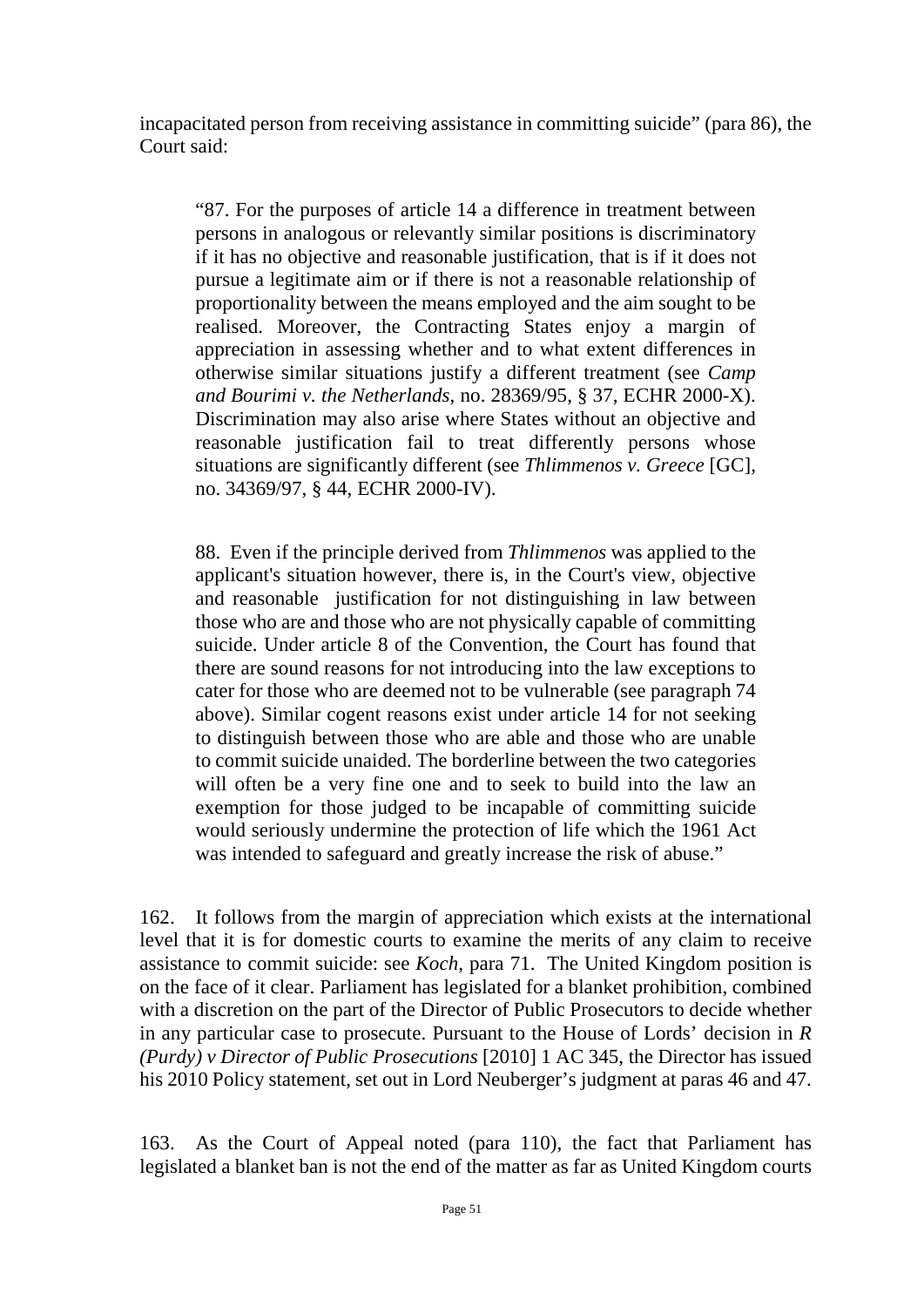are concerned. Under the Human Rights Act 1998, it is the courts' role to consider United Kingdom legislation in the light of the Convention rights scheduled to that Act. Where a "considerable" margin of appreciation exists at the international level, both the legislature and the judiciary have a potential role in assessing whether the law is at the domestic level compatible with such rights. That means considering whether a blanket prohibition is in accordance with law, in the sense that it not only meets a legitimate aim, but does so in a way which is necessary and proportionate. The legislator's choice is not necessarily the end of the matter: see *In re G (Adoption: Unmarried Couple)* [2008] UKHL 38; [2009] 1 AC 173.

164. At this point, however, questions of institutional competence arise at the domestic level. The interpretation and ambit of s.2 are on their face clear and general, and whether they should be read down or declared incompatible in the light of article 8 raises difficult and sensitive issues. Context is all, and these may well be issues with which a court is less well equipped and Parliament is better equipped to address than is the case with other, more familiar issues. On some issues, personal liberty and access to justice being prime examples, the judiciary can claim greater expertise than it can on some others. The same applies to the legislature – even though I fully accept, that, while the legislature is there to reflect the democratic will of the majority, the judiciary is there to protect minority interests, and to ensure the fair and equal treatment of all. Whether a statutory prohibition is proportionate is, in my view, a question in the answering of which it may well be appropriate to give very significant weight to the judgments and choices arrived at by the legislator, particularly when dealing with primary legislation.

165. In their impressive judgments in the courts below, Toulson LJ (at paras 57 to 62 and 75 to 84) and Lord Dyson MR (at paras 49 and 56 to 60) cited extensively from prior authority cautioning against courts' interference in difficult ethical and social issues better fitted for Parliamentary resolution under our democratic traditions. One such case was *Airedale NGHS Trust v. Bland* [1992] UKHL 5; [1993] AC 789, where the House of Lords addressed the narrow but vital distinction between mercy killing and the discontinuance of life-sustaining measures in the context of an application to discontinue measures of the latter kind in respect of a patient in a permanent vegetative state. In this context, Lord Browne-Wilkinson said (p.880A-B) that

"it is not for the judges to seek to develop new, all embracing, principles of law in a way which reflects the individual judges' moral stance when society as a whole is substantially divided on the relevant moral issues" (p 880A-B per Lord Brown-Wilkinson

Lord Mustill said (p.890G-891C):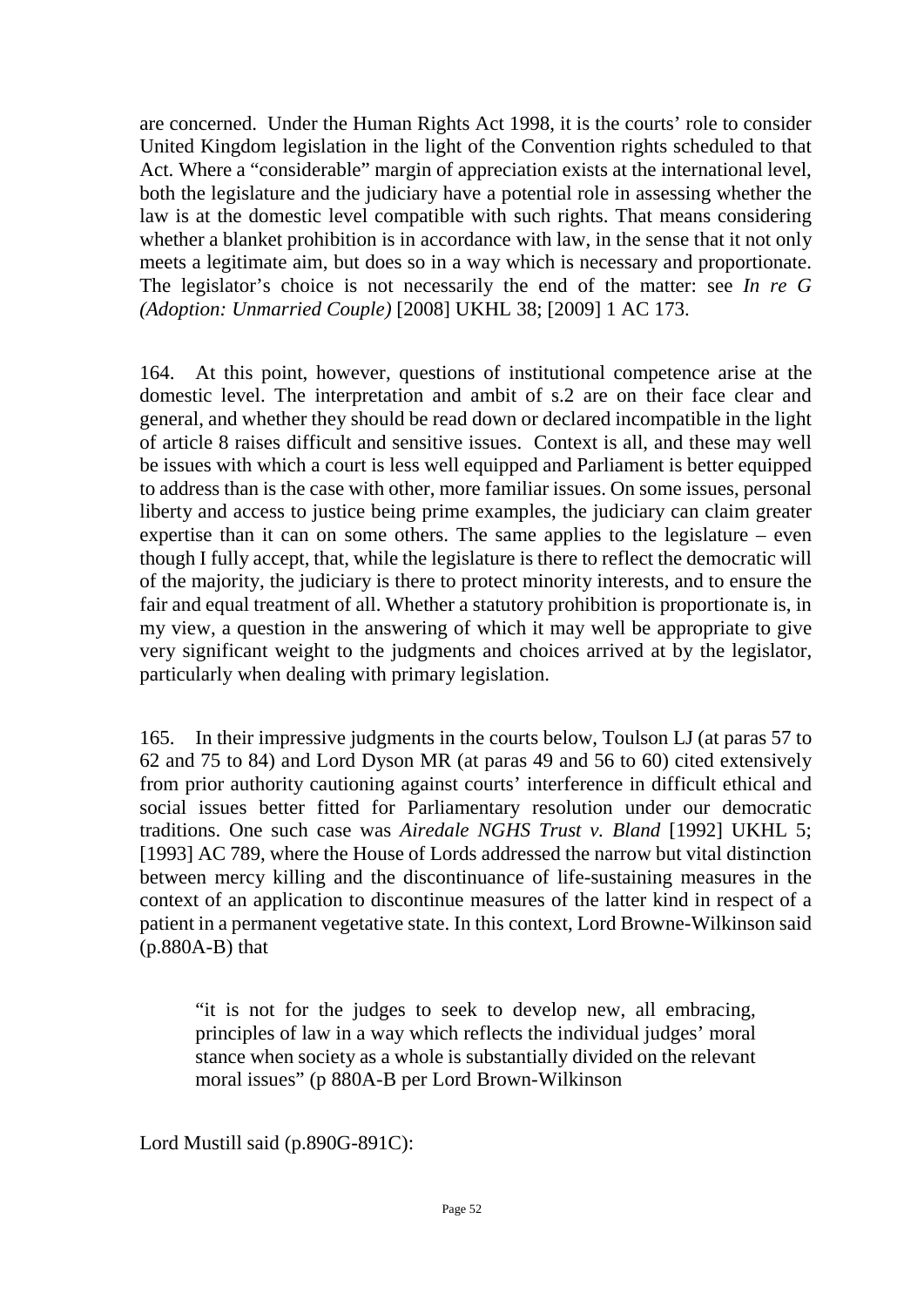"These are only fragments of a much wider nest of questions, all entirely ethical in content, beginning with the most general- "Is it ever right to terminate the life of a patient, with or without his consent?" I believe that adversarial proceedings, even with the help of an amicus curiae, are not the right vehicle for the discussion of this broad and highly contentious moral issue, nor do I believe that the judges are best fitted to carry it out. On the latter aspect I would adopt the very blunt words of Scalia J. in *Cruzan v. Director, Missouri Department of Health* (1990) 110 S.Ct. 2841, 2859, where a very similar problem arose in a different constitutional and legal framework. These are problems properly decided by the citizens, through their elected representatives, not by the courts.

My Lords, I believe that I have said enough to explain why, from the outset, I have felt serious doubts about whether this question is justiciable, not in the technical sense, but in the sense of being a proper subject for legal adjudication. The whole matter cries out for exploration in depth by Parliament and then for the establishment by legislation not only of a new set of ethically and intellectually consistent rules, distinct from the general criminal law, but also of a sound procedural framework within which the rules can be applied to individual cases. The rapid advance of medical technology makes this an ever more urgent task, and I venture to hope that Parliament will soon take it in hand. Meanwhile, the present case cannot wait. We must ascertain the current state of the law and see whether it can be reconciled with the conduct which the doctors propose."

In that case, as Lord Mustill's final sentences indicate, the House had to address the point under the law as it then stood. I note however that the United States Supreme Court reached a similar result in another decision under the due process clause: *Vacco v Quill* 521 U.S. 793 (1997), handed down on the same day as *Washington v Glucksberg*. Rejecting an argument that the State of New York's ban on assisted suicide by the prescription of lethal medication to mentally competent, terminally ill patients suffering great pain was unconstitutional, the Supreme Court said that "the distinction between assisting suicide and withdrawing life-sustaining treatment, a distinction widely recognised and endorsed in the medical profession and in our legal traditions, is both important and logical; it is certainly rational" (pp 800-801), and that even though "the line between the two may not be clear, …. certainty is not required, even were it possible" (p 808). In the present appeal, current United Kingdom law is clear. Prior to the Human Rights Act 1998 that would have been the end of the matter. The question is how far the Human Rights Act requires a different approach.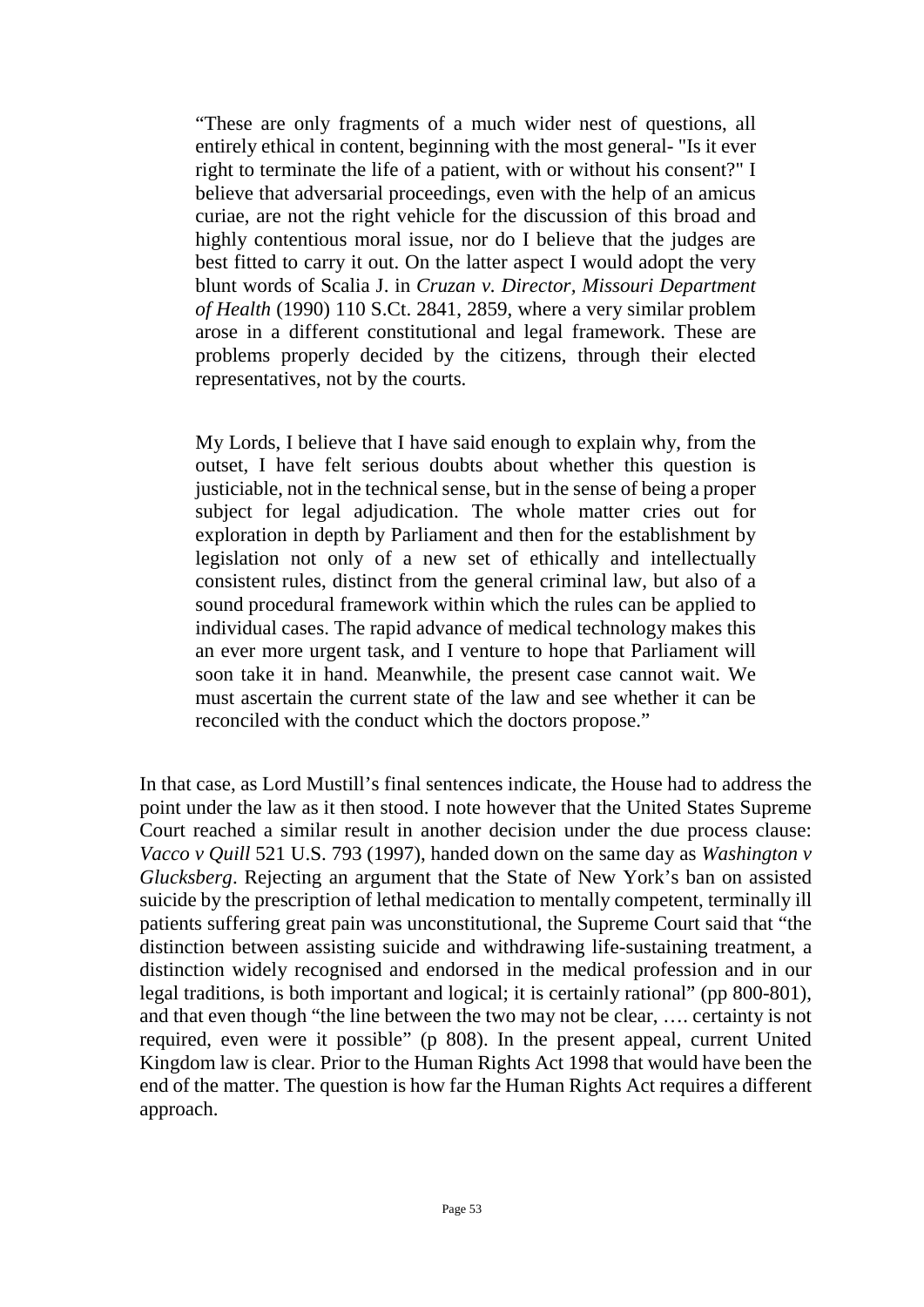166. It is in my view a mistake to approach proportionality as a test under the Human Rights Act which is insensitive to considerations of institutional competence and legitimacy. The qualifying objectives reflected in article 8.2 of the Convention can engage responsibilities normally attaching in the first instance to other branches of the state, whether the executive or the legislature. When considering whether a particular measure is necessary and all the more when considering whether it is justified on a balancing of competing and often incommensurate interests, courts should recognise that there can still be wisdom and relevance in the factors mentioned in the preceding two paragraphs. This is all the more so when the court is considering the scope of the Convention rights, as enacted domestically, in a situation, like the present, which the European Court of Human Rights has held to fall within the United Kingdom's international margin of appreciation. That Parliament has regularly addressed the general area and is still actively engaged in considering associated issues in the context of Lord Falconer's Assisted Dying Bill 2013 underlines the significance of the point. This does not mean that there is a legal rule that courts will not intervene (as to which see Lord Steyn, extra-judicially in *Deference: A Tangled Story*, [2005] PL 345, commenting on *R (ProLife Alliance) v British Broadcasting Corp* [2003] UKHL 23, [2004] 1 AC 185, paras 74-77 per Lord Hoffmann) or that the courts have no role. It means merely that some judgments on issues such as the comparative acceptability of differing disadvantages, risks and benefits have to be and are made by those other branches of the state in the performance of their everyday roles, and that courts cannot and should not act, and do not have the competence to act, as a primary decision-maker in every situation. Proportionality should in this respect be seen as a flexible doctrine.

167. That institutional competence is important in the context of judgments made on issues of proportionality has been recognised in a series of cases: see e.g. *A v Secretary of State for the Home Department* [2004] UKHL 56; [2005] 2 AC 68, paras 29 and 38-39, per Lord Bingham, *R (SB) v Governors of Denbigh High School*  [2006] UKHL 15, [2007] 1 AC 100, para 34, per Lord Bingham, *R (Animal Defenders International) v Secretary of State for Culture, Media and Sport [2008]* UKHL 15, [2008] 1 AC 1312, para 53, per Lady Hale, *R (Countryside Alliance) v Attorney General* [2007] UKHL 52, [2008] 1 AC 719, para 45, per Lord Bingham (the passage quoted by Lord Neuberger in his para 102) and *Bank Mellat v HM Treasury (No 2)* [2013] UKSC 39, [2013] 3 WLR 179, paras 68-76 per Lord Reed, with whose observations in these paragraphs Lord Sumption, Lady Hale, Lord Kerr and Lord Clarke agreed at para 20 and Lord Neuberger agreed at para 166.

168. Lord Reed's observations, worth study in their entirety, included the following:

"71. An assessment of proportionality inevitably involves a value judgment at the stage at which a balance has to be struck between the importance of the objective pursued and the value of the right intruded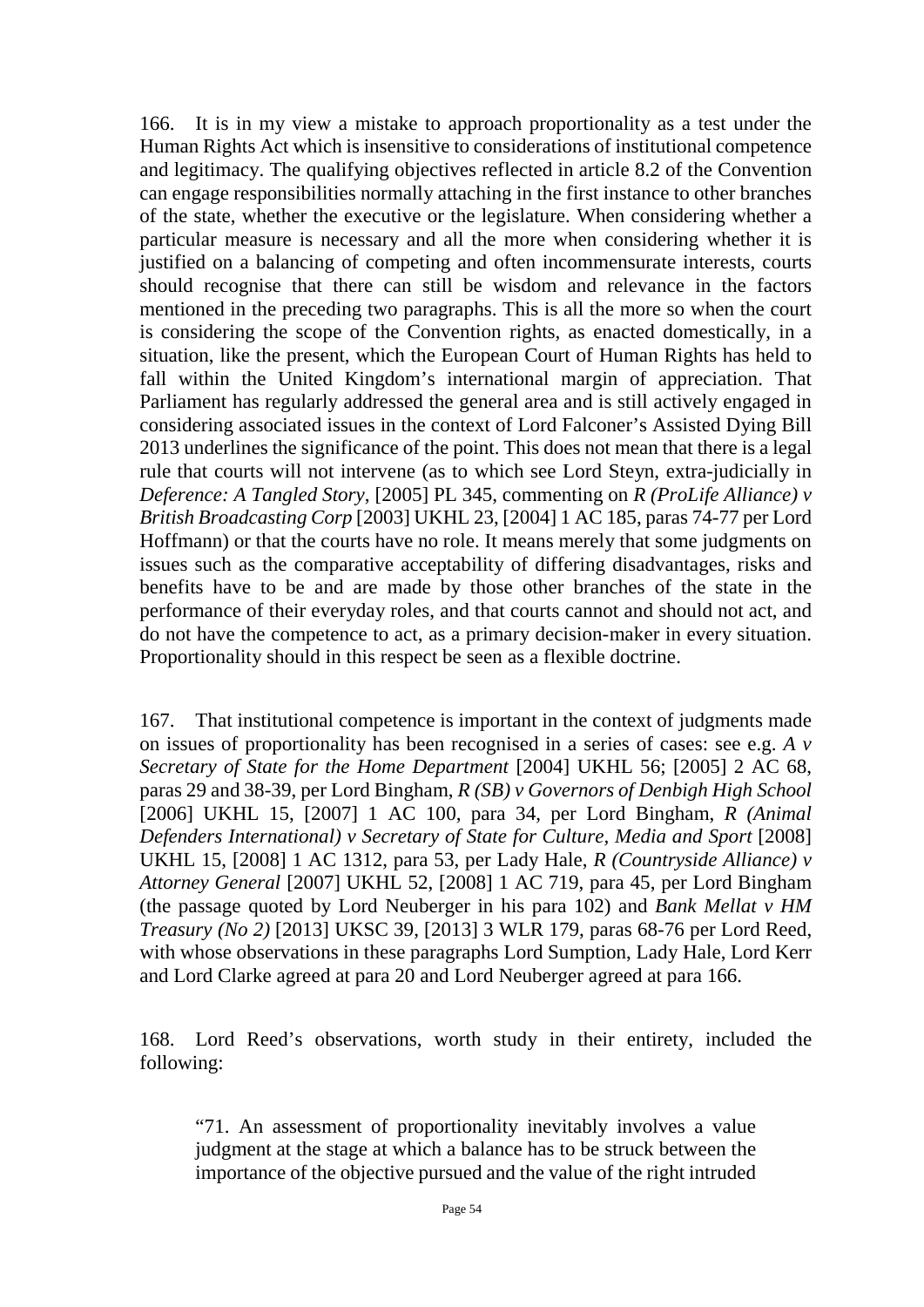upon. The principle does not however entitle the courts simply to substitute their own assessment for that of the decision-maker. As I have noted, the intensity of review under EU law and the Convention varies according to the nature of the right at stake and the context in which the interference occurs. Those are not however the only relevant factors. One important factor in relation to the Convention is that the Strasbourg court recognises that it may be less well placed than a national court to decide whether an appropriate balance has been struck in the particular national context. For that reason, in the Convention case law the principle of proportionality is indissolubly linked to the concept of the margin of appreciation. That concept does not apply in the same way at the national level, where the degree of restraint practised by courts in applying the principle of proportionality, and the extent to which they will respect the judgment of the primary decision maker, will depend on the context, and will in part reflect national traditions and institutional culture. For these reasons, the approach adopted to proportionality at the national level cannot simply mirror that of the Strasbourg court.

….

74. The judgment of Dickson CJ in *Oakes* (*R v Oakes* [1986] 1 SCR 103) provides the clearest and most influential judicial analysis of proportionality within the common law tradition of legal reasoning. Its attraction as a heuristic tool is that, by breaking down an assessment of proportionality into distinct elements, it can clarify different aspects of such an assessment, and make value judgments more explicit. The approach adopted in *Oakes* can be summarised by saying that it is necessary to determine (1) whether the objective of the measure is sufficiently important to justify the limitation of a protected right, (2) whether the measure is rationally connected to the objective, (3) whether a less intrusive measure could have been used without unacceptably compromising the achievement of the objective, and (4) whether, balancing the severity of the measure's effects on the rights of the persons to whom it applies against the importance of the objective, to the extent that the measure will contribute to its achievement, the former outweighs the latter. The first three of these are the criteria listed by Lord Clyde in *de Freitas* (*de Freitas v Permanent Secretary if Ministry of Agriculture, Fisheries, Lands and Housing* [1999] 1 AC 69), and the fourth reflects the additional observation made in *Huang* (*Huang v Secretary of State for the Home Department* [2007] 2 AC 167). I have formulated the fourth criterion in greater detail than Lord Sumption JSC, but there is no difference of substance. In essence, the question at step four is whether the impact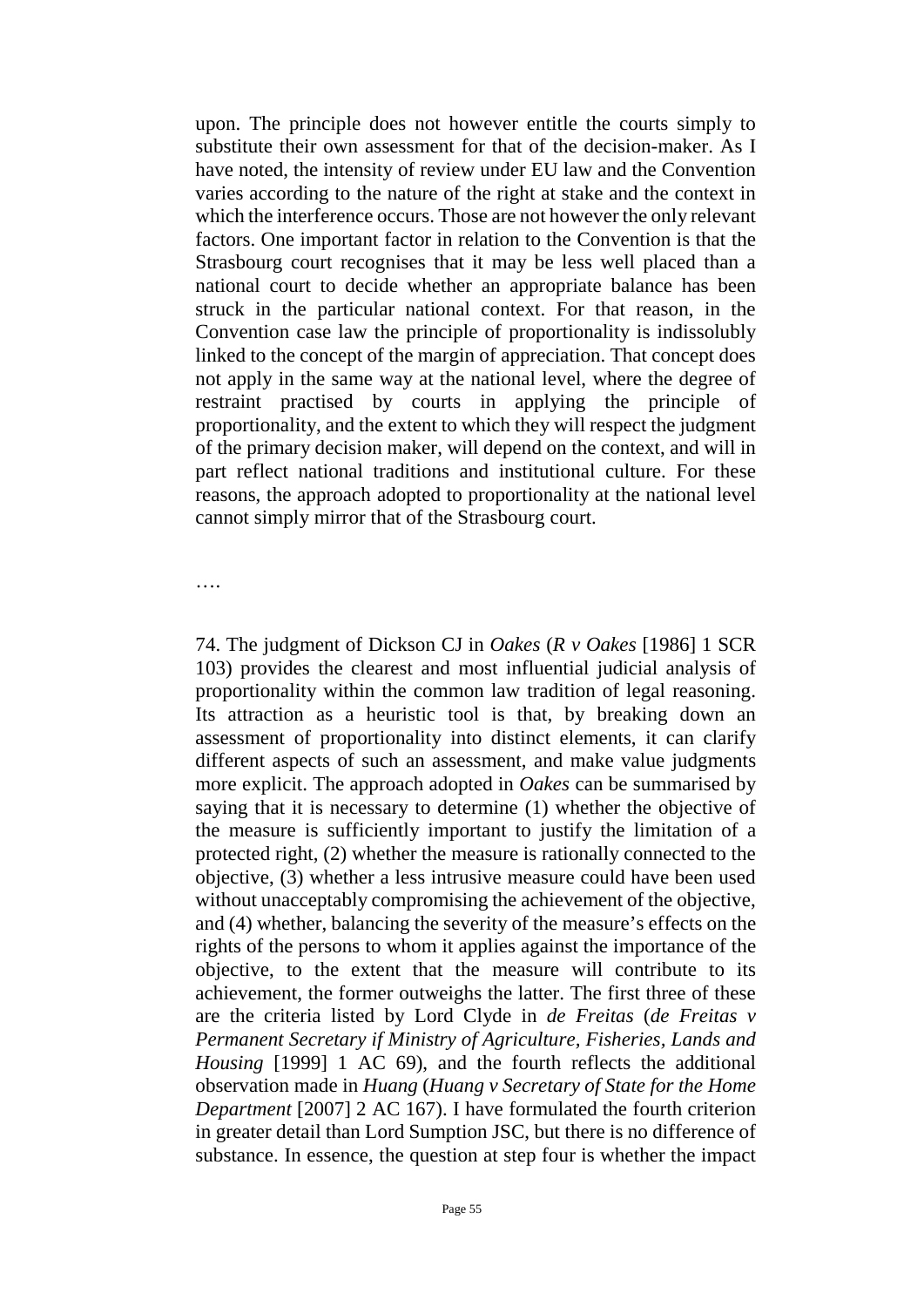of the rights infringement is disproportionate to the likely benefit of the impugned measure.

75. In relation to the third of these criteria, Dickson CJ made clear *in R v Edwards Books and Art Ltd* [1986] 2 SCR 713, 781-782 that the limitation of the protected right must be one that 'it was reasonable for the legislature to impose', and that the courts were 'not called upon to substitute judicial opinions for legislative ones as to the place at which to draw a precise line'. This approach is unavoidable, if there is to be any real prospect of a limitation on rights being justified: as Blackmun J once observed, a judge would be unimaginative indeed if he could not come up with something a little less drastic or a little less restrictive in almost any situation, and thereby enable himself to vote to strike legislation down (*Illinois State Board of Elections v Socialist Workers Party* (1979) 440 US 173, 188–189); especially, one might add, if he is unaware of the relevant practicalities and indifferent to considerations of cost. To allow the legislature a margin of appreciation is also essential if a federal system such as that of Canada, or a devolved system such as that of the United Kingdom, is to work, since a strict application of a 'least restrictive means' test would allow only one legislative response to an objective that involved limiting a protected right.

76. In relation to the fourth criterion, there is a meaningful distinction to be drawn (as was explained by McLachlin CJ in *Alberta v Hutterian Brethren of Wilson Colony* [2009] 2 SCR 567, para 76) between the question whether a particular objective is in principle sufficiently important to justify limiting a particular right (step one), and the question whether, having determined that no less drastic means of achieving the objective are available, the impact of the rights infringement is disproportionate to the likely benefits of the impugned measure (step four)."

169. As Lord Reed also observed at para 69:

"69. Proportionality has become one of the general principles of EU law, and appears in article 5(4) of the EU Treaty. The test is expressed in more compressed and general terms than in German or Canadian law, and the relevant jurisprudence is not always clear, at least to a reader from a common law tradition. In *R v Ministry of Agriculture, Fisheries and Food, Ex p Fedesa* (Case C-331/88) [1990] ECR I-4023, the European Court of Justice stated, at para 13):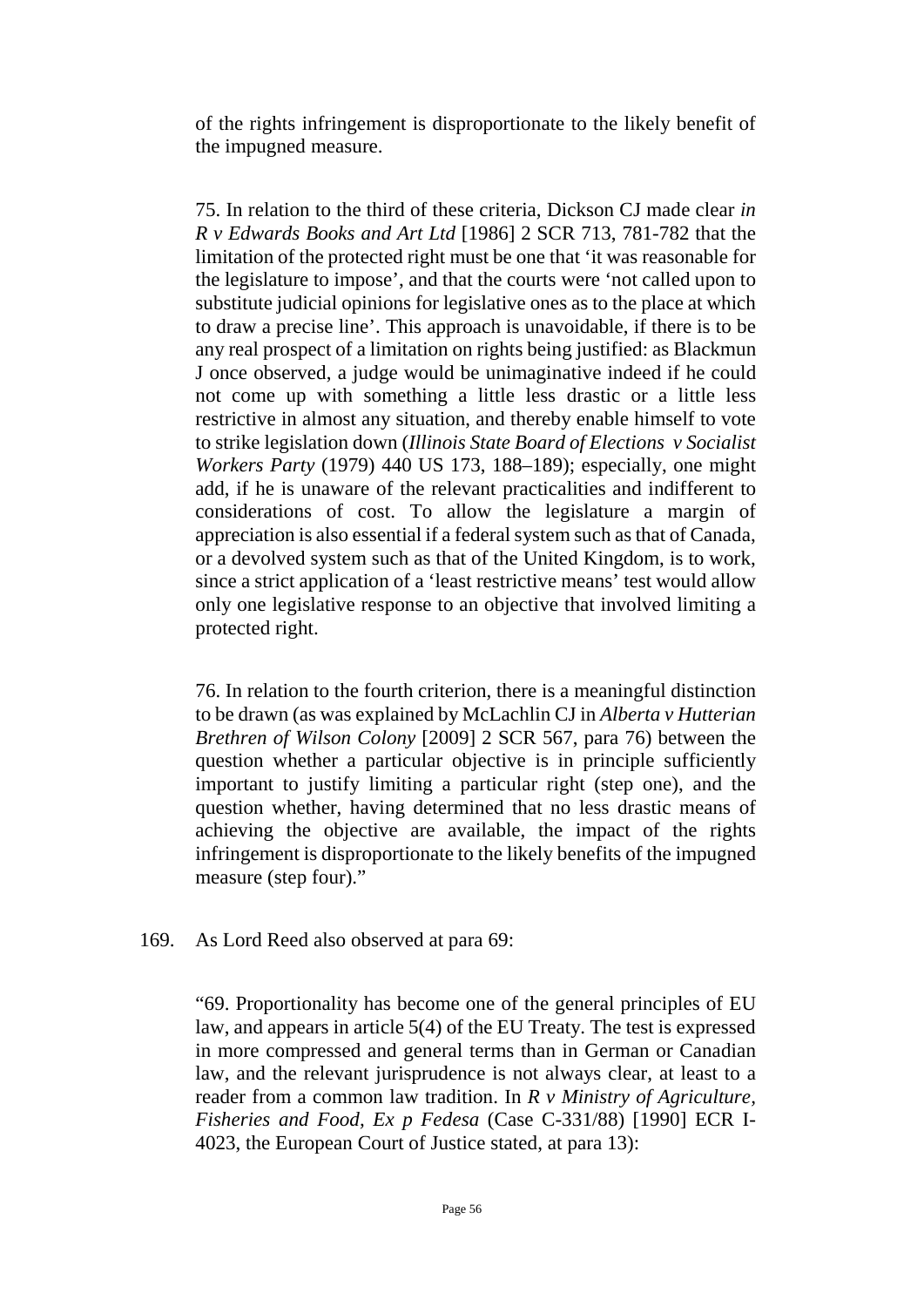"The court has consistently held that the principle of proportionality is one of the general principles of Community law. By virtue of that principle, the lawfulness of the prohibition of an economic activity is subject to the condition that the prohibitory measures are appropriate and necessary in order to achieve the objectives legitimately pursued by the legislation in question; when there is a choice between several appropriate measures recourse must be had to the least onerous, and the disadvantages caused must not be disproportionate to the aims pursued."

The intensity with which the test is applied – that is to say, the degree of weight or respect given to the assessment of the primary decisionmaker - depends on the context."

170. The flexibility of proportionality in the parallel context of European Union law was underlined in the Court of Appeal with regard to legislative choices made by a minister in *R (Sinclair Collis Ltd) v Secretary of State for Health* [2011] EWCA Civ 437, [2012] 2 QB 394 (see especially at paras 126-134 and 203 per Arden LJ and Lord Neuberger MR, respectively) and was, still more recently, underlined in my judgment (in which Lord Neuberger and Lord Clarke joined) in *Kennedy v The Charity Commission* [2014] UKSC 20, para 54. It is also demonstrated instructively in the context of Convention law in an article by Julian Rivers, Proportionality and Variable Intensity of Review (2006) 65 CLJ 174.

171. The main justification advanced for an absolute prohibition on assisting suicide, even in cases as tragic as Mr Nicklinson's and Mr Lamb's, is the perceived risk to the lives of other, vulnerable individuals who might feel themselves a burden to their family, friends or society and might, if assisted suicide were permitted, be persuaded or convince themselves that they should undertake it, when they would not otherwise do so. The relevant measure is the prohibition, which on this basis has a legitimate aim. Whether it is rationally connected to that aim depends upon the existence of the perceived risk. Whether it is necessary depends upon whether a lesser measure would have achieved, or at least not "unacceptably" have compromised, the aim. Whether it is proportionate depends upon identifying what the measure achieves and balancing this against the consequences for other interests. These four stages, derived from the passage in Lord Reed's judgment in *Bank Mellat*  quoted in para 168 above, are analytically useful. They are also subject to some modification in particular contexts, not here directly relevant. (For example, the third stage may not apply in quite the same way under article 1 of Protocol No 1.) The third and fourth stages may raise potentially overlapping considerations, but the distinction between them is important. The third asks whether the aim could have been achieved without significant compromise by some less intrusive measure. The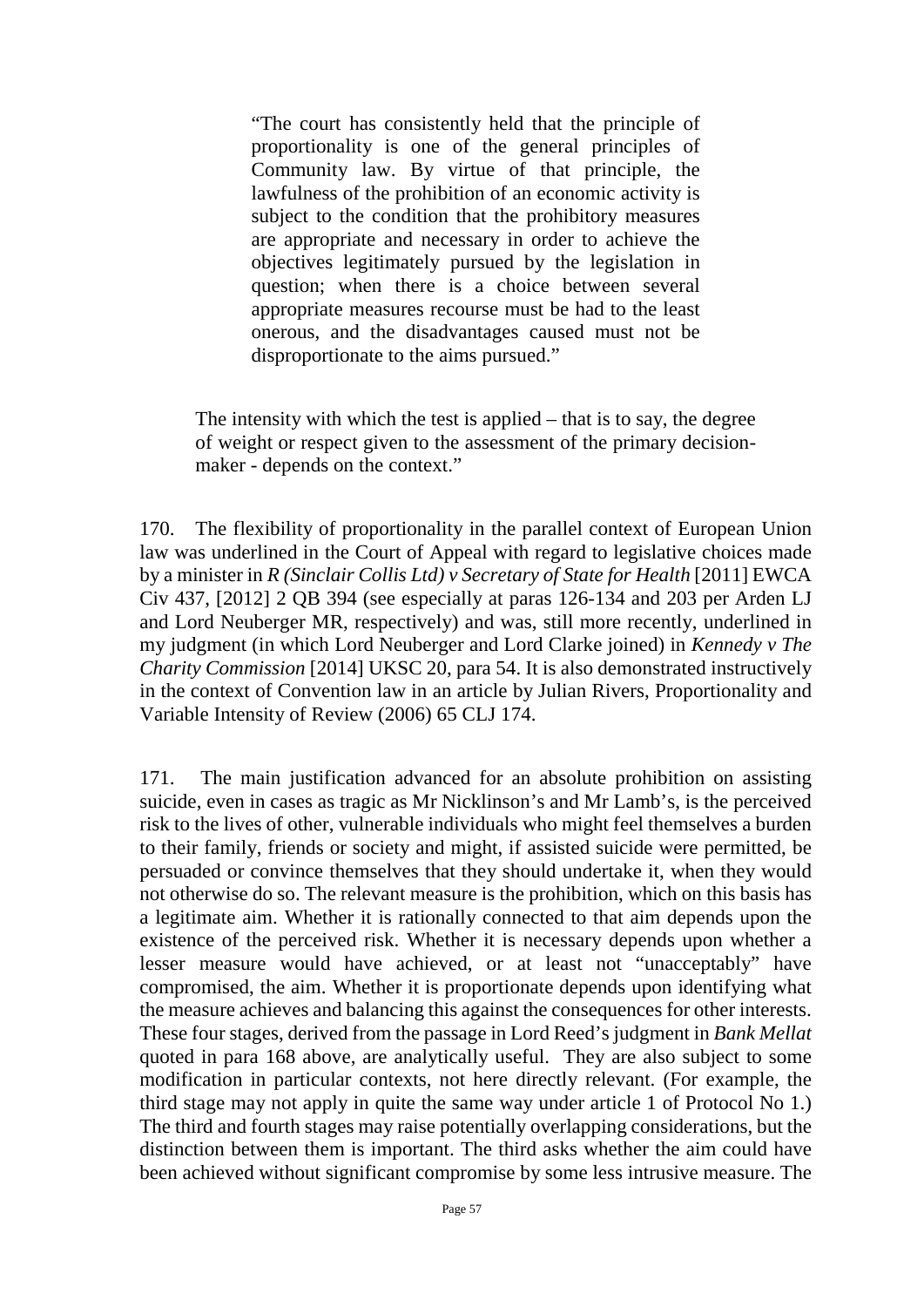fourth involves the critical exercise of balancing the advantages of achieving the aim in the way chosen by the measure against the disadvantages to other interests. This balancing exercise, often involving the weighing of quite different rights or interests, is a core feature of the court's role, and can be described as involving proportionality in the strict sense of that word. How intensely the court will undertake the exercise, and to what extent the court will attach weight to the judgment of the primary decision-maker (be it legislature or executive), depends at each stage on the context, in particular the nature of the measure and of the respective rights or interests involved. The primary decision maker's choices as to the aim to adopt and the measure to achieve it may be entitled to considerable respect. But at the fourth stage other interests may come into play, the intrinsic and comparative weight of which the court may be as well or even better placed to judge in the light of all the material put before it.

172. The existence of a risk to other vulnerable individuals is a premise of the decisions of the European Court of Human Rights at the international level. Thus, in *Pretty v United Kingdom*, para 74, the Court said of s.2(1) of the Suicide Act 1961:

"Doubtless the condition of terminally ill individuals will vary. But many will be vulnerable and it is the vulnerability of the class which provides the rationale for the law in question. It is primarily for States to assess the risk and the likely incidence of abuse if the general prohibition on assisted suicides were relaxed or if exceptions were to be created. Clear risks of abuse do exist, notwithstanding arguments as to the possibility of safeguards and protective procedures."

Further, at the United Kingdom domestic level, the existence of such a risk was also accepted by the House of Lords in *R (Pretty)* as an alternative ground of decision if article 8.1 was engaged.

173. It is submitted on the present appeal that developments and further evidence available since the *Pretty v United Kingdom* and *Purdy* cases require the Supreme Court to reach a conclusion opposite to its considered view in *R (Pretty)* (which also formed the starting point for its decision in *Purdy*) that the blanket prohibition in s.2(1) was proportionate. As to this, first, I do not consider that either the reasoning on legal or other issues or the decision in *Pretty v United Kingdom* and the more recent Strasbourg cases of *Haas*, *Koch* and *Gross* or the House's reasoning or decision in *Purdy* affect the view expressed on this point in *R (Pretty)*. The experience acquired regarding the s.2(4) discretion does not mean that the principle needs reconsideration. Of 85 cases referred to the CPS between 1 April 2009 and 1 October 2013, 64 were not proceeded with and 11 were withdrawn. 9 are ongoing and only 1 has been successfully prosecuted. The Director's discretion is evidently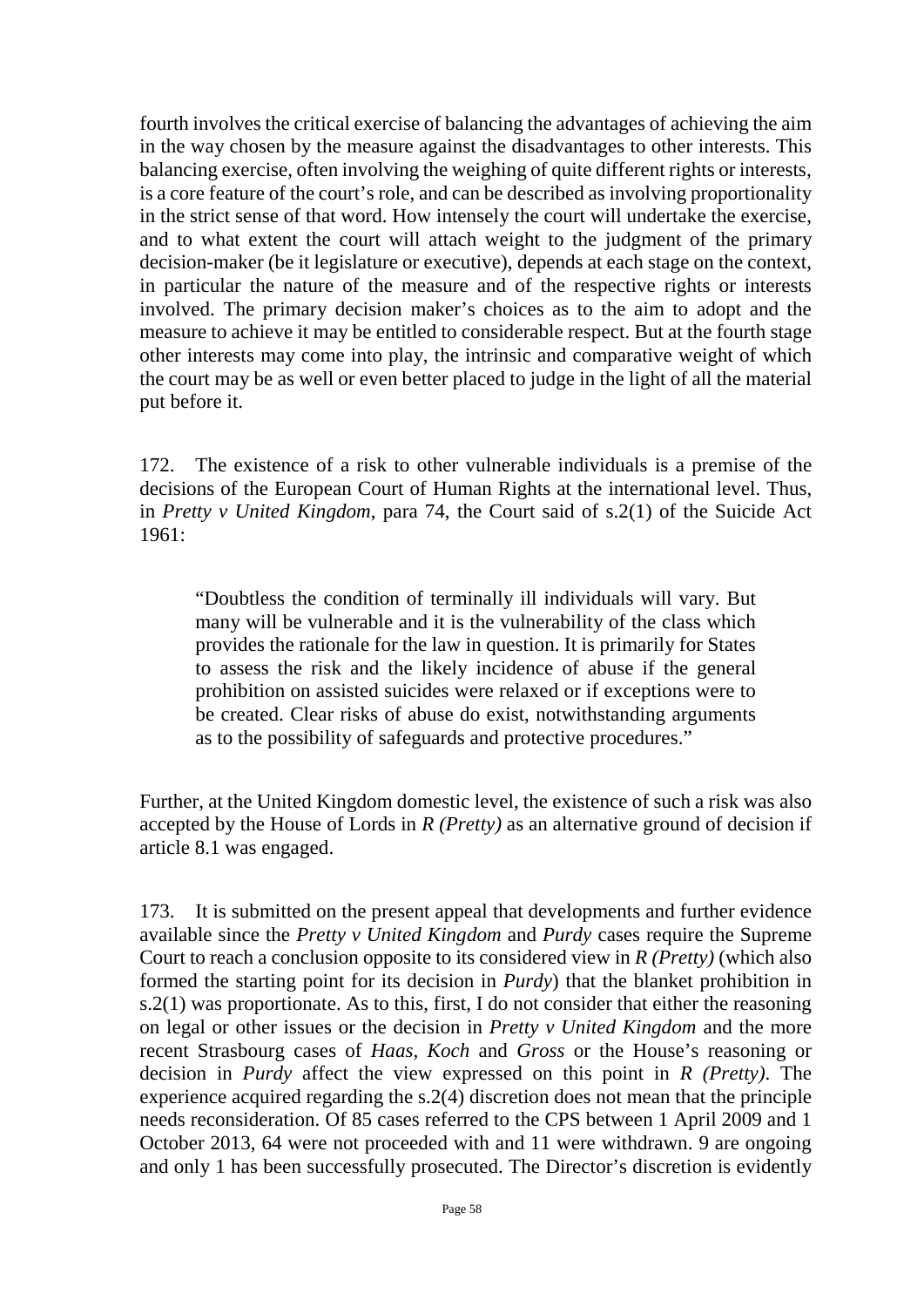effective to avoid prosecutions which would serve no useful purpose after the event, but these figures do not appear to me to bear on the appropriateness of the blanket prohibition or on risks that could develop without it.

174. I would accept that it is in principle open to claimants in the position of the appellants to invite a court to revisit an issue of proportionality previously decided between different parties in the light of different evidence, and, further, that this would not involve inviting the Supreme Court to depart precedentially from *Purdy*. Proportionality is here a judgment reached in the light of evidence, so that it is capable of being re-litigated in this way, although courts should no doubt discourage such re-litigation in the absence of fresh and significantly different evidence.

175. However, examination of the course of the present case raises in my view serious questions about its suitability for any such exercise. At no stage does this litigation appear to have been approached on the basis that the court should hear primary evidence about the issues. There has been nothing like the wide-ranging examination of expert and statistical material concerning suicide and the psychological factors and risks bearing on its occurrence which appears to have informed the United States Supreme Court's judgments in *Washington v Glucksberg*. Much of the material put before the Supreme Court on the present appeal has been second hand, adduced in other litigation or by other inquiries. Thus Toulson LJ, when referring to the January 2012 report of the Commission on Assisted Dying chaired by Lord Falconer, said (para 24):

"We were asked to read the report and have done so. However, it is important to stress that it was not an officially appointed commission. Its report contains an interesting analysis of arguments and views, but it would not be right for the court to treat it as having some form of official or quasi-official status".

The report in fact records that "some prominent individuals and organisations that are fundamentally opposed to any form of assisted dying being legally permitted in the UK" refused to participate in giving evidence (p.39). Toulson LJ also records (para 25) that after judgment was given at first instance by Smith J in *Carter v Canada* [2012] BCSC 886, counsel for Mr Nicklinson applied for leave to introduce the evidence in that case into the present case, recognising "that, if it were admitted, there would have to be a further hearing in order to enable the witnesses to be called and cross-examined".

176. Similarly, before the Court of Appeal counsel accepted that determination of the question whether there had been a disproportionate interference with article 8 rights would involve "consideration of a vast array of detailed evidence, including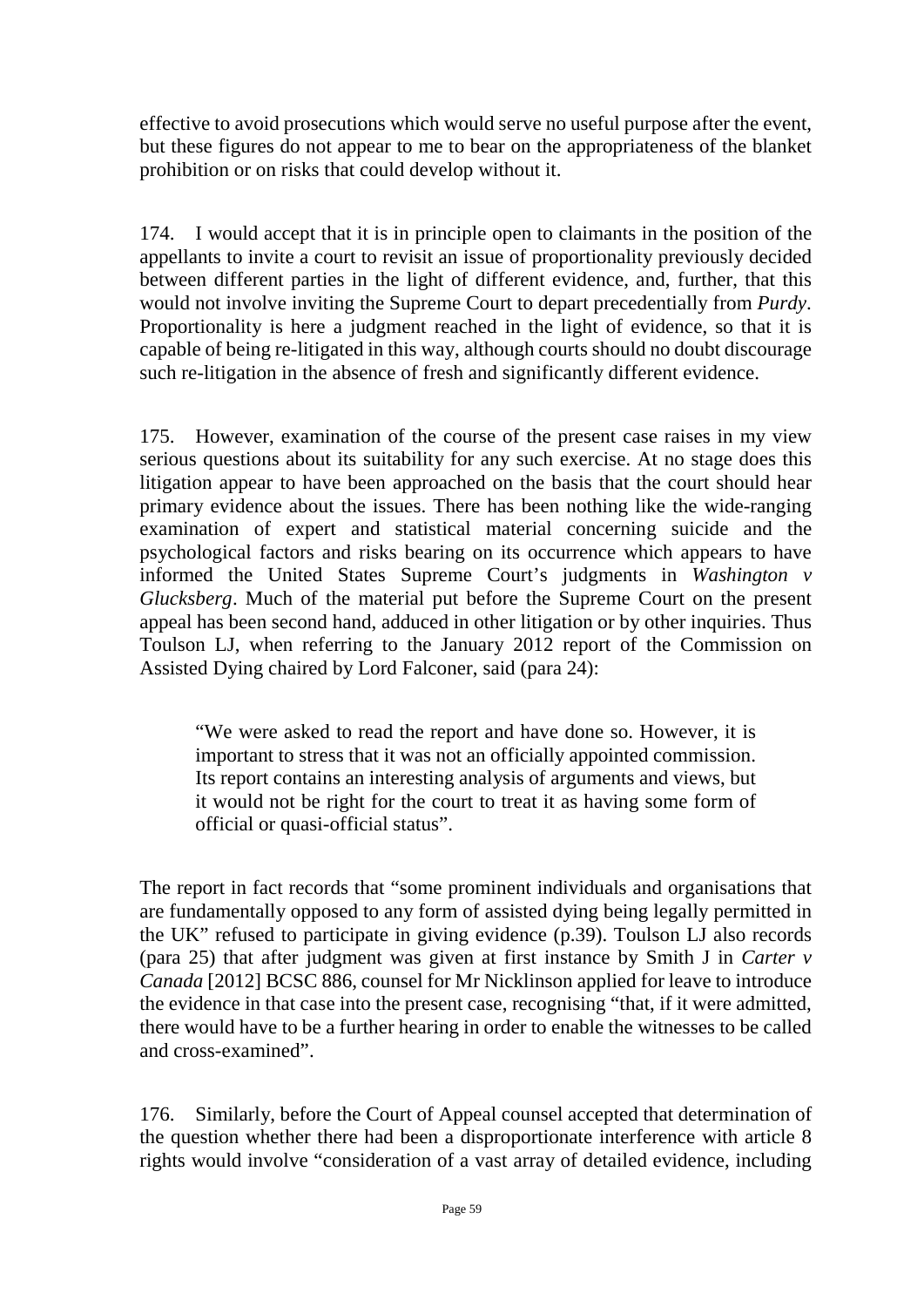sociological, philosophical and medical material, which would have to be conducted by the Divisional Court". Before the Supreme Court, on the other hand, the appellants' primary case has become not to "invite the Supreme Court to embark upon a close study of the evidence that is now available of the relative risks and advantages of relaxing the prohibitions on assisted suicide", but instead to submit that the Supreme Court "can strike the necessary balance without such a forensic exercise because it has been conducted already by a number of expert bodies whose conclusions are remarkably similar and upon whose conclusions the Court can place weight". In the alternative, "if the Court considers that it cannot carry out the balancing exercise without further exploration of the underlying evidential issues", they repeat their request that the case should be remitted to the High Court for that exercise to be conducted along the lines of that in *Carter v Canada* [2012] BCSC 886, with appropriate guidance as to how the balancing exercise is to be conducted.

177. The appellants' primary case before the Supreme Court amounts in substance to an invitation to short-cut potentially sensitive and difficult issues of fact and expertise, by relying on secondary material. There can in my opinion be no question of doing that. Their secondary case (their primary case below) is that the case should in effect re-commence from the beginning with directions for evidence to be called and examined on the relevant issues of fact. But the handing down of the first instance decision in *Carter v Canada* shortly before the Divisional Court hearing is not a justification for not applying at the outset for a trial of the relevant issues on the basis of evidence directly examined before the court.

178. The main basis relied upon for departing from the view expressed in *Pretty* is the fresh evidence said to have been gained in the meantime. That comes, first, from those few states where assisted suicide is lawful (Switzerland, Oregon, Vermont and Montana) or where both euthanasia and assisted suicide are lawful (the Netherlands, Belgium and Luxembourg), and, second, from other sources, such as the Falconer Commission on Assisted Dying (January 2012), the Royal Society of Canada ("RSC") Expert Panel on End-of-Life Decision Making (2011), the Quebec "Dying with Dignity" Select Committee Report (March 2012) and the examination of the issue by Smith J at first instance in *Carter v Canada* [2012] BCSC 886 (overruled at [2013] BCCA 435 on the ground that the issue was covered by the prior authority of *Rodriguez v British Columbia (Attorney General)* [1993] 3 S.C.R. 519). As I have already noted, the Falconer Commission did not receive (though it would have liked to) the evidence of committed opponents of the idea of assisted suicide, and some of the other evidence is open to the comment that it was commissioned by or involved persons already on record as committed to a change in the law.

179. In *Carter v Canada*, where both claimants suffered from intractable and progressive diseases, the RSC Report was also tendered without there being the opportunity to cross-examine its makers. The Government of Canada criticised it as "essentially argument on one side of the debate (and largely legal argument), rather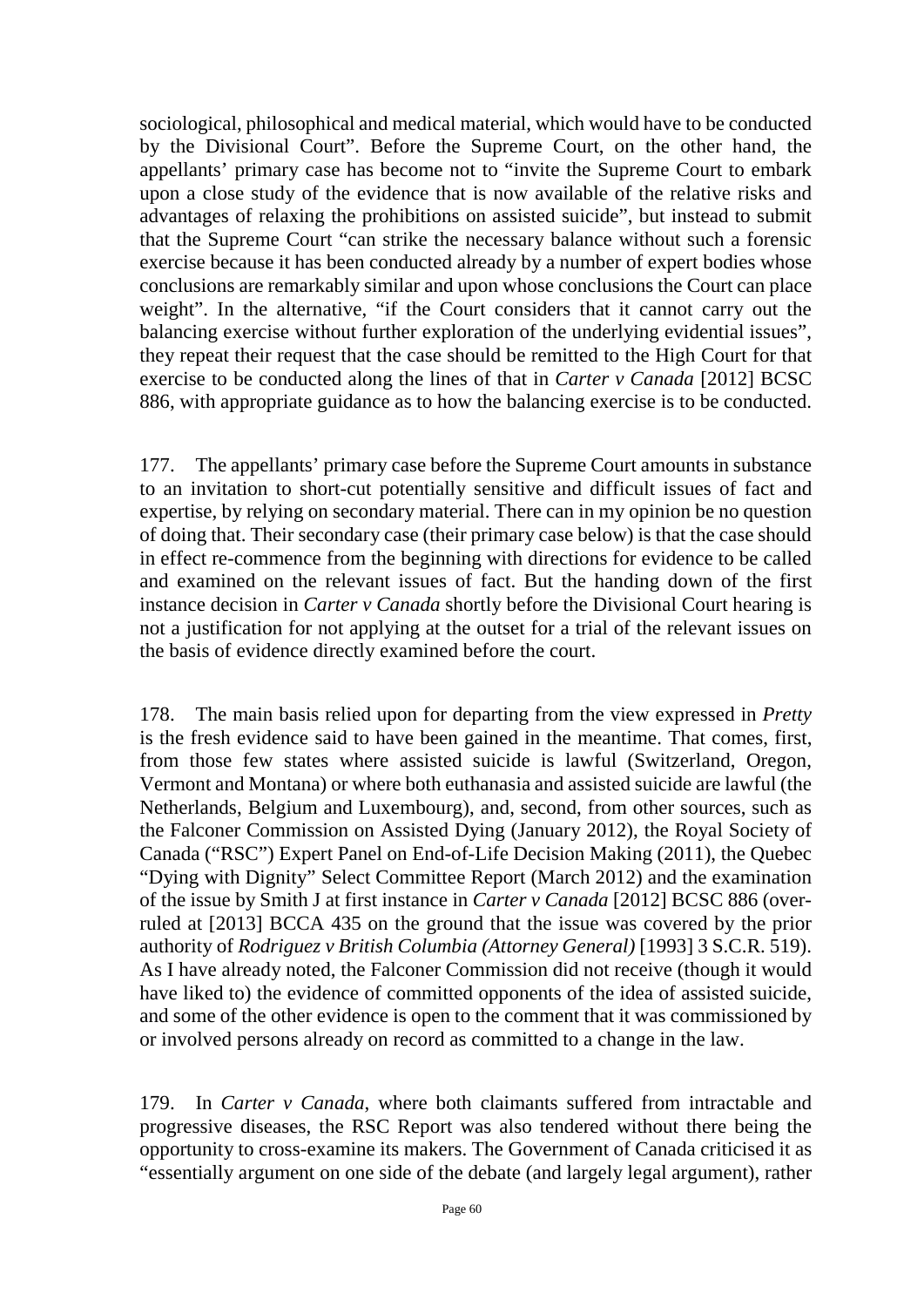than a balanced or comprehensive review of the issues", and noted that three of the authors were expert witnesses for the plaintiffs, while a fourth author had been assisting the plaintiffs with instructing expert witnesses. Canada also called another Fellow of the Royal Society of Canada, who said that, in his view, "the RSC Report reads as though it was written with a pre-ordained conclusion", commented on the rapidity with which the panel had proceeded, and noted that its membership lacked representation from the palliative care community, and included persons who had previously expressed views supportive of physician-assisted dying.

180. In the event, Smith J said this:

"[129] I have now reviewed the RSC Report and have concluded that it will be admitted in evidence, in the main for the fact that the expert panel made the recommendations that it did. I have not relied upon it as evidence on any contentious matters such as the efficacy of safeguards in jurisdictions that permit physician-assisted dying. Its review of the legal landscape regarding end-of-life care in Canada is not evidence, but the equivalent of a law review article or a legal text."

181. In *Rodriguez* every judge at every level had agreed that the purpose of protecting vulnerable persons from inducement to commit suicide was pressing and substantial, and it was also held that the prohibition on assisted suicide was rationally connected to that purpose. No challenge was made to either conclusion in *Carter v Canada*. The issue there was focused on whether the prohibition was the minimum step necessary and was proportionate in the pursuit of that purpose. Smith J said that considerable deference was due to Parliament on that issue, but that this did not relieve the court of its role in assessing such matters. Ultimately, she concluded:

"1267. With respect to the absolute prohibition's alleged salutary effects in preventing wrongful deaths, or in preventing abuse of vulnerable people, my review of the evidence from Canada and elsewhere leaves me unconvinced that an absolute prohibition has that effect in comparison with a prohibition combined with stringently limited exceptions."

On that basis, she concluded: "the benefits of the impugned law are not worth the costs of the rights limitations they create" (para 1285).

182. It is in my view clear from the judgment at first instance in *Carter v Canada*  and from even the superficial examination of the evidence which the appellants now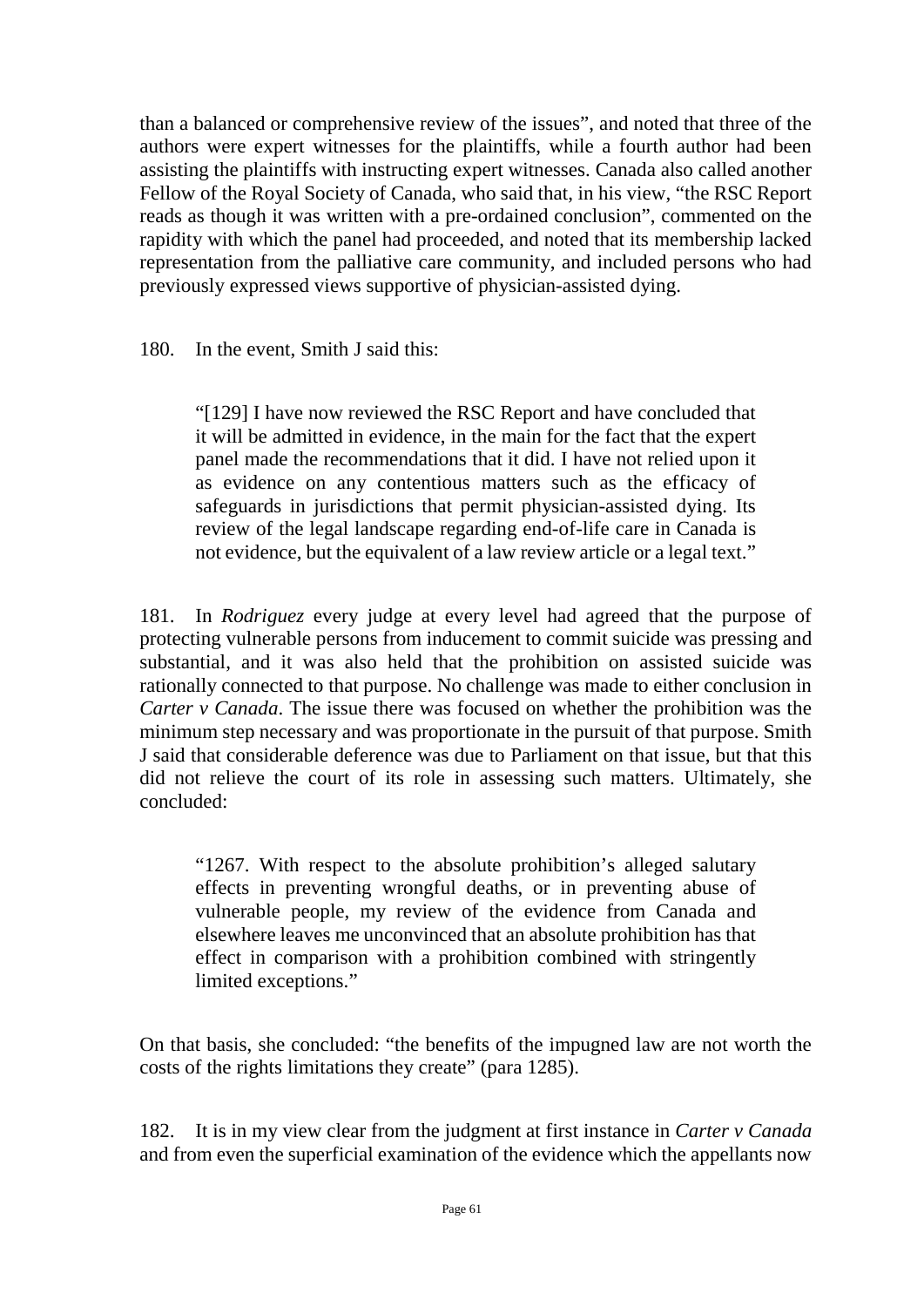in effect invite as their primary case (paragraph 175 above) that it would be impossible for this Court to arrive at any reliable conclusion about the validity of any risks involved in relaxing the absolute prohibition on assisting suicide, or (which is surely another side of the same coin) the nature or reliability of any safeguards which might accompany and make possible such a relaxation, without detailed examination of first-hand evidence, accompanied by cross-examination. This has not occurred in this case, but, in its absence, I do not see how one can accept the appellants' submission that the circumstances have so changed that *R (Pretty) v Director of Public Prosecutions* should now no longer be followed.

183. Whatever else may be said about the evidential position, it is not in my opinion sustainable to suggest that there is no evidence and to describe as ruminations a conclusion that permitting assisted suicide in the case of persons in Mr Nicklinson's and Mr Lamb's position would pose a relevant risk to vulnerable people (compare paras 349 to 351 of Lord Kerr's opinion). There is a rational connection between the current prohibition in s.2(1) and its aim. As I have already mentioned, both *R (Pretty)* and *Pretty v United Kingdom* proceed on that basis. So too, the United States Supreme Court in Renquist CJ's forceful majority judgment in *Washington v Glucksberg* regarded it as "unquestionable" that the State of Washington's ban on assisted suicide was "rationally related to legitimate government interests" (p 728). I also note that Lord Joffé himself, when moving the second reading of his Assisted Dying for the Terminally Ill Bill on 12 May 2006 (Hansard, col 1188) said:

"When I gave evidence to the Select Committee about the original Bill, I expressed my personal conviction, which was honestly held at the time, that I would welcome a widening of the scope of the legislation. I no longer hold that view. One of the advantages of the Select Committee process was the opportunity to see different regimes in operation, and to hear a wealth of evidence from those who have thought deeply about the issues and are intimately involved in them. At the end of the process, it is now my firm view that the extent of legislative change that I put before the House today …. will have the most advantage and carry the least risk. I would not support further extension into the field of euthanasia, or support assisted dying for patients who are not terminally ill. Others, of course, may have different views, but after three years of legislative effort on the subject, I have no intention of pursuing this issue beyond the ambit of the present Bill".

184. The Falconer Commission also concluded that it could only recommend a relaxation of s.2 of the Suicide Act in respect of the terminally ill, and Lord Falconer's bill, like Lord Joffe's bill was so confined (though the End of Life Assistance (Scotland) Bill introduced in Scotland in January 2010 and defeated by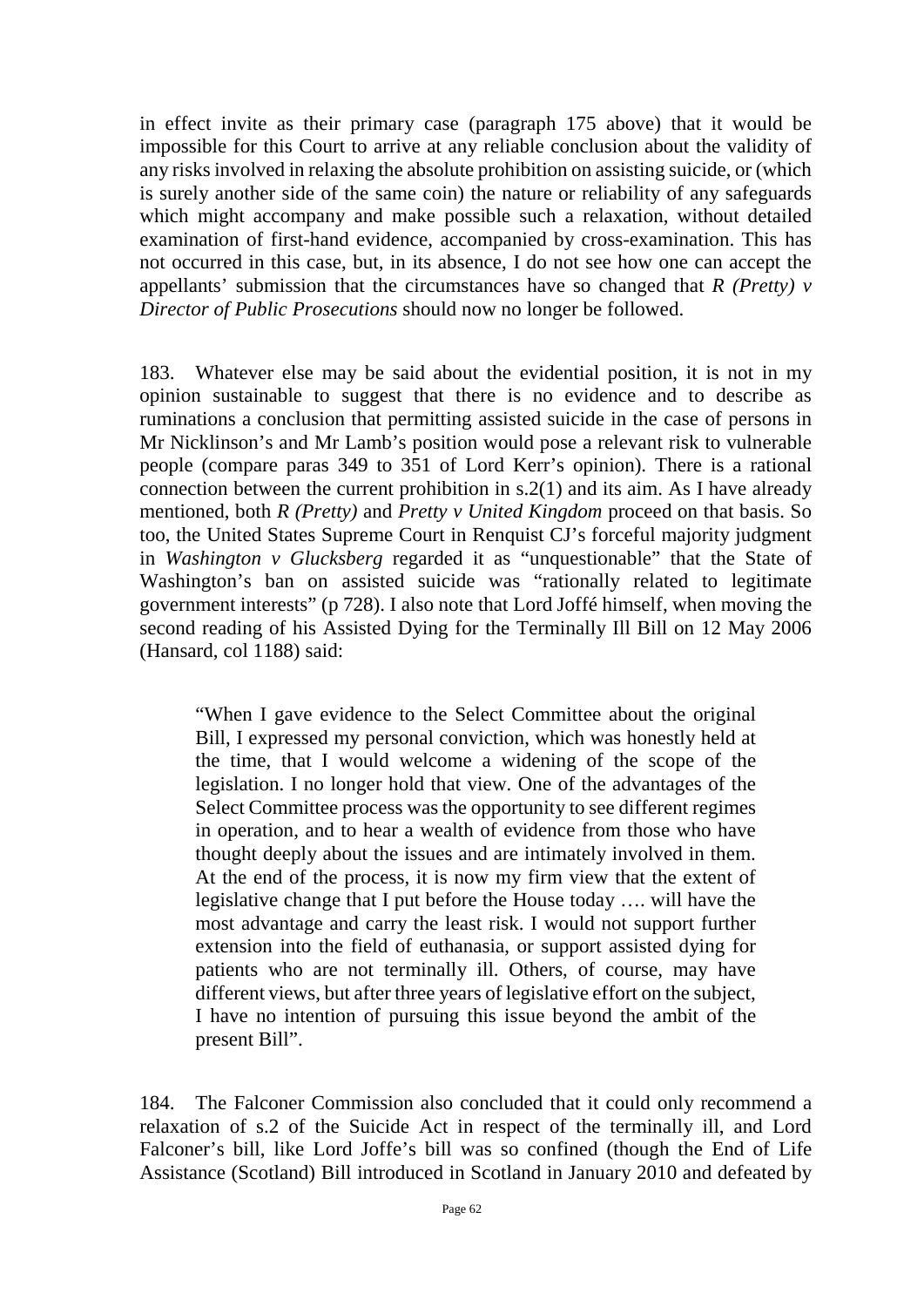18 votes to 16 in December 2010 covered persons (a) diagnosed as terminally ill and finding life intolerable or (b) permanently physically incapacitated to such an extent as not to be able to live independently and finding life intolerable). The Falconer Commission heard evidence about and accepted the risks of any greater extension. It said in its summary of its conclusions at p.27:

"The Commission accepts that there is a real risk that some individuals might come under pressure to request an assisted death if this option should become available, including direct pressures from family members or medical professionals, indirect pressures caused by societal discrimination or lack of availability of resources for care and support, and self-imposed pressures that could result from the individuals having low self-worth or feeling themselves to be a burden on others".

185. Giving a specific example, the Falconer Commission recorded at p.201 the evidence of Professor Raymond Tallis representing Healthcare Professionals for Assisted Dying, who cautioned against any such extension, with the words:

"I think that there are genuine dangers in extending the scope of assisted dying to people who are not terminally ill, who are disabled. All those things that disability groups fear, I think that it would certainly play into those appropriate fears".

The Falconer Commission also

"received evidence from many disabled people and does not consider that it would be acceptable to recommend that a non-terminally ill person with significant physical impairments should be made eligible under any future legislation to request assistance in ending his or her life" (p.27).

Finally, the Falconer Commission reported (p.323):

"The Commission was unable to reach a consensus on the issue of whether a person who has had a catastrophically life-changing event that has caused them to be profoundly incapacitated should be able to request an assisted death, and we consider that this lack of consensus reflects the mixed views of society on this issue. Bearing in mind the considerable concerns of many disabled people about such a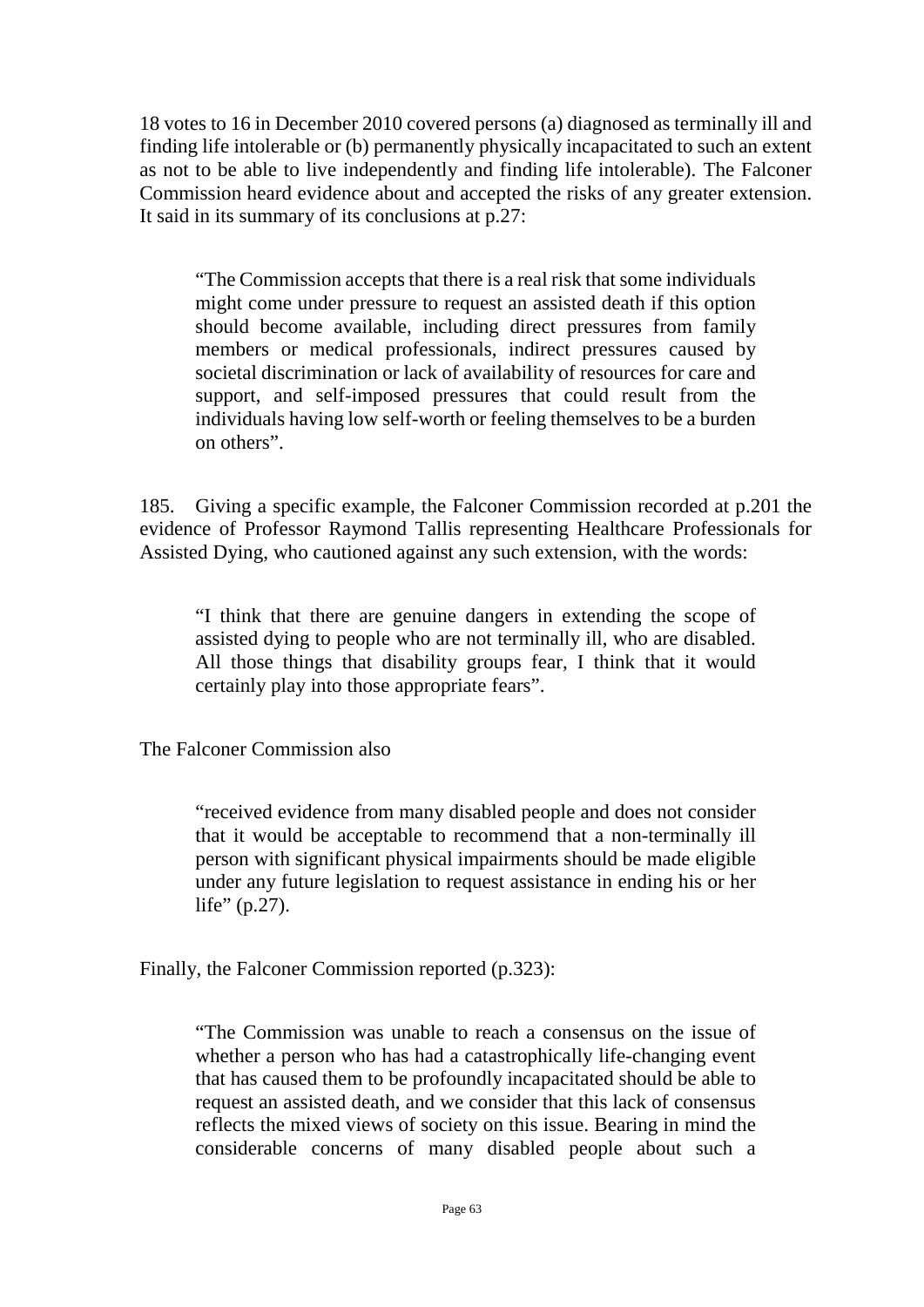provision, we have recommended that it would not be appropriate for such a provision to be included in future legislation."

186. The most persuasive case that may be made on behalf of persons in the tragic positions of Mr Nicklinson or Mr Lamb is that they represent a distinct and relatively small group, within which it should be possible to identify in advance by a careful prior review (possibly involving the court as well as medical opinion) those capable of forming a free and informed decision to commit suicide and distinguish them from those who might be vulnerable; and that, on this basis, any risks associated with other groups, or with any proposal that might be made to allow assisted suicide within other groups, can and should be disregarded. On such a basis, it may be argued that the current blanket prohibition is unnecessary or disproportionate. The present position is that some persons (whether or not capable of committing suicide unaided) are assisted to do so (unlawfully though it be) without any such prior review. Further, decisions such as *Bland* to which I have referred in para 165 above and the further cases referred to by Lord Neuberger in paras 21 to 26 and 98 show that the law and courts are already deeply engaged in issues of life and death. Lord Neuberger also shows in paras 92 to 97 that assisting a suicide could be seen not only as promoting the autonomy of the person committing suicide, but also as involving a less drastic interference in life than some interferences already authorised by law, and conceivably also as enabling some people to postpone suicide. A system permitting assisted suicide in limited circumstances such as the present after careful *prior* review could on its face have some positive benefits when compared with the current blanket prohibition, coupled with the de facto occurrence of assisted suicides in relation to which the Director of Public Prosecution has to undertake the more difficult task *after* the event of deciding whether the suicide assisted was the result of "a voluntary, clear, settled and informed decision": see the Director's guideline number 1 tending to weigh against, and guideline number 4 weighing in favour of, prosecution.

187. The case which I have outlined in the previous paragraph in favour of a relaxing of the prohibition on assisted suicide is not however one on which even the Falconer Commission was able to reach agreement, and it would at the very least require detailed expert investigation and evidence before its premises could be accepted. This is so, quite apart from any argument that it would be difficult if not impossible to determine what should be the ambit of the persons who should be entitled to take advantage of any relaxation of the current prohibition – difficult in particular to draw the line between the sort of unbearable suffering which persons in the position of Mr Nicklinson and Mr Lamb undergo and the suffering which others not subject to their physical disability may subjectively feel (which would in turn raise the question what is meant by unbearable suffering, touched on by the Falconer Commission at pp.202-203.)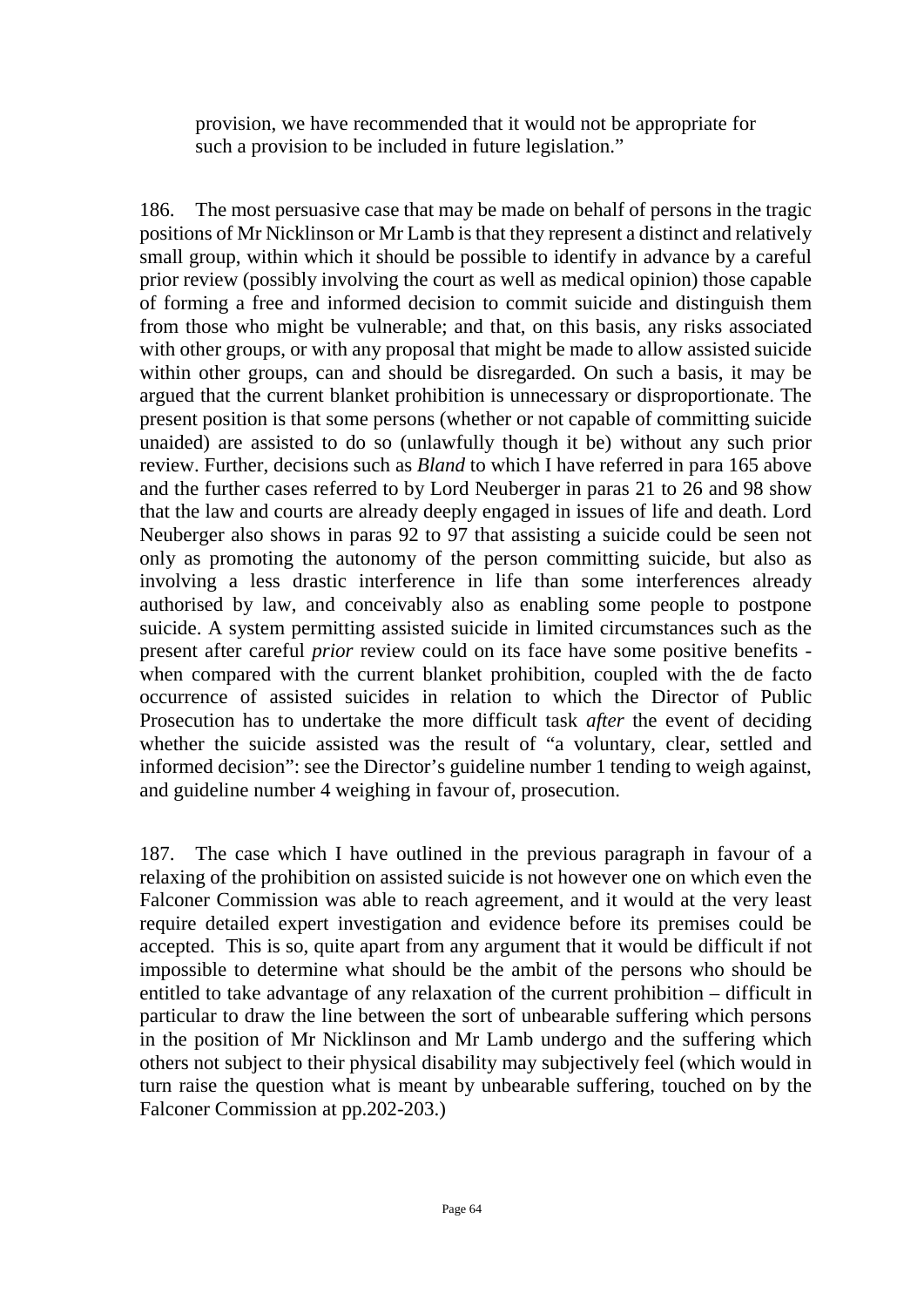188. Toulson LJ (at paras 85 to 86) observed correctly that the courts could not themselves fashion any scheme which would define circumstances in which or safeguards subject to which assisted suicide might be appropriate. By the same token, it is impossible, at least on present material, to say with confidence in advance that any such scheme could satisfactorily and appropriately be fashioned. This militates strongly against the courts intervening in this area, at least at this stage, to declare s.2 incompatible at the domestic level, when it is compatible at the international level. In saying this, I note that the Joint Committee on Human Rights in its Seventh Report of Session 2002-2003 (HL Paper 74, HC 547) and Twelfth Report of Session 2003-2004 (HL Paper 93, HC 603) was in each case generally content with the safeguards proposed in respect of assisted suicide of the terminally ill in Lord Joffé's bill. But the terminally ill represent a different group which may call for different safeguards from those which the present would require; the current focus of legislative proposals on the terminally ill may also be influenced by the thought that, since their life expectancy is short, the consequences of any risks materialising of the sort identified by the Falconer Commission at p 27 (para 185 above) may be seen as less serious.

189. Moreover, any assessment of evidence about risks and potential safeguards must inevitably raise questions regarding the degree of residual risk which is acceptable in this present context. In *Carter v Canada* (paras 1196-1199) the Government of Canada's argument, that the legislation was justified because its purpose was to eliminate all risk, was, not surprisingly, rejected. But any relaxation of the present blanket prohibition would require value judgments of difficulty and delicacy – in particular, how much risk would attach to and be acceptable in consequence of a relaxation coupled with the introduction of safeguards, and how such risk should be measured against the benefits to persons such as Mr Nicklinson and Mr Lamb, in relation to whom it may be said with certainty that they formed their wish to commit suicide with clear and independent minds, so that there was and is no such risk. The issue at this point is primarily how to assess and balance the factors bearing on acceptability and proportionality which arise for consideration at the third and/or fourth stages of the exercise identified by Lord Reed in *Bank Mellat*, para 74. As in the different context of *Sinclair Collis*, so too here I think that the legislator's assessment of the value of the evidence and of the choices to be made in its light is entitled to considerable weight, even if the evidence appears to a court weaker and less conclusive than it might be: see e.g. *Sinclair Collis*, paras 161, per Arden LJ, and 236-239 and 255, per Lord Neuberger MR.

190. In these circumstances, the position has not been shown by any convincing evidence to have changed materially since *R (Pretty) v Director of Public Prosecutions*, and I would refuse to make a declaration of incompatibility. In the light of the way in which it has been presented and pursued, remission to the Divisional Court would not be appropriate. To remit would in reality amount to ordering the case to begin over again with a fresh first instance investigation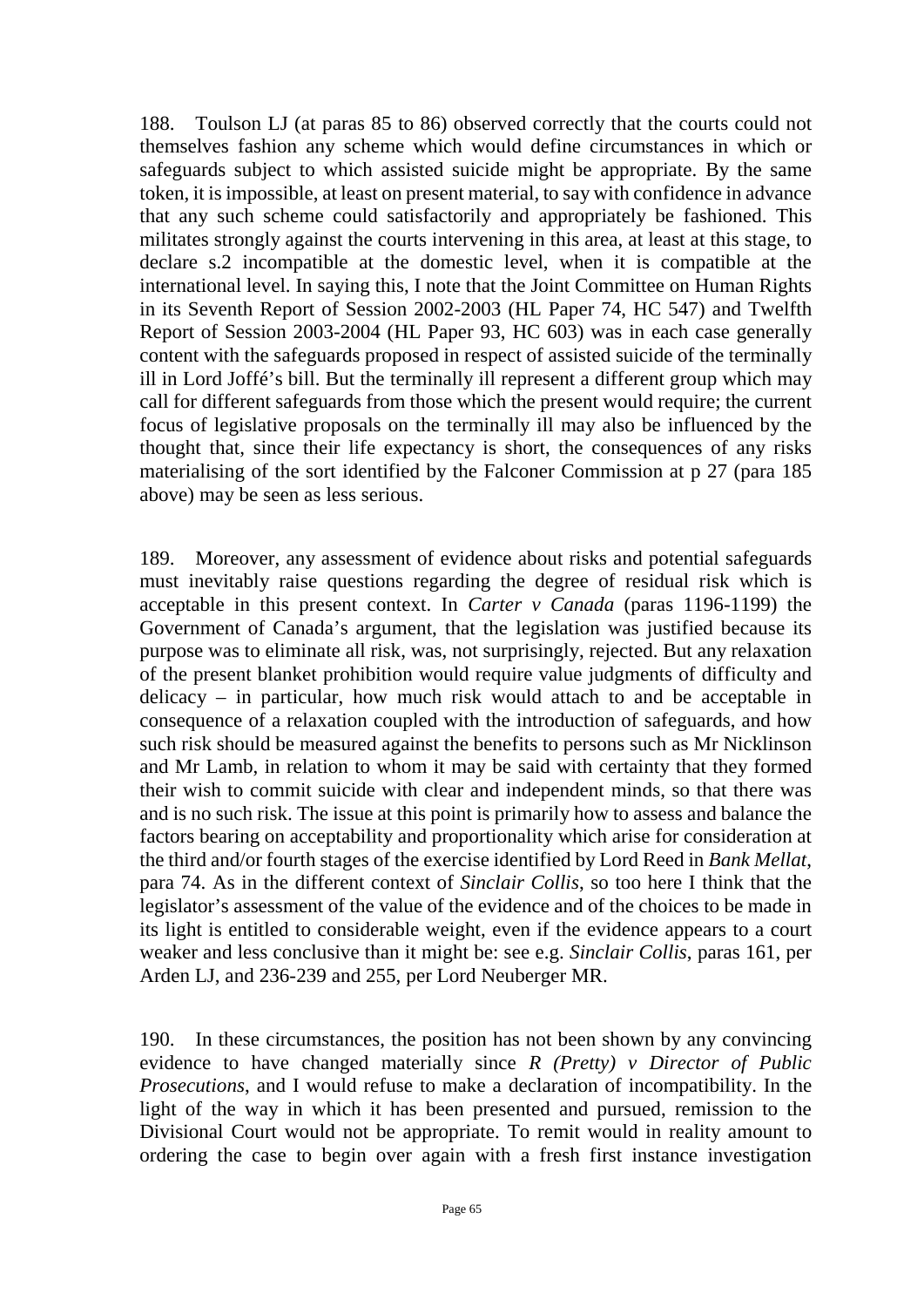involving a full examination of expert evidence. I see no basis for that exceptional course. I am also influenced in the view that this is not an appropriate time to contemplate such an investigation by, firstly, the very frequent consideration that Parliament has given to the subject over recent years (see Lord Neuberger's judgment, para 51) and by, secondly, the knowledge that Parliament currently has before it the Assisted Dying Bill and the hope that this may also give Parliament an opportunity to consider the plight of individuals in the position of Mr Nicklinson and Mr Lamb. Parliament has to date taken a clear stance, but this will give Parliament the opportunity to confirm, alter or develop its position. I would, in particular, associate myself at this point with Lord Neuberger's conclusions at paras 110 to 117 of his judgment. While I would, like him, not rule out the future possibility of a further application, I would, as matters presently stand, adapt to the present context a thought which Renquist CJ expressed in a slightly different context in *Washington v Glucksberg*, p 735: that there is currently "an earnest and profound debate about the morality, legality, and practicality of …. assisted suicide" and "[o]ur holding permits this debate to continue, as it should in a democratic society". Parliament is certainly the preferable forum in which any decision should be made, after full investigation and consideration, in a manner which will command popular acceptance.

191. However, (and as is implicit in paras 164 et seq above) this does not mean that I agree with Lord Sumption's view that it would be unconstitutional for the courts to consider in the present context whether Parliament's ultimate decision meets the requirements of the Convention rights scheduled to the Human Rights Act 1998, or that, in considering this, the courts' role is limited to assessing the "rationality" of Parliament's decision, as I understand that paras 230, 233 and 234 of Lord Sumption's judgment may suggest. Ultimately, Parliament has itself assigned to the courts a constitutional role in balancing the relevant interests, public and private. Lord Sumption accepts that, in performing this role, courts may - "up to a point" - be required to confront the moral consequences of their decisions (para 233). But, although judges must work within a framework of legal principle, reasoning and precedent, very little, if any, judicial decision-making, especially at an appellate level, is or ought to be separated from a consideration of what is just or fair, and the balancing of interests required under the Human Rights Convention merely underlines this. In circumstances such as the present, it may be incumbent on a court to weigh social risks to the wider public and the moral convictions of a body of members of the public together with values of human autonomy and of human dignity in life and death advocated by other members, and in doing so it will attach great significance to the judgment of the democratically informed legislature. But Lord Sumption's view that that legislative judgment must, in the present social and moral context, necessarily be determinative, reminds me of a submission raised by the Attorney General and rejected by the House of Lords in a political context in *A v Secretary of State for the Home Department* [2005] 2 AC 68, paras 37-42, where Lord Bingham said (para 42):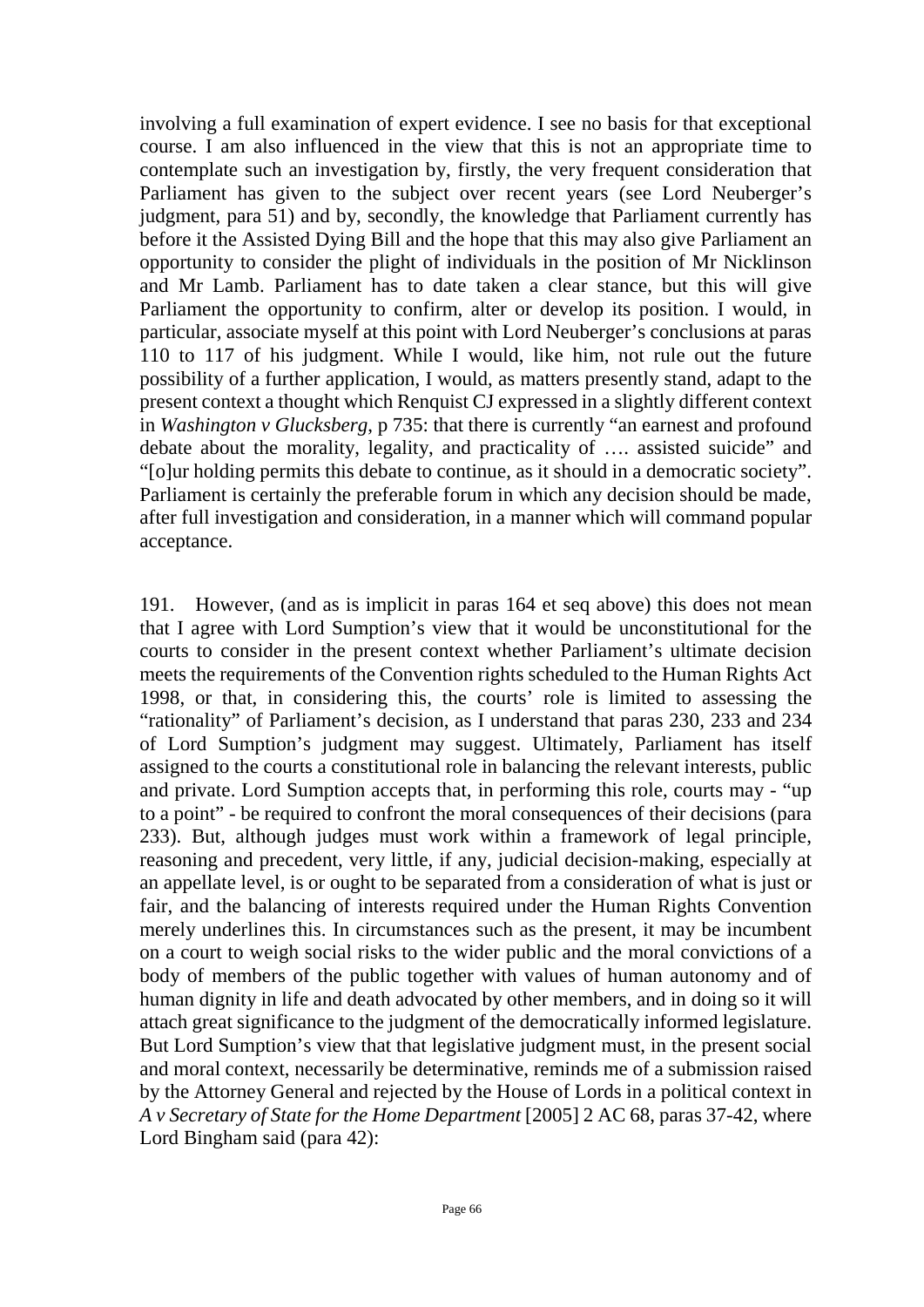"I do not in particular accept the distinction which [the Attorney General] drew between democratic institutions and the courts. It is of course true that the judges in this country are not elected and are not answerable to Parliament. It is also of course true, as pointed out in para 29 above, that Parliament, the executive and the courts have different functions. But the function of independent judges charged to interpret and apply the law is universally recognised as a cardinal feature of the modern democratic state, a cornerstone of the rule of law itself. The Attorney General is fully entitled to insist on the proper limits of judicial authority, but he is wrong to stigmatise judicial decision-making as in some way undemocratic. It is particularly inappropriate in a case such as the present in which Parliament has expressly legislated in section 6 of the 1998 Act to render unlawful any act of a public authority, including a court, incompatible with a Convention right, has required courts (in section 2) to take account of relevant Strasbourg jurisprudence, has (in section 3) required courts, so far as possible, to give effect to Convention rights and has conferred a right of appeal on derogation issues. The effect is not, of course, to override the sovereign legislative authority of the Queen in Parliament, since if primary legislation is declared to be incompatible the validity of the legislation is unaffected (section 4(6)) and the remedy lies with the appropriate minister (section 10), who is answerable to Parliament. The 1998 Act gives the courts a very specific, wholly democratic, mandate. As Professor Jowell has put it

'The courts are charged by Parliament with delineating the boundaries of a rights-based democracy' ('*Judicial Deference: servility, civility or institutional capacity?"* [2003] PL 592, 597)'."

*The appeal and cross-appeal in Martin's case.*

192. In *Purdy* the House held the Director was under a duty to clarify his position as to the factors which he regarded as relevant for and against prosecution in such a case and was required to promulgate an offence-specific policy identifying the facts and circumstances which he would take into account in deciding whether a prosecution should be brought. The criticism made of the current 2010 policy is that factor (14) recited as favouring prosecution (viz, that the suspect was acting in his or her capacity as a healthcare professional and the victim was in his or her care) leaves unclear the Director's policy in a case where such a professional, without previous influence or authority over the person proposing to commit suicide, renders assistance to that end in the period immediately before the suicide, motivated by compassion. In the Court of Appeal, Lord Judge CJ, in an interpretation which the Director expressly endorsed before the Supreme Court, explained (para 185) that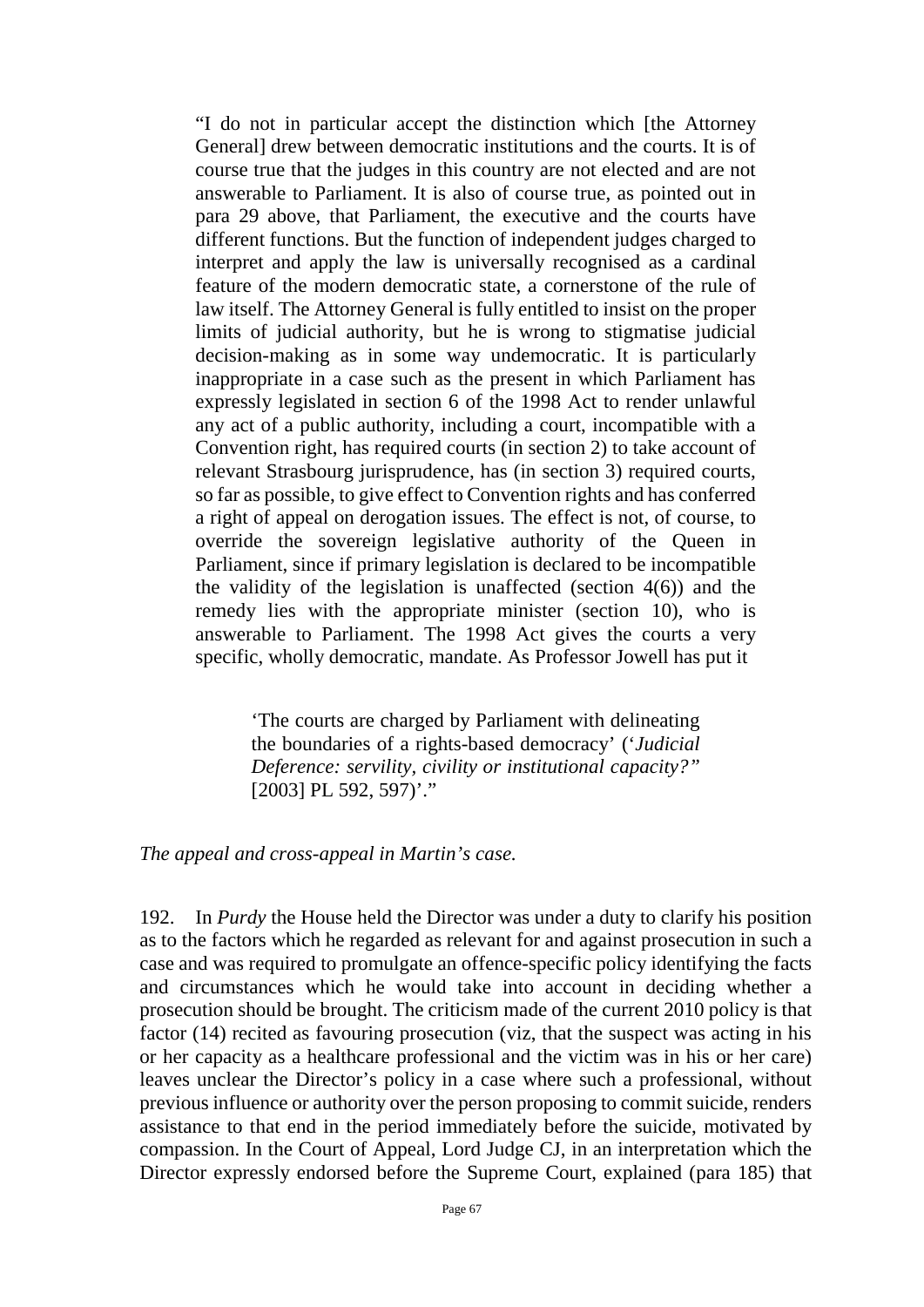factor (14) was not intended to embrace healthcare professionals "brought in from outside, without previous influence or authority over the victim, or his family, for the simply purpose of assisting the suicide after the victim has reached his or her own settled decision to end life".

193. I agree with both Lord Neuberger and Lord Sumption that it is not clear that factor (14) has this significance. But I would not order the Director to clarify it in the sense explained by the Director. As Lord Sumption observes, it is open to question whether the sense confirmed by the Director before the Supreme Court would on consideration prove to be consistent with other aspects of the Director's policy, particularly those arising from factors (6), (12), (13) and (16) set out as favouring prosecution. I agree with Lord Neuberger and Lord Sumption that there is nothing on the face of the policy as it presently stands which is open to objection, and that the only appropriate course, in the light of the discussion and submissions before this Court, is that the Director should be left to consider the position and either confirm or reformulate her policy, as she may then decide.

194. I have considered Lord Sumption's summary of the current legal position in his para 255. The second sentence of para (1) of that summary may be open to different interpretations, and I have stated my own approach to s.2(1) of the Suicide Act in this judgment. In all other respects, I find useful and agree with Lord Sumption's summary.

195. I would therefore allow the Director's appeal and dismiss Martin's crossappeal. I would leave her to review her published policy in the light of the judgments given on this appeal, and to confirm or reformulate it as she may or may not then decide to be appropriate.

## **LORD WILSON**

196. At the end of the six months in which all the members of this court have deliberated upon these appeals with an intensity unique in my experience, I find myself in agreement with the judgment of Lord Neuberger.

- 197. I regard his crucial conclusions on the first appeal as the following:
	- (a) The evidence before the court is not such as to enable it to declare that section 2(1) of the 1961 Act either was incompatible with the rights of Mr Nicklinson or is incompatible with the rights of Mr Lamb (para 119).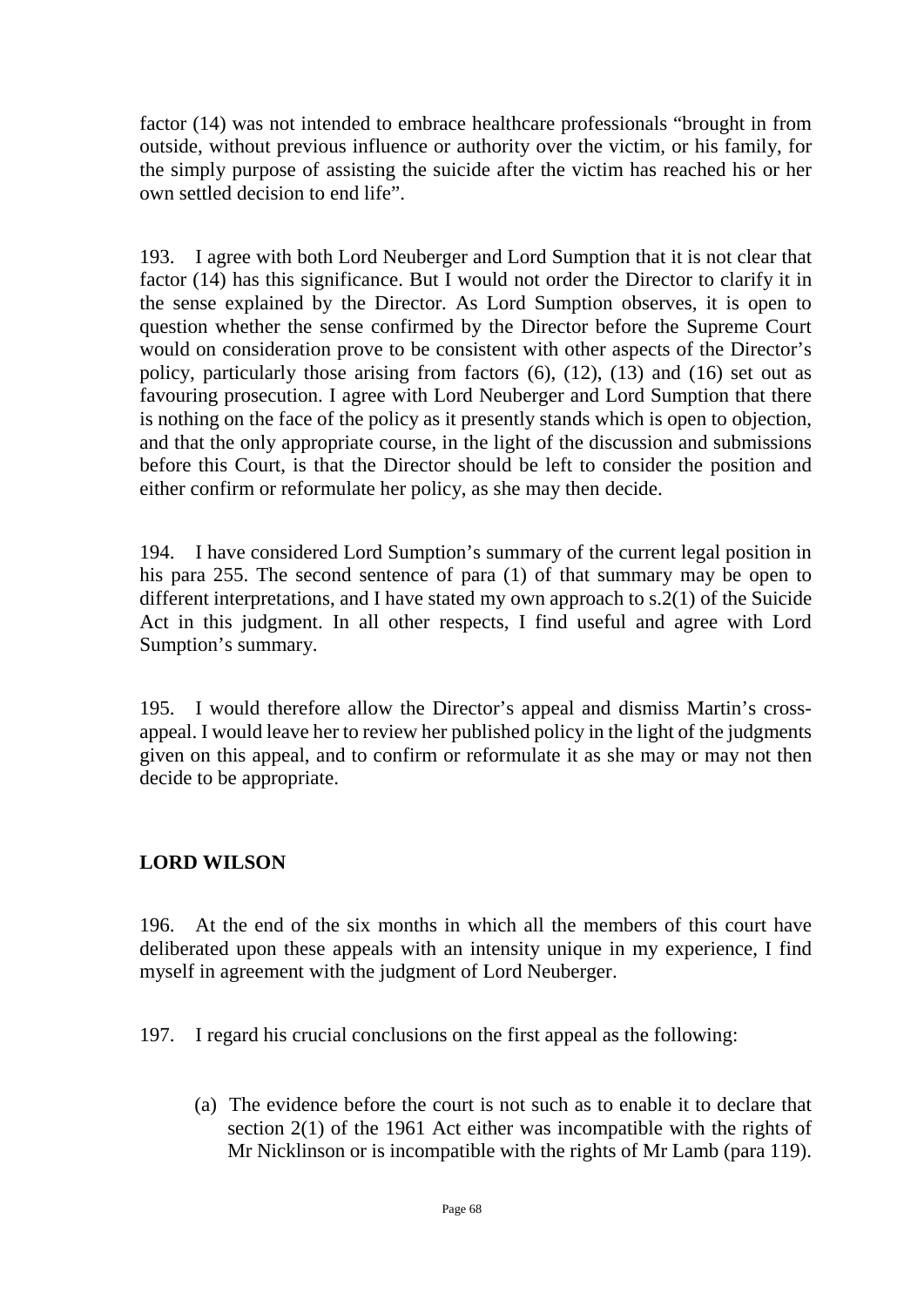- (b) For the evidence does not enable the court to be satisfied either that there is a feasible and robust system whereby those in their position can be assisted to commit suicide or that the reasonable concerns of the Secretary of State, particularly to protect the weak and vulnerable, can be sufficiently met so as to render the absolute ban in the subsection disproportionate (para 120).
- (c) Even were the evidence such as to have enabled the court to make it, a declaration of incompatibility would at this stage have been inappropriate (para 115).
- (d) It would have been inappropriate because, even prior to the making of any declaration, Parliament should have the opportunity to consider whether, and if so how, to amend the subsection to permit assistance to commit suicide to be given to those in the position of Mr Nicklinson and Mr Lamb (para 116).
- (e) In particular because the Assisted Dying Bill is presently before it, it would be reasonable to expect Parliament in the near future to enlarge its consideration so as to encompass the impact of the subsection on those in their position (para 118).
- (f) Were Parliament not satisfactorily to address that issue, there is a real prospect that a further, and successful, application for a declaration of incompatibility might be made (para 118).
- (g) The risks to the weak and vulnerable might well be eliminated, or reduced to an acceptable level, were Parliament to provide that assistance might be given to those in their position only after a judge of the High Court had been satisfied that their wish to commit suicide was voluntary, clear, settled and informed (para 123).

198. Lady Hale and Lord Kerr put forward a powerful case for making a declaration of incompatibility even at this stage. But two principal objections are levelled against it.

199. The first objection is founded upon the sanctity (or, for those for whom that word has no meaning, the supreme value) of life which, for obvious reasons, is hardwired into the minds of every living person. It lies at the heart of the common law and of international human rights and it is also an ethical principle of the first magnitude. As Hoffmann LJ suggested in his classic judgment in the Court of Appeal in *Airedale NHS Trust v Bland* [1993] AC 789 at 826, a law will forfeit necessary support if it pays no attention to the ethical dimension of its decisions. In para 209 below Lord Sumption quotes Hoffmann LJ's articulation of that principle but it is worth remembering that Hoffmann LJ then proceeded to identify two other ethical principles, namely those of individual autonomy and of respect for human dignity, which can run the other way. In the *Pretty* case*,* at para 65, the ECtHR was later to describe those principles as of the very essence of the ECHR. It was in the light (among other things) of the force of those two principles that in the *Bland* case the House of Lords ruled that it was lawful in certain circumstances for a doctor not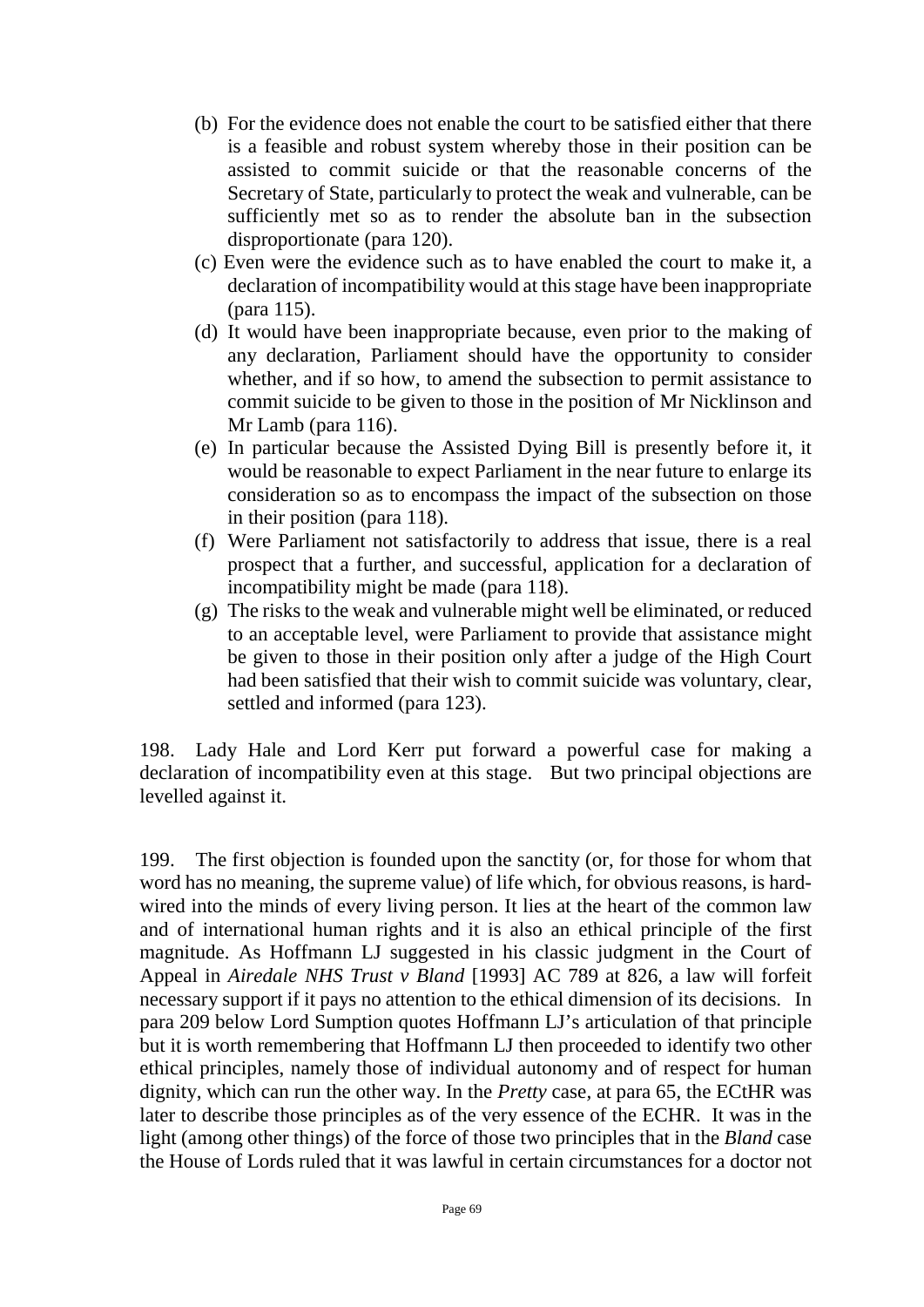to continue to provide life-sustaining treatment to a person in a persistent vegetative state but – relevantly to the practical resolution of the issue raised by the present appeals – that prior authorisation of the non-continuation of the treatment should, as a matter of good practice, be obtained in the Family Division of the High Court. In making the latter recommendation the House was reflecting its conclusion *In re F (Mental Patient: Sterilisation)* [1990] 2 AC 1, at 56 and 79, reached in the light of a review of practice in the U.S. and Australia, that an operation of sterilisation should not be performed on an incapable adult without prior judicial authorisation.

200. I agree with the observation of Lord Neuberger at para 94 that, in sanctioning a course leading to the death of a person about which he was unable to have a voice, the decision in the *Bland* case was arguably more extreme than any step which might be taken towards enabling a person of full capacity to exercise what must, at any rate now, in the light of the effect given to article 8 of the ECHR in the *Haas*  case at para 51, cited at para 29 above, be regarded as a positive legal *right* to commit suicide. Lord Sumption suggests in para 212-213 below that it remains morally wrong and contrary to public policy for a person to commit suicide. Blackstone, in his Commentaries on the Laws of England, Book 4, Chapter 14, wrote that suicide was also a spiritual offence "in evading the prerogative of the Almighty, and rushing into his immediate presence uncalled for". If expressed in modern religious terms, that view would still command substantial support and a moral argument against committing suicide could convincingly be cast in entirely non-religious terms. Whether, however, it can be elevated into an overall conclusion about moral wrong and public policy is much more difficult.

201. The second objection relates to the so-called "slippery slope". In respectful disagreement with Lord Kerr at para 354 below, I consider that, unless the court can be satisfied that any exception to the subsection can be operated in such a way as to generate an acceptably small risk that assistance will be afforded to those vulnerable to pressure to seek to commit suicide, it cannot conclude that the absolute prohibition in the subsection is disproportionate to its legitimate aim. In this respect the court may already be confident; but it cannot be satisfied. In an area in which the community would expect its unelected judiciary to tread with the utmost caution, it has to be said that, in appeals which the Court of Appeal understood to be presented to it on the basis that Mr Lamb could not commit, and that the late Mr Nicklinson could not have committed, suicide even with assistance, with the result that the issue which it addressed was their alleged right to euthanasia, the evidence and argument available to this court fall short of enabling it to be satisfied of what, like Lord Neuberger, I regard as a pre-requisite of its making a declaration of incompatibility.

202. Were Parliament for whatever reason, to fail satisfactorily to address the issue whether to amend the subsection to permit assistance to be given to persons in the situation of Mr Nicklinson and Mr Lamb, the issue of a fresh claim for a declaration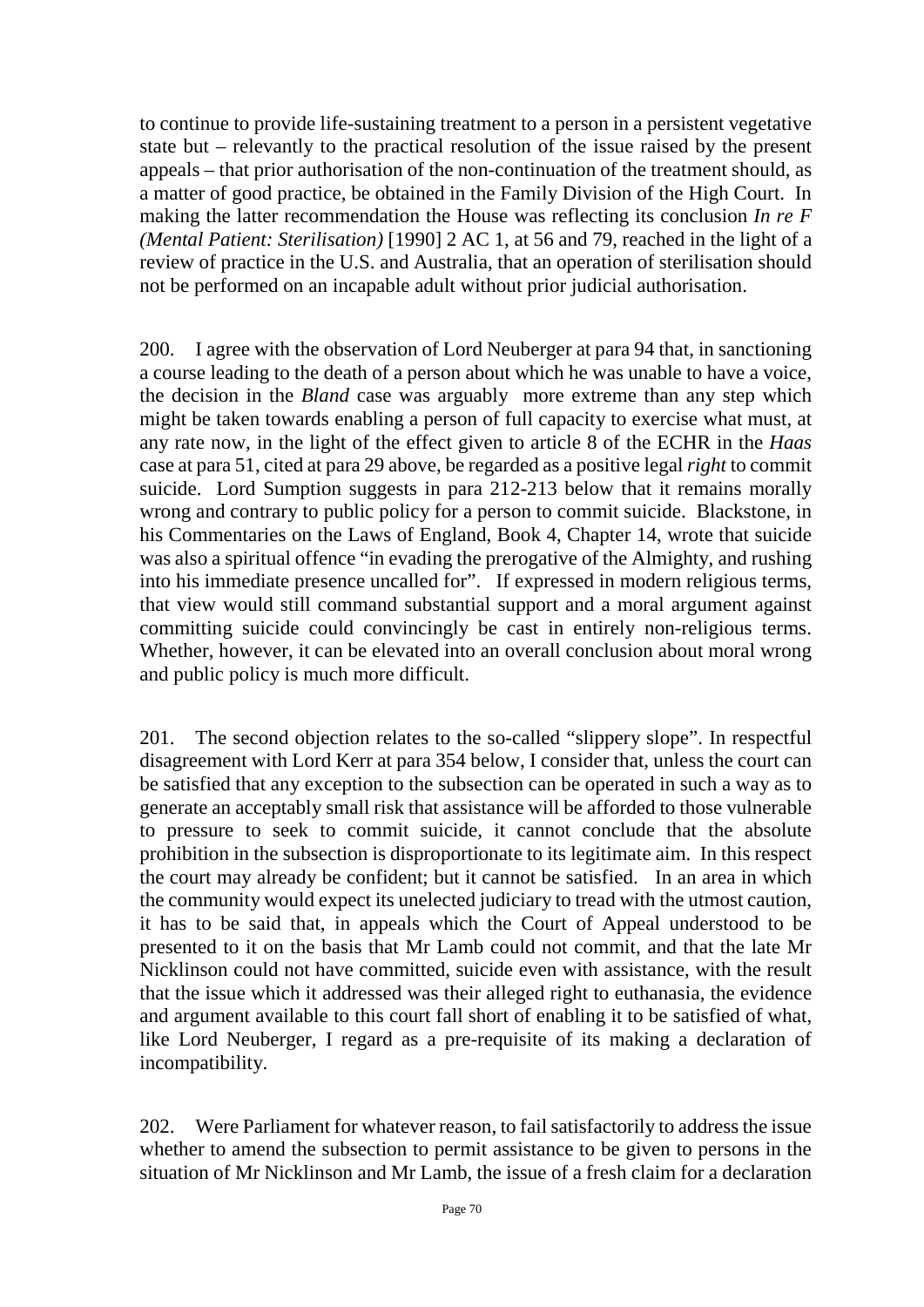is to be anticipated. It would no doubt be issued, as was that of Mr Nicklinson, in the Family Division of the High Court. The Crown would be entitled pursuant to section 5(1) of the 1998 Act to notice of the claim and I expect that the Attorney General would thereupon see fit to intervene pursuant to section 5(2). In that way the court would, I hope, receive the focussed evidence and submissions which this court has lacked. While the conclusion of the proceedings can in no way be prejudged, there is a real prospect of their success. Two features of a declaration are worth noting.

203. The first is that it is indeed legitimate for a declaration to be made even though the provision only sometimes operates incompatibly with human rights. Thus in the *Bellinger* case, cited by Lord Neuberger at para 114 above, the former provision in section 11(c) of the Matrimonial Causes Act 1973, namely that a marriage shall be void if the parties are not respectively male and female, was declared incompatible even though it infringed the rights under article 8 only of those who had undergone gender reassignment and wished to marry persons of their own genetic sex. The concomitant is, however, that, in making a declaration, it behoves the court precisely to identify in the circumstances of the successful applicant the factors which precipitate the provision's infringement of his human rights. In addressing its task of fashioning a response to the declaration, Parliament deserves no less.

204. The second, linked, feature of a declaration is that it affords to the courts of the U.K., no doubt uniquely, an opportunity to collaborate to some extent with Parliament in the amendment of the statutory provision which is discovered to have overridden human rights. I do not regard a degree of collaboration as objectionable or, in particular, as compromising judicial independence. But a court will be of maximum assistance to Parliament in this regard if it not only identifies the factors which precipitate the infringement but articulates options for its elimination.

205. In this latter regard I wish expressly to indorse Lord Neuberger's suggestion at para 123 that, in formulating an exception to the subsection, Parliament might adopt the procedure approved in the *F* and *Bland* cases and require that a High Court judge first be satisfied that a person's wish to commit suicide was (to use words which Parliament may feel able to improve) voluntary, clear, settled and informed. I am unaware of any situation in which the courts have acknowledged an inability to distinguish between the expression of an intention which genuinely reflects the speaker's wish and one which does not do so. The ways in which the intentions have been expressed; the consistency or otherwise of its expression; the explanation proffered for it; and, of course, the quality of the speaker's life; all these would inform the court's inquiry. A court might wish to hear evidence from the claimant himself, directly or indirectly; from members of his family; from his friends; from his medical practitioner and other professionals involved in his care; and no doubt also from a doctor and/or psychiatrist and/or other medical expert introduced into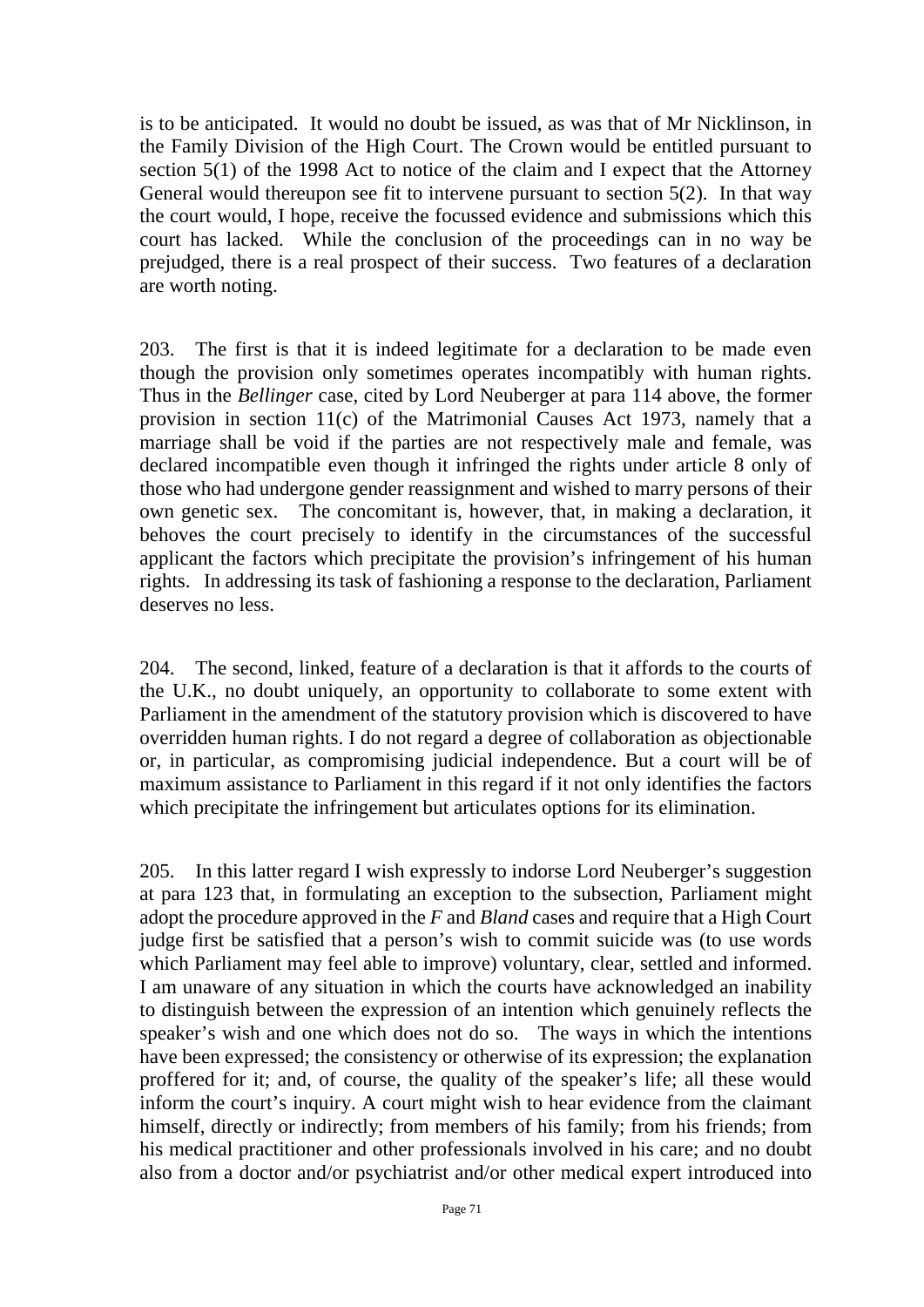the case in order to report to the court. As a former judge of the Family Division, but with hesitation apt to the absence of submissions in this regard, I identify the following factors which the court might wish to investigate before deciding whether it can be so satisfied:

- (a) the claimant's capacity to reach a voluntary, clear, settled and informed decision to commit suicide and the existence of any factor which, notwithstanding the requisite capacity, might disable him from reaching such a decision;
- (b) the nature of his illness, physical incapacity or other physical condition ("the condition");
- (c) the aetiology of the condition;
- (d) its history and the nature of the treatments administered for it;
- (e) the nature and extent of the care and support with which the condition requires that he be provided;
- (f) the nature and extent of the pain, of the suffering both physical and psychological and of the disability, which the condition causes to him and the extent to which they can be alleviated;
- (g) his ability to continue to tolerate them and the reasonableness or otherwise of expecting him to continue to do so;
- (h) the prognosis for any change in the condition;
- (i) his expectation of life;
- (j) his reasons for wishing to commit suicide;
- (k) the length of time for which he has wished to do so and the consistency of his wish to do so;
- (l) the nature and extent of his discussions with others, and of the professional advice given to him, about his proposed suicide and all other options for his future;
- (m) the attitude, express or implied, to his proposed suicide on the part of anyone likely to benefit, whether financially or otherwise, from his death;
- (n) the proposed mechanism of suicide and his proposed role in achieving it;
- (o) the nature of the assistance proposed to be given to him in achieving it;
- (p) the identity of the person who proposes to give the assistance and the relationship of such person to him;
- (q) the motive of such person in proposing to give the assistance; and
- (r) any financial recompense or other benefit likely to be received by such person in return for, or in consequence of, the proposed assistance.

Lord Neuberger comments at para 118 that it may be somewhat premature for me to identify the above factors. But, in that a majority of the court expects that even now, prior to the making of any declaration, Parliament will at least consider reform of the law, I put forward the factors with a view only to enabling Parliament to appreciate the scrupulous nature of any factual inquiry which it might see fit to entrust to the judges of the Division.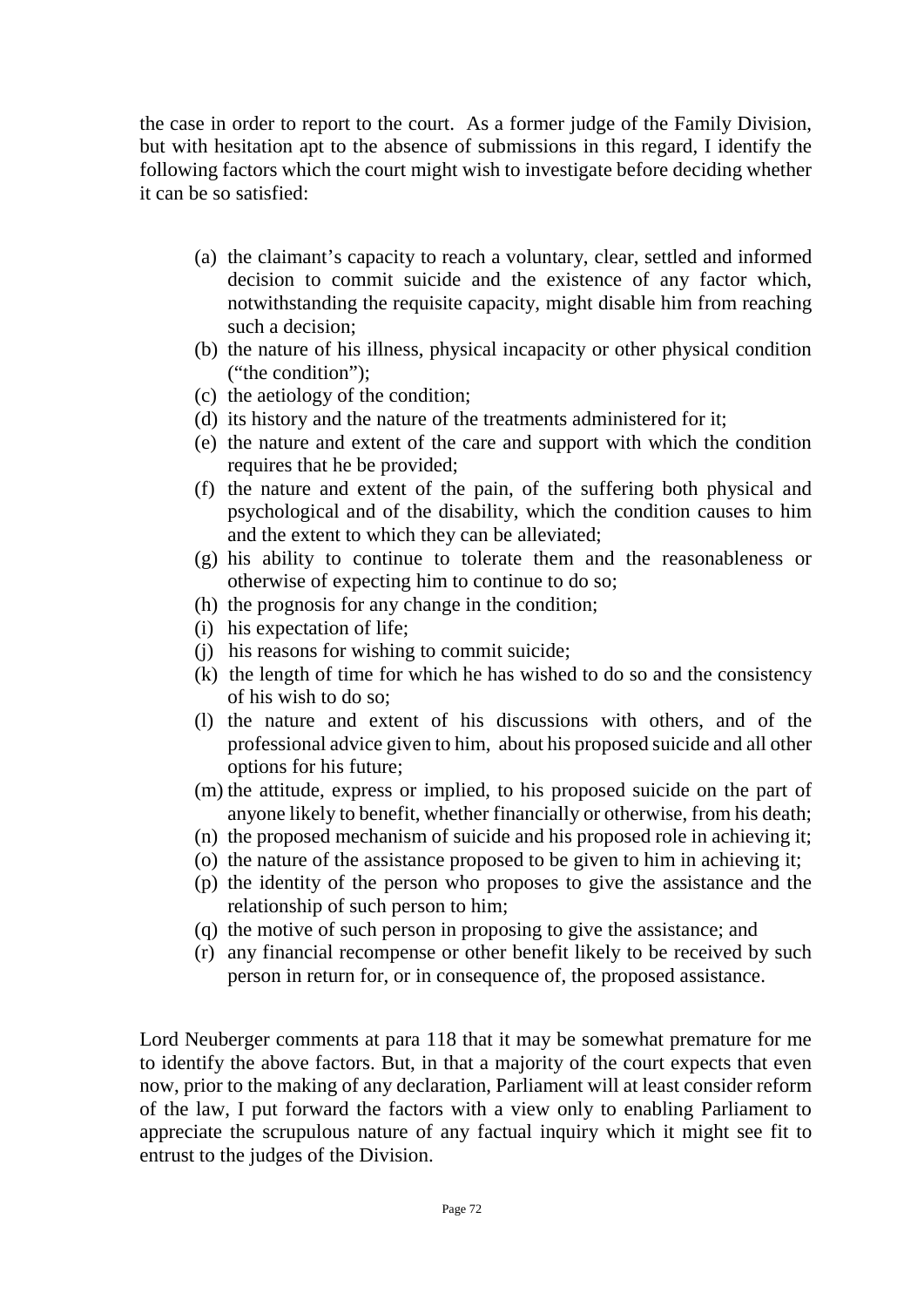206. On balance I concur in upholding the appeal of the Director of Public Prosecutions in the proceedings brought by Martin and in dismissing his crossappeal. By issue of the current policy, the director has done all that the House of Lords required in the *Purdy* case, cited at para 39 above. There is certainly a case for concluding that she might reasonably do more to clarify, in one way or another, the size of the risk that she would consent to the prosecution of health care professionals who, out of a sense of professional concern, perhaps even of perceived obligation and in any event of sympathy, propose to relieve their patients of profound and permanent suffering by assisting them to commit suicide. But big questions are raised, particularly in the judgment of Lord Hughes below, whether the fact that she might reasonably do more can properly be translated by the principle of legality in article 8 into a legal obligation. A more satisfactory outcome for the health care professionals than more detailed exposition of the director's policy would be a court's conclusion that their proposed assistance falls within a statutory exception to the prohibition in the subsection. By the judgments of five members of this court in the other appeals, the prospect of some such exception has come at least somewhat closer and, were it to materialise, it would represent a resolution to the unenviable difficulties currently confronting them which would be sounder in law as well as more satisfactory to themselves.

# **LORD SUMPTION**

### *Introduction: assisted suicide*

207. English judges tend to avoid addressing the moral foundations of law. It is not their function to lay down principles of morality, and the attempt leads to large generalisations which are commonly thought to be unhelpful. In some cases, however, it is unavoidable. This is one of them.

208. Suicide is not a novel issue. The moral and legal objections to it have been debated for centuries. There is a case for saying that the only proper concern of the law is to ensure that a person who commits suicide or tries to do so is in a position to make an informed and rational choice. It is the same case today as it was two millennia ago when Seneca described suicide as the last defence of a free man against intolerable suffering:

"It makes a great deal of difference whether a man is lengthening his life or only his death. If the body is useless for service, then why should he not free the struggling soul? Perhaps he should even do it a little before he needs to, lest when the time comes he may be unable to perform the act. Since the danger of living in wretchedness is so much greater than the danger of dying soon, he is a fool who refuses to sacrifice a little time to win so much. Few men have lasted through extreme old age to death without impairment, and many have lain inert and useless. How much more cruel, then, do you suppose it really is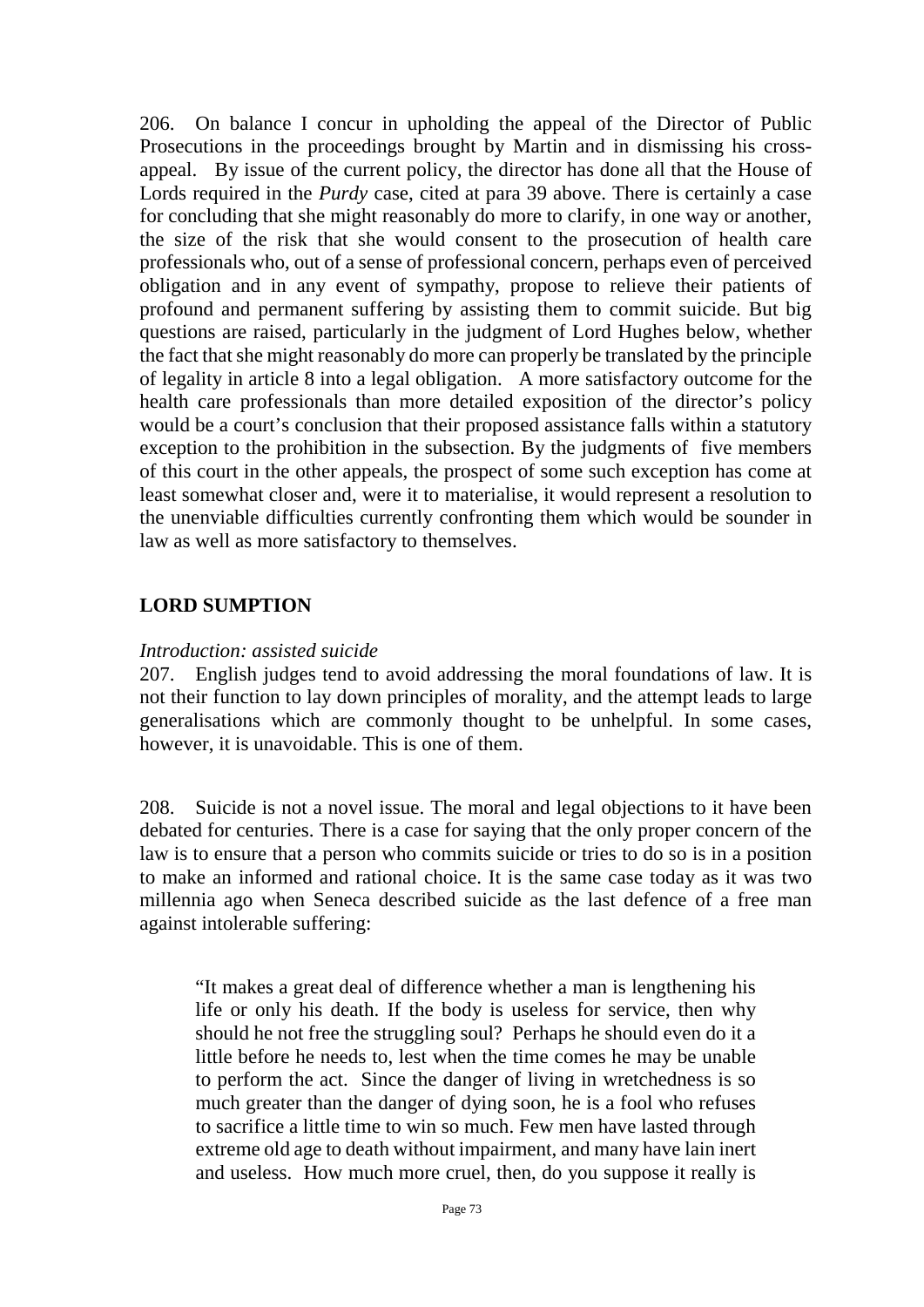to have lost a portion of your life, than to have lost your right to end it?": *Ep.* LVIII.

This is the classic statement of the principle of autonomy. But it expresses only one side of a complex moral dilemma. There are some moral values, of which the state is the proper guardian, with no rational or utilitarian justification, but which are nevertheless accepted because they are fundamental to our humanity and to our respect for our own kind. The principle of autonomy is one of these values. Its basis is the moral instinct, which is broadly accepted by English law subject to welldefined exceptions, that individuals are entitled to be the masters of their own fate. Others are bound to respect their autonomy because it is an essential part of their dignity as human beings.

209. There is, however, another fundamental moral value, namely the sanctity of life. A reverence for human life for its own sake is probably the most fundamental of all human social values. It is common to all civilised societies, all developed legal systems and all internationally recognised statements of human rights. I cannot put the point better than Hoffmann LJ did in the Court of Appeal in *Airedale NHS Trust v Bland* [1993] AC 789, 826C-E:

"we have a strong feeling that there is an intrinsic value in human life, irrespective of whether it is valuable to the person concerned or indeed to anyone else. Those who adhere to religious faiths which believe in the sanctity of all God's creation and in particular that human life was created in the image of God himself will have no difficulty with the concept of the intrinsic value of human life. But even those without any religious belief think in the same way. In a case like this we should not try to analyse the rationality of such feelings. What matters is that, in one form or another, they form part of almost everyone's intuitive values. No law which ignores them can possibly hope to be acceptable."

Leaving aside purely regulatory offences, the criminal law necessarily responds to moral imperatives which command general acceptance among the population at large. The problem in this case is that on the issue of suicide, our most fundamental moral instincts conflict. Our belief in the sanctity of life is not consistent with our belief in the dignity and autonomy of the individual in a case where the individual, being of sound mind and full capacity, has taken a rational decision to kill himself.

210. These are ancient dilemmas. Ours is not the first generation to confront them. But they are more acute and controversial today, for two main reasons, which are related. One is that advances of medical science have made it possible to preserve life well beyond the point where it is worth living. The other is that it is more difficult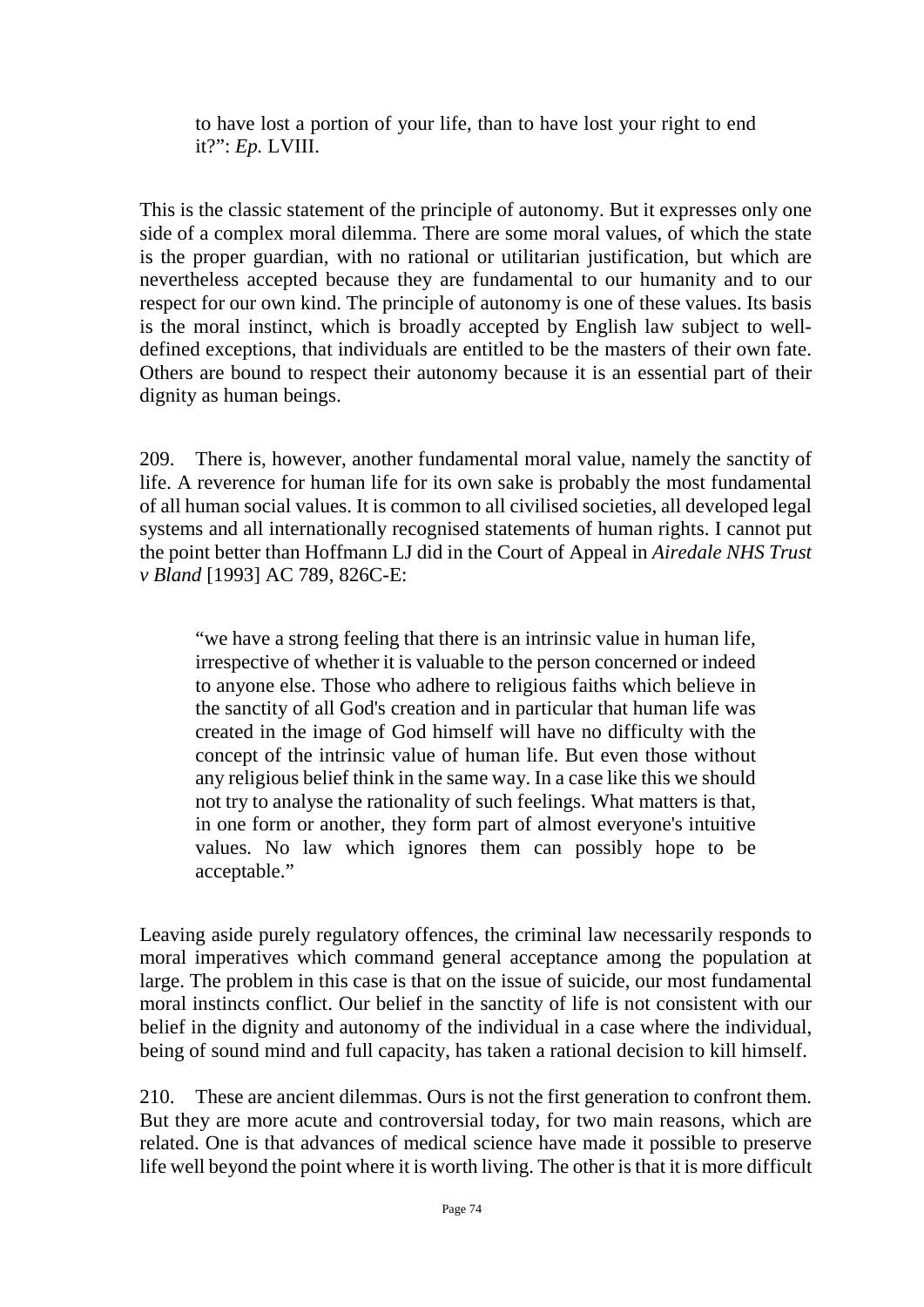in modern conditions for intensely personal end-of-life choices to be made informally, within the family and with the support of a trusted medical practitioner. The medical profession, for wholly understandable reasons, is less willing in a transparent, highly regulated and litigious world to take the responsibility for cutting life short or helping someone else to do so, without an assurance of immunity which in the present state of the law is impossible to give.

211. The answer which English law gives to these questions is entirely clear. Suicide was a common law offence in England until 1961. It was treated as a form of murder. A particular feature of the law of murder, which makes it unusual among offences against the person, is that the consent of the victim is not a defence to a charge of deliberate killing. Suicide, or "self-murder", was therefore an offence notwithstanding its voluntary character. It followed that an unsuccessful attempt at suicide was criminal, and so was the act of an accessory. The Suicide Act 1961 abolished the rule of law which made suicide an offence, but preserved the criminal liability of accessories. As amended by the Coroners and Justice Act 2009, section 2(1) created a statutory offence committed by any person who does an act which is (a) "capable of encouraging or assisting the suicide or attempted suicide of another person", and (b) "intended to encourage or assist suicide or an attempt at suicide."

212. The reason for decriminalising suicide was not that suicide had become morally acceptable. It was that imposing criminal sanctions was inhumane and ineffective. It was inhumane because the old law could be enforced only against those who had tried to kill themselves but failed. The idea of taking these desperate and unhappy individuals from their hospital beds and punishing them for the attempt was as morally repugnant as the act of suicide itself. It was ineffective because assuming that they truly intended to die, criminal sanctions were incapable by definition of deterring them. For these reasons, attempted suicide had probably never been an offence in Scotland and by 1961 had long ceased to be one in most European countries. Even in England, prosecution had become rare by the time that the offence was abolished. These points are discussed in Glanville Williams, *The Sanctity of Life and the Criminal Law* (1958), 248-249. However, the continuing legal objection to suicide was reflected in the fact that very many countries in which suicide was lawful nevertheless imposed criminal liability on those who advised or assisted it. Research summarised in the judgment of the European Court of Human Rights in *Koch v Germany* (2013) 56 EHRR 6 at para 26 suggests that of the 42 members states of the Council of Europe for which information was available, 36 imposed criminal liability on any form of assistance to suicide and another two, while not imposing criminal liability on direct assistance in suicide, prohibited the prescribing of drugs in order to facilitate it. In *Haas v Switzerland* (2011) 53 EHRR 33, at para 55 the Court concluded that "the vast majority of member states seem to attach more weight to the protection of the individual's life than to his or her right to terminate  $it$ "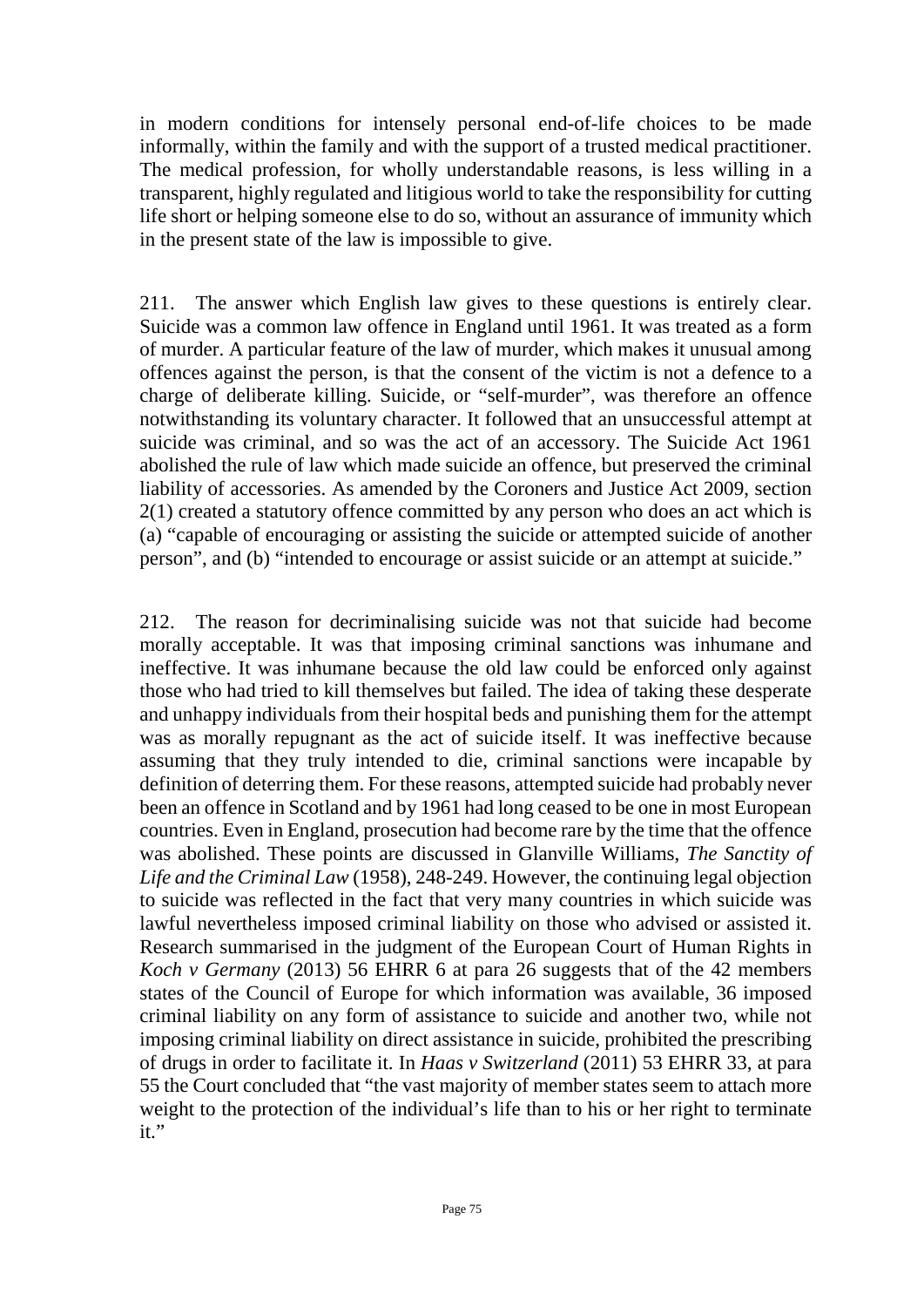213. In *R (Pretty) v Director of Public Prosecutions* [2002] 1 AC 800, Lord Bingham said at para 35 that, "while the 1961 Act abrogated the rule of law whereby it was a crime for a person to commit (or attempt to commit) suicide, it conferred no right on anyone to do so". Lord Hope, in the same vein, observed at para 106 that the Act "did not create a right to commit suicide." It followed, as both of them pointed out, from the continuing prohibition of advice and assistance under section 2 of the Act. By this they were plainly not seeking to suggest that suicide remained a legal wrong. The point was that it belonged to the familiar category of acts lawful in themselves but contrary to public policy. This is a categorisation which primarily affects the legal responsibilities of third parties. In particular, it has consequences for the criminal liability of secondary parties or for the enforceability of associated contractual and other legal obligations.

214. The different legal treatment of the person who wishes to commit suicide and the person who is willing to assist him is not arbitrary. It responds to the same moral instincts which give rise to most dilemmas in this field. Recommendation 1418 (1999) of the Council of Europe recorded at paragraph 9c the Council's view that "a terminally ill or dying person's wish to die never constitutes any legal claim to die at the hand of another person," and that "a terminally ill or dying person's wish to die cannot of itself constitute a legal justification to carry out actions intended to bring about death." This is because, as Lord Hobhouse observed in his speech in *Pretty* at para 111, the intervention of another party "puts the conduct into a different category from conduct which has involved the deceased alone." I think that Hoffmann LJ came close to the heart of the matter in *Airedale NHS Trust*, when he pointed out (at page 831) that this was,

"connected with our view that the sanctity of life entails its inviolability by an outsider. Subject to exceptions like self-defence, human life is inviolate even if the person in question has consented to its violation. That is why although suicide is not a crime, assisting someone to commit suicide is."

215. Why should this be so? There are at least three reasons why the moral position of the suicide (whom I will call "the patient" from this point on, although the term may not always be apt) is different from that of a third party who helps him to kill himself. In the first place, the moral quality of their decisions is different. A desire to die can only result from an overpowering negative impulse arising from perceived incapacity, failure or pain. This is an extreme state which is unlikely to be shared by the third party who assists. Even if the assister is moved by pure compassion, he inevitably has a greater degree of detachment. This must in particular be true of professionals such as doctors, from whom a high degree of professional objectivity is expected, even in situations of great emotional difficulty. Secondly, whatever right a person may have to put an end to his own life depends on the principle of autonomy, which leaves the disposal of his life to him. The right of a third party to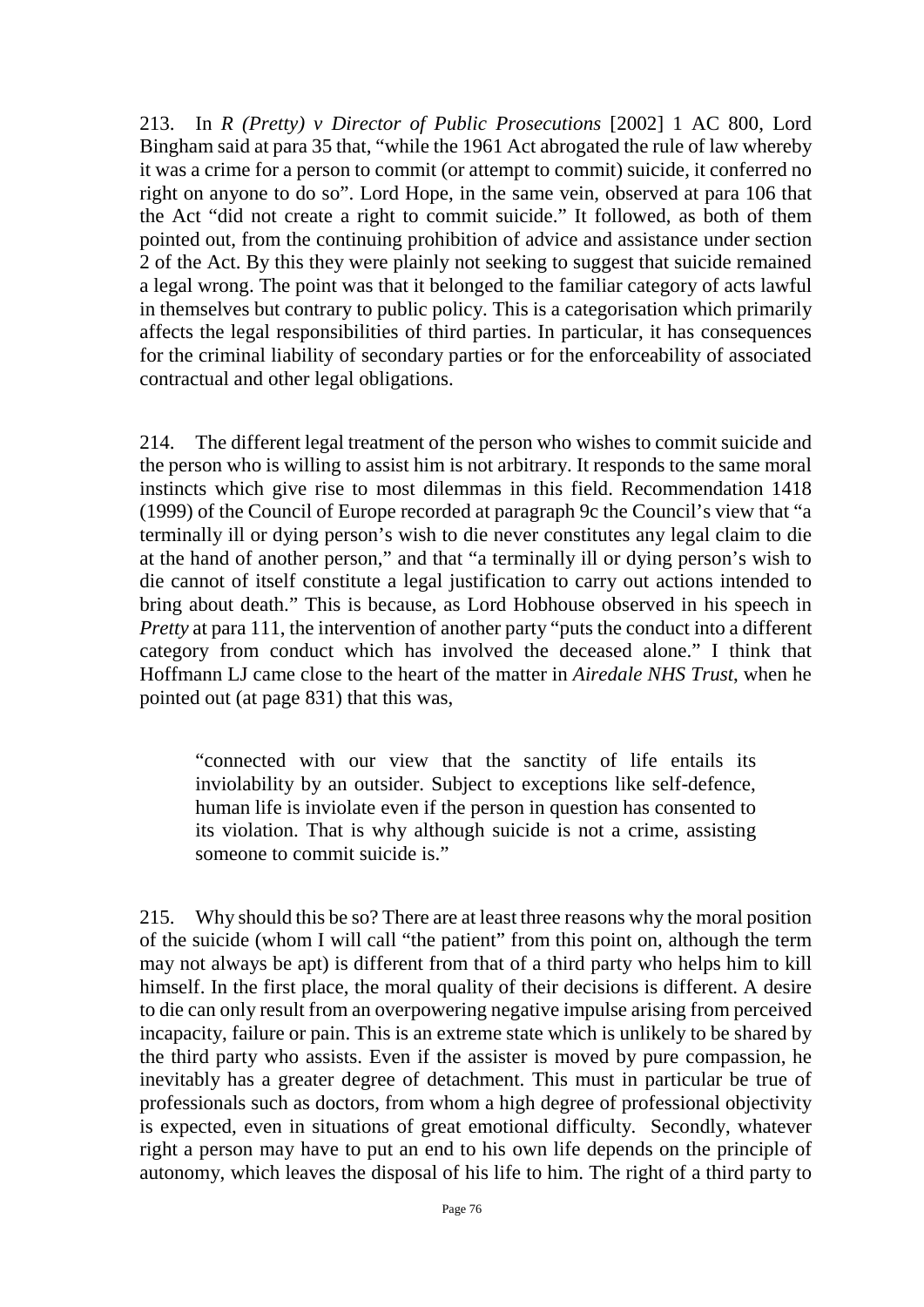assist cannot depend on that principle. It is essentially based on the mitigating effect of his compassionate motive. Yet not everyone seeking to end his life is equally deserving of compassion. The choice made by a person to kill himself is morally the same whether he does it because he is old or terminally ill, or because he is young and healthy but fed up with life. In both cases his desire to commit suicide may be equally justified by his autonomy. But the choice made by a third party who intervenes to help him is very different. The element of compassion is much stronger in the former category than in the latter. Third, the involvement of a third party raises the problem of the effect on other vulnerable people, which the unaided suicide does not. If it is lawful for a third party to encourage or assist the suicide of a person who has chosen death with a clear head, free of external pressures, the potential arises for him to encourage or assist others who are in a less good position to decide. Again, this is a more significant factor in the case of professionals, such as doctors or carers, who encounter these dilemmas regularly, than it is in the case of, say, family members confronting them for what will probably be the only time in their lives.

# *The Nicklinson and Lamb appeal: Is section 2 of the Suicide Act in principle compatible with the Human Rights Convention?*

216. The sole directly relevant authority is *Pretty v United Kingdom* (2002) 35 EHRR 1. Mrs Pretty suffered from motor neurone disease. She wanted to be able to count on the assistance of her husband to commit suicide when her suffering became intolerable to her and she was no longer capable of reaching the Dignitas clinic in Switzerland unaided. The European Court of Human Rights held that section 2 of the Suicide Act, by interfering with Mrs Pretty's right to end her life, engaged article 8.1 of the Convention. In its subsequent decision in *Haas v Switzerland* (2011) 53 EHRR 33, at paras 50-51, the Court held that the effect of this decision was that

"an individual's right to decide by what means and at what point his or her life will end, provided he or she is capable of freely reaching a decision on this question and acting in consequence, is one of the aspects of the right to respect for private life within the meaning of article 8 of the Convention."

Article 8.1 was engaged because respect for Mrs. Pretty's private life entailed accepting her autonomy in making her own end-of-life choices. This is not exactly a right to commit suicide. It is an immunity from interference by the state with the settled decision of a person of full legal and mental capacity to kill himself, unless the interference can be justified under article 8.2.

217. That being so, the question arose whether the prohibition of all acts of assistance by section 2 of the Suicide Act was justifiable under article 8.2. In that context, the question could not be addressed simply on the footing that her autonomy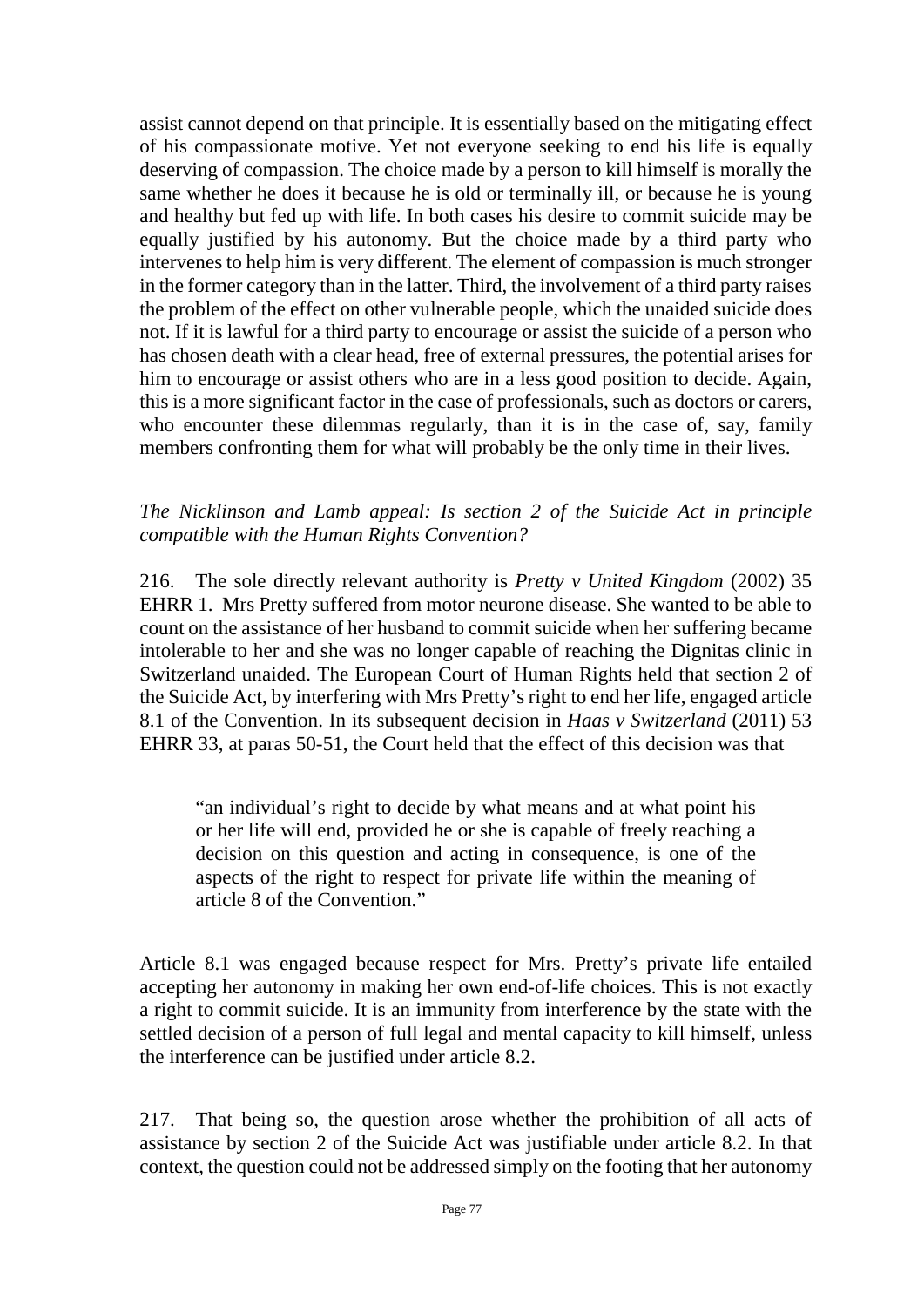entitled her to choose death. She needed the assistance of a third party whose own position had to be considered. Of the three considerations that I have summarised above (paragraph 215), it was the third which the Court regarded as decisive. It was held that section 2 of the Suicide Act was justifiable by considerations of public health and in particular by the implications for vulnerable people. The relevant considerations were summarised as follows at para 74:

"[T]he Court finds... that States are entitled to regulate through the operation of the general criminal law activities which are detrimental to the life and safety of other individuals…. The more serious the harm involved the more heavily will weigh in the balance considerations of public health and safety against the countervailing principle of personal autonomy. The law in issue in this case, section 2 of the 1961 Act, was designed to safeguard life by protecting the weak and vulnerable and especially those who are not in a condition to take informed decisions against acts intended to end life or to assist in ending life. Doubtless the condition of terminally ill individuals will vary. But many will be vulnerable and it is the vulnerability of the class which provides the rationale for the law in question. It is primarily for States to assess the risk and the likely incidence of abuse if the general prohibition on assisted suicides were relaxed or if exceptions were to be created. Clear risks of abuse do exist, notwithstanding arguments as to the possibility of safeguards and protective procedures."

After a brief discussion of the question whether this analysis would create a dangerous precedent, the Court concluded, at para 76:

"The Court does not consider therefore that the blanket nature of the ban on assisted suicide is disproportionate."

218. In my opinion the passages which I have quoted express the ratio of this decision. The question whether to impose a 'blanket' ban on assisted suicide lay within the margin of appreciation of the United Kingdom. This was because it was for each state to "assess the risk and likely incidence of abuse if the general prohibition on assisted suicide were relaxed or if exceptions were to be created." Section 2 was capable of being justified because although it applied to many people who were not in need of protection, it was open to the United Kingdom to take the view that it had to apply generally in order to serve the needs of those who were.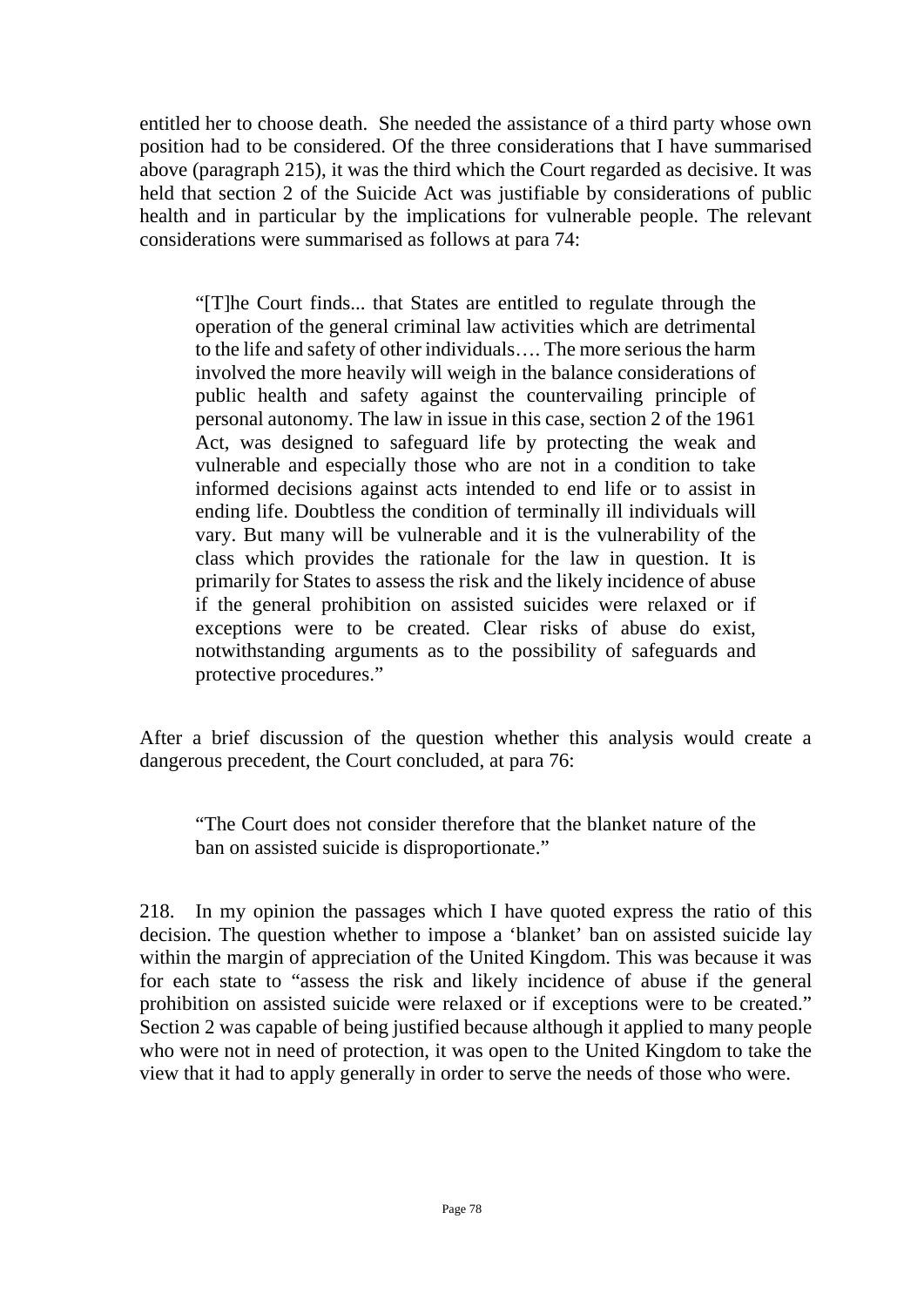219. It is clear from the way in which the Court treated the separate complaint of a contravention of article 14 that it considered that the United Kingdom had taken that view and been entitled to do so. At para 89, the Court wrote:

"Even if the principle derived from the *Thlimmenos* case is applied to the applicant's situation, however, there is, in the Court's view, objective and reasonable justification for not distinguishing in law between those who are and those who are not physically capable of committing suicide. Under article 8 of the Convention, the Court has found that there are sound reasons for not introducing into the law exceptions to cater for those who are deemed not to be vulnerable. Similar cogent reasons exist under article 14 for not seeking to distinguish between those who are able and those who are unable to commit suicide unaided. The borderline between the two categories will often be a very fine one and to seek to build into the law an exemption for those judged to be incapable of committing suicide would seriously undermine the protection of life which the 1961 Act was intended to safeguard and greatly increase the risk of abuse."

220. The same conclusion had been reached for substantially the same reasons by the Supreme Court of Canada, dealing with a very similar issue in *Rodriguez v Attorney-General of Canada* [1993] 3 SCR 519, which the Strasbourg Court regarded as persuasive in *Pretty*: see para 74. Section 7 of the Canadian Charter of Rights and Freedoms provided that every person had "the right to life, liberty and security of the person and the right not to be deprived thereof except in accordance with the principles of fundamental justice." The Court held that the Canadian prohibition of assisted suicide did not violate the Charter. Writing for the majority, Sopinka J held that section 7 was engaged but that it was justified because of the difficulty of protecting the life of others without a blanket ban:

"Given the concerns about abuse that have been expressed and the great difficulty in creating appropriate safeguards to prevent these, it cannot be said that the blanket prohibition on assisted suicide is arbitrary or unfair, or that it is not reflective of fundamental values at play in our society. I am thus unable to find that any principle of fundamental justice is violated by s. 241(*b*). (p 608)

As I have sought to demonstrate in my discussion of s.7, this protection is grounded on a substantial consensus among western countries, medical organizations and our own Law Reform Commission that in order to effectively protect life and those who are vulnerable in society, a prohibition without exception on the giving of assistance to commit suicide is the best approach. Attempts to fine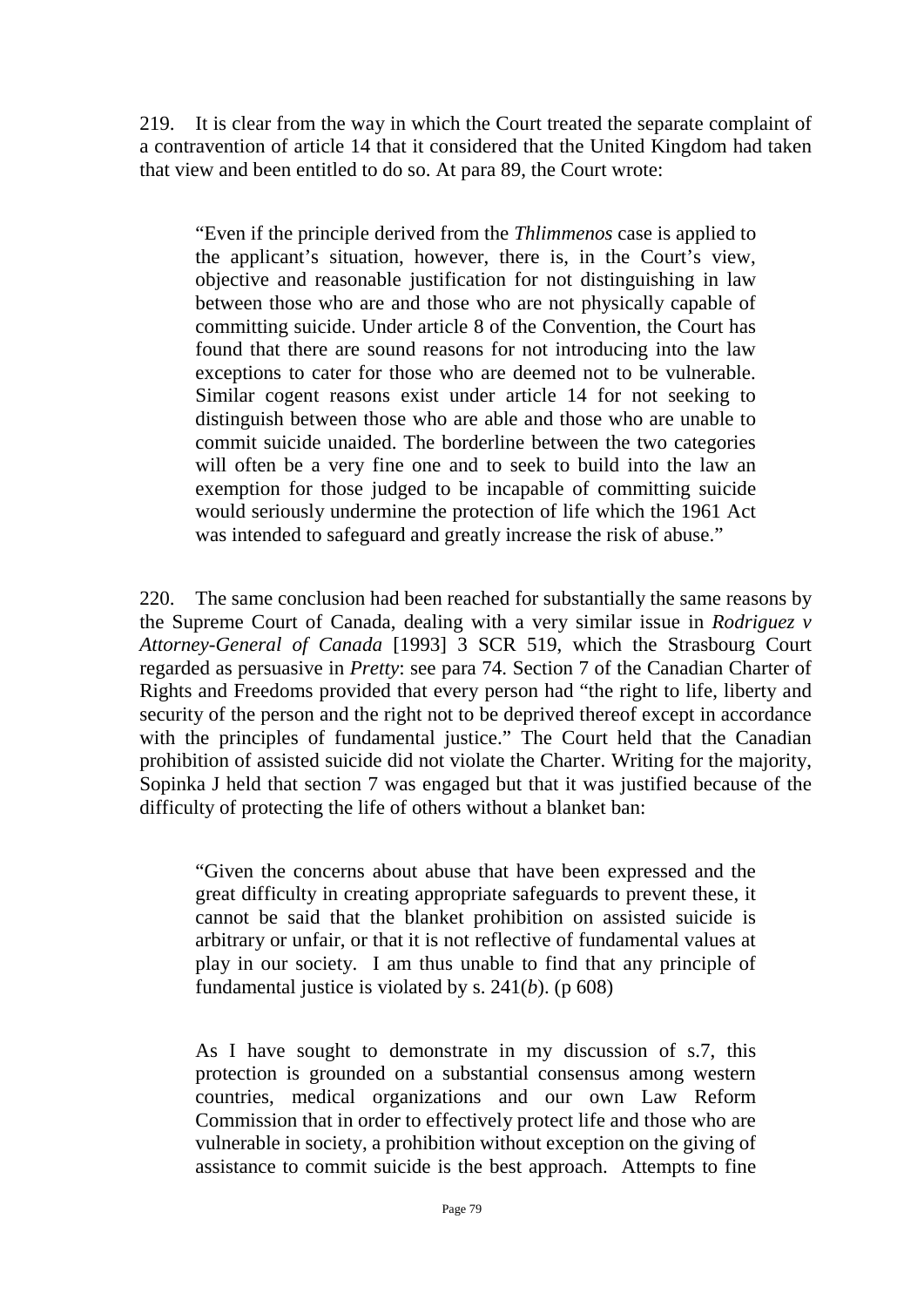tune this approach by creating exceptions have been unsatisfactory and have tended to support the theory of the 'slippery slope'. The formulation of safeguards to prevent excesses has been unsatisfactory and has failed to allay fears that a relaxation of the clear standard set by the law will undermine the protection of life and will lead to abuses of the exception." (p 613)

## *The relevance of prosecutorial discretion*

221. In *Pretty*, the European Court of Human Rights considered at para 76 the discretionary elements of English criminal proceedings which in practice mitigated the 'blanket' character of the ban on assisted suicide:

"76 ... The Government has stated that flexibility is provided for in individual cases by the fact that consent is needed from the DPP to bring a prosecution and by the fact that a maximum sentence is provided, allowing lesser penalties to be imposed as appropriate. The Select Committee report indicated that between 1981 and 1992 in 22 cases in which 'mercy killing' was an issue, there was only one conviction for murder, with a sentence for life imprisonment, while lesser offences were substituted in the others and most resulted in probation or suspended sentences. It does not appear to be arbitrary to the Court for the law to reflect the importance of the right to life, by prohibiting assisted suicide while providing for a system of enforcement and adjudication which allows due regard to be given in each particular case to the public interest in bringing a prosecution, as well as to the fair and proper requirements of retribution and deterrence.

77 Nor in the circumstances is there anything disproportionate in the refusal of the DPP to give an advance undertaking that no prosecution would be brought against the applicant's husband. Strong arguments based on the rule of law could be raised against any claim by the executive to exempt individuals or classes of individuals from the operation of the law. In any event, the seriousness of the act for which immunity was claimed was such that the decision of the DPP to refuse the undertaking sought in the present case cannot be said to be arbitrary or unreasonable.

78 The Court concludes that the interference in this case may be justified as 'necessary in a democratic society' for the protection of the rights of others and, accordingly, that there has been no violation of article 8 of the Convention."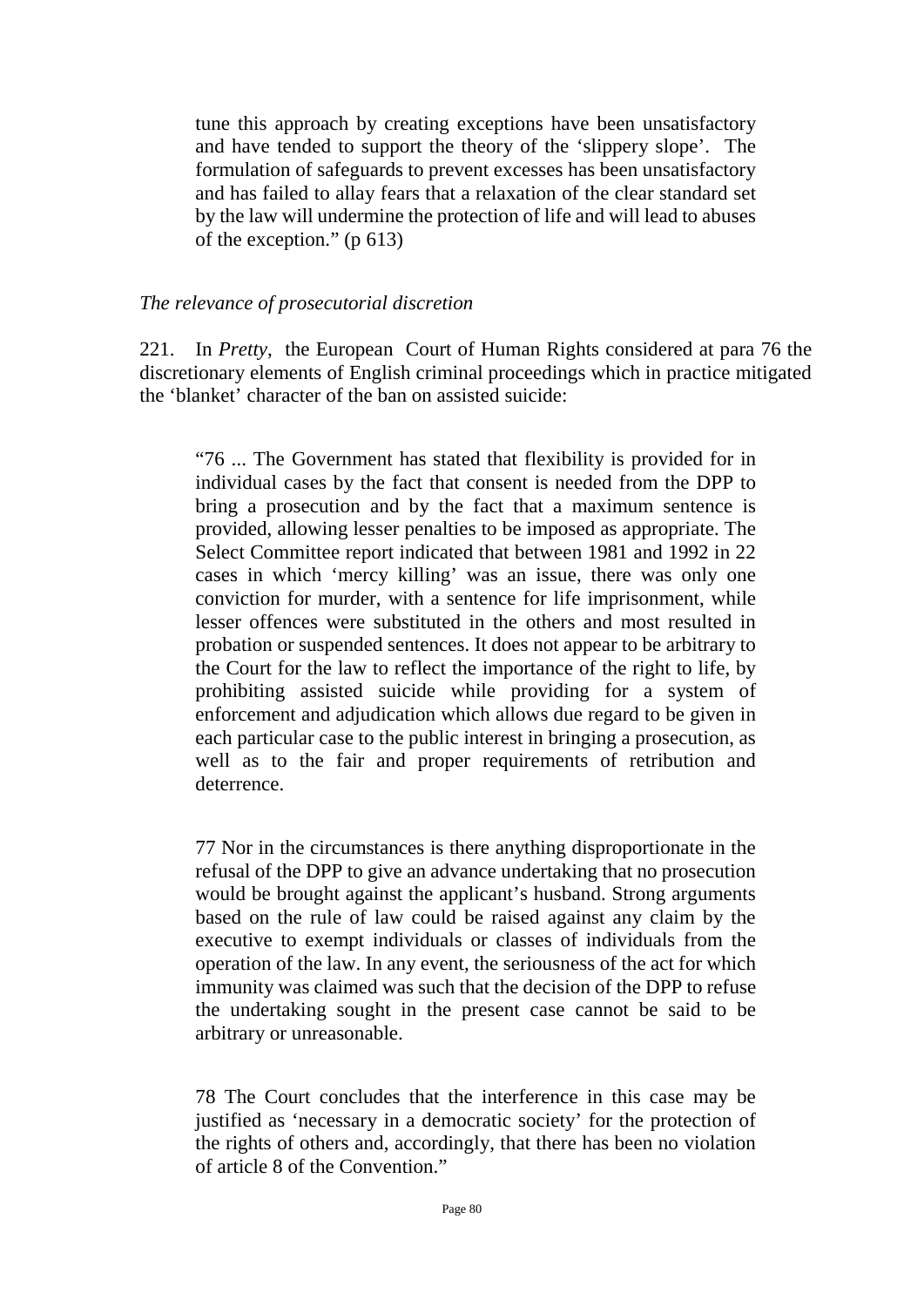222. I do not read these observations as making the conformity of section 2 with article 8 dependent on the existence of a prosecutorial discretion or the way that it is exercised. The conformity of section 2 with article 8 depended, as I have pointed out, on whether the state's assessment of the "risk and likely incidence of abuse" was such as to justify a blanket ban. This is the sole factor identified at paras 74 and 89 of the Court's judgment. The existence and limits of the prosecutorial discretion are put forward at para 76 (i) as matters which a member state may properly take into account in deciding whether a blanket ban on assisted suicide is proportionate, and (ii) as a reason for rejecting Mrs. Pretty's complaint that the Director of Public Prosecutions had refused to give her an advance undertaking not to prosecute her husband if he helped her to kill herself.

## *Applying the margin of appreciation*

223. It follows that it is for the United Kingdom to decide whether in the light of its own values and conditions section 2 of the Suicide Act is justifiable under article 8.2 of the Convention in the interest of the protection of health. That gives rise to two issues of principle. One is the nature of the decision, and in particular the extent to which the evidence requires the conformity of section 2 with article 8 to be reassessed. The other is whether in a case with the particular features of this one such a reassessment is a proper constitutional function of the Courts as opposed to Parliament.

# *The role of evidence*

224. The evidence before us of the risk of abuse if the rule against assisted suicide were to be relaxed or qualified consists substantially of material from two sources: the report of Lord Falconer's Commission on Assisted Dying, and the decision of Lynn Smith J in the Supreme Court of British Columbia on a very similar issue in *Carter v Canada* [2012] BCSC 886. We were invited to conclude on the basis of this material that the views of Parliament in 1961 and of the Strasbourg Court at the time of *Pretty* had now been overtaken by the more recent knowledge. Lord Mance has reviewed this material and summarised the problems associated with it in terms with which I agree. There are obvious difficulties about reaching a concluded view on untested, incomplete and second-hand material of this kind. The authority of these sources is also diminished by other considerations. The Commission's report, although measured and, as far as one can tell, objective, was inspired by a campaign to change the law. Committed opponents of assisted suicide declined to give evidence before it. Lynn Smith J's review of the extensive evidence before her excluded a substantial body of apparently relevant material as inadmissible and was ultimately set aside by the Court of Appeal on the ground that it was inconsistent with the law laid down by the Supreme Court of Canada in *Rodriguez*. However, I would in any event reject the submission that the issue has been overtaken by more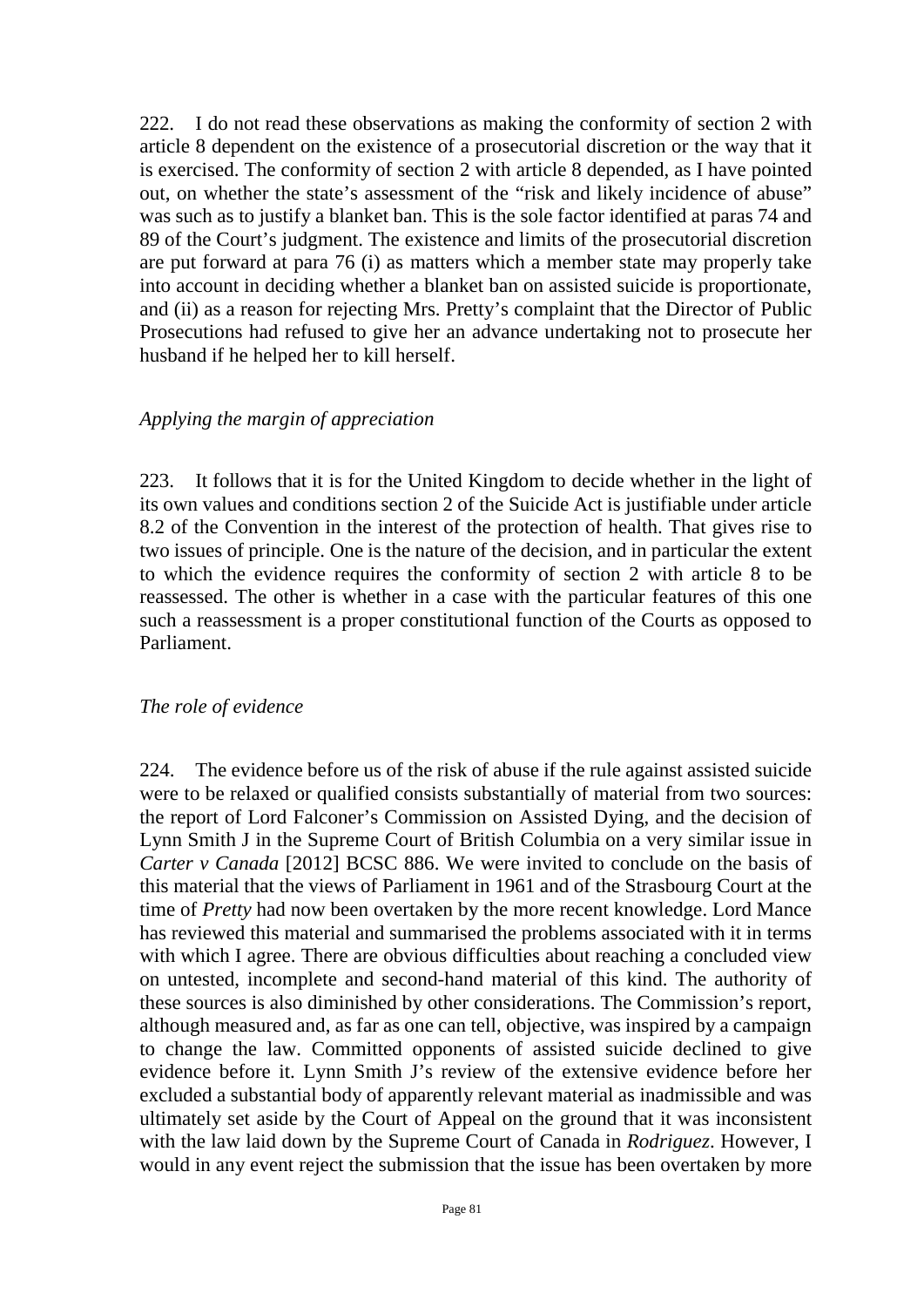recent knowledge because I think that this material even if taken at face value is inconclusive both factually and legally.

225. It is inconclusive factually, for reasons which emerge very clearly from the report of the Commission on Assisted Dying. The only jurisdictions with experience of legalised assisted suicide are certain states of the United States, of which the most important is Oregon, and the Netherlands, Belgium and Switzerland. The data from these sources is contested and acknowledged to be of variable robustness. It is also sensitive to underlying conditions such as standards of education, the existence of long-term relationships between GPs and patients and other social and cultural factors, which are not necessarily replicated in the United Kingdom. Indeed, there may well be significant regional and sociological variations within the United Kingdom. It is plain from the expert evidence reviewed by the Commission that there is a diversity of opinion about the degree of risk involved in relaxing or qualifying the ban on assisted suicide, but not about its existence. The risk exists and no one appears to regard it as insignificant. There is a reputable body of experienced opinion which regards it as high. It includes the British Geriatrics Society, the British Association of Social Work and Action against Elder Abuse. It may fairly be said that their evidence was not empirical but judgmental and anecdotal. But that may be thought to reflect the nature of the issue, which makes it unrealistic to expect decisive empirical evidence either way.

226. The concept of "abuse" embraces at least two distinct problems. One is that the boundary between assisted suicide and euthanasia is so porous that in practice it may be crossed too often, sometimes even in cases where there was no true consent. The other is the risk that that if assisted suicide were lawful, some people would be too ready to bring an end to their lives under real or perceived pressure from others.

227. I can deal shortly with the first kind of abuse. It is true that the boundary between assisted suicide and euthanasia is porous. The point is illustrated by the existence of machines for committing suicide, such as Dr Nitschke's, which involve an elaborate process of production and preparation in which everything is done by the assister apart from the final activation of the equipment which he has set up. There seems to me to be no moral and very little functional distinction between suicide by this method and a lethal injection administered by a third party. Nonetheless, I am sceptical of arguments based on this fact, because they assume that assisters, and in particular medical practitioners, would not understand or respect the boundary between voluntary and involuntary choices or between euthanasia and assistance. The papers for this appeal disclose no evidence to support that assumption and a certain amount of evidence to contradict it. I do not doubt that both assisted suicide and euthanasia occur, but they occur in spite of the present state of the law, and would occur in spite of any safeguards that might be included in some alternative state of the law.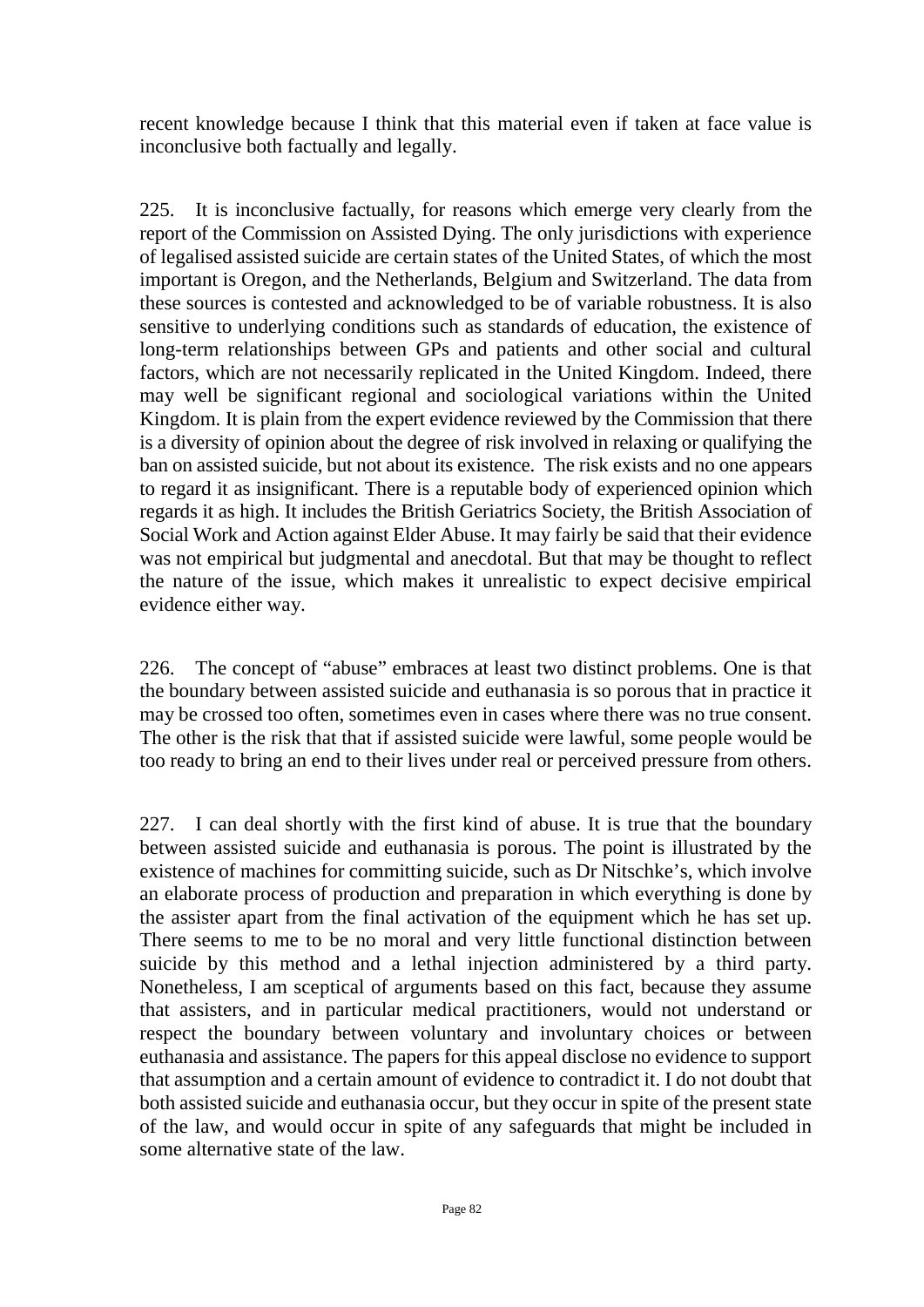228. The vulnerability to pressure of the old or terminally ill is a more formidable problem. The problem is not that people may decide to kill themselves who are not fully competent mentally. I am prepared to accept that mental competence is capable of objective assessment by health professionals. The real difficulty is that even the mentally competent may have reasons for deciding to kill themselves which reflect either overt pressure upon them by others or their own assumptions about what others may think or expect. The difficulty is particularly acute in the case of what the Commission on Assisted Dying called "indirect social pressure". This refers to the problems arising from the low self-esteem of many old or severely ill and dependent people, combined with the spontaneous and negative perceptions of patients about the views of those around them. The great majority of people contemplating suicide for health-related reasons, are likely to be acutely conscious that their disabilities make them dependent on others. These disabilities may arise from illness or injury, or indeed (a much larger category) from the advancing infirmity of old age. People in this position are vulnerable. They are often afraid that their lives have become a burden to those around them. The fear may be the result of overt pressure, but may equally arise from a spontaneous tendency to place a low value on their own lives and assume that others do so too. Their feelings of uselessness are likely to be accentuated in those who were once highly active and engaged with those around them, for whom the contrast between now and then must be particularly painful. These assumptions may be mistaken but are none the less powerful for that. The legalisation of assisted suicide would be followed by its progressive normalisation, at any rate among the very old or very ill. In a world where suicide was regarded as just another optional end-of-life choice, the pressures which I have described are likely to become more powerful. It is one thing to assess some one's mental ability to form a judgment, but another to discover their true reasons for the decision which they have made and to assess the quality of those reasons. I very much doubt whether it is possible in the generality of cases to distinguish between those who have spontaneously formed the desire to kill themselves and those who have done so in response to real or imagined pressure arising from the impact of their disabilities on other people. There is a good deal of evidence that this problem exists, that it is significant, and that it is aggravated by negative modern attitudes to old age and sickness-related disability. Those who are vulnerable in this sense are not always easy to identify (there seems to be a consensus that the factors that make them vulnerable are variable and personal, and not susceptible to simple categorisation). It may be, as Lord Neuberger suggests, that these problems can be to some extent be alleviated by applying to cases in which patients wish to be assisted in killing themselves a procedure for obtaining the sanction of a court, such as is currently available for the withdrawal of treatment from patients in a persistent vegetative state. But as he acknowledges, there has been no investigation of that possibility in these proceedings. It seems equally possible that a proper investigation of this possibility would show that the intervention of a court would simply interpose an expensive and time-consuming forensic procedure without addressing the fundamental difficulty, namely that the wishes expressed by a patient in the course of legal proceedings may be as much influenced by covert social pressures as the same wishes expressed to health professionals or family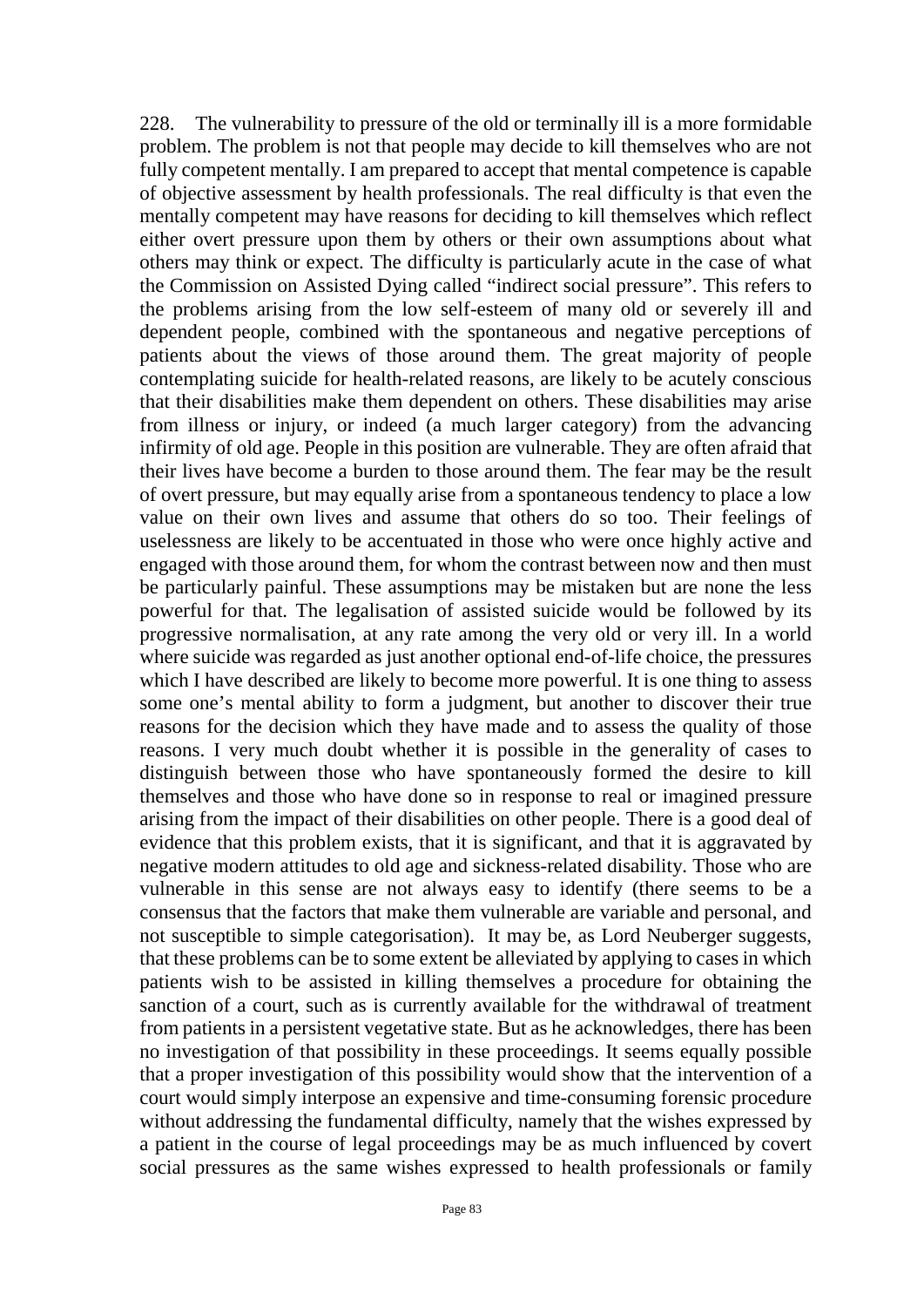members. These are significant issues affecting many people who are not as intelligent, articulate or determined as Diane Pretty or Tony Nicklinson.

229. They disclose in turn a more fundamental problem. There is a variety of reasons why the resolution of some issue may lie within the margin of appreciation of the state. It may be because the Strasbourg court has recognised that a legitimate diversity of cultural values among member states of the Council of Europe makes a range of possible answers equally consistent with the Convention. Such issues as the prohibition of abortion in Ireland (*A v Ireland* (2011) 53 EHRR 13) and the presence of crucifixes in Italian classrooms (*Lautsi v Italy* (2012) 54 EHRR 3) are cases in point. In cases like these, if the Strasbourg court has held the rule or practice of the particular state to be within the state's margin of appreciation, then absent a fundamental shift of cultural values either within the state in question or among the members states of the Council of Europe generally, there is usually little if any scope for a national court in that state to say that the rule or practice in question is contrary to the Convention. Strasbourg has said that it is not. Different considerations arise if the reason why the rule or practice is within a state's margin of appreciation is that the proportionality of some measure or its rational connection with some legitimate objective in itself is sensitive to national conditions which are more effectively assessed by national institutions. The latter exercise calls for an evaluation by national authorities of local needs and conditions: see *Buckley v United Kingdom* (1996) 23 EHRR 101 at para 75. But these are not rigid or mutually exclusive categories, and one of the problems about the present issue is that it shares some features of both. The question whether the protection of the health of the vulnerable requires a general prohibition on assistance for suicide cannot be a pure question of fact susceptible to decision on evidence alone. Like many issues in the area of human rights, it turns at least partly on a judgment about the relative importance of the different and competing interests at stake. There is no complete solution to the problem of protecting vulnerable people against an over-ready resort to suicide. I doubt whether even a procedure for obtaining judicial sanction would be a complete solution, although with more information than we have at present it might prove to be a partial one. The real question about all of these possibilities is how much risk to the vulnerable we are prepared to accept in this area in order to facilitate suicide by the invulnerable. This is a particularly difficult balance to draw in a case where the competing interests are both protected by the Convention. For this reason, there is an important element of social policy and moral value-judgment involved. The relative importance of the right to commit suicide and the right of the vulnerable to be protected from overt or covert pressure to kill themselves is inevitably sensitive to a state's most fundamental collective moral and social values.

#### *Parliament or the Courts?*

230. The Human Rights Convention represents an obligation of the United Kingdom. In a matter which lies within the margin of appreciation of the United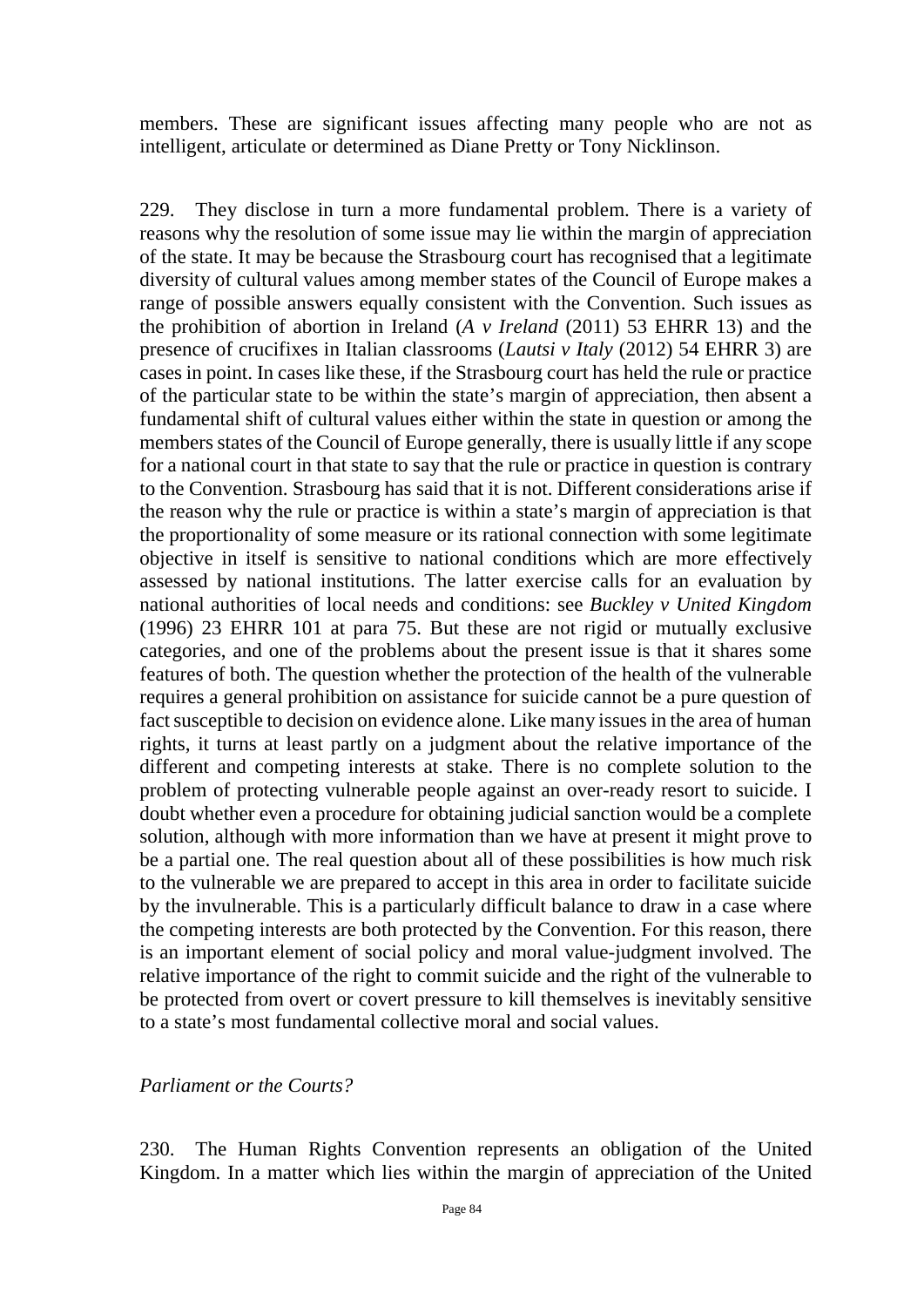Kingdom, the Convention is not concerned with the constitutional distribution of the relevant decision-making powers. The United Kingdom may make choices within the margin of appreciation allowed to it by the Convention through whichever is its appropriate constitutional organ. That will depend on its own principles of constitutional law. In *In Re G (Adoption: Unmarried Couple)* [2009] 1 AC 173, the House of Lords accepted that where questions of social policy were within the United Kingdom's margin of appreciation and admitted of more than one rational choice, that choice would ordinarily be a matter for Parliament, but considered that even in the most delicate areas of social policy, this would not always be so. They held that the rule in question, namely the ineligibility of unmarried couples to adopt children, was irrational and unjustifiably discriminatory because it erected a reasonable generalisation (that children were better brought up by married couples) into a universal rule of eligibility preventing unmarried couples from even being considered. It therefore contravened articles 8 and 14 of the Convention: see paras 16-20 (Lord Hoffmann), 53 (Lord Hope), 129-130, 143-144 (Lord Mance). Doubtless, where there is only one rational choice the Courts must make it, but the converse is not true. Where there is more than one rational choice the question may or may not be for Parliament, depending on the nature of the issue. Is it essentially legislative in nature? Does it by its nature require a democratic mandate? The question whether relaxing or qualifying the current absolute prohibition on assisted suicide would involve unacceptable risks to vulnerable people is in my view a classic example of the kind of issue which should be decided by Parliament. There are, I think, three main reasons. The first is that, as I have suggested, the issue involves a choice between two fundamental but mutually inconsistent moral values, upon which there is at present no consensus in our society. Such choices are inherently legislative in nature. The decision cannot fail to be strongly influenced by the decision-makers' personal opinions about the moral case for assisted suicide. This is entirely appropriate if the decision-makers are those who represent the community at large. It is not appropriate for professional judges. The imposition of their personal opinions on matters of this kind would lack all constitutional legitimacy.

231. Secondly, Parliament has made the relevant choice. It passed the Suicide Act in 1961, and as recently as 2009 amended section 2 without altering the principle. In recent years there have been a number of bills to decriminalise assistance to suicide, at least in part, but none has been passed into law. Lord Joffe introduced two bills on the House of Lords in 2004 and 2005. The 2005 bill went to a second reading in May 2006, but failed at that stage. Lord Falconer moved an amendment to the Coroners and Justice Bill 2009 to permit assistance to a person wishing to travel to a country where assisted suicide is legal. The amendment also failed. The Assisted Dying Bill, sponsored by Lord Falconer, is currently before the House of Lords. In addition to these specific legislative proposals, the issue of assisted suicide has been the subject of high-profile public debate for many years and has been considered on at least three occasions since 2000 by House of Lords Select Committees. Sometimes, Parliamentary inaction amounts to a decision not to act. But this is not even an issue on which Parliament has been inactive. So far, there has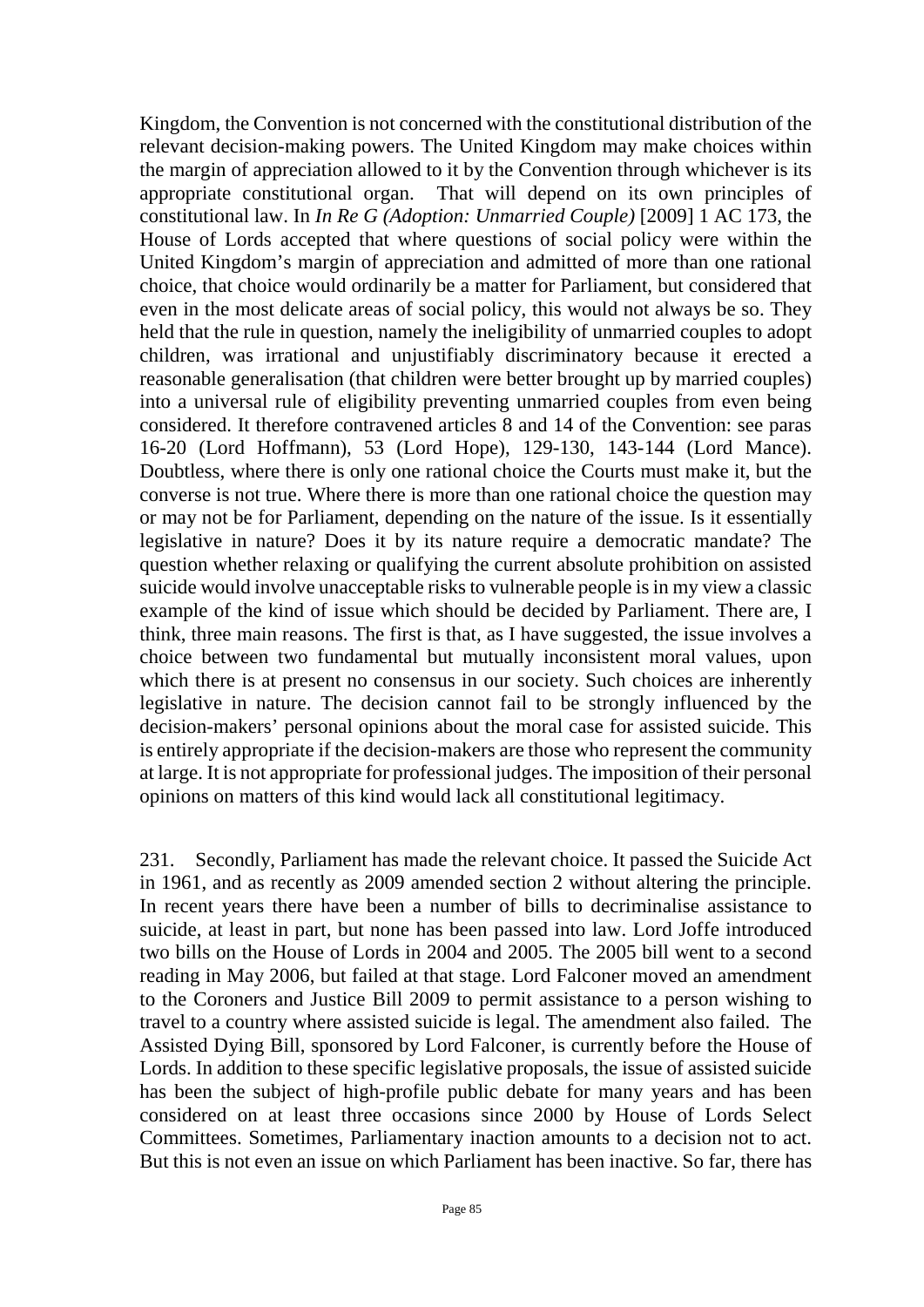simply not been enough Parliamentary support for a change in the law. The reasons why this is so are irrelevant. That is the current position of the representative body in our constitution. As Lord Bingham observed in *R (Countryside Alliance) v Attorney-General* [2008] AC 719 at para 45, "[t]he democratic process is liable to be subverted if, on a question of moral and political judgment, opponents of the Act achieve through the courts what they could not achieve in Parliament." Cf. *Axa v The Lord Advocate* [2012] 1 AC 868 at para 49 (Lord Hope).

232. Third, the Parliamentary process is a better way of resolving issues involving controversial and complex questions of fact arising out of moral and social dilemmas. The legislature has access to a fuller range of expert judgment and experience than forensic litigation can possibly provide. It is better able to take account of the interests of groups not represented or not sufficiently represented before the court in resolving what is surely a classic "polycentric problem". But, perhaps critically in a case like this where firm factual conclusions are elusive, Parliament can legitimately act on an instinctive judgment about what the facts are likely to be in a case where the evidence is inconclusive or slight: see *R* (*Sinclair*) *Collis Ltd) v Secretary of State for Health* [2012] QB 394, esp. at para 239 (Lord Neuberger), and *Bank Mellat v H.M. Treasury (No. 2)* [2013] 3 WLR 179, 222 at paras 93-94 (Lord Reed). Indeed, it can do so in a case where the truth is inherently unknowable, as Lord Bingham thought it was in *R (Countryside Alliance) v Attorney-General* at para 42.

233. In the course of argument, it was suggested that the case for the Respondents in the Nicklinson appeal required the Appellants to suffer a painful and degrading death for the sake of others. This is a forensic point, but up to a point it is a legitimate one. It is fair to confront any judge, or indeed legislator, with the moral consequences of his decision. The problem about this submission, however, is that there are many moral consequences of this decision, not all of them pointing in the same direction. For my part, I would accept a less tendentious formulation. In my view, if we were to hold that the pain and degradation likely to be suffered by Mr Lamb and actually suffered by Mr Nicklinson made section 2 of the Suicide Act incompatible with the Convention, then we would have to accept the real possibility that that might give insufficient protection to the generality of vulnerable people approaching the end of their lives. I conclude that those propositions should be rejected, and the question left to the legislature. In my opinion, the legislature could rationally conclude that a blanket ban on assisted suicide was "necessary" in Convention terms, i.e. that it responded to a pressing social need. I express no final view of my own. I merely say that the social and moral dimensions of the issue, its inherent difficulty, and the fact that there is much to be said on both sides make Parliament the proper organ for deciding it. If it were possible to say that Parliament had abdicated the task of addressing the question at all, so that none of the constitutional organs of the state had determined where the United Kingdom stood on the question, other considerations might at least arguably arise. As matters stand,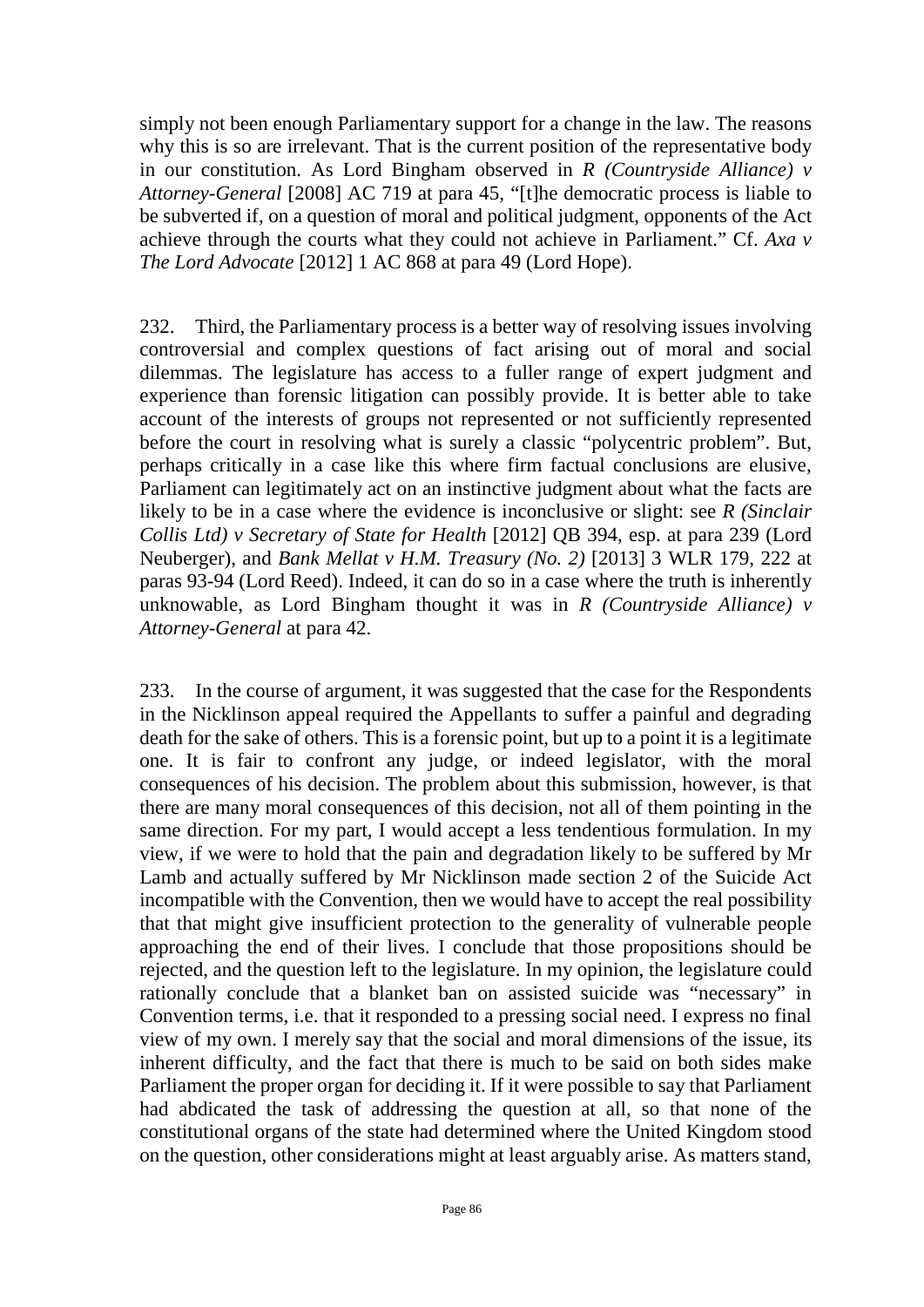I think it clear that Parliament has determined that for the time being the law should remain as it is.

234. For this reason I would not wish to encourage the notion that if the case for Mr Nicklinson and Mr Lamb had been differently presented and procedures for scrutinising cases in which patients expressed a desire for assistance in killing themselves had been examined on this appeal, the decision of this court might have been different. In my opinion, the issue is an inherently legislative issue for Parliament, as the representative body in our constitution, to decide. The question what procedures might be available for mitigating the indirect consequences of legalising assisted suicide, what risks such procedures would entail, and whether those risks are acceptable, are not matters which under our constitution a court should decide.

235. I have not dealt with the possibility that the present state of the law might also be justifiable under article 8.2 for the protection of morals. That is because the point was hardly argued, and because the protection of health seems to me to be a sufficient justification. But I would certainly not rule it out. The criminal law is not a purely utilitarian construct. Offences against the person engage moral considerations which may at least arguably be a sufficient justification for a general statutory prohibition supported by criminal sanctions. The fact that the parties to these proceedings chose not to argue a point which might nevertheless legitimately influence Parliament illustrates one of the difficulties of deciding an issue of this kind judicially in the course of contested forensic litigation.

# *The Martin appeal: are the Director of Public Prosecution's Guidelines to Prosecutors sufficiently clear?*

236. Although the acts covered by section 2(1) of the Suicide Act constitute an offence in all cases, an important element of discretion is introduced at two stages of the criminal process. The first is the discretion of the Director of Public prosecutions whether to prosecute or consent to a prosecution under section 2(4). The second is the discretion of a sentencing court upon conviction. These discretions are closely related. The Director's decision will be governed by the long-standing practice, published in the Code for Crown Prosecutors and associated guidelines, which requires a prosecutor to be satisfied not only that the evidence is available to justify a conviction, but that it is in the public interest to prosecute. The public interest test depends on the presence of factors mitigating culpability, in other words on the same factors which would be taken into account by a sentencing court if there were a conviction. Indeed the link was once overt. In his classic statement of the policy in 1951, the then Attorney-General Lord Shawcross observed that "it is not always in the public interest to go through the whole process of the criminal law if, at the end of the day, perhaps because of mitigating circumstances, perhaps because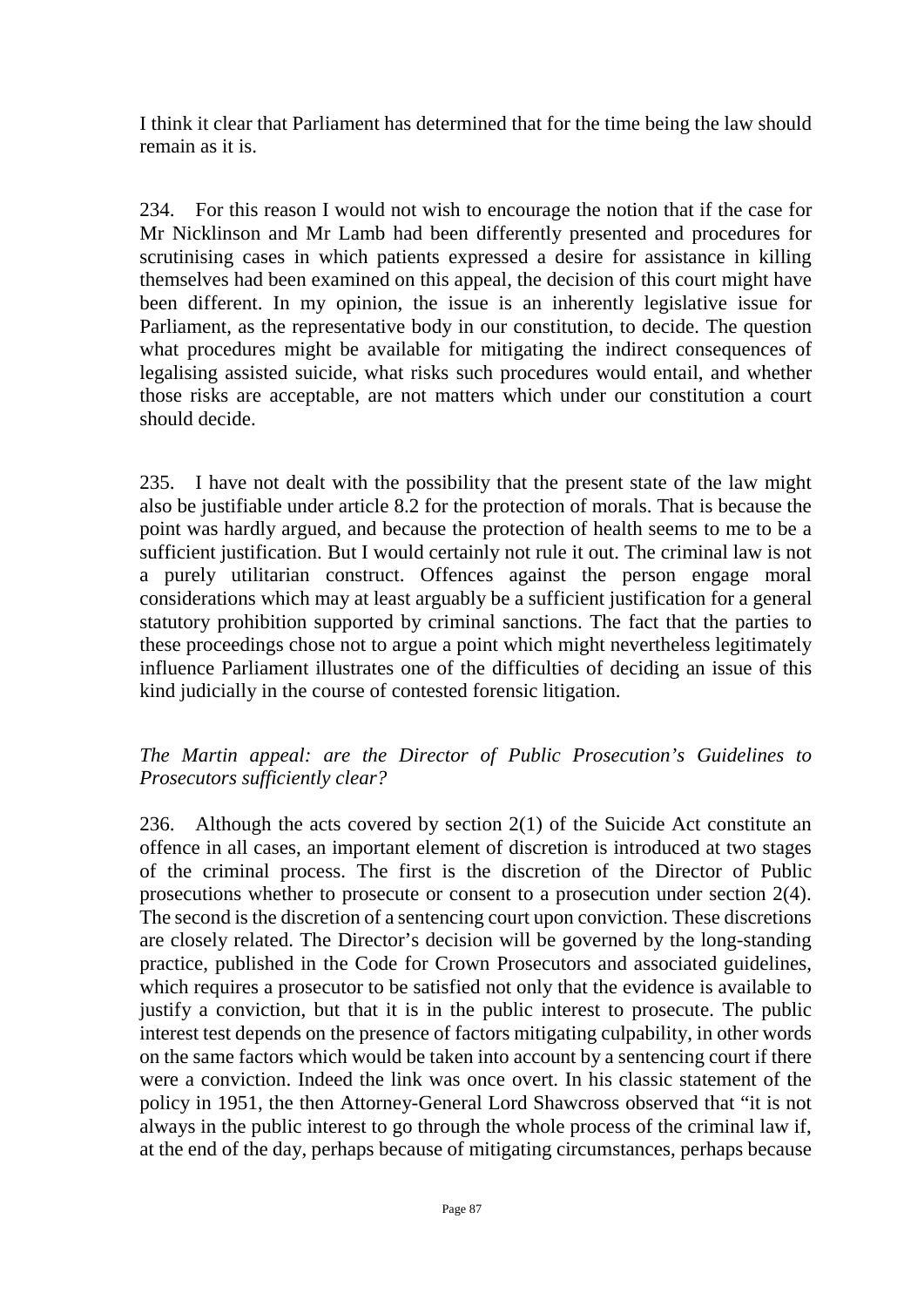of what the defendant has already suffered, only a nominal penalty is likely to be imposed" (Hansard (HC Debates) 483, col 683, 29 January 1951).

237. I have already expressed the view that section 2 of the Act is compatible with the Convention regardless of the operation of the Director's discretion. There are, however, many circumstances in which the domestic law of a state is not required by the Convention to confer some right or discretion, but nevertheless if it does so, it will be held to the Convention's standards. A Convention state is not required to allow assisted suicide, and if it does, it may qualify it with conditions designed to prevent abuse: *Haas v Switzerland* (2011) 53 EHRR 33 at paras 57-58. In *Gross v Switzerland*, (2014) 58 EHRR 7, the European Court of Human Rights held that the ambit of the right and the scope of any restrictions upon it must, within the bounds of practicality, be clear. Therefore in Switzerland, one of the few countries to allow assisted suicide in principle, article 8 was infringed by the Swiss guidelines concerning the circumstances in which medical practitioners might prescribe lethal drugs. This was because they did not sufficiently clearly show how they applied to persons (such as Mrs. Gross) who were not terminally ill.

238. To be justifiable under article 8.2 of the Convention, a measure engaging article 8.1 must be "in accordance with the law". For this purpose, "law" has an extended definition embracing those respects in which the application of the law depends on practice. In *R (Purdy) v Director of Public Prosecutions* [2010] 1 AC 345, the House of Lords held that the Code for Crown Prosecutors and any associated guidelines fell within the broad category of "law" for the purpose of deciding whether section 2 of the Suicide Act was justifiable. It followed that the principle of legality required them to be sufficiently accessible and clear, which they were not. It is important to understand what the House regarded as sufficient level of precision and clarity, and why. The problem about law whose application depends on administrative discretion is that, unless the criteria for the exercise of that discretion are made clear in advance, it offers no protection against its inconsistent and arbitrary application. This is the basis of the Strasbourg Court's jurisprudence on the point. As the Court observed in *Gűlmez v Turkey* (Application no 16330/02) (unreported, 20 May 2008), at para 49, "[d]omestic law must afford a measure of protection against arbitrary interference by public authorities with Convention rights, in respect of which the rule of law would not allow unfettered powers to be conferred on the Executive." Lord Hope, with whom Lord Phillips and Lord Neuberger agreed in terms and Baroness Hale and Lord Brown in substance, recognised this in *Purdy*: see paras 41, 46. He cited as the guiding principle the test stated by the European Court of Rights in *Hasan and Chaush v Bulgaria* (2003) (2000) 34 EHRR 1339 at para 84:

"In matters affecting fundamental rights it would be contrary to the rule of law, one of the basic principles of a democratic society enshrined in the Convention, for a legal discretion granted to the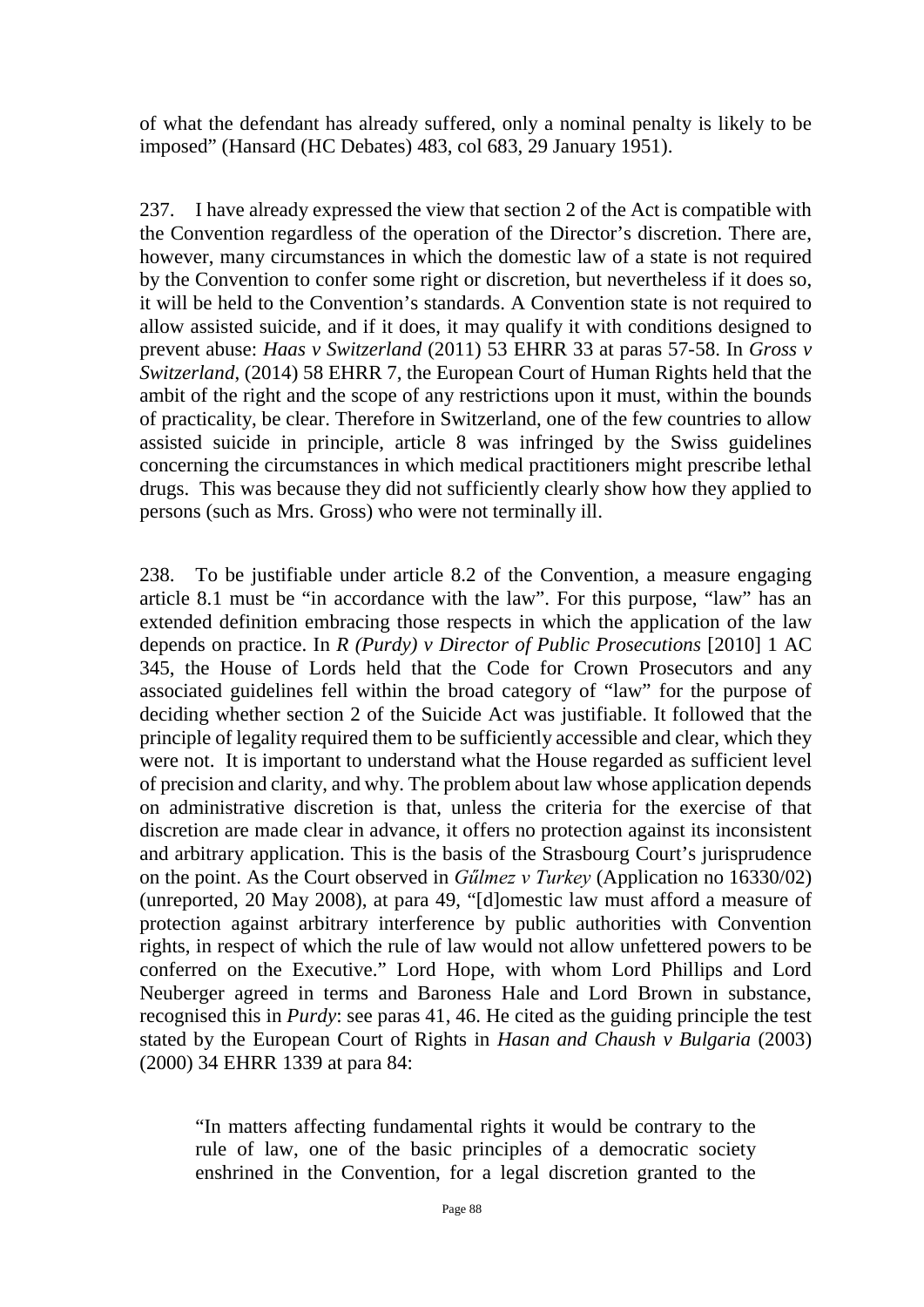executive to be expressed in terms of an unfettered power. Consequently, the law must indicate with sufficient clarity the scope of any such discretion conferred on the competent authorities and the manner of its exercise. The level of precision required of domestic legislation which cannot in any case provide for every eventuality depends to a considerable degree on the content of the instrument in question, the field it is designed to cover and the number and status of those to whom it is addressed."

Lord Hope considered that protection against arbitrary exercises of discretion required that the Director's policy should be stated in advance with sufficient precision to make the consequences of a given course of action reasonably foreseeable.

"The requirement of foreseeability will be satisfied where the person concerned is able to foresee, if need be with appropriate legal advice, the consequences which a given action may entail. A law which confers a discretion is not in itself inconsistent with this requirement, provided the scope of the discretion and the manner of its exercise are indicated with sufficient clarity to give the individual protection against interference which is arbitrary." Para 41

239. A high standard of clarity and precision is required of any law defining the elements of a criminal offence. We are not, however, concerned with the elements of criminal liability but with the likelihood that those who have incurred criminal liability will be prosecuted. That is not a matter of definition but of discretion. The degree of clarity and precision which it is reasonable to expect of a published policy about the exercise of the prosecutorial discretion is different in at least two important respects from that which can be expected of a statutory provision creating an offence.

240. The first is that the pursuit of clarity and precision must be kept within the bounds of practicality. What is practically attainable, as the European Court of Human Rights recognised in the passage which Lord Hope quoted from *Hasan and Chaush v Bulgaria*, (quoted at para 238 above), must depend on the range of people and situations to which it is expected to apply. It is not practically possible for guidelines to prosecutors to give a high level of assurance to persons trying to regulate their conduct if the range of mitigating or aggravating factors, or of combinations of such factors, is too wide and the circumstances affecting the weight to be placed on them too varied for accurate prediction to be possible in advance of the facts.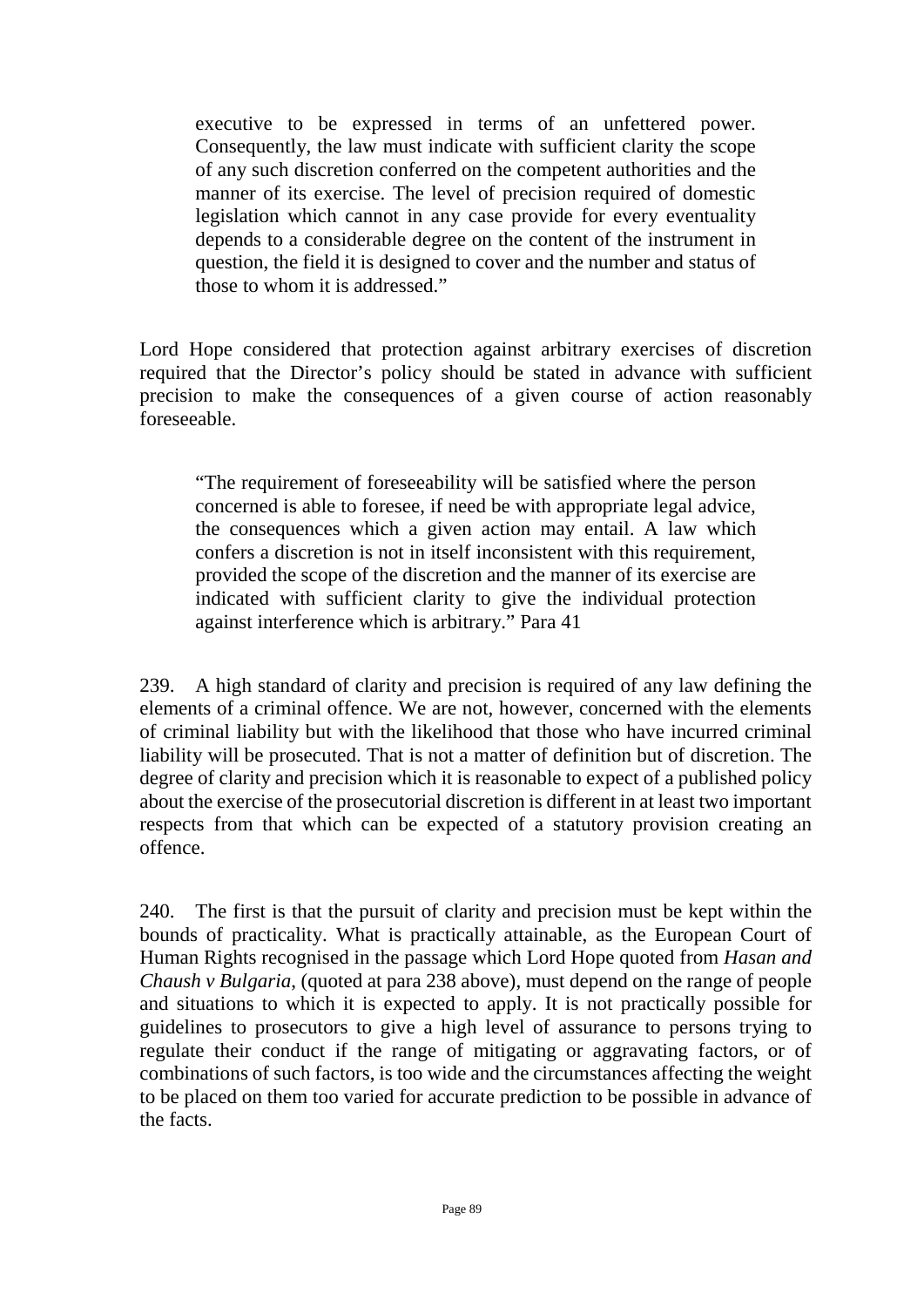241. The second limitation is a point of principle. The pursuit of clarity and precision cannot be allowed to exceed the bounds of constitutional propriety and the rule of law itself. The Code and associated guidelines may be "law" in the expanded sense of the word which is relevant to article 8.2 of the Convention. But they are nevertheless an exercise of executive discretion which cannot be allowed to prevail over the law enacted by Parliament. There is a fine line between, on the one hand, explaining how the discretion is exercised by reference to factors that would tend for or against prosecution; and, on the other hand, writing a charter of exemptions to guide those who are contemplating breaking the law and wish to know how far they can count on impunity in doing so. The more comprehensive and precise the guidelines are, the more likely they are to move from the first thing to the second. As Lord Bingham observed in *R (Pretty) v Director of Public Prosecutions* [2002] 1 AC 800 at para 39, the Director has no power to give a "proleptic grant of immunity from prosecution". This is not just a limitation on the statutory powers of a particular public official. It is a constitutional limitation arising from the nature of the function which he performs. The Bill of Rights declares that "the pretended Power of Suspending of Laws or the Execution of Laws by Regal Authority without Consent of Parliament is illegal." The European Court of Human Rights expressed the same notion in *Pretty* at para 77, when it pointed out that "strong arguments based on the rule of law could be raised against any claim by the executive to exempt individuals or classes of individuals from the operation of the law." Mrs Pretty had originally made an extreme claim. She wanted the Director to give her an assurance that her husband would not be prosecuted if he helped her to kill herself. But the point made by the Strasbourg Court would have applied equally, as they pointed out, to a case where the exemption was sought for "classes of individuals", and this must be so whether those classes are defined by their acts or in any other way.

242. Although both of these limitations emerge clearly from the Strasbourg caselaw cited by Lord Hope in support of his analysis in *Purdy*, neither of them was considered in detail in that case. This was because the published criteria which were held to be inadequate in *Purdy* were exceptionally vague. They consisted at that stage only in the Code which, because it had to cover the whole range of criminal offences, was necessarily couched in wholly general terms. No one was suggesting that the Director should do more than set out the most significant factors that would guide his decision: see the argument of Lord Pannick QC at page 350B/C. Lord Hope concluded from his examination of the principle that the Director should be required to "to promulgate an offence-specific policy identifying the facts and circumstances which he will take into account in deciding, in a case such as that which Ms Purdy's case exemplifies, whether or not to consent to a prosecution under section 2(1) of the 1961 Act": para 56. Lord Brown of Eaton-under-Heywood considered at para 86 that what was needed was "a custom-built policy statement indicating the various factors for and against prosecution." In the event, the order of the House was made in the precise terms suggested by Lord Hope. Anything more than that would, as it seems to me, have been both impractical and contrary to constitutional principle, both problems of which the Committee was profoundly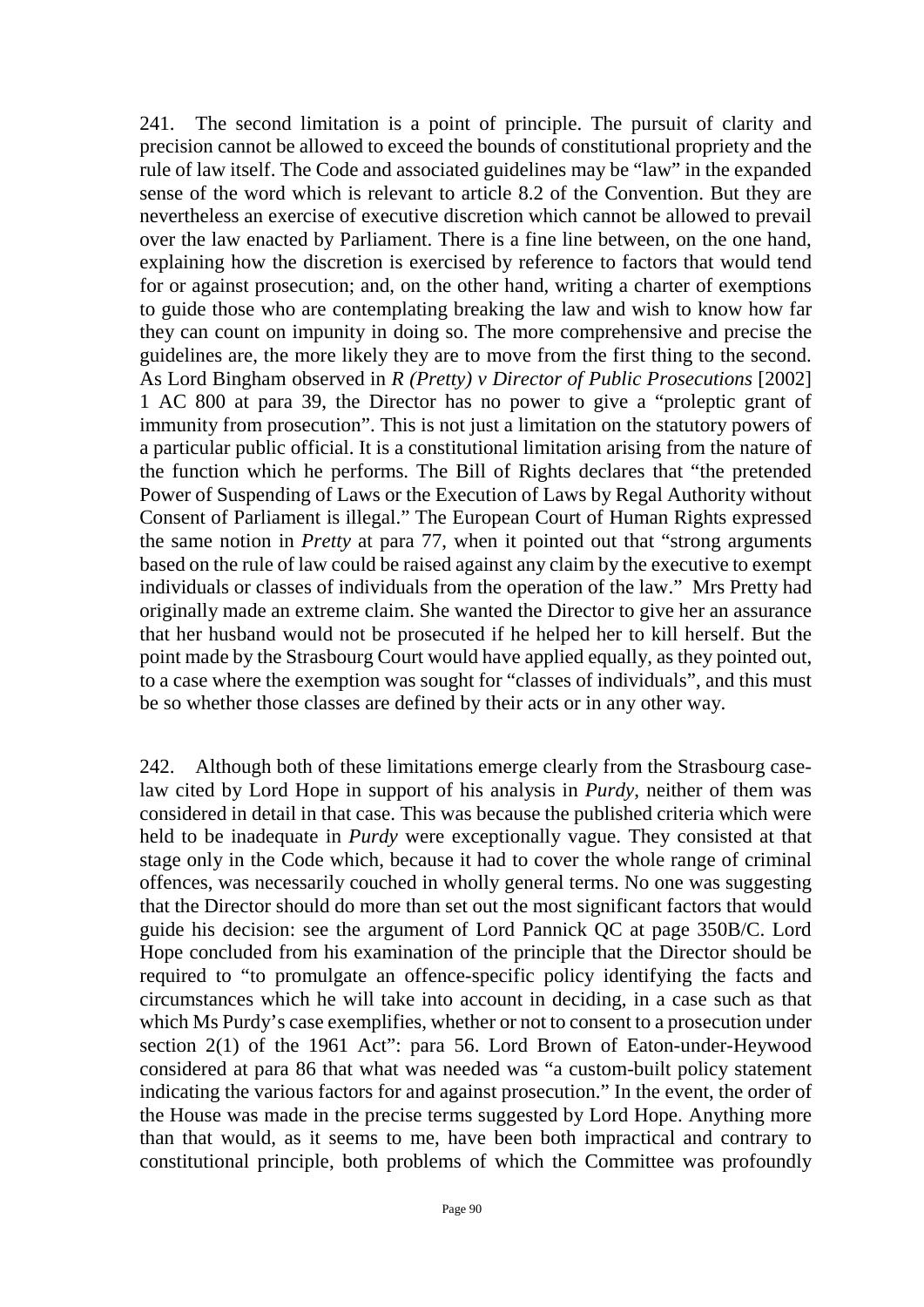conscious. The Committee must have regarded the limited form of order which they made as satisfying the principle which they had declared. They must also have appreciated that guidance stating the principles on which the discretion was exercisable and indicating the factors for and against prosecution would not in all cases enable the individual to know in advance whether he would be prosecuted, but only what matters would be taken into account.

# *The Director's published policy*

243. The Director's current policy is described in her predecessor's *Policy for Prosecutors in respect of Cases of Encouraging or Assisting Suicide*, published in February 2010 after the decision in *Purdy*. Lord Neuberger has set out the relevant parts, and I will not do so again. In summary, it lists sixteen "public interest factors tending in favour of prosecution" and six "public interest factors tending against prosecution". The factors tending in favour of prosecution include (6) that "the suspect was not wholly motivated by compassion", (12) "the suspect gave encouragement or assistance to more than one victim who were not known to each other", (13) "the suspect was paid by the victim or those close to the victim for his or her encouragement or assistance", (14) "the suspect was acting in his or her capacity as a medical doctor, nurse, other healthcare professional, a professional carer [whether for payment or not],... and the victim was in his or her care", and (16) "the suspect was acting in his or her capacity as a person involved in the management or as an employee (whether for payment or not) of an organisation or group, a purpose of which is to provide a physical environment (whether for payment or not) in which to allow another to commit suicide". Paragraph 44 recommends a "common sense" approach to the question of personal gain:

"It is possible that the suspect may gain some benefit - financial or otherwise - from the resultant suicide of the victim after his or her act of encouragement or assistance. The critical element is the motive behind the suspect's act. If it is shown that compassion was the only driving force behind his or her actions, the fact that the suspect may have gained some benefit will not usually be treated as a factor tending in favour of prosecution. However, each case must be considered on its own merits and on its own facts."

The factors in favour of and against prosecution are all subject to the general considerations at paragraphs 36-42. For present purposes, it is enough to quote paragraphs 39 and 40:

"39 Assessing the public interest is not simply a matter of adding up the number of factors on each side and seeing which side has the greater number. Each case must be considered on its own facts and on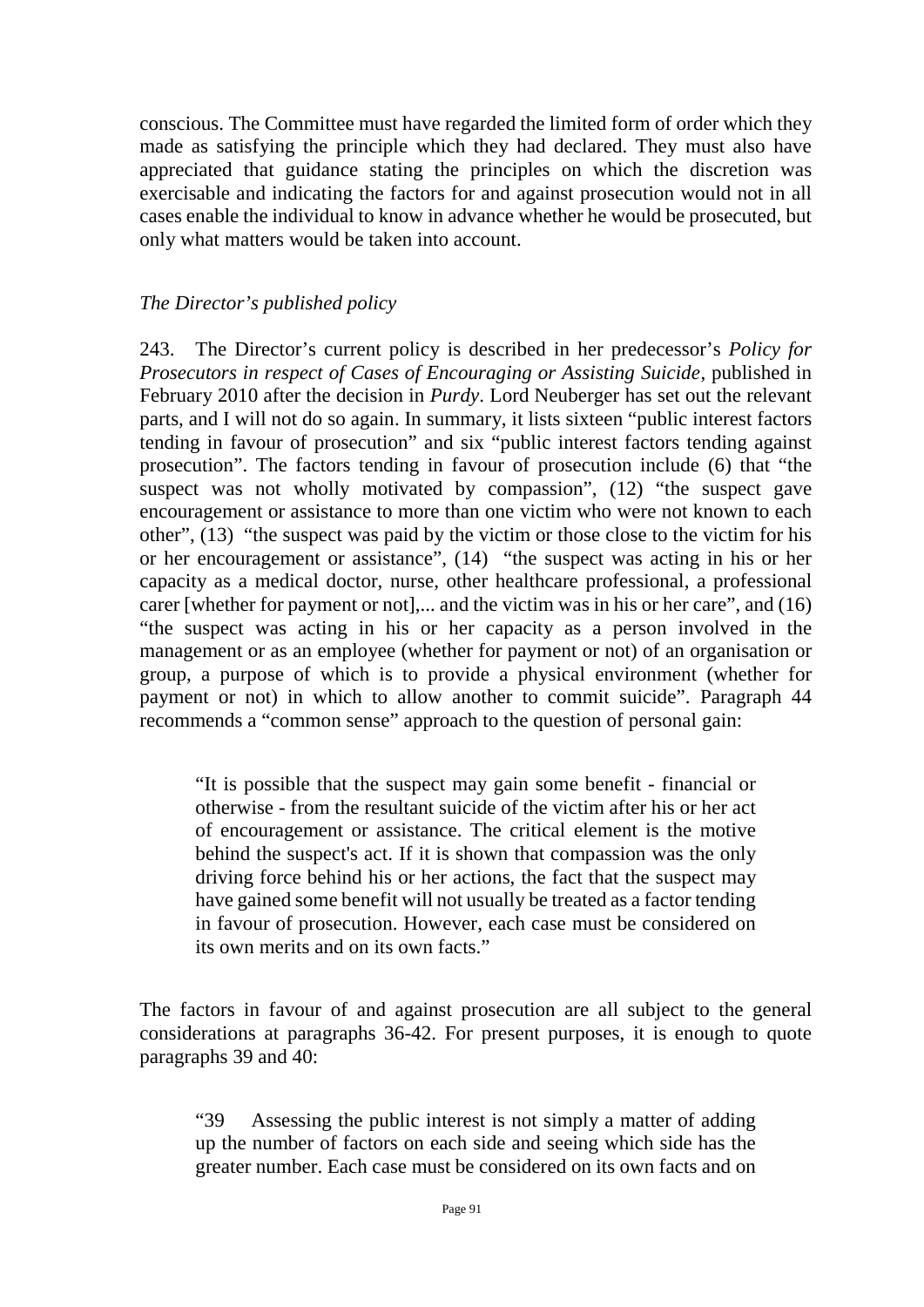its own merits. Prosecutors must decide the importance of each public interest factor in the circumstances of each case and go on to make an overall assessment. It is quite possible that one factor alone may outweigh a number of other factors which tend in the opposite direction. Although there may be public interest factors tending against prosecution in a particular case, prosecutors should consider whether nonetheless a prosecution should go ahead and for those factors to be put to the court for consideration when sentence is passed.

40 The absence of a factor does not necessarily mean that it should be taken as a factor tending in the opposite direction. For example, just because the victim was not 'under 18 years of age' does not transform the 'factor tending in favour of prosecution' into a 'factor tending against prosecution'."

244. In formulating the published policy the Director did exactly what the order in *Purdy* required him to do. In the words of Lord Hope's statement of the principle at para 41, it set out "the scope of the discretion and the manner of its exercise." The Director identified the factors that he would take into account, adding appropriate caveats about the importance of taking each case on its merits and considering the weight to be attached to each factor in the light of all the relevant circumstances. Moreover, the policy was carefully drafted so as avoid the risk of appearing to dispense from the operation of the law in certain cases, by identifying relevant factors rather than categories of persons or acts which would not, or probably not be prosecuted. Unless we are prepared to say that the House of Lords was wrong in *Purdy* to regard the order which it made as answering the principle which it declared, or unless circumstances have changed in some relevant respect, we should not now say that the February 2010 published policy is inadequate. No relevant change of circumstances has been alleged, and far from regarding the order made in *Purdy* as wrong, it seems to me to have been soundly based on principle.

245. Martin's case is that the current guidelines are inadequate because they do not make it sufficiently clear that an assister who has done nothing to encourage the suicide and whose assistance was motivated by nothing but compassion, will not be prosecuted. In particular, he says that they draw an unjustifiable distinction between assistance given by those who are connected to the patient by ties of love and affection (which he calls "Class 1 cases"), and others with no such connection ("Class 2 cases"). Martin accepts that the published policy is sufficiently clear about the former category. Unless there is particular cause for concern, all the factors tend against the prosecution of assisters in this category. They can assume, he says, that they will not be prosecuted. But he says that the position of those without emotional ties to the patient is unclear, especially if they are healthcare professionals or other professional carers. It is to their position that his submissions have been mainly directed.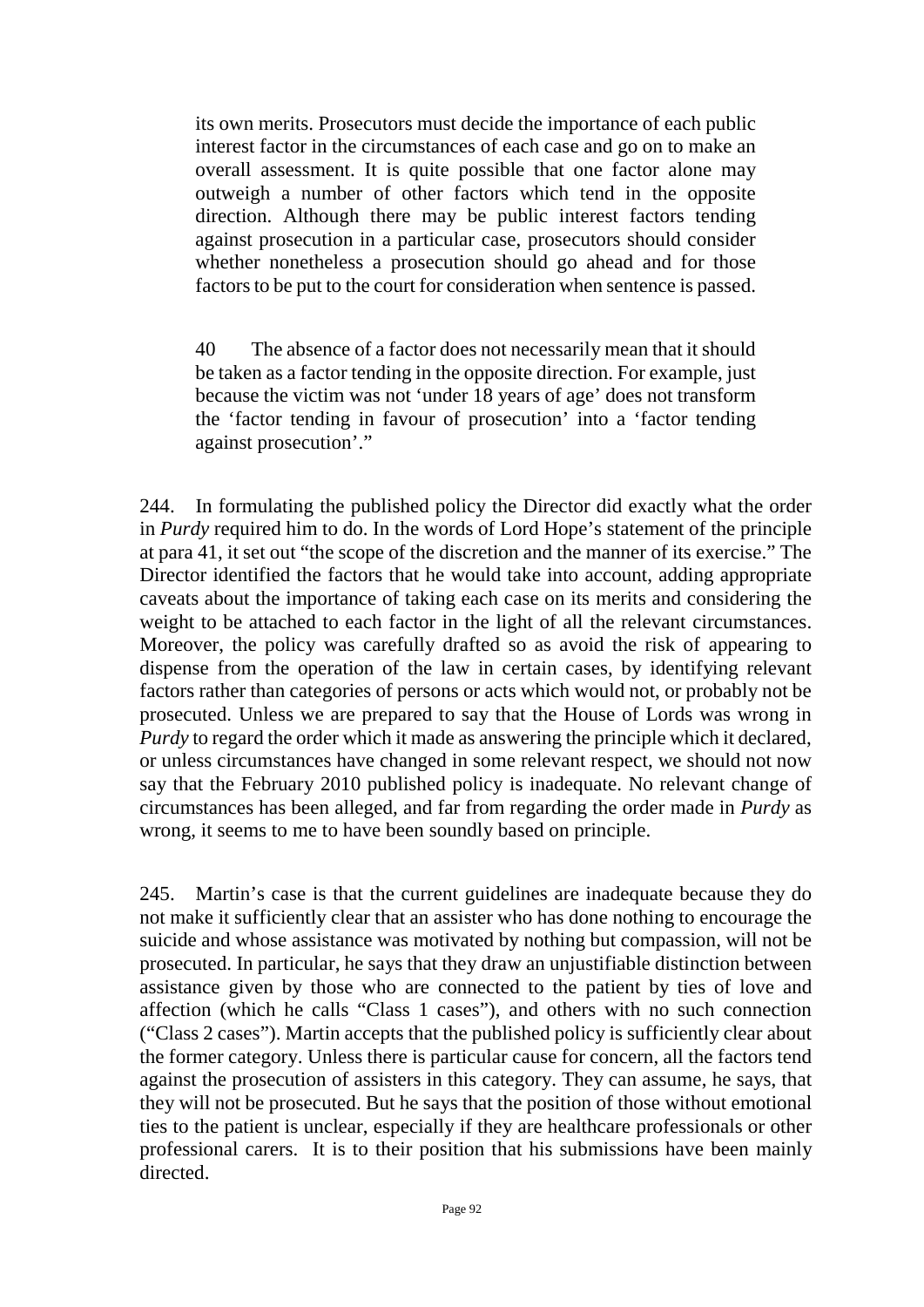246. The Director's published policy has deliberately and rightly not been framed by reference to categories of suspect. But the factors listed do suggest a difference in treatment between those whose assistance is given in a professional capacity, whether as doctors, nurses or carers, and others who are connected by emotional bonds to the patient, in practice generally members of his family. In my view, Martin is wrong to suggest that those in the latter category can count on escaping prosecution. That will depend on all the relevant circumstances, of which the emotional bond may well be the most important but is unlikely to be conclusive. However, the published policy does show that assisters of this kind are less likely to be prosecuted than professionals or other outsiders, other things being equal, which they may not be. Thus, the professional character of an assister's involvement will itself tell in favour of prosecution (factor 14). In addition he, and others without emotional ties to the patient, may not be regarded as "wholly motivated by compassion" (factor 6) and are quite likely to be paid for their assistance (factor 13). Martin objects to these distinctions, as well as to the leeway left to prosecutors by the advice at paragraph 39 that the weight to be given to each factor should be assessed case by case instead of being subject to weightings set out in the published policy. This case was substantially accepted by the majority of the Court of Appeal. But in my view, it was wrong in principle for a number of reasons.

247. In the first place, although presented as a complaint about the lack of clarity in the published policy, it is in reality a complaint about its substance. As I have pointed out, professionals and other outsiders differ in important respects from those whose willingness to assist the patient arises from an emotional relationship with him. The moral issues raised by the intervention of an outsider are more difficult to assess than those arising from assistance given by (say) members of the patient's family. The answer is likely to be affected by an altogether wider range of factors and therefore to be correspondingly less clear in advance. One can illustrate this by reference to the significance of compassion, which everyone agrees is critical in most of these cases. In the case of a close family member, for example a parent, child or spouse, the compassionate character of his or her motivation will usually be obvious, even if the assister stood to benefit financially by the patient's death. So far as anything is straightforward in this difficult field, it is the overwhelming emotional impact of the patient's suffering on those closest to him. What constitutes a purely compassionate motive in the case of an outsider is likely to be much less obvious. At one extreme, the professional who assists the patient to kill himself may be a long-term living in-carer who has formed an emotional bond with the patient not unlike that of his closest relatives. At the opposite end of the range, the professional may have little or no personal acquaintance with the patient, but out of compassion for human suffering in general holds himself out as being ready to assist patients who have freely chosen suicide. Between these extremes there is an infinitely complex range of possibilities. The position of the professional is likely to be affected by his closeness to the patient, the length of his acquaintance with him, the extent of his previous responsibility for the patient's care, his relations with the patient's family, his opinions about the legal prohibition of assisted suicide, any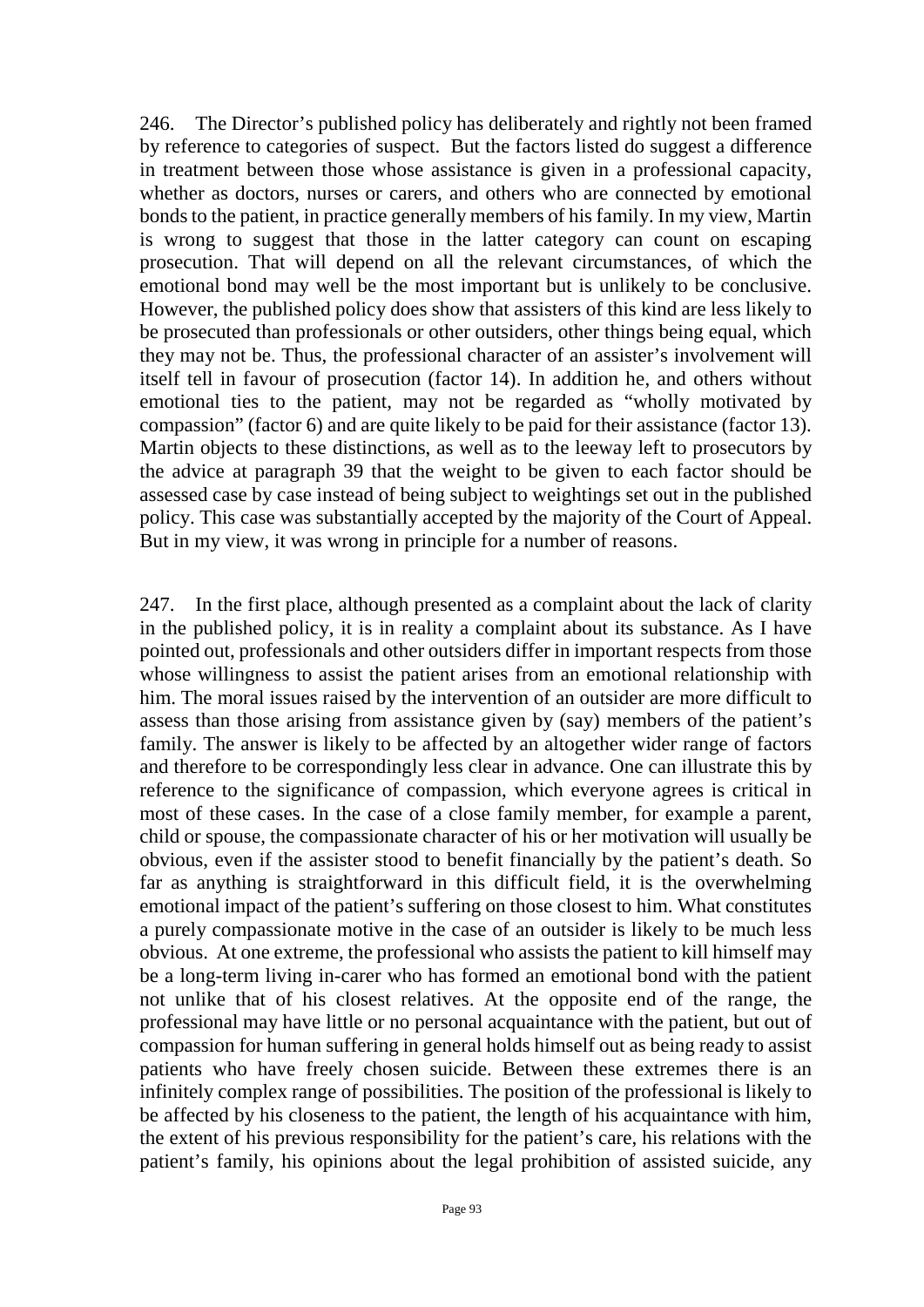relevant rules or guidance of his professional body, any involvement on his part in assisting other patients to commit suicide, whether he is paid for his assistance and if so how much, and many other matters. In addition to being more difficult to evaluate, the involvement of the professional raises issues with important implications for other terminally ill or suffering patients, many of whom may be vulnerable. The most that the Director can reasonably be expected to do in the face of such a complex process of evaluative judgment is to identify the main factors that will be relevant. It is neither possible nor proper for him to attempt a precise statement in advance of the facts about when a professional will or will not be prosecuted. Either such a statement will have to be so general and qualified as to be of limited value for predictive purposes, or else it is liable to tie the Director's hands in a way that would in practice amount to a dispensation from the law.

248. In the Divisional Court Toulson LJ at paras 141-143 gave three reasons why it would be wrong to require the Director to reformulate her policy:

"141. First, it would go beyond the Convention jurisprudence about the meaning of 'law' in the context of the rule of law. Even when considering the meaning of 'law' in the strict sense of that which may be enforced by the courts, the jurisprudence allows a degree of flexibility in the way that it is formulated *(Sunday Times v UK).* This must apply even more in relation to 'law' in the extended sense of meaning the law as it is liable in practice to be enforced *(Purdy*  paragraph 112), because flexibility is inherent in a discretion. It is enough that the citizen should know the consequences which may well result from a particular course of action.

142. Secondly, it would be impractical, if not impossible, for the DPP to lay down Guidelines which could satisfactorily embrace every person in Mr Havers' class 2, so as to enable that person to be able to tell as a matter of probability whether he or she would be prosecuted in a particular case. As Mr Havers rightly observed, the factors for and against prosecution may point in opposite directions. I do not see how the DPP could be expected to lay down a scheme by which a person would be able to tell in advance in any given case whether a particular factor or combination of factors on one side would be outweighed by a particular factor or a combination of factors on the other side. The DPP is not like an examiner, giving or subtracting marks in order to decide whether a candidate has achieved a pass mark. The DPP has expressed his opposition to any such schematic approach for the good reason that each case ultimately involves a personal judgment.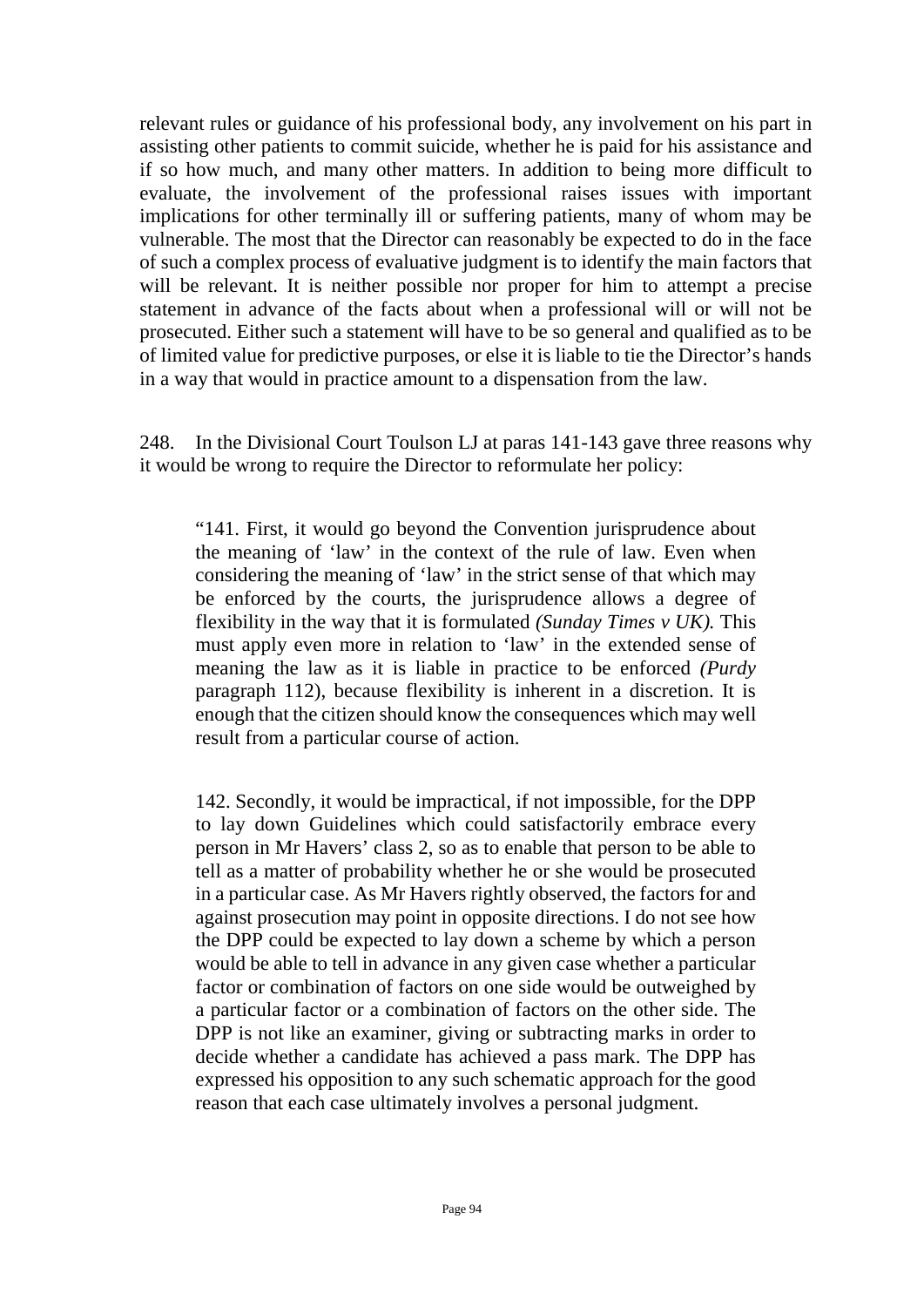143. Thirdly, it would require the DPP to cross a constitutional boundary which he should not cross. For the DPP to lay down a scheme by which it could be determined in advance as a matter of probability whether an individual would or would not be prosecuted would be to do that which he had no power to do, i.e. to adopt a policy of non-prosecution in identified classes of case, rather than setting out factors which would guide the exercise of his discretion."

In my opinion, the Court of Appeal had no convincing answer to these points. This is, I think, because there is none.

249. Ultimately, the question of legal principle posed by the reasoning of the House of Lords in *Purdy* is whether the uncertainty about the position of professionals allows the arbitrary and inconsistent exercise of executive discretion. In my opinion it does not. Any lack of clarity or precision does not arise from the terms of the Director's published policy. It arises from the discretionary character of the Director's decision, the variety of relevant factors, and the need to vary the weight to be attached to them according to the circumstances of each individual case. All of these are proper and constitutionally necessary features of the system of prosecutorial discretion. The terms of the published policy reflect them. The document sets out the principal relevant factors for and against. It treats the professional character of an assister's involvement as a factor tending in favour of prosecution. It is at least as clear as any sentencing guidelines for this offence could be.

# *The Lord Chief Justice's interpretation of the Director's published policy*

250. I turn, finally, to a question which arose in the course of the argument, and which has assumed greater prominence than was perhaps expected when the appeal was opened. Lord Judge dissented in the Martin appeal, mainly because he took a different view of the interpretation of the published policy from the rest of the Court of Appeal. Paras 185 and 186 of his judgment have been set out, substantially in full, by Lord Neuberger at para 142 of his judgment. In summary, Lord Judge thought that factor 14 tending in favour of prosecution was concerned only with professionals who abused a position of trust arising from their professional relationship with the patient, for example by bringing undue influence to bear upon him. He thought that it did not extend to a "professional carer who, with no earlier responsibility for the care of the victim, comes in from outside to help." He would have regarded it as an "extraordinary anomaly" that such a person should be more likely to be prosecuted than the family members who brought him in, at any rate if he was not "profiteering". This, in Lord Judge's view, was because such a person would be doing no more than (say) the patient's wife would do if she could. He regarded it as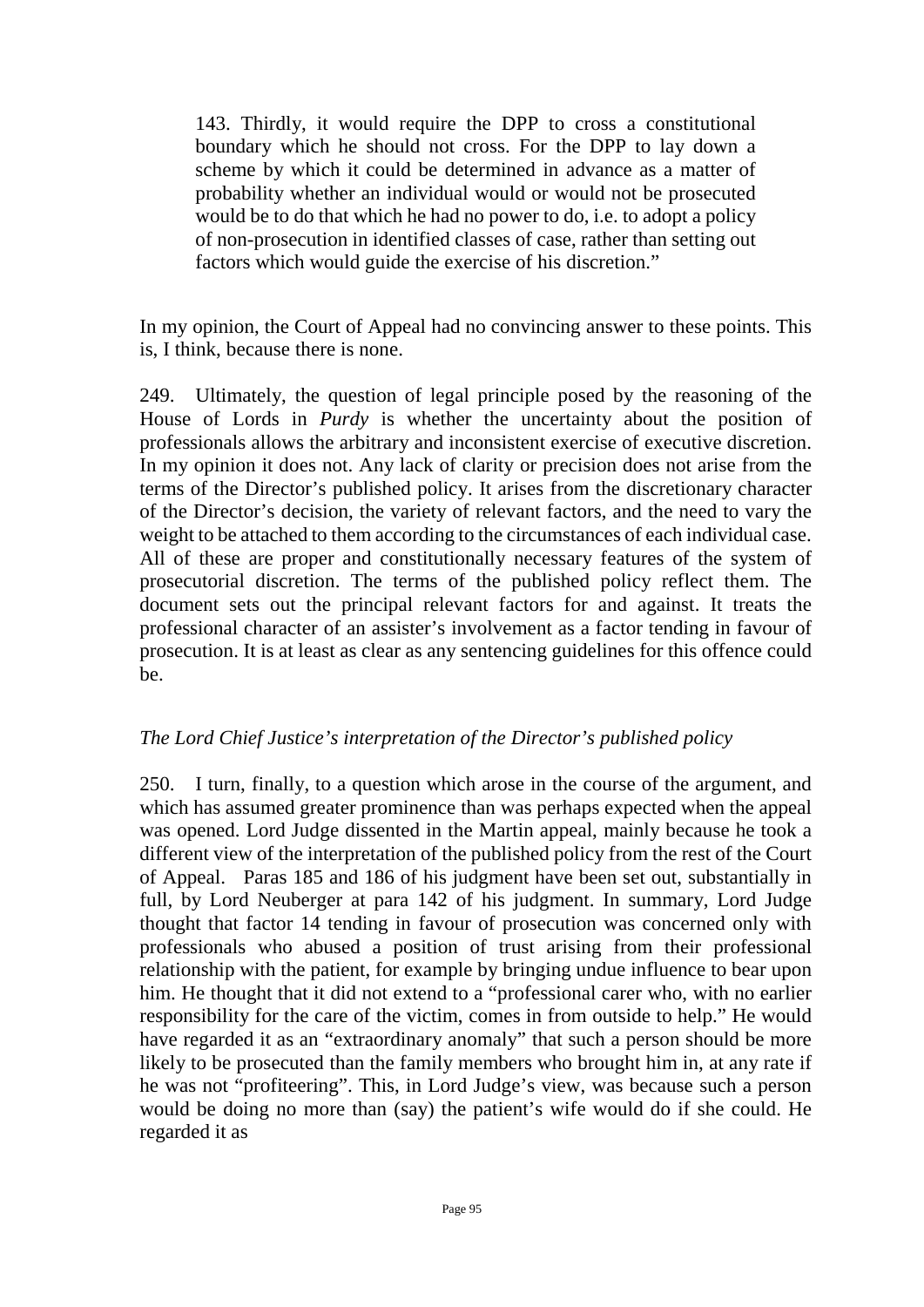"an extraordinary anomaly, that those who are brought in to help from outside the family circle, but without the natural love and devotion which obtains within the family circle, are more likely to be prosecuted than a family member when they do no more than replace a loving member of the family, acting out of compassion, who supports the 'victim' to achieve his desired suicide."

Like Lord Neuberger, I do not think that this is what the Director's published policy says. On its face, it discloses a much more general principle that the professional character of an assister's involvement is in all circumstances a factor tending in favour of prosecution, although one whose weight will vary (like all the listed factors) according to the circumstances.

251. Nonetheless, in the course of argument, Counsel for the Director accepted, on her specific instructions, that paras 185 and 186 of Lord Judge's judgment correctly represented her policy. If this is so, and if, as I consider, the published policy as it stands says something different, then it is clear that the Director is bound to resolve the inconsistency one way or the other. However, I am not prepared to say that she must resolve it by incorporating Lord Judge's interpretation into the published document. I am not prepared to do this for three reasons. First, it is unnecessary. I have no doubt that the Director will in any event wish to review the terms of the published policy in the light of the judgments on this appeal, especially on this point. Secondly, it is legally inappropriate. The Director's duty is to ensure (i) that her published policy is clear, and (ii) that it accurately represents her actual policy. It is not her duty to adopt Lord Judge's interpretation as her policy, and in the absence of her concession in argument nobody could have suggested that it was. Third, it would not be appropriate to make an order the effect of which would be to hold her to that concession, until she has had the fullest opportunity of considering the implications of the two relevant paragraphs of Lord Judge's judgment for the published policy as a whole, in the light of her legal and constitutional role as a prosecuting authority and in the light of our judgments in this case.

252. The third point requires some expansion. The reason for making it is that Lord Judge's two paragraphs cannot simply be incorporated into the existing published policy. They beg a number of questions, some of them fundamental, on which we do not know the Director's views, and on which she may not yet have formed concluded views. Lord Judge was interpreting factor (14) tending in favour of prosecution. But the relationship between a revised factor (14) and the other factors would need careful consideration if the resulting document is to be clear and coherent. The various listed factors for and against prosecution set out in the existing published policy are concerned with two main matters: (i) whether the assister was entitled to believe that the patient had made a free, settled and unpressured decision to die, and (ii) whether the assister was motivated wholly by compassion. The most difficult issue concerns the relationship between a revised factor (14) and the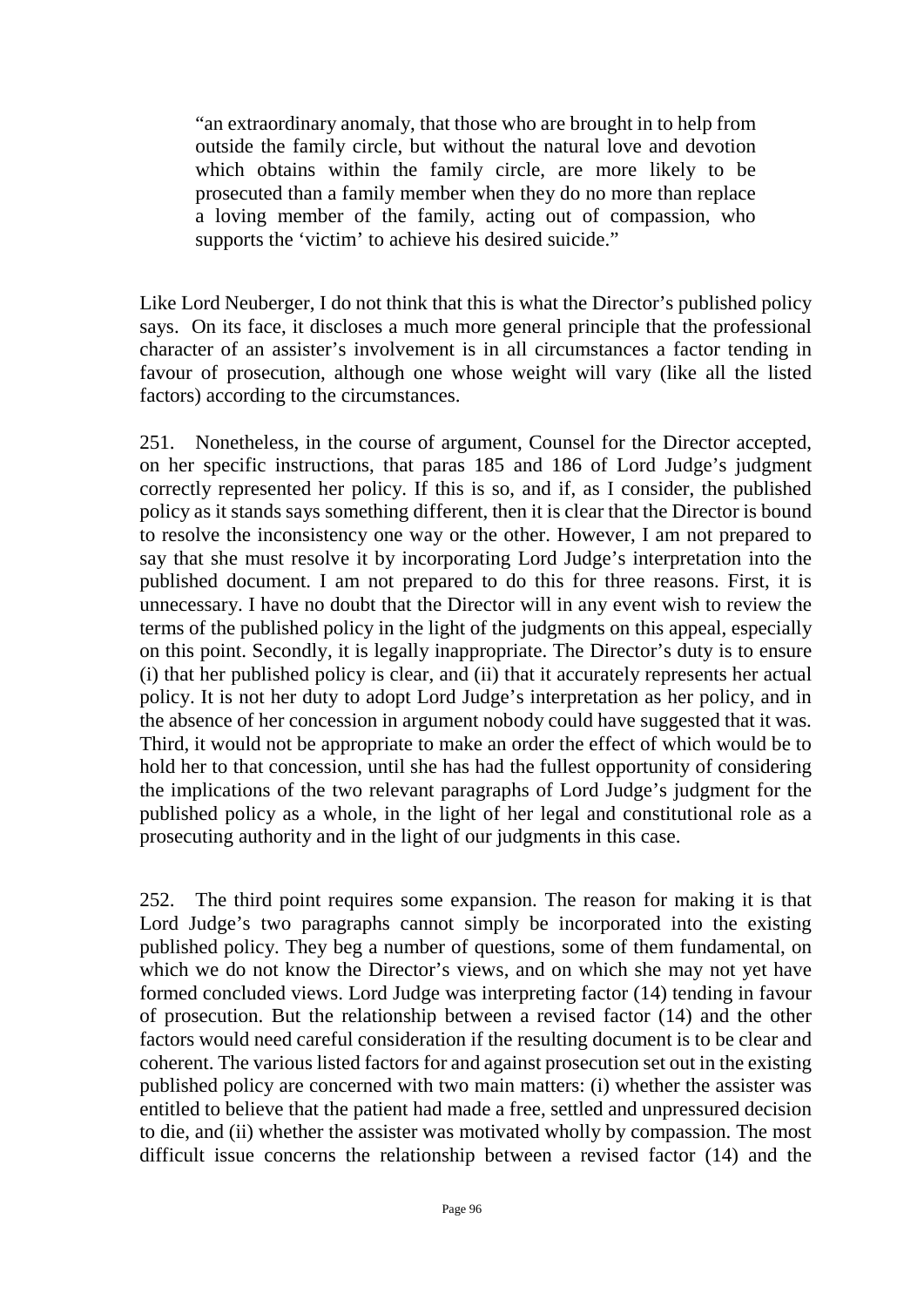existing factor (6), which treats it as a factor tending in favour of prosecution that the suspect was "not wholly motivated by compassion". The purely compassionate character of the assister's motivation is a major head of mitigation, which is more likely to be available to someone with an emotional connection to the patient than it is to an outsider with no emotional or even a prior professional connection. There may be very little mitigation available to, say, an assister acting under no compelling pressure arising from a prior relationship with the patient, who has simply been brought in to contribute his technical expertise to the commission of a criminal offence. It can fairly be said that in many cases this approach will deprive those closest to the patient of the means of enabling him to kill himself. This is so. But it is not the object of the published policy to facilitate assisted suicide. Its object is to enable prosecutors to address the main factors which mitigate guilt. Otherwise he is at risk of moving away from the concept of mitigating guilt, and towards that of dispensing certain categories of person from the operation of the Act.

253. The relationship between a revised factor (14) and the existing factor (6) is probably the most delicate issue, but it is not the only one. What kind of "professional carer with no earlier responsibility for the care of the victim" will be covered by the revised policy? One may infer from the existing factor (12) tending in favour of prosecution that they will not generally include those who held themselves out as giving technical assistance for suicide or who, without holding themselves out, had done it before. Lord Judge appears to have made the (surely realistic) assumption that they would charge for their services, although not in a "profiteering" way. But how would such persons be affected by factor (13), which treats the receipt of payment as a factor tending in favour of prosecution. And what would constitute "profiteering"? Equally delicate questions may arise when one broaches the question what kind of assistance is to be covered by the revised policy. One may infer from factor (16) that the revised policy would not extend to the provision of suicide clinics in the United Kingdom to do what Dignitas does in Switzerland. But highly contentious issues may arise as to the application of the revised policy to some forms of assistance falling well short of that extreme. The context of Lord Judge's remarks and the facts of Martin's case suggest that he was thinking mainly of assistance consisting in accompanying the patient to Dignitas in Switzerland. But the same considerations would not necessarily apply to supplying lethal prescription drugs or specialised equipment. All of these questions might require consultation with the medical professions or even the general public, as occurred before the publication of the current policy.

254. Unless the Director proposes to modify factors (6), (12)-(14) and (16), the circumstances in which Lord Judge's "professional carer with no earlier responsibility for the care of the victim" will be protected may be far too narrowly confined to justify Lord Judge's prediction at para 186 that they are "most unlikely to be prosecuted." But for present purposes the decisive consideration is that it is a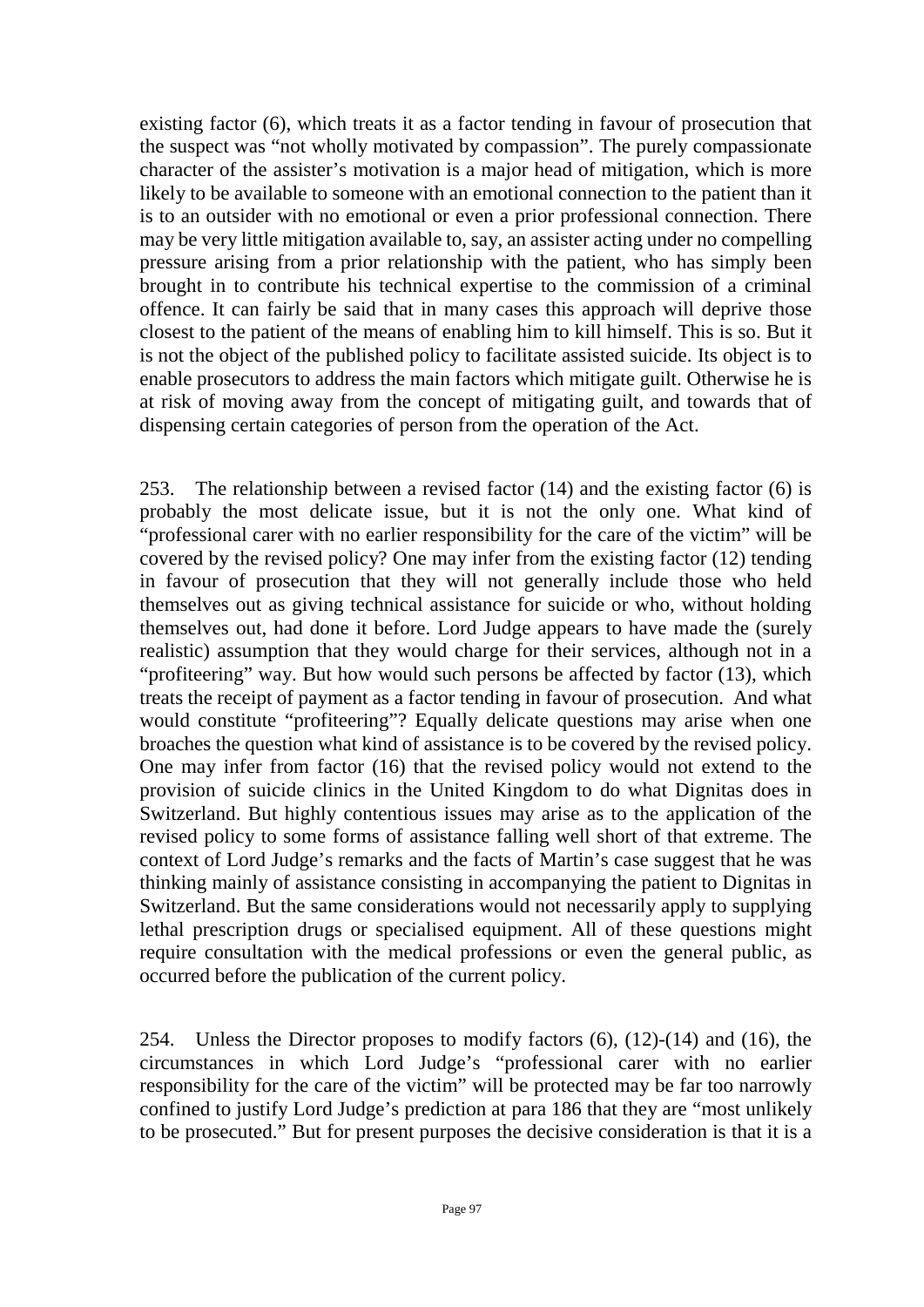matter for the Director and not for us to decide whether to adopt Lord Judge's interpretation of the policy and if so how and how far to do so.

## *The present state of the law*

- 255. The current position may fairly be summarised as follows:
	- (1) In law, the state is not entitled to intervene to prevent a person of full capacity who has arrived at a settled decision to take his own life from doing so. However, such a person does not have a right to call on a third party to help him to end his life.
	- (2) A person who is legally and mentally competent is entitled to refuse food and water, and to reject any invasive manipulation of his body or other form of treatment, including artificial feeding, even though without it he will die. If he refuses, medical practitioners must comply with his wishes: *Sidaway v. Board of Governors of the Bethlem Royal Hospital and the Maudsley Hospital* [1985] A.C. 871, 904-905; *In re F (Mental Patient: Sterilisation)* [1990] 2 A.C. 1; *Airedale NHS Trust v Bland* [1993] AC 789. A patient (or prospective patient) may express his wishes on these points by an advance decision (or "living will").
	- (3) A doctor may not advise a patient how to kill himself. But a doctor may give objective advice about the clinical options (such as sedation and other palliative care) which would be available if a patient were to reach a settled decision to kill himself. The doctor is in no danger of incurring criminal liability merely because he agrees in advance to palliate the pain and discomfort involved should the need for it arise. This kind of advice is no more or less than his duty. The law does not countenance assisted suicide, but it does not require medical practitioners to keep a patient in ignorance of the truth lest the truth should encourage him to kill himself. The right to give and receive information is guaranteed by article 10 of the Convention. If the law were not as I have summarised it, I have difficulty in seeing how it could comply.
	- (4) Medical treatment intended to palliate pain and discomfort is not unlawful only because it has the incidental consequence, however foreseeable, of shortening the patient's life: *Airedale NHS Trust v Bland* [1993] AC 789, 867D (Lord Goff), 892 (Lord Mustill), *R* (*Pretty) v Director of Public Prosecutions* [2002] 1 AC 800, 831H-832A (Lord Steyn).
	- (5) Whatever may be said about the clarity or lack of it in the Director's published policy, the fact is that prosecutions for encouraging or assisting suicide are rare. Between 1998 and 2011, a total of 215 British citizens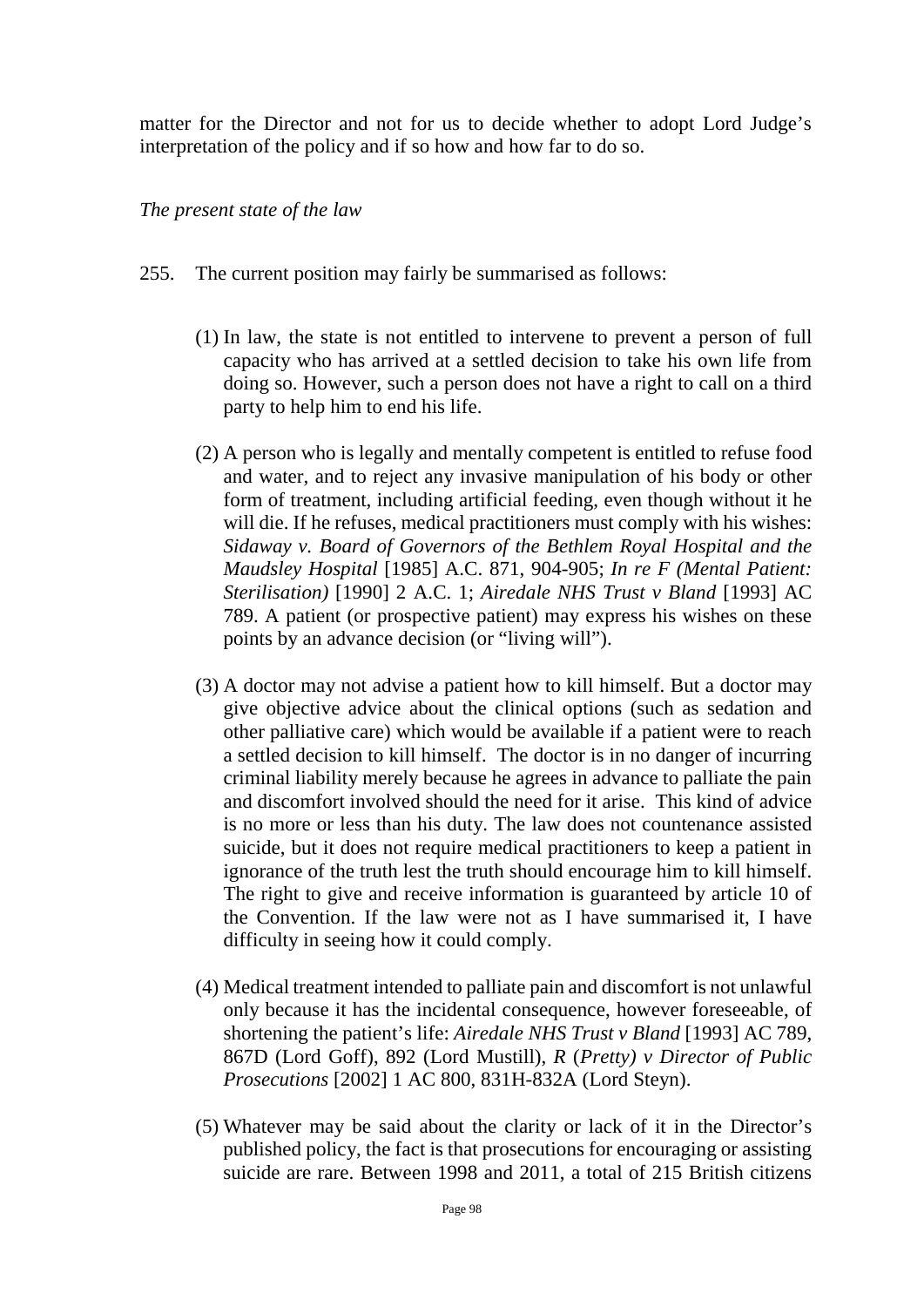appear to have committed suicide with medical assistance at the Dignitas clinic in Switzerland. Not one case has given rise to prosecution. Although cases of assisted suicide or euthanasia are periodically reported to the police (85, we were told, between 1 April 2009 and 1 October 2013) there has been only one recent prosecution for assisting suicide, and that was a particularly serious case.

256. This state of English law and criminal practice does not of course resolve all of the problems arising from the pain and indignity of the death which was endured by Tony Nicklinson and is now faced by Mr Lamb and Martin. But it is worth reiterating these well-established propositions, because it is clear that many medical professionals are frightened by the law and take an unduly narrow view of what can lawfully be done to relieve the suffering of the terminally ill under the law as it presently stands. Much needless suffering may be occurring as a result. It is right to add that there is a tendency for those who would like to see the existing law changed, to overstate its difficulties. This was particularly evident in the submissions of Dignity and Choice in Dying. It would be unfortunate if this were to narrow yet further the options open to those approaching death, by leading them to believe that the current law and practice is less humane and flexible than it really is.

### *Conclusion*

257. I would dismiss the appeal of Mrs Nicklinson and Mr Lamb. I would allow the Director's appeal in Martin's case, and dismiss Martin's cross-appeal.

# **LORD HUGHES**

258. The claimants in these cases, and Mrs Nicklinson's husband before his death, together with some other people in similar positions, see themselves as in a cruel paradox. They have concluded that their lives are not worth living. Whether others in comparable positions would think the same of themselves is, for them, not the point. No one questions their mental capacity to reach the decisions that they have. It is impossible not to understand the depth of their dismay, given the combination of appalling limitation on even the most basic of functions and constant pain. If they were able, unassisted, to commit suicide, they have decided that they would. But their disabilities are so great that they cannot do so, unless they can persuade someone else to help them. Their physical conditions are not likely to be terminal in the near future, so that they will remain unable to achieve their wish for an indefinite period. Whatever the legal position, their appeal for relief will not fail to touch most hearers.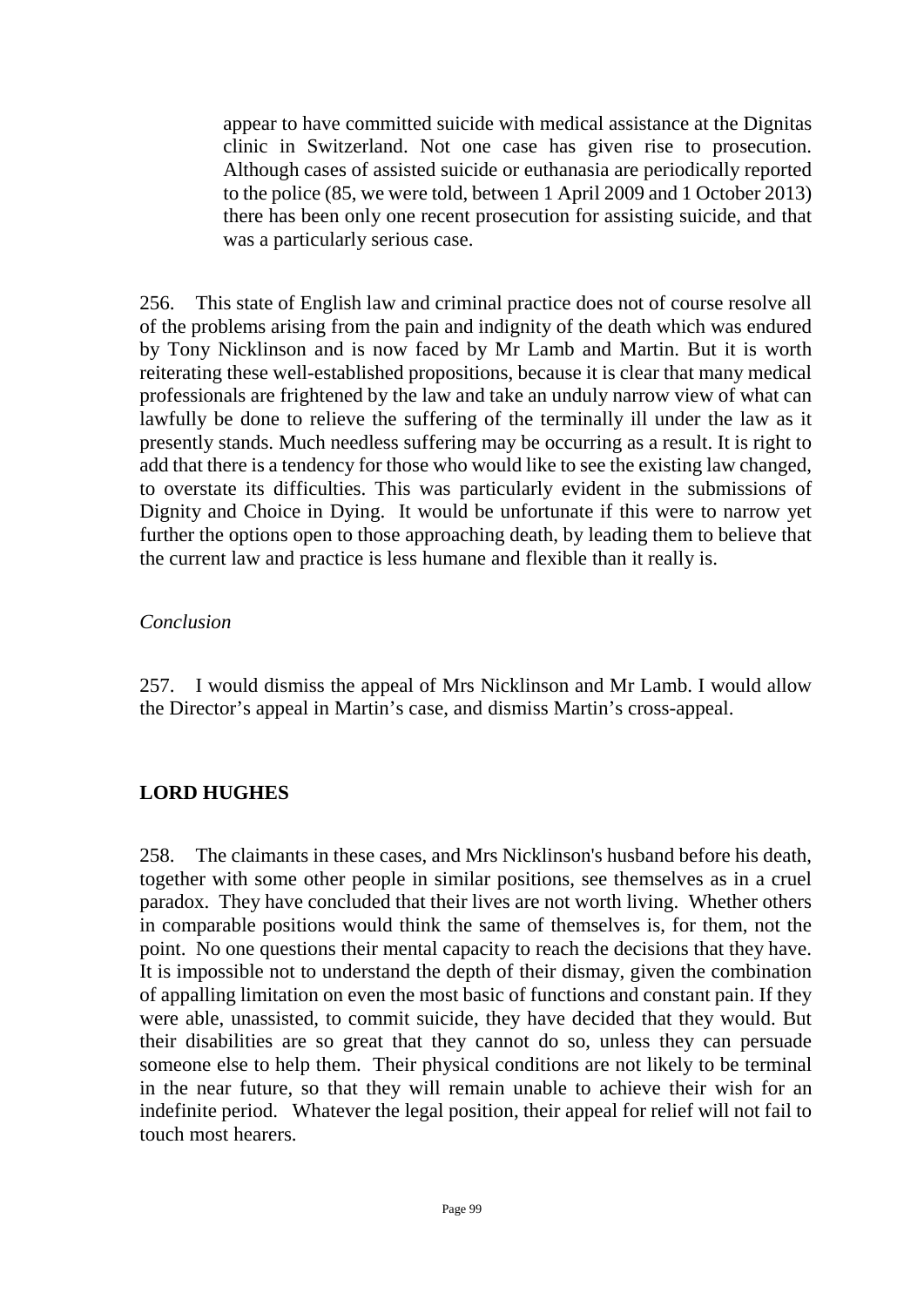259. A court can, however, only respond to this appeal by applying the law. That is, of course, not the same as deciding what individual judges would personally like the law to be. Under our constitutional arrangements, firmly entrenched even if largely unwritten, the legislative function is committed to Parliament and courts must not usurp it. Courts do have the necessary function to interpret statutes and to decide what they mean, and to synthesise the different sources of English law, statute law, common law and European. An essential question in this case is whether these latter, properly judicial, functions, can extend to afford the claimants the relief they seek.

260. In this case there is a perfectly clear Act of Parliament. The Suicide Act 1961 abolished the offence of suicide, so that the suicide himself or herself is no longer committing an offence. But it deliberately, and plainly, created in section 2(1) a separate offence of assisting someone else to commit suicide. True it is that this was fifty years ago, but, even if the law knew a concept of statutory obsolescence, as it does not, this statute was deliberately re-enacted in 2009, after lively public and Parliamentary debate, and after a private member's Bill designed to relax the law had been considered in Parliament and rejected. If anything, the new sections 2A and 2B inserted into the 1961 Act in 2009 somewhat extend the scope of the offence under section  $2(1)$ . There is no escape from the fact that unless section  $2(1)$  of the Suicide Act is for some reason or to some extent ineffective, anyone who assists the present claimants or people in like position to commit suicide is guilty of an offence.

261. The only possible route to qualifying the statute lies in the European Convention on Human Rights ("ECHR"), as part of English law via the Human Rights Act 1998. The argument that it does so in the present cases depends on deploying article 8 of the Convention, by one or other of two possible legal routes. Article 8 provides:

"1. Everyone has the right to respect for his private and family life, his home and his correspondence.

2. There shall be no interference by a public authority with the exercise of this right except such as is in accordance with the law and is necessary in a democratic society in the interests of national security, public safety or the economic well-being of the country, for the prevention of disorder or crime, for the protection of health or morals, or for the protection of the rights and freedoms of others."

262. The scheme of article 8 is well known. Like several other articles dealing with so-called qualified rights, it first states an area in which it is concerned to limit State action affecting individuals, and then, by paragraph (2) sets out the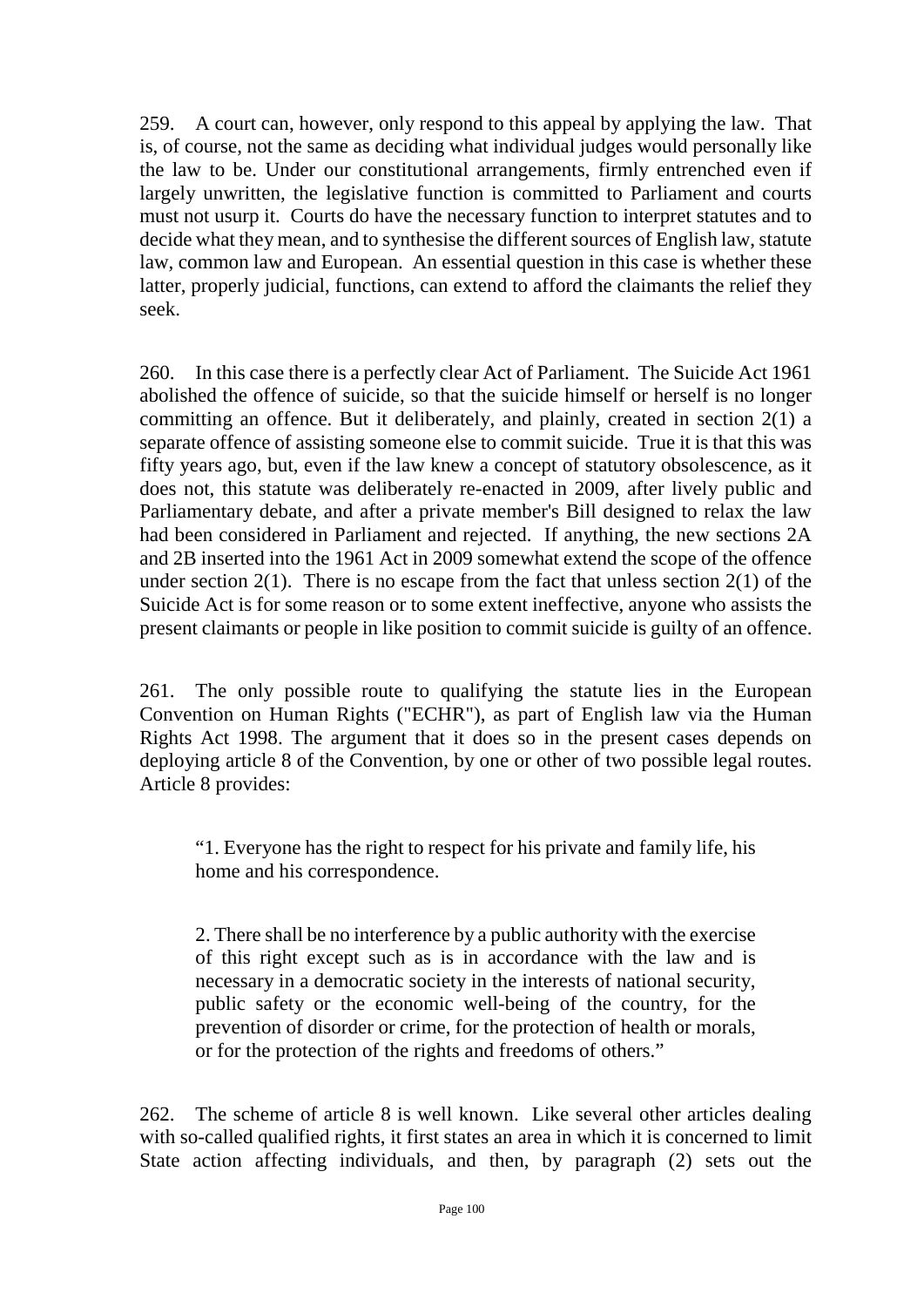qualifications which must be exhibited by State action if it is to be legitimate. Those qualifications are two, the first of legality and the second of justification:

- i) the State's action must be 'in accordance with the law'; and
- ii) it must be justified as a proportionate means to a legitimate end.

263. The reach of article 8 can now be seen to be extensive. "Private and family life" undoubtedly covers a wide range of personal activity. There are times when, as a sphere of personal activity is identified as falling within the reach of article 8, it is tempting to say that there is therefore a fundamental right to that particular form of activity. The better view is that the fundamental right is to what article 8.1 actually speaks of - namely respect for private and family life. Whether there is a right to do the particular thing under consideration depends on whether the State is or is not justified in prohibiting it, or placing conditions upon it, and that in turn depends on whether the State's rules meet the requirements of article 8.2. To take a simple example unconnected with the present appeals, the consumption of drugs whether for reasons of health, pain relief, athletic performance or simple recreation - may well be an aspect of private life within the reach of article 8.1. But it does not follow that there is a fundamental right to take cannabis or steroids, ecstasy or cocaine, still less for others to supply such drugs to would-be users. The great majority of European States prohibit at least some drug usage in the general public interest, and such prohibition is generally more than fully justified under article 8.2.

264. It is now clear that a person's autonomy in making decisions about how to end his life engages article 8. I agree that it follows that his autonomy in deciding to seek advice or assistance also does so. One ought not, however, in the present cases, to begin with the proposition that an individual has a right to make an end of life decision and to seek assistance in carrying it out. That would be to fall into the error explained in the last paragraph and to assume the answer to these cases. These cases depend not simply on article 8.1 but on its interrelation with article 8.2. And although the claimants in both appeals invoke article 8 they rely on quite different aspects of it.

265. In the first appeal, of Mrs Nicklinson and Mr Lamb, the issue is now whether the claimant can lawfully engage the assistance of a medical practitioner such as Dr Nitschke to provide a complex machine to deliver a lethal injection, which the claimant can himself activate. Their wish is to undergo this process in England. Their case depends upon the justification limb of article 8.2. They can succeed only if the application of section 2(1) to them in their situations would fail the test of proportionate pursuit of legitimate aim. In effect, they can succeed only if in law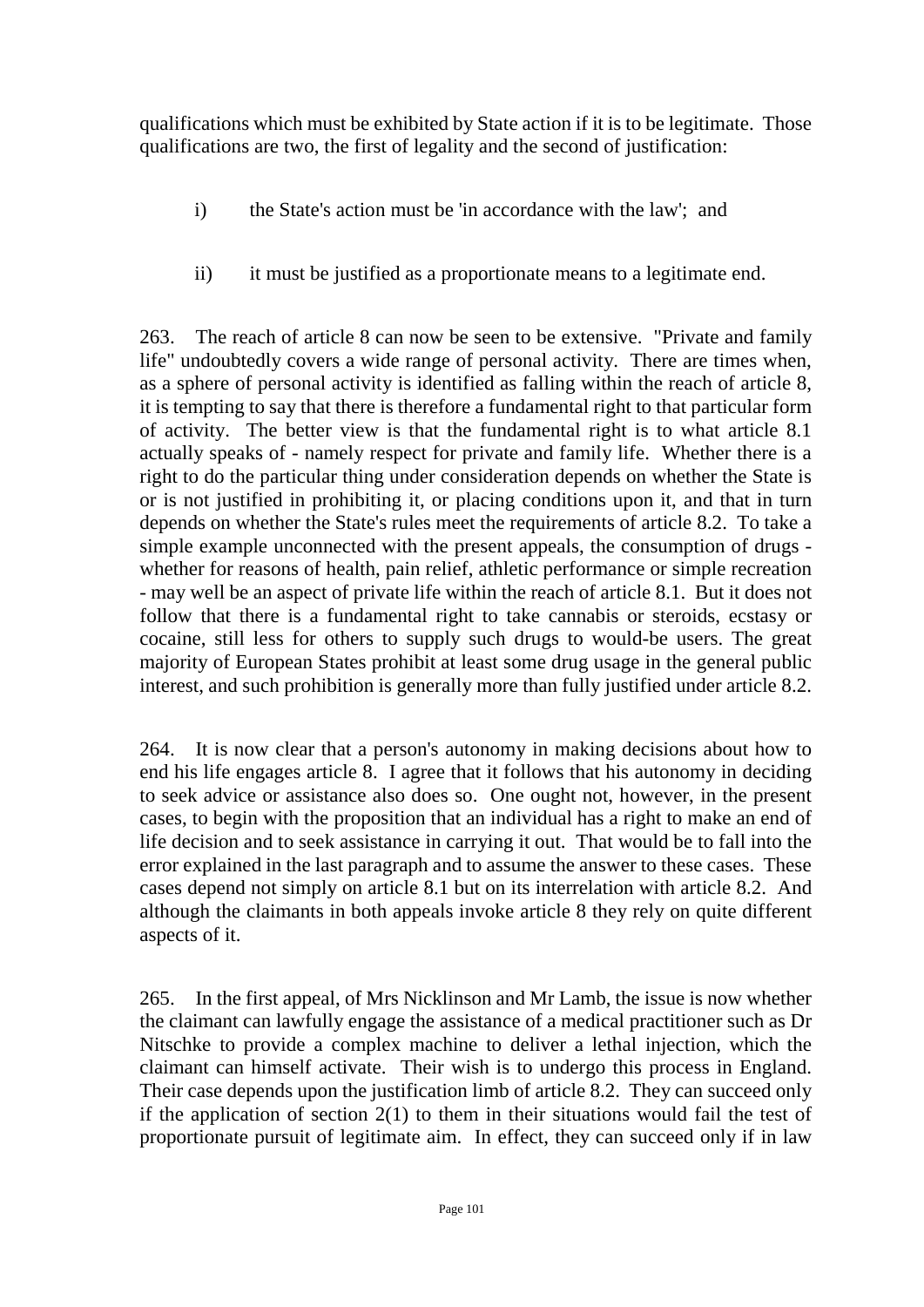the generalised ban upon assisted suicide in section  $2(1)$  is contrary to their article 8 rights.

266. In the second appeal, AM challenges not section 2(1) but the position of the Director of Public Prosecutions. He contends that the policy statement issued by the Director following the order to provide such which was made in *R (Purdy) v Director of Public Prosecutions* [2009] UKHL 45, [2010] 1 AC 345 is not enough and must be amplified to deal more specifically with the position of a medical carer who assists, as distinct from a friend or relative who does. He has two distinct arguments. First and principally, he invokes article 8.2 not for the rule of proportionate justification but for the rule of legality. His contention is that a restriction on his private life must, to be in accordance with the law, make it sufficiently foreseeable whether a medical carer will be prosecuted. His secondary contention, advanced on his cross-appeal, is that the Director's policy statement discourages the sort of professional compassionate assistance which he seeks, and that it is thus a disproportionate interference with his article 8 rights. This secondary position involves, like the appeal of Mrs Nicklinson and Mr Lamb, the invocation of the justification limb of article 8.2. This distinction is central to these appeals.

267. So far as the first appeal is concerned, I have little to add to the reasoning of Lord Sumption, with which I respectfully agree. I also agree with the reasons given in the Court of Appeal, which on this point was unanimous. It is plain that the Strasbourg court has not found that a generalised prohibition on assisting others to commit suicide is a breach of article 8. Given the great preponderance of European States which adopt such a rule, and not least recommendation 1418 of the Council of Europe in 1999, it would have been extremely surprising if it had done so. It is true that Strasbourg thus regards the question as one to be resolved by individual States within their margin of appreciation. But in this country, with our constitutional division of responsibility between Parliament and the courts, this is very clearly a decision which falls to be made by Parliament. For the moment, the balance between the public interest in the protection of the vulnerable and the preservation of life on the one hand and the private interests of those minded to commit suicide on the other has been struck by the 1961 Act, re-enacted in 2009. A change, whether desirable or not, must be for Parliament to make. That is especially so since a change would be likely to call for an infrastructure of safeguards which a court decision could not create.

# *The position of the DPP*

268. Historically, England and Wales came late to a State public prosecutor considerably later than Scotland and much later than many European countries. The office of Director of Public Prosecutions was not created until 1879 and then in the face of no little opposition. Leaving aside bodies specially authorised to prosecute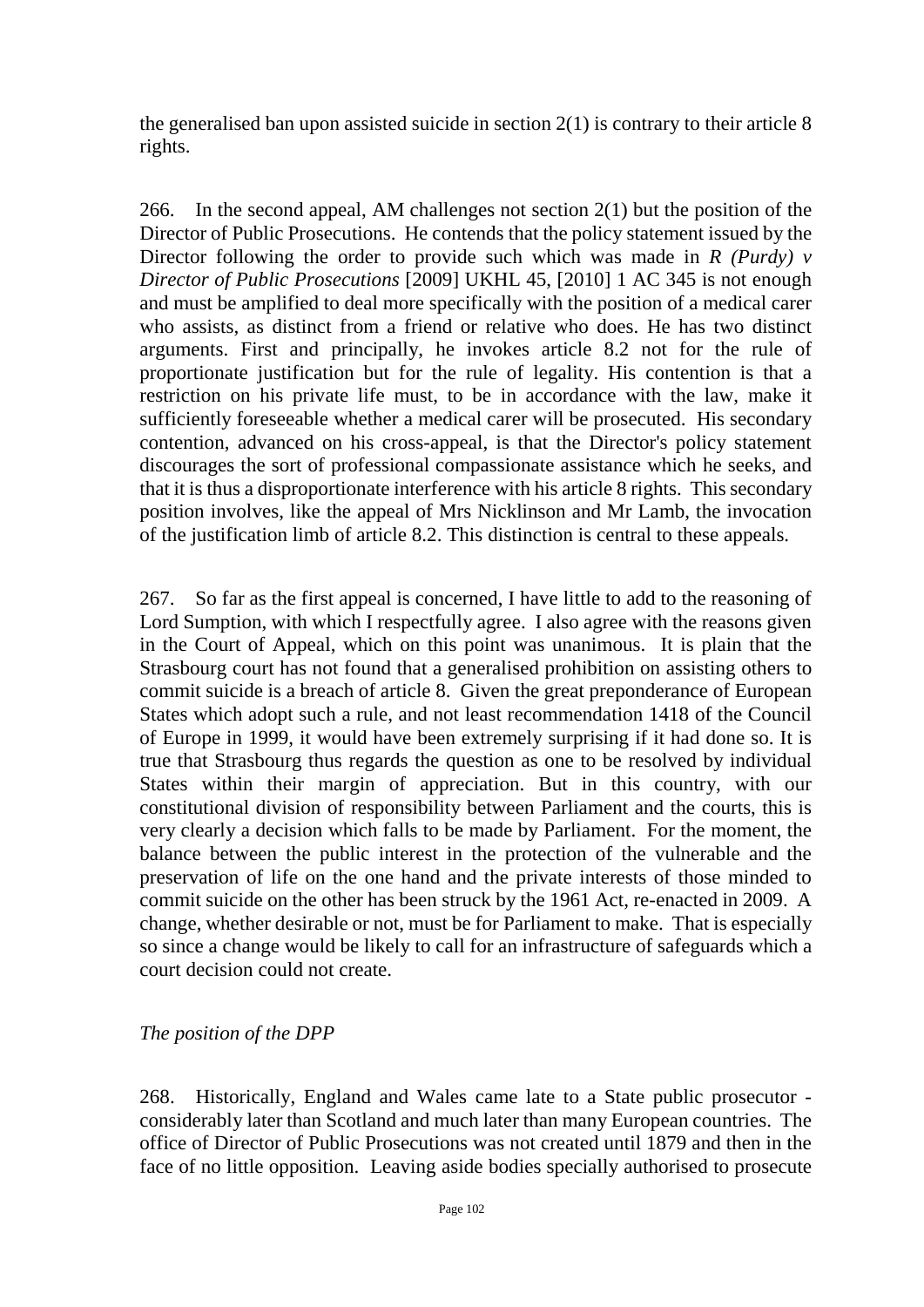in particular areas, such as Local Authorities or Health and Safety Inspectors, for more than a century after this prosecutions remained essentially in the hands of the police, each local force of which was independent of any other. Those local police forces prosecuted either through the office of local solicitors instructed for the purpose, or, later, in some cases through solicitors established by the force for this specific purpose. Although the Director of Public Prosecutions had throughout that time the power to take over a prosecution if he judged it necessary, he had a very limited staff and was concerned only with a small number of the most serious cases. It was only with the Prosecution of Offences Act 1985 that a single body, the Crown Prosecution Service, came into existence with the duty, amongst others, of handling virtually all prosecutions initiated by the police, and the Director became its head.

269. Whichever has been the body initiating prosecutions, the law of England and Wales has always recognised that a prosecution does not invariably follow acts which in law amount to a criminal offence. A well-known statement of the position is that of the Attorney General, Sir Hartley Shawcross, in 1951, cited by Viscount Dilhorne in the House of Lords in *Smedleys Ltd v Breed* [1974] AC 839 at 856:

"In 1951 the question was raised whether it was not a basic principle of the rule of law that the operation of the law is automatic where an offence is known or suspected. The then Attorney General, Sir Hartley Shawcross, said: 'It has never been the rule of this country - I hope it never will be - that criminal offences must automatically be the subject of prosecution.' He pointed out that the Attorney General and the Director of Public Prosecutions only intervene to direct a prosecution when they consider it in the public interest to do so and he cited a statement made by Lord Simon in 1925 when he said: ' . . there is no greater nonsense talked about the Attorney General's duty than the suggestion that in all cases the Attorney General ought to decide to prosecute merely because he thinks there is what the lawyers call a case. It is not true and no one who has held the office of Attorney General supposes it is.' Sir Hartley Shawcross's statement was indorsed, I think, by more than one of his successors."

270. It may be relevant, especially when considering European pronouncements in this area, to note that this general position is not the same in a number of European criminal justice systems. Several of them have embedded either in constitution or criminal code the rule that the Public Prosecutor is under a prima face duty to prosecute when facts amounting to an offence are disclosed. Section 152(2) of the German Code of Criminal Code of Procedure is but one example and article 112 of the Italian constitution another. In Germany, such a domestic rule is regarded as an aspect of the principle of legality. There are broadly similar rules in Austria, Greece, Russia, Poland, Spain, Switzerland and Turkey. Whilst it is certainly true that there are increasingly provisions in many such countries permitting a decision that a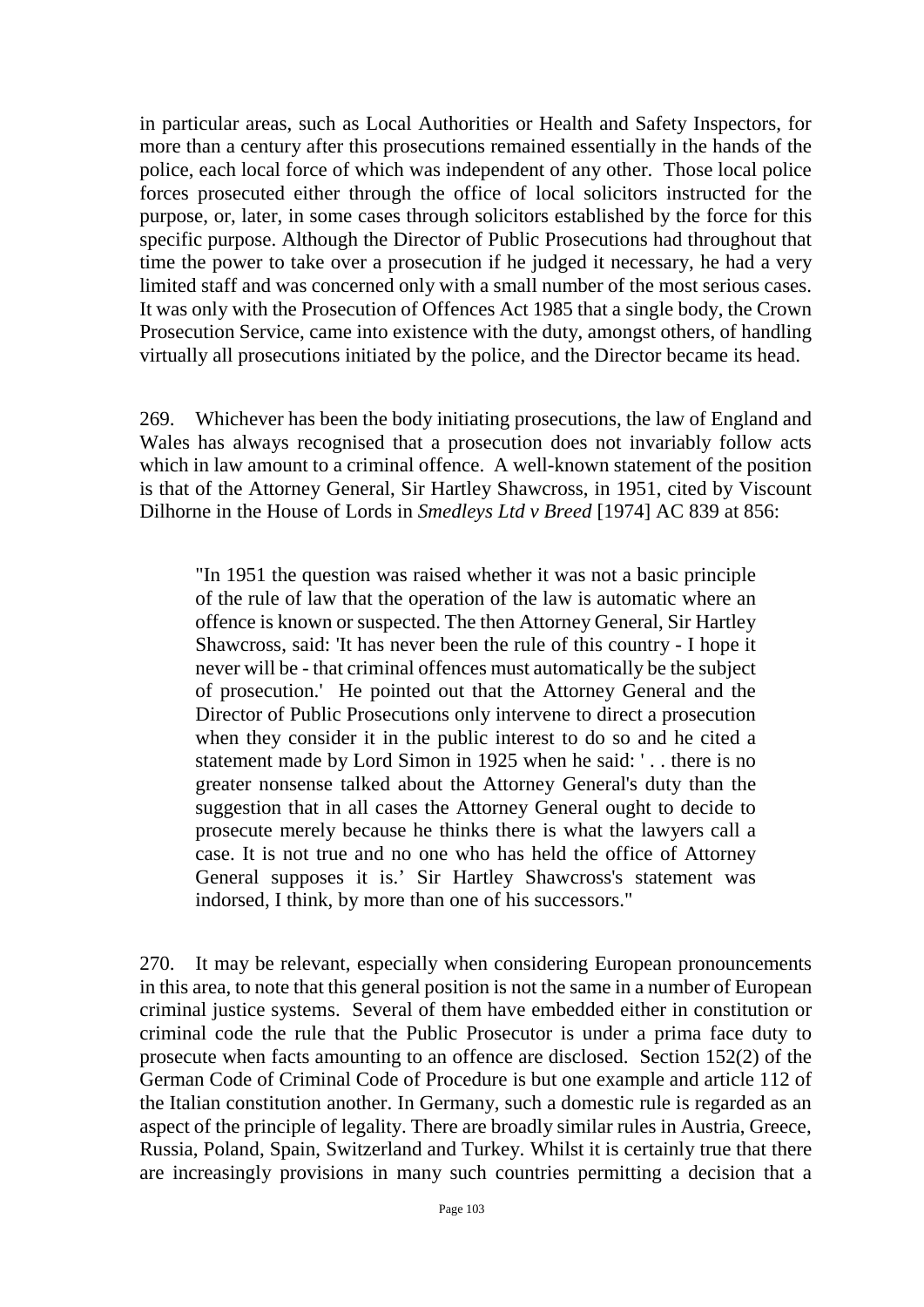prosecution in a particular case is not in the public interest, or authorising diversion to other methods of dealing with proscribed conduct (sometimes described as an aspect of the principle of expediency), this rule remains the default position.

271. It is essential to identify the scope of the decisions thus being taken by prosecutors in England and Wales over the years. The prosecutor is expected to exercise independent judgment in scrutinising all the myriad facts of each particular case put before him. His power to decide, in the public interest, whether to proceed even where there is a prima facie case that the offence has been committed exists in every class of case, from the most trivial to the most serious. There is nothing in the least unusual in this respect about the offence under section 2(1) of the Suicide Act. The decision to be made is of the same kind as might be made, for example, in the case of a 13 year old caught shoplifting. It might well not be in the public interest to prosecute such a youngster, for example if it was apparent that he had been punished severely by either his parents or his school, or the object stolen had been a twopenny sweet. Conversely, it might be very much in the public interest if there had been longstanding widespread thieving by children in the area, there had been public warnings designed to deter which had failed, or the evidence showed that the child had recruited other younger boys to do the same. Similar decisions may have to be made in relation to offences such as causing death by careless driving. It might be judged not to be in the public interest to prosecute a mother whose careless but comparatively venial mistake at the wheel had resulted in the death of her own child where she was clearly going to bear the guilt for the rest of her life. The case against prosecution might be even stronger if the mother were herself seriously disabled in the same accident. Conversely, prosecution might well be in the public interest if she had been showing off at the wheel, had disregarded warnings to slow down, or she had had previous proven episodes of bad driving.

272. What is common to all these decisions is that they are made ex post facto and are made individually for the single case under consideration, when all the facts have been investigated and are known. Of course some factors may recur, but in different combinations and of different intensities. Every case is different. Contrast the position when the Director of Public Prosecutions, or any other prosecutor, is asked to state in advance when a particular form of behaviour will result in prosecution and when it will not or may not. Then she is in immediate peril of crossing a constitutional Rubicon. She is in danger of doing one or both of two things. First she is likely to create an advance exemption from the law for a particular group of potential offenders. Second, she is likely in effect to modify the law as laid down in statute or at common law. She has no power to do either of these things. Both are a breach of her constitutional position. She is the head of a branch of the Executive, albeit one with the degree of independence of a non-ministerial government department. As Lord Bingham pointed out in *R (Pretty) v Director of Public Prosecutions* [2001] UKHL 61 [2002] 1 AC 800 at paragraph 39, the power to dispense with and suspend laws and the execution of law without the consent of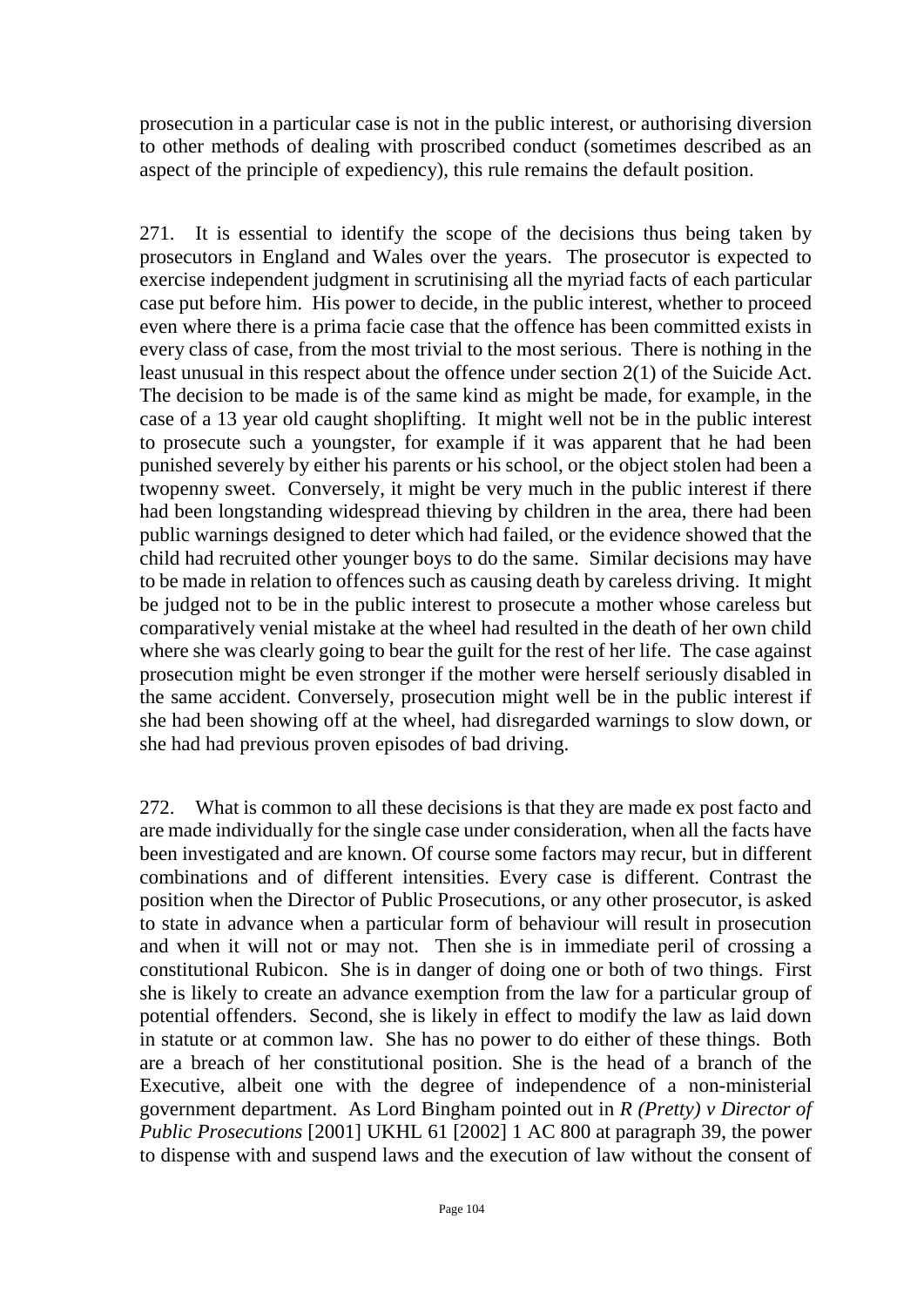Parliament was denied to the Crown and its servants by the Bill of Rights 1689 (1 Will & Mary, sess 2, c 2).

273. Section 2(4) of the Act, which requires the Director to consent to any prosecution brought under section 2(1) does not begin to alter this position, which is general to all offences, whether her consent is a requirement or not. Provisions requiring that prosecutions be brought only with the consent of the Director, or less frequently with that of the Attorney-General or the Director of Her Majesty's Revenue and Customs, are relatively commonplace. The court was provided with a list of well over 130 statutes containing such stipulations. The number of offences affected is a great deal larger than 130 and they range from river pollution to insider dealing, and from lottery offences to corporate manslaughter. In evidence to the Franks Committee in 1972, the Home Office identified typical overlapping reasons for such provisions to be inserted into statutes: (a) to secure consistency in prosecutions, including where the offence may go wider than the mischief aimed at, (b) to prevent vexatious private prosecutions, (c) to enable account to be taken of mitigating factors, (d) to provide an element of central control in sensitive areas and (e) to enable account to be taken of national security or international considerations. There is no reason to think that section 2(4) was inserted into the Suicide Act with any intention of doing more than keeping the prosecutions in reliable hands. There is no reason at all to suppose that section 2(4) carries with it any greater or different function than the case specific ex post facto judgment described above.

274. This is the "flexibility", inherent in the requirement for the Director to handle prosecutions for the section 2(1) offence, which the Strasbourg court was considering in *Pretty v United Kingdom* (2002) 35 EHRR 1. Similarly, the Government there also drew attention to the absence of any mandatory sentence for the offence, thus allowing lesser penalties to be imposed as appropriate. Both the process of abstaining from charging and the process of accepting mitigation in sentence are exercises in flexibility applied after the event to a person who has (or prima facie appears to have) in fact committed the offence, and both are decisions made for the individual case. Flexibility in sentencing was, for the Court, illustrated by the evidence, cited at paragraph 76, that over an eleven or twelve year period most so-called 'mercy killing' cases (charged no doubt usually as manslaughter) had resulted in probation orders or suspended sentences. It was in this context that the Court addressed the article 8.2 rule of legality and went on immediately to say:

"It does not appear to be arbitrary to the Court for the law to reflect the importance of the right to life, by prohibiting assisted suicide while providing for a system of enforcement and adjudication which allows due regard to be given in each particular case to the public interest in bringing a prosecution, as well as to the fair and proper requirements of retribution and deterrence."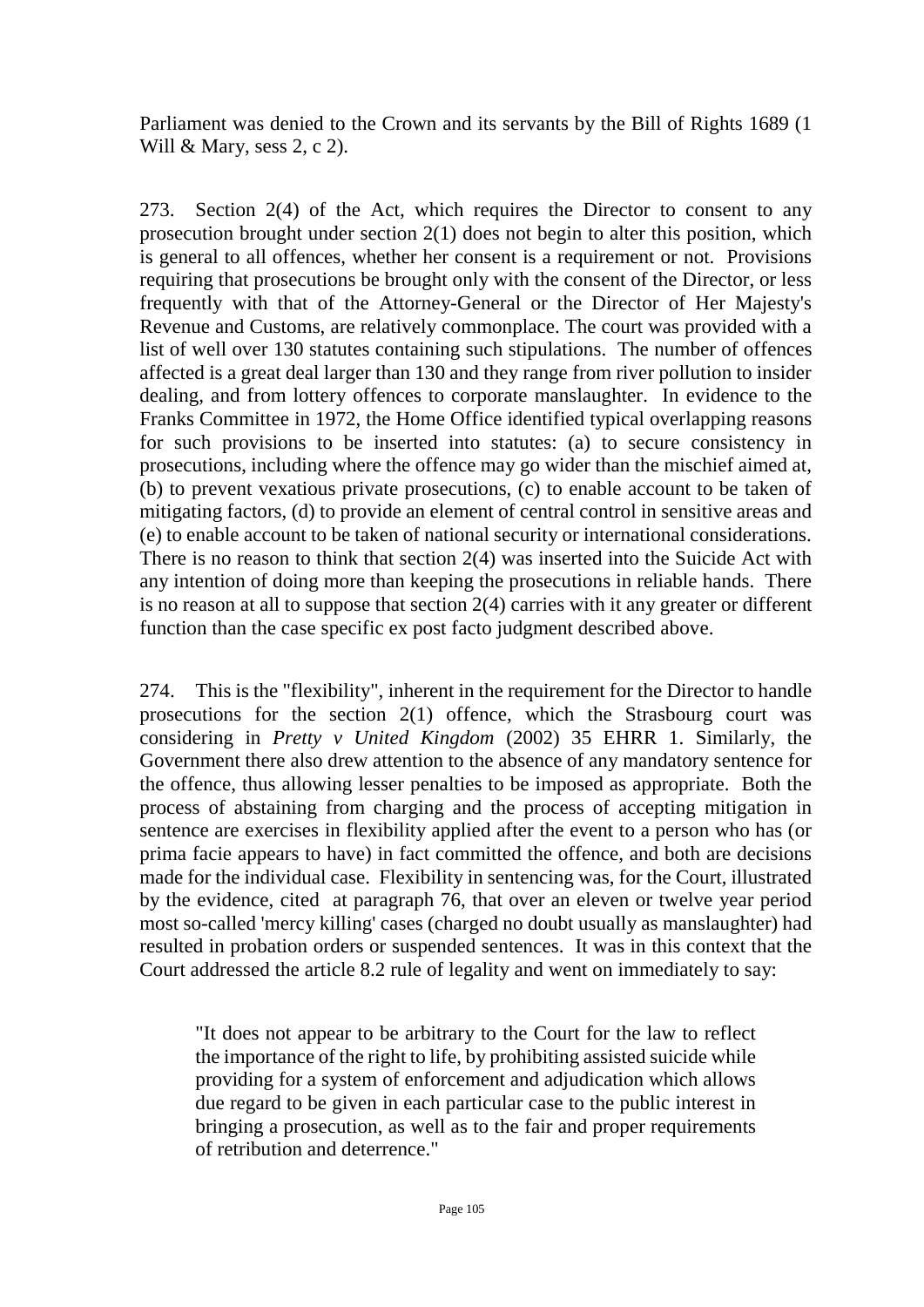275. There is no occasion to read this observation, as Lord Brown read it in *Purdy*, as a decision that the generalised prohibition on assisting suicide was only saved from incompatibility with article 8 by the existence of the Director's powers in relation to prosecutions. The juxtaposition of those powers with discretionary sentencing is inconsistent with such a reading. Indeed, given the preponderance of generalised prohibitions on assisted suicide throughout Europe, and without any general prosecutorial discretion still less guidance as to how it might be exercised, it would have been extremely surprising if this had been what the Court was saying.

276. The seductive argument presented on behalf of the claimant in *Purdy* contained a vital step which ignored the distinction here set out between examination after the event of all the facts of a case and advance exemption from the law of particular kinds of offending. The case for the claimant was opened in this way, at p 349:

"The discretion conferred on the Director of Public Prosecutions by section 2(4) is integral to the application of the criminal offence created by section 2(1).

…

the flexibility introduced by the consent provisions of section 2(4) was recognised by the European Court of Human Rights in *Pretty v United Kingdom* (2002) 35 EHRR 1 as an important factor relevant to establishing that the prohibition in section 2(1) was not a disproportionate interference with article 8: see at para 76. Section 2(4), therefore, constitutes parliamentary acknowledgment that there is a category of individuals who, notwithstanding they may have committed the offence under section 2(1), should nevertheless suffer no criminal penalty as a result and whom it is not in the public interest to prosecute."

277. It is legitimate to say that Parliament no doubt recognised that there might be persons who commit the section  $2(1)$  offence, whom it turns out not to be in the public interest to prosecute. That, however, is true of every offence in the criminal calendar. It is not legitimate to suppose that there is a category of such persons which can be identified in advance by the Director of Public Prosecutions. She cannot do so without crossing the constitutional boundary into either changing the law or giving advance exemption from it to a group of potential offenders.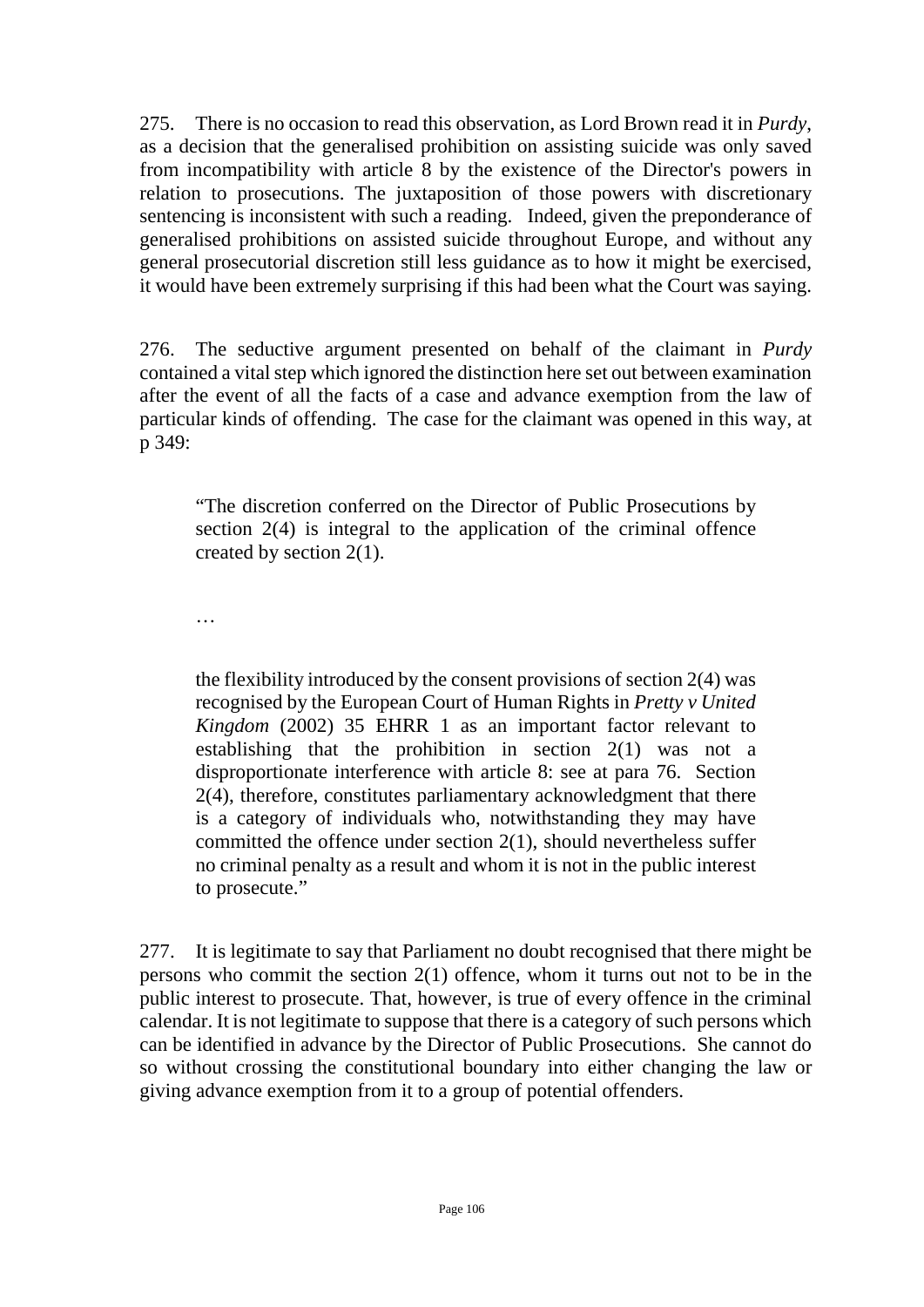278. The basis of the case against the Director both in *Purdy* and in the present appeal of AM on the legality limb of article 8 is a suggested lack of sufficient foreseeability. The Strasbourg court has made clear that the level of precision which is required of domestic law to meet the principle of legality depends to a considerable degree on the content and that the overriding objective of the principle is to guard against arbitrary executive behaviour: see for example *Gillan v United Kingdom* [2010] ECHR 28; (2010) 50 EHRR 1105. But the foreseeability which any citizen is entitled to expect in relation to the decision of a prosecutor whether or not to institute proceedings is no more but no less than the knowledge that the prosecutor will examine all the facts of any case where an offence has been committed and will decide whether or not it is in the public interest to proceed. No doubt the citizen is entitled to expect more when the question is whether he has committed an offence or not, but in the case of the present appellants it is the settled assumption that they will have done so. The Court of Appeal in the present case appears to have accepted the argument that the legality rule of article 8.2 demanded that a person contemplating assisting someone else to commit suicide should know the answer to the question "What is the likelihood of a prosecution?" (see paragraph 140). But that question cannot be answered without crossing the constitutional boundary between judging each case on its merits according to the public interest and providing something close to an advance exemption in particular circumstances. The Strasbourg court has more than once made clear that the principle of legality does not extend to enabling potential offenders to avoid the application to them of a law which they may wish to avoid: see for example *Weber and Saravia v Germany* [2006] ECHR 1173; (2006) 46 EHRR SE 47 at paragraph 93. In the context of this law, it is the crossing of this constitutional boundary which could properly be described as arbitrary, not the preservation of an individualised ex post facto review of a case.

279. In *Purdy*, the House of Lords likewise accepted the legality/foreseeability argument. Lord Hope confined himself to this reasoning, which is the way, so far as I can see, that the case for Mrs Purdy was advanced. Despite some observations which may suggest a view that section 2(1) might in some applications fail to be proportionate (Lady Hale at paras 63-64, Lord Brown at para 74), it is clear that the order made was based on acceptance of the legality/flexibility case (Lady Hale at para 64, first sentence, Lord Brown at para 85, Lord Neuberger at para 106).

280. Even if, contrary to my respectful view, the order in *Purdy* was justified, the argument for AM in the present appeal cannot properly be described as anything other than an attempt to obtain for a particular category of persons an advance indication that they will not be prosecuted even though they will have committed the offence. Mr Havers QC rests his case on the contention that the existing policy issued by the Director satisfactorily indicates what may happen to relatives who, out of compassion, assist a patient to commit suicide ("class 1") but does not provide the same indication to professional carers who do so ("class 2"). It is to be noted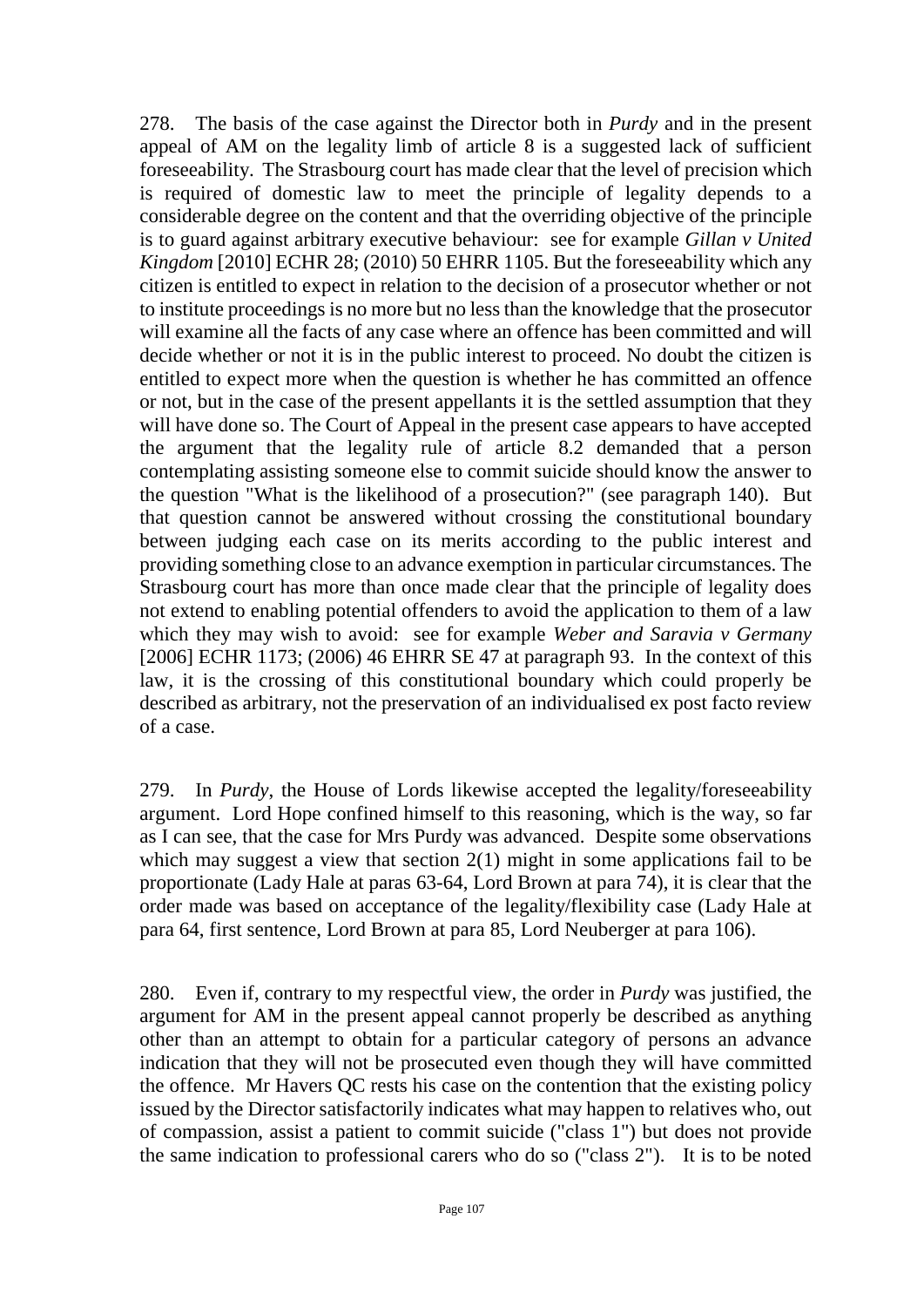that this is not really a claim to greater clarity, which might favour either more or fewer prosecutions; rather, it is a claim to a policy of non-prosecution for class 2. The Court of Appeal accepted this argument, finding at paragraph 140 that the existing policy "does not provide medical doctors and other professionals with the kind of steer in class 2 cases that it provides to relatives and close friends acting out of compassion in class 1 cases." But the legitimate functions of the Director of Public Prosecutions do not extend to giving to a particular group of those who, however understandably, are contemplating committing a criminal offence, an advance "steer" as to whether they are likely to be prosecuted, still less an indication that they will not be prosecuted although they have committed the offence.

281. There are several further difficulties. First, the legitimate prosecutor's function of deciding whether a particular case does or does not warrant proceedings requires a close examination of all its facts. Certainly amongst the relevant facts will be the character and motivation of the potential defendant. But even more important, in most cases, will be to ask what exactly the potential defendant has done. In the context of the section 2(1) offence, an essential factor is the kind of assistance given and what if any degree of encouragement it involved. The argument in *Purdy* appears to have proceeded on the assumption of only one kind of assistance, namely arranging a journey to a country where assisted suicide is lawful and within it to a respectable clinic where such assistance is provided. But as the facts of the other appeals in the present case show, this is only one of many ways in which the offence under section 2(1) might be committed. What of assistance to travel to Switzerland but in order there to adopt some different method of suicide away from the Dignitas clinic? What of the doctor who prescribes a lethal dose of barbiturates? What of the doctor who does more, and prepares a syringe for his patient to use, or for a relative to use? And what of someone such as Dr Nitschke who assembles for such as Mr Lamb a complicated piece of machinery but himself stops a millimetre or two short of giving the injection. Mr Lamb, no doubt like others, does not wish to travel abroad. He hopes for a dispensation to allow a doctor to assist him in this country. Does the location make any difference? If it does not, would someone who set up a Dignitas-like clinic in an English city be entitled to the same advance steer or not ? Although the argument in *Purdy* may have centred entirely on a proposed journey to Switzerland, the order made against the Director did not. It required him:

"…to promulgate policy identifying facts and circumstances which he will take into account in deciding whether to consent to prosecution under section 2(1) of the Suicide Act 1961"

282. When, loyal to that order, the Director set about formulating more detailed policy, which involved a major exercise in public consultation, it will be observed that he eschewed altogether the otherwise central element of the kind of assistance. He was right to do so. It is quite apparent, and appears to be common ground in the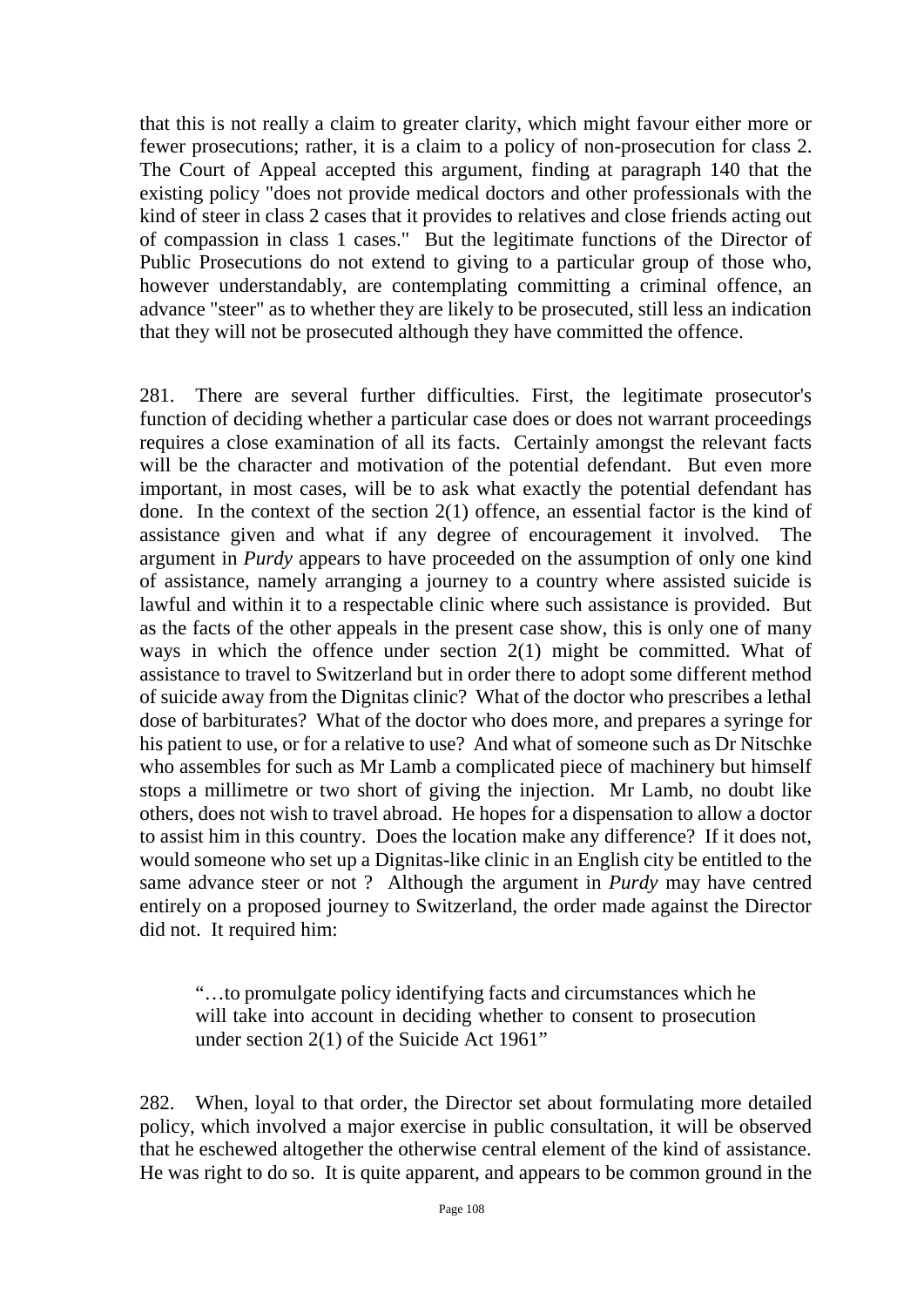present appeal, that to require his successor to give an advance indication of her policy in relation to differing forms of assistance would cross the line into requiring her to re-define the offence, and that that is illegitimate. But simply to pose these questions demonstrates the illegitimacy of the order against her which is sought in the present case. The order made by the Court of Appeal was wholly open-ended, namely a declaration:

"that the…Director of Public Prosecutions (DPP) is in breach of section 6(1) of the Human Rights Act 1998, read with article 8.2 of the European Convention on Human Rights, in that he has made insufficiently foreseeable the consequences, in terms of the exercise of his prosecutorial discretion under section 2(4) of the Suicide Act 1961, of the encouragement or assistance of a suicide or attempted suicide."

283. Even if this order could be narrowed to limit it to medical or other professional carers, the problem identified above remains, whilst if it were to be thus narrowed it would be shown even more clearly to be directed to advance exemption of particular groups of offenders.

284. The second difficulty is demonstrated by the first. If it be the law that the Director must provide more specific policy guidance to offer a "steer" to Mr Havers' class 2 professional carers, it is not easy to see why she should not also be required to provide a similar steer to other groups of potential defendants, for example those whose proposed assistance would take one of the possible forms set out in para 281. If for one such group, then it ought to follow for each of the others, and no doubt for many more.

285. Thirdly, although it can be said that the section 2(1) offence has particular characteristics, it is difficult to see any proper basis, if the Director is required to indicate in advance factors going to prosecution in this case, why the same should not be true of all other criminal offences, in relation to which her function is the same. In fact, the special nature of this offence can be overstated. It is not unique for the law to make it an offence to assist others to do what is not itself a crime, as is demonstrated for example by the offence of living on the earnings of prostitution: prostitution itself, in the absence of public soliciting, is not an offence but living on the earnings of prostitution is, whether or not it involves any element of exploitation. Those who are the 'victims' of crime may in circumstances other than assisting suicide be instigators of it, for example in some cases of forbidden sexual relationships. There may be a number of cases where the victim's article 8 interests are potentially engaged (subject to justification) unless the crime is committed, the recreational user of dangerous drugs who wants a supplier to sell to him may well be an example. It is obvious that there may well be many reluctant offenders in many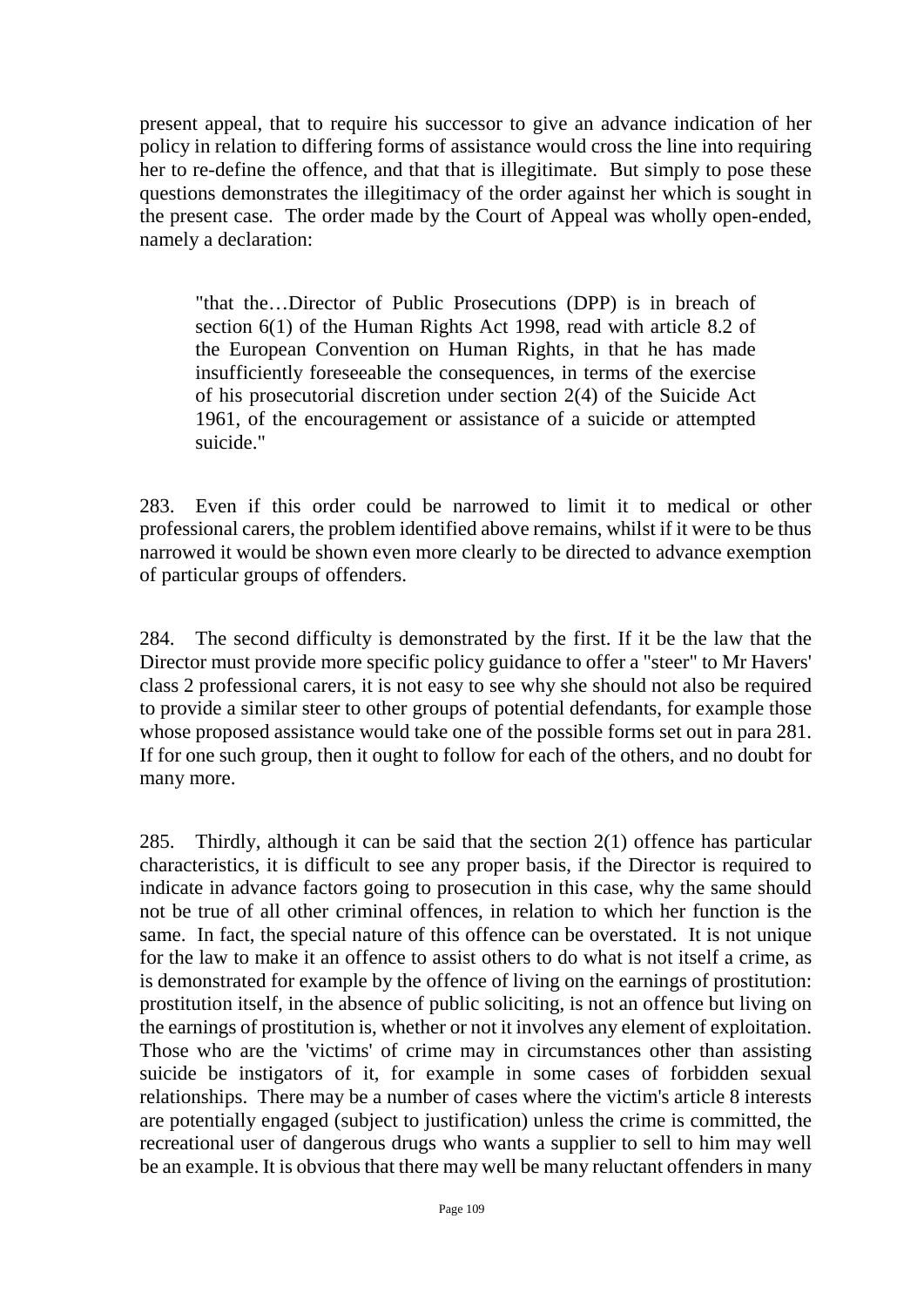crimes. But even if it can properly be said that this offence combines features which are not together found elsewhere, it is the fact that the Director controls all but a marginal set of police prosecutions - see section 3(2) of the Prosecution of Offences Act 1985. If it be the law that she can be required to provide a statement of policy as to factors identifying who is likely to be prosecuted in this case, it is difficult to see why the same law does not apply to other offences. Once such a requirement is made, the criminal law is in danger of being diverted from the proper trial process into anticipatory applications for judicial review of the policy, made on hypothetical or uncertain facts by those who seek either to reduce the likelihood of prosecution or to increase it. Such a process subverts the criminal law and encourages satellite litigation.

286. Like Lord Sumption, I am unable to see that there is any answer to the three reasons given in the Divisional Court by Toulson LJ (paras 141 to 143) why it would be wrong to require the Director to reformulate her policy.

287. For these reasons, which supplement those of Lord Sumption with which I largely agree, AM cannot properly call for a yet further policy statement from the Director on grounds of legality/foreseeability. For my part, I do not think it is appropriate, for the reasons set out above, for any court to embark upon close construction of the terms of the Director's existing published policy, although if one is to consider it I do not dissent from the analysis set out by Lord Sumption at paragraph 253. I should also record my respectful agreement with those basic propositions of law set out in Lord Sumption's judgment at 255 subparagraphs (1) -  $(4).$ 

288. Nor can AM obtain the order which he seeks against the Director on his alternative ground, relying on the justification limb of article 8.2 and on proportionality. This is a repetition of the proportionality argument in the first appeal. If section 2(1) is not disproportionate unless and until Parliament says that it is, then for the same reason the Director cannot be required to "modify" her policy, for that would be to use the Director to change the law. If on the other hand section 2(1) were to be adjudged contrary to article 8 because disproportionate, then the correct remedy would be a declaration of incompatibility; it would still be impermissible, for all the reasons set out above and as explained by Lord Kerr, for the court to use the Director's powers in an individual case to achieve wholesale changes in the law.

289. I would for these reasons dismiss the appeals of Mrs Nicklinson and Mr Lamb, and the cross appeal of AM, but allow the appeal of the Director of Public Prosecutions.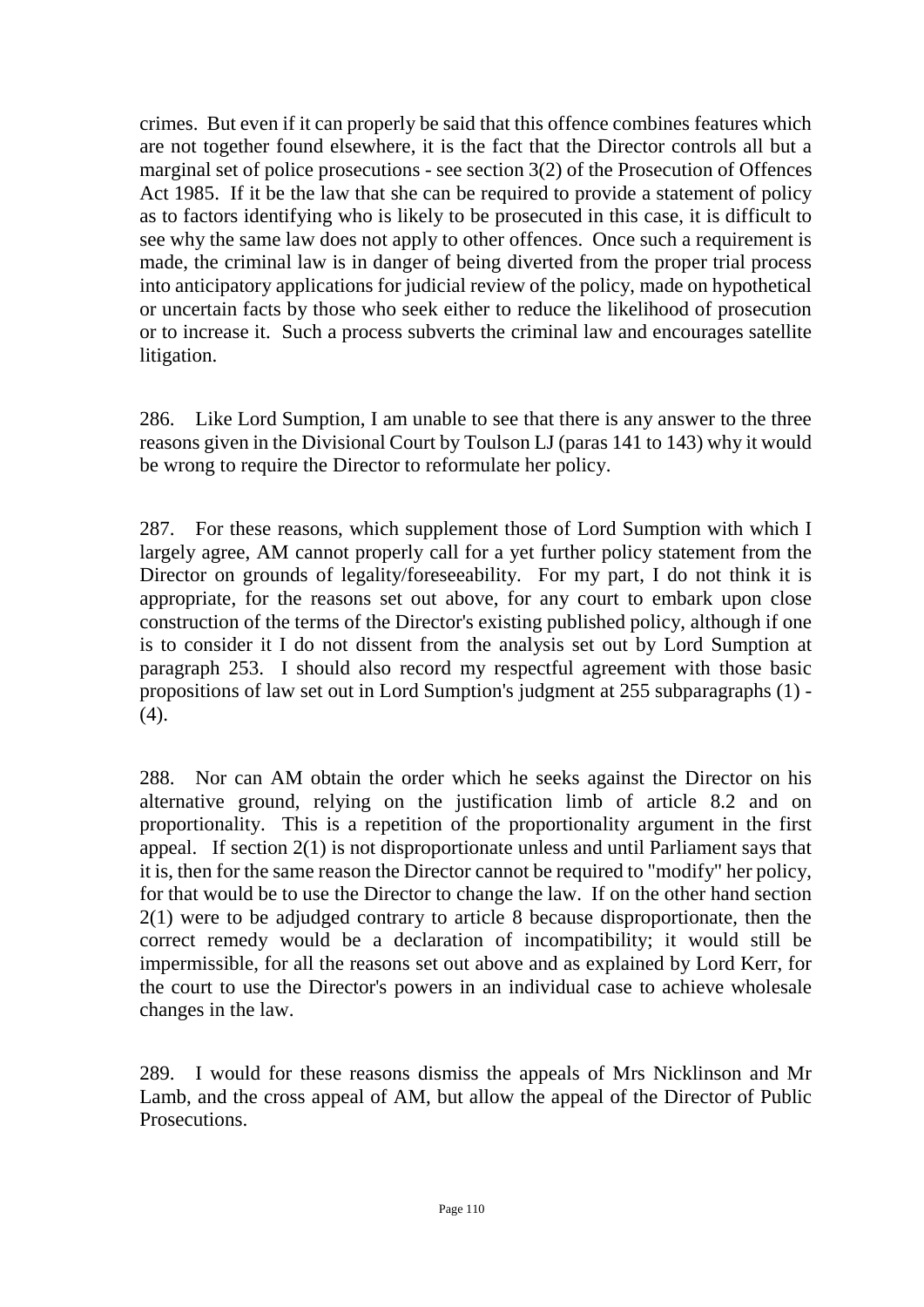# **LORD CLARKE**

290. I agree that, in the first appeal, the appeals of Mrs Nicklinson and Mr Lamb should be dismissed and, in the second appeal, that the DPP's appeal should be allowed and Martin's cross-appeal should be dismissed. I agree that the appeals and cross-appeal should be so disposed of for the reasons given by Lord Sumption, Lord Reed and Lord Hughes. I add a few words of my own on the differing views, not as to the disposal of the appeals, but as to what may happen in the future.

291. Lord Neuberger, Lord Mance and Lord Wilson conclude that the appeal and cross-appeal should be disposed of in the same way but contemplate the possibility that circumstances may arise in the future in which an application for a declaration of incompatibility might succeed. In his para 197 Lord Wilson has summarised what he calls Lord Neuberger's crucial conclusions in the first appeal. I agree that those are indeed his crucial conclusions. I also agree with the conclusions at para 197(a) to (e). Among the critical factors appear to me to be the fact that the detailed proposals made by Lord Neuberger and Lord Wilson were not advanced in argument and thus have not been subjected to the kind of detailed scrutiny that these difficult questions deserve. A further critical factor is that to date Parliament has not considered the position of those in a similar position to that of Mr Nicklinson and Mr Lamb.

292. I agree with Lord Wilson that Lord Neuberger also included the points in his para 197(f) and (g). However, he went further, in order to explain what he meant by saying in para 118 (referred to in Lord Wilson's para 197(f)) what might happen if the issue was not 'satisfactorily addressed'. Lord Neuberger said that, for various reasons, one would expect to see the issue whether there should be any and if so what legislation covering those in the situation of the Applicants explicitly debated in the near future. Importantly, he added this:

"Nor would it be possible or appropriate to identify in advance what would constitute satisfactory addressing of the issue, or what would follow once Parliament had debated the issue: that is something which would have to be judged if and when a further application is made. So that there is no misunderstanding, I should add that it may transpire that, even if Parliament did not amend section 2, there should still be no declaration of incompatibility: that is a matter which can only be decided if and when another application is brought for such a declaration. In that connection, Lord Wilson's list of factors in para 205 [above], while of real interest, might fairly be said to be somewhat premature."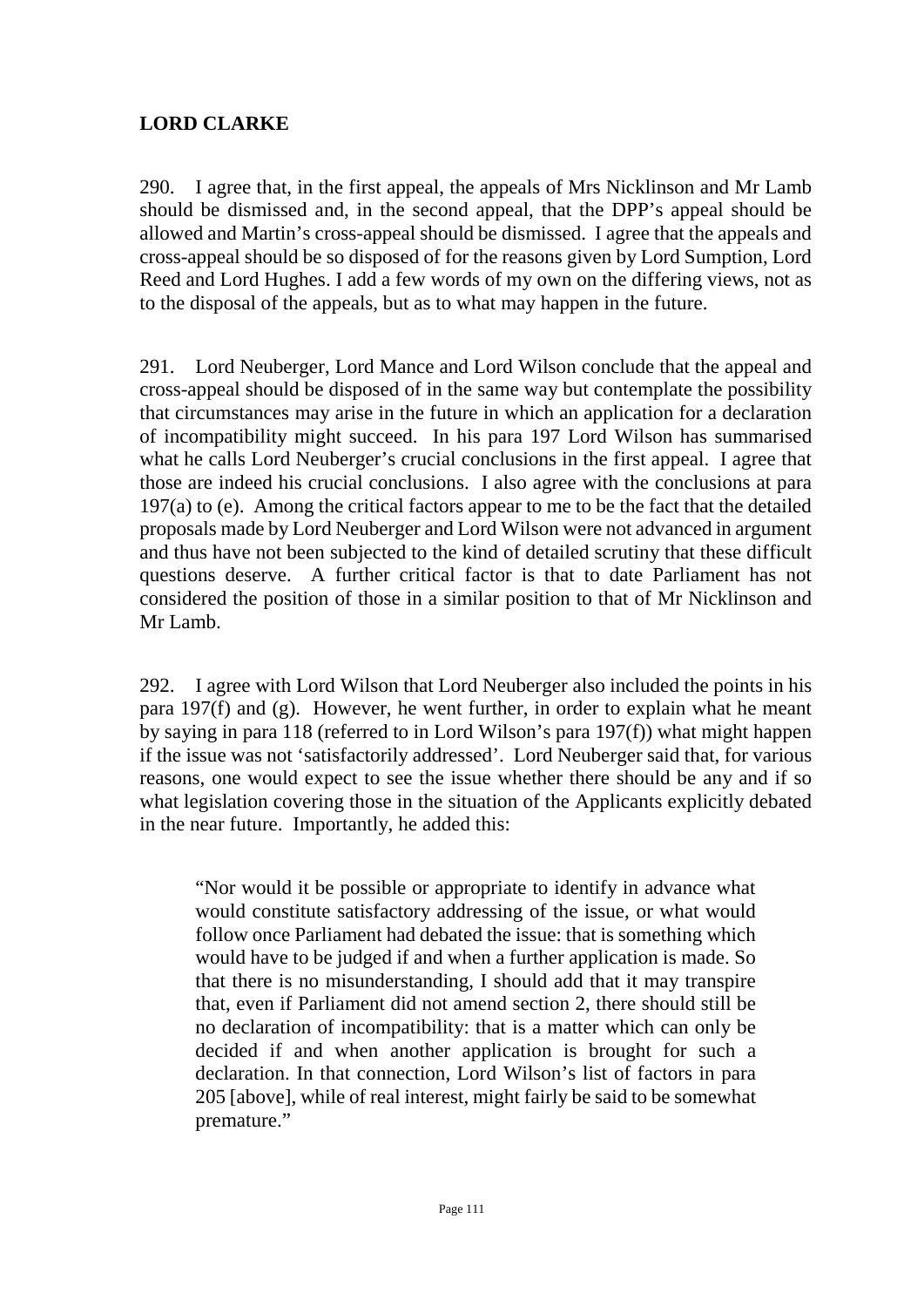293. Subject to what follows, I agree with Lord Neuberger. If Parliament chooses not to debate these issues, I would expect the court to intervene. If, on the other hand, it does debate them and, after mature consideration, concludes that there should be no change in the law as it stands, as at present advised and save perhaps in exceptional circumstances, I would hold that no declaration of incompatibility should be made. In this regard I agree with the views expressed by Lord Mance at para 190, after referring earlier to the opinion of Rendquist CJ in *Washington v Glucksberg* 521 US 702 (1997) at p 735, that Parliament is certainly the preferable forum in which any decision should be made, after full investigation and consideration, in a manner which will command popular acceptance. In these circumstances I would conclude that the courts should leave the matter to Parliament to decide. I recognise that it may well be that, for the reasons given by Lord Neuberger and Lord Wilson, Parliament will conclude that some such process as they suggest might be appropriate but, as I see it, that is a matter for it (and not the courts) to determine. In particular, judges should not express their own personal views on the moral questions which arise in deciding what is the best way forward as a matter of policy. As Lord Sumption says in para 228, the imposition of the personal opinions of professional judges in matters of this kind would lack all constitutional legitimacy.

# **LORD REED**

294. I agree with the majority of the court that, in the first appeal, the appeals of Mrs Nicklinson and Mr Lamb should be dismissed and, in the second appeal, that the DPP's appeal should be allowed and Martin's cross-appeal should be dismissed. In relation to these matters I am generally in agreement with the reasoning of Lord Clarke, Lord Sumption and Lord Hughes, so far as consistent with the following observations of my own. There is also a great deal in the judgment of Lord Mance with which I respectfully agree, including in particular his discussion of proportionality.

295. I add a few words of my own in order to clarify one mattter. I entirely accept that, as Lady Hale puts it, even if the Strasbourg court would regard the issue before us as within the margin of appreciation which it accords to member states, it is within the jurisdiction accorded to this court under the Human Rights Act 1998 to decide whether the law is or is not compatible with the Convention rights recognised by UK law. If the question whether a provision of primary legislation is compatible with a Convention right arises before one of the courts listed in section 4(5) of the Human Rights Act 1998, the court evidently has jurisdiction to determine it.

296. In that respect, amongst others, the Human Rights Act introduces a new element into our constitutional law, and entails some adjustment of the respective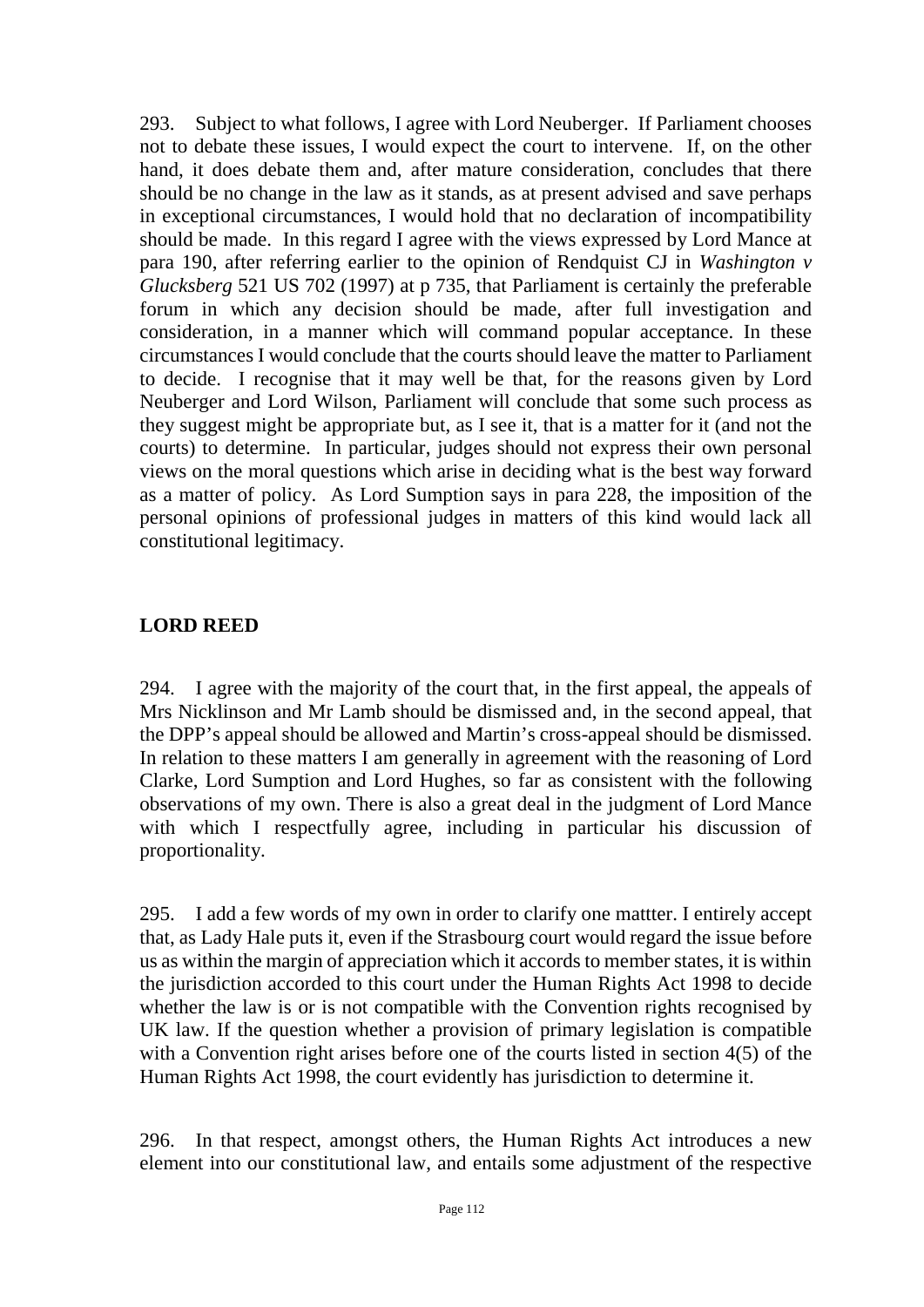constitutional roles of the courts, the executive and the legislature. It does not however eliminate the differences between them: differences, for example, in relation to their composition, their expertise, their procedures, their accountability and their legitimacy. Accordingly, it does not alter the fact that certain issues are by their nature more suitable for determination by Government or Parliament than by the courts. In so far as issues of that character are relevant to an assessment of the compatibility of executive action or legislation with Convention rights, that is something which the courts can and do properly take into account. They do so by giving weight to the determination of those issues by the primary decision-maker. There is nothing new about this point. It has often been articulated in the past by referring to a discretionary area of judgment.

297. The question whether section 2 of the Suicide Act 1961 is incompatible with the Convention turns on whether the interference with article 8 rights is justified on the grounds which have been discussed. That issue raises highly controversial questions of social policy and, in the view of many, moral and religious questions on which there is no consensus. The nature of the issue therefore requires Parliament to be allowed a wide margin of judgment: the considered assessment of an issue of that nature, by an institution which is representative of the citizens of this country and democratically accountable to them, should normally be respected. That is not to say that the courts lack jurisdiction to determine the question: on the contrary, as I have explained. But it means that the courts should attach very considerable weight to Parliament's assessment.

298. In the present case, I am far from persuaded that that assessment is unjustifiable under the Convention. That is not to say that it is inconceivable that the position could alter in the future: changes in social attitudes, or the evolution of the Convention jurisprudence, could bear on the application of the Convention in this context, as they have done in other contexts in the past. But that is not the position at present.

## **LADY HALE**

299. There is so much in the comprehensive judgment of Lord Neuberger with which I entirely agree. He has shown that, even if the Strasbourg court would regard the issue before us as within the margin of appreciation which it accords to member states, it is within the jurisdiction accorded to this court under the Human Rights Act 1998 to decide whether the law is or is not compatible with the Convention rights recognised by UK law: *Re G (Adoption: Unmarried Couple)* [2009] 1 AC 173. Hence both he and Lord Wilson accept that, in the right case and at the right time, it would be open to this court to make a declaration that section 2 of the Suicide Act 1961 is incompatible with the right to respect for private life protected by article 8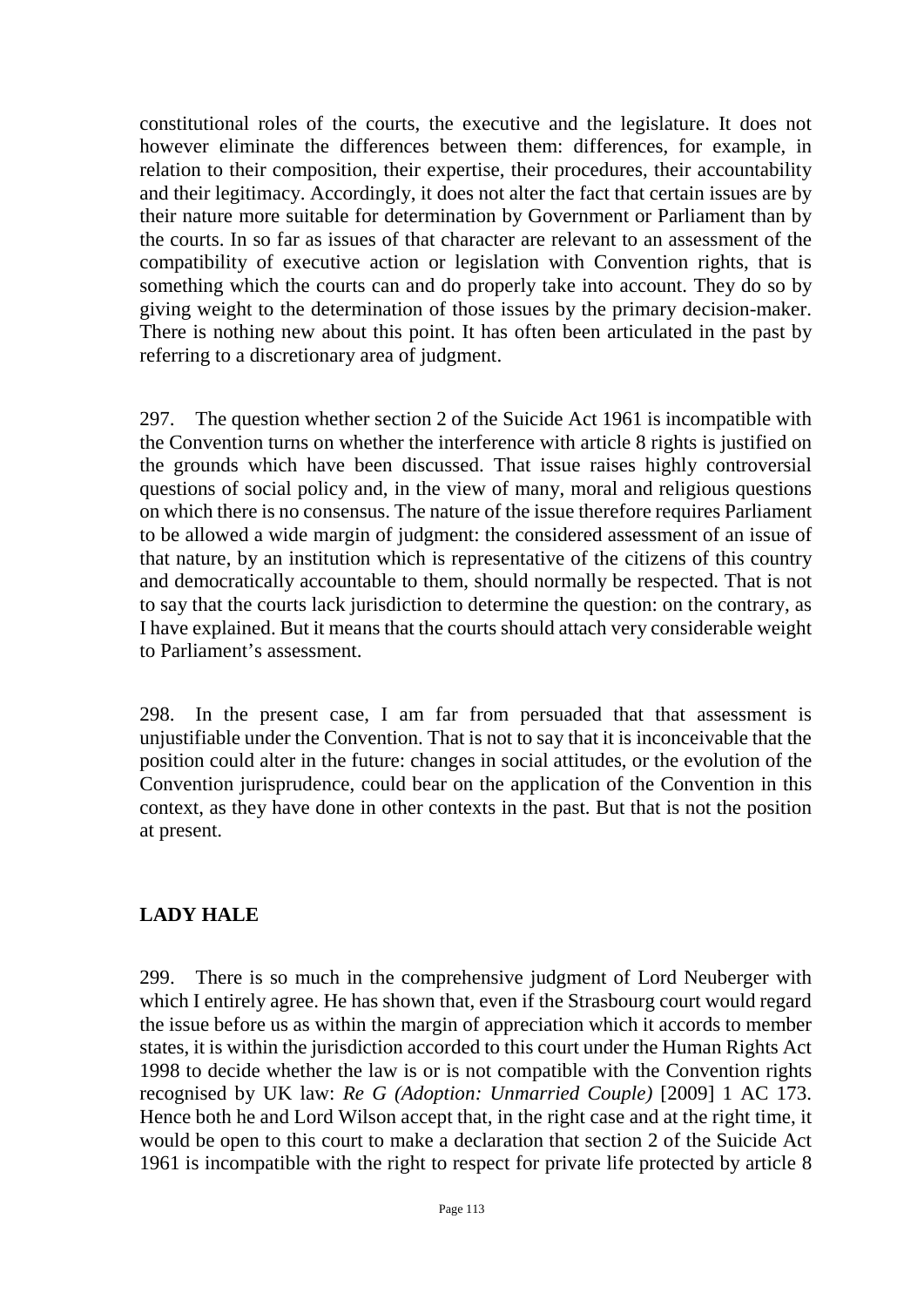of the European Convention on Human Rights. Understandably, however, they would prefer that Parliament have an opportunity of investigating, debating and deciding upon the issue before a court decides whether or not to make such a declaration. Lord Mance is also prepared to contemplate that possibility, although he too thinks Parliament the preferable forum in which any decision should be made (paras 190-191)). Together with Lord Kerr and I, who would make a declaration now, this constitutes a majority who consider that the court both can and should do this in an appropriate case. Lord Clarke (para 293) and Lord Sumption (para 233) might intervene but only if Parliament chooses not to debate the issue; otherwise, they, and Lord Reed and Lord Hughes, consider that this is a matter for Parliament alone.

300. Like everyone else, I consider that Parliament is much the preferable forum in which the issue should be decided. Indeed, under our constitutional arrangements, it is the *only* forum in which a solution can be found which will render our law compatible with the Convention rights. None of us consider that section 2 can be read and given effect, under section 3(1) of the Human Rights Act 1998, in such a way as to remove any incompatibility with the rights of those who seek the assistance of others in order to commit suicide. However, in common with Lord Kerr, I have reached the firm conclusion that our law is *not* compatible with the Convention rights. Having reached that conclusion, I see little to be gained, and much to be lost, by refraining from making a declaration of incompatibility. Parliament is then free to cure that incompatibility, either by a remedial order under section 10 of the Act or (more probably in a case of this importance and sensitivity) by Act of Parliament, or to do nothing. It may do nothing, either because it does not share our view that the present law is incompatible, or because, as a sovereign Parliament, it considers an incompatible law preferable to any alternative.

301. Why then is the present law incompatible? Not because it contains a general prohibition on assisting or encouraging suicide, but because it fails to admit of any exceptions. The problem with the present law is vividly illustrated by comparing the situation of people like Mr Nicklinson, Mr Lamb and Martin with that of Ms B: see *Re B (Consent to Treatment: Capacity)* [2002] EWHC 429 (Fam), [2002] 1 FLR 1090.

302. Ms B was a professional woman in her forties, who became paralysed from the neck down as a result of a cervical cavernoma. She could move her head and use some of her neck muscles but could not move her torso, arms and legs at all. She was totally dependent upon her carers in the intensive care unit where she had been for a year. Her life was supported by artificial ventilation. Without it she would have a less than 1% chance of independent ventilation. And death would almost certainly follow. She wanted the ventilator turned off but her doctors refused to do so. She brought proceedings in the Family Division of the High Court seeking declarations that she had the mental capacity to choose whether or not to accept the treatment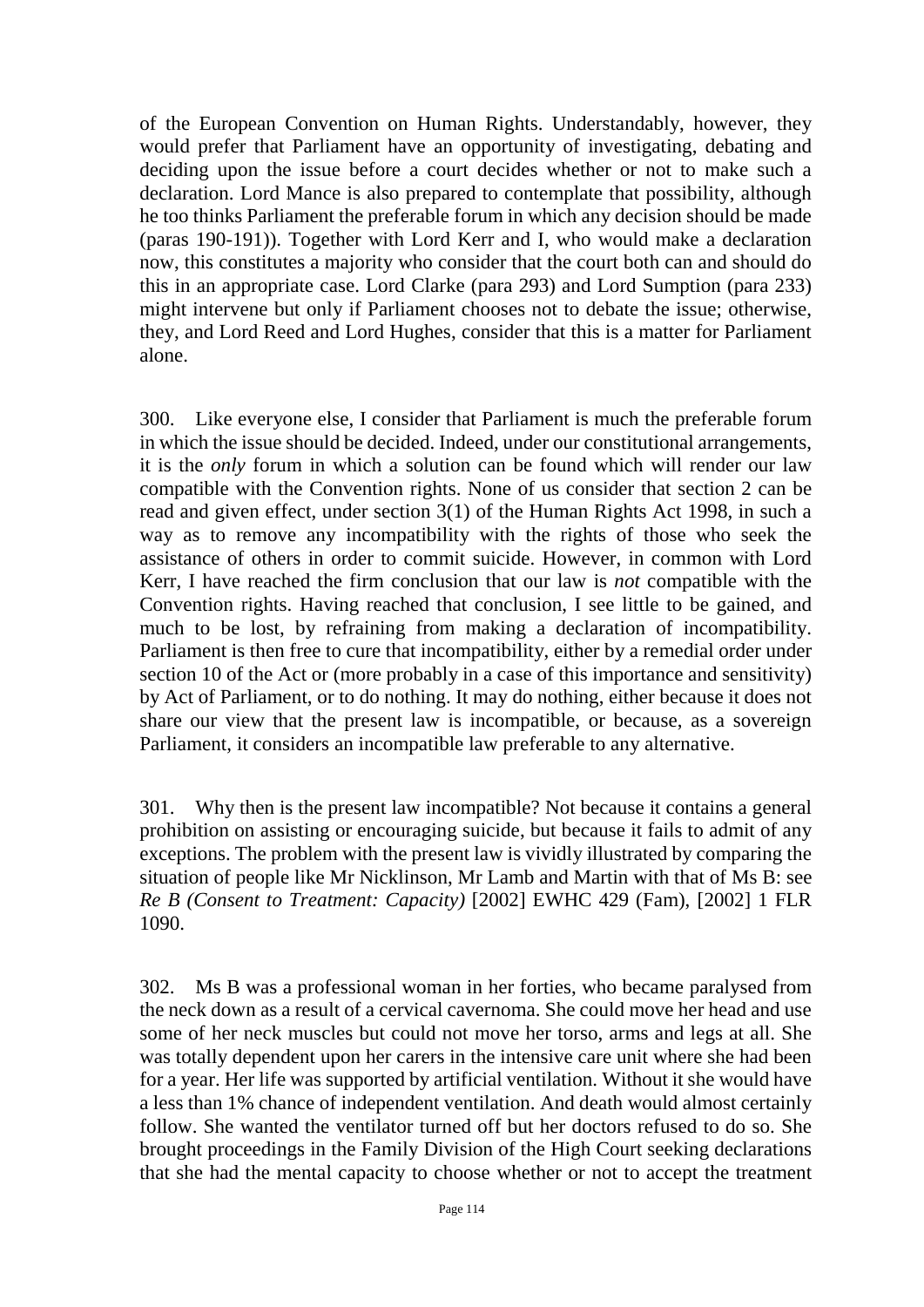and that the hospital was treating her unlawfully, together with nominal damages to recognise the tort of trespass to her person. Dame Elizabeth Butler-Sloss P granted her the remedies she sought. The principal question was whether she had capacity to consent to or refuse life sustaining treatment. If she had that capacity it was for her to make that decision for herself and not for her doctors to make it for her. It was irrelevant whether they or anyone else thought that continued treatment would be in her best interests.

303. It is important to note that Ms B was entitled to refuse treatment without having to go to court. The hospital should have acceded to her wishes. The only valid reason for not doing so would be a reasonable doubt about whether she had the capacity to give or refuse her consent to life-sustaining treatment. Had she lacked that capacity, the question would indeed have been governed by what was in her best interests. As she did have capacity, she was entitled to take whatever decision she wanted: it was for her to decide where her own best interests lay.

304. The reason that she had to go to court was that her request for the machine to be turned off was seen by some of the people looking after her as killing her or assisting her to die and thus ethically unacceptable (para 97). But our law draws two crucial distinctions. The most important is between the positive and the negative, between killing and letting die, between taking active steps to end a patient's life, even though this is what the patient herself earnestly desires, and withholding or withdrawing life-sustaining medical treatment or intervention to which a patient refuses her consent (whether at the time or in advance). While this distinction may make sense to us, it must often make little sense, especially to those who suffer the cruel fate of paralysis: those who can breathe without artificial help are denied a choice which those who cannot do so may make, should they wish to do so. For some of the people looking after them, it will be a mystery why they must switch off the machine or withdraw artificial nutrition and hydration if this is what the patient wants, but they may not painlessly administer a lethal dose of medication which the patient wants just as much.

305. The second distinction is between killing and helping someone to kill herself, between murder (or voluntary manslaughter) and assisting suicide. Both are crimes, but the latter is less serious than the former. The distinction between them is less clear cut than the distinction between killing and letting die, but it is nevertheless important. Mercy killing is the choice and the act of the person who kills, however benevolent the motive. Committing suicide is the choice and the act of the person who does it, and that person commits no crime. Hence, as Lord Neuberger explains, assisting suicide is a very unusual offence.

306. In *Pretty v United Kingdom* (2002) 35 EHRR 1*,* disagreeing with the majority of the House of Lords in *R (Pretty) v Director of Public Prosecutions* [2001] UKHL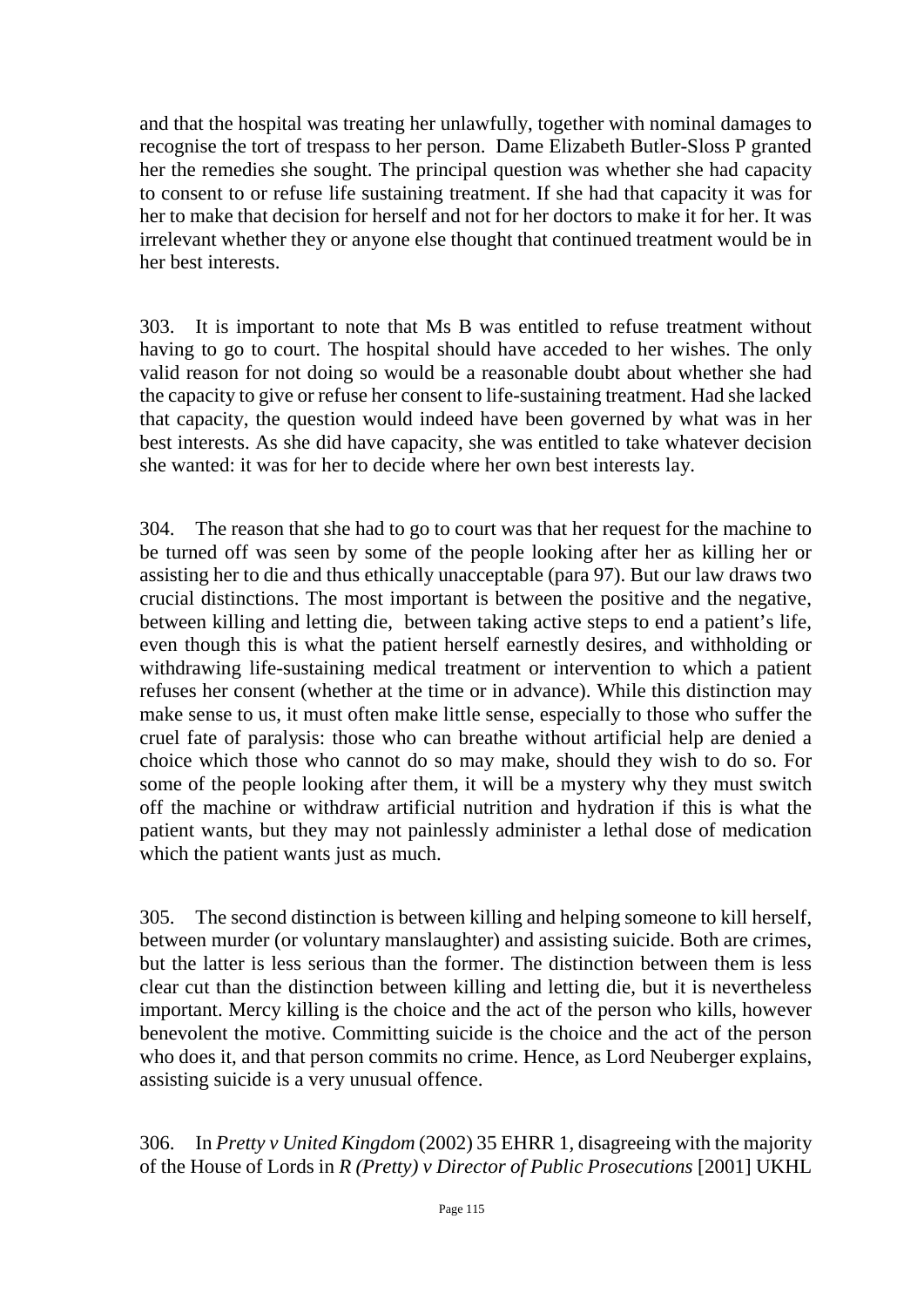61, [2002] 1 AC 800, the Strasbourg court held that the right to respect for private life protected by article 8.1 of the European Convention on Human Rights was "engaged" by the prohibition of assisting suicide contained in section 2(1) of the Suicide Act 1961 (most clearly stated in para 86, referring back to paras 61 to 67). The court agreed with Lord Hope that "the way she chooses to pass the closing moments of her life is part of the act of living, and she has the right to ask that this too must be respected" (para 64). Since then, the Strasbourg court has been even clearer about what the right entails, in *Haas v Switzerland* (2011) 53 EHRR 33, at para 51 (repeated in *Koch v Germany* (2013) 56 EHRR 6, para 52, and *Gross v Switzerland* (2014) 58 EHRR 7, para 59):

". . . . an individual's right to decide by what means and at what point his or her life will end, provided he or she is capable of freely reaching a decision on this question and acting in consequence, is one of the aspects of the right to respect for private life within the meaning of article 8 of the Convention."

307. I agree with Lord Kerr that the court was *not* saying that the right to choose the manner and timing of one's death depends upon being physically capable of carrying out that choice without any assistance. Of course, it does not follow from a person's right to respect for her autonomous choices about how and when she wishes to die that she also has the right to demand to be provided with help from other people. It does not follow from the right to marry and found a family in article 12 of the Convention that a person has a right to be provided with a marriage partner. But it does follow from that right that the state's right to place obstacles in the way of a person who does wish to become a marriage partner is severely limited. In *Pretty, Haas, Koch* and *Gross*, the Strasbourg court might have drawn a clear distinction between taking one's own life and having the help of another to do so. The court might have said that, while interfering with a person's right to take her own life would require justification under article 8.2, interfering with that person's freedom to receive the willing help of another in doing so did not require justification. But the court said no such thing. It went on in each case to consider the justifications advanced for interfering with the help which others might wish to give. And in the *Gross* case, it held that the interference was not justified.

308. The House of Lords must have taken the same view in *R (Purdy) v Director of Public Prosecutions* [2009] UKHL 45, [2010] 1 AC 345, when it unanimously accepted that the prohibition of assisting suicide in section 2(1) of the Suicide Act 1961 was an interference with the article 8.1 rights of the would-be suicide. Had it not been such an interference, there would have been no need to look for justification under article 8.2, and the requirement that the interference be "in accordance with the law" would not have arisen. This Court has not been invited to hold that *Purdy*  was wrongly decided and I for one would not be prepared to do so.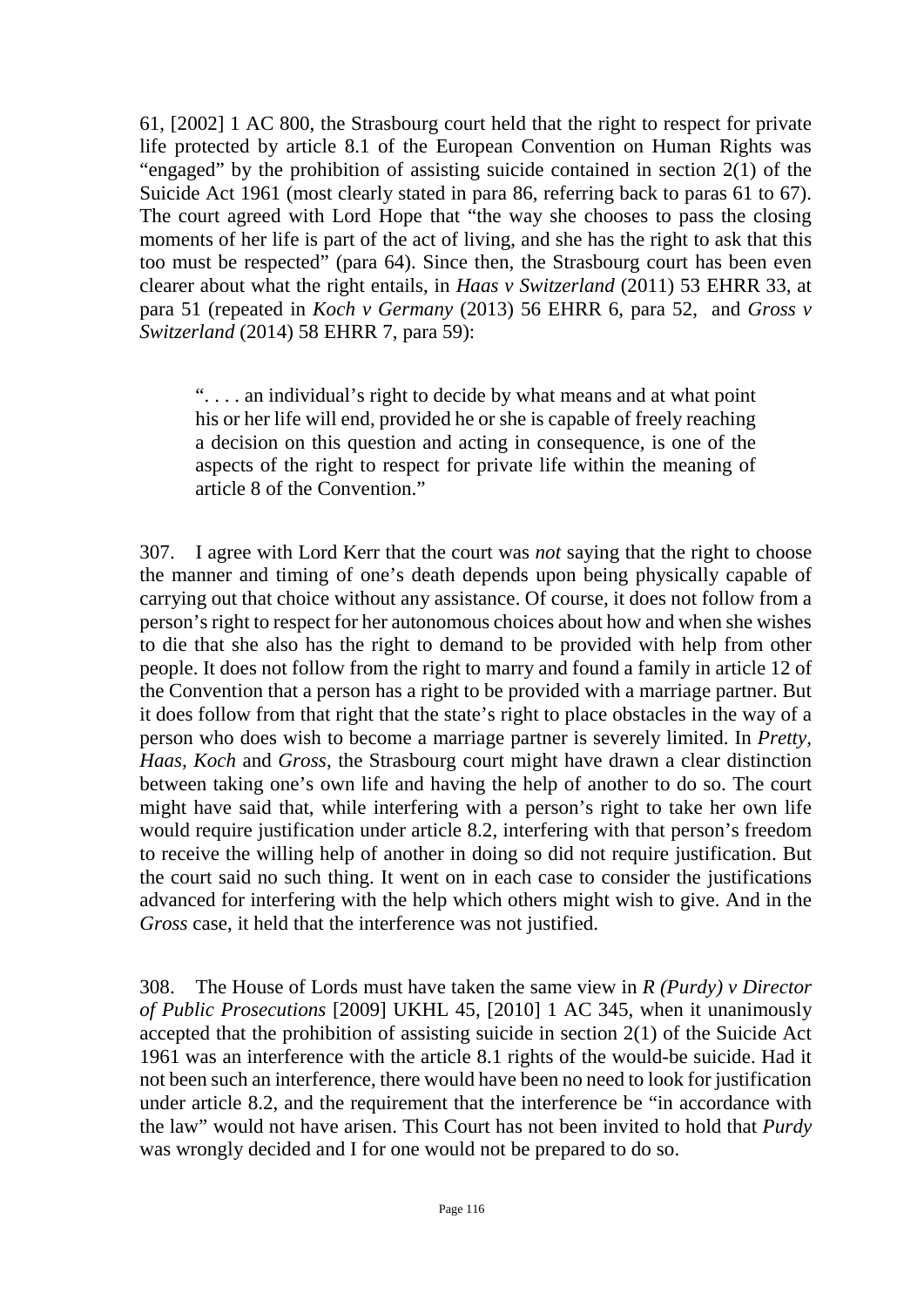309. It must also follow that no distinction can be drawn between those who could do it all for themselves, but merely prefer to have some help, and those who cannot do it all for themselves. I agree entirely with Lord Kerr (at para 332 of his judgment) that that cannot have been what the Strasbourg Court meant by the reference to being "capable of . . . acting in consequence" of their freely reached decision. The action could include authorising others to act as well as taking action oneself.

310. The question, therefore, remains as it has always been. Is an outright prohibition of such help a proportionate interference with the right of the individual to choose the manner and timing of her death? As is well known, to be justified, such interference has to be (i) for a legitimate aim which is important enough to justify interfering with a fundamental right, (ii) rationally connected to achieving that aim, (iii) no more than reasonably necessary to achieve it, and (iv) in the light of this, striking a fair balance between the rights of the individual and the interests of the community (see *R (Quila) v Secretary of State for the Home Department*  [2012] 1 AC 621, para 45; *Bank Mellat v HM Treasury (No 2)* [2013] UKSC 39, [2013] 3 WLR 179, 222, para 20).

311. The only legitimate aim which has been advanced for this interference is the protection of vulnerable people, those who feel that their lives are worthless or that they are a burden to others and therefore that they ought to end their own lives even though they do not really want to. In terms of article 8.2, this could be put either as the "protection of health" or as the "protection of the rights of others", the right in question being the most important right of all, the right to life protected by article 2. As Lord Sumption points out, an alternative aim might be advanced, as the "protection of morals". Respect for the intrinsic value of all human life is probably the most important principle in Judaeo-Christian morality. It would surely justify an absolute refusal to oblige any person to help another commit suicide. It would not so obviously justify prohibiting those who freely judged that, in the circumstances of a particular case, there was no moral impediment to their assisting suicide. Respect for individual autonomy and human dignity are also important moral principles. The very complexity of the moral argument, amply demonstrated in the material before this court, tells against relying upon this as the legitimate aim of the legislation.

312. Is it then reasonably necessary to prohibit helping *everyone* who might want to end their own lives in order to protect those whom we regard as *vulnerable* to undue pressures to do so? I can understand the argument that it is: how does a person judge which pressures are undue and which are not? We can all understand why people placed in the situation of Mr Nicklinson, Mr Lamb, Martin or Ms B might wish an end to their suffering. But (as I ventured to point out in *Purdy*, at para 66) there are many other reasons why a person might consider it a sensible and reasonable thing to do. On what basis is it possible to distinguish some of those pressures from others?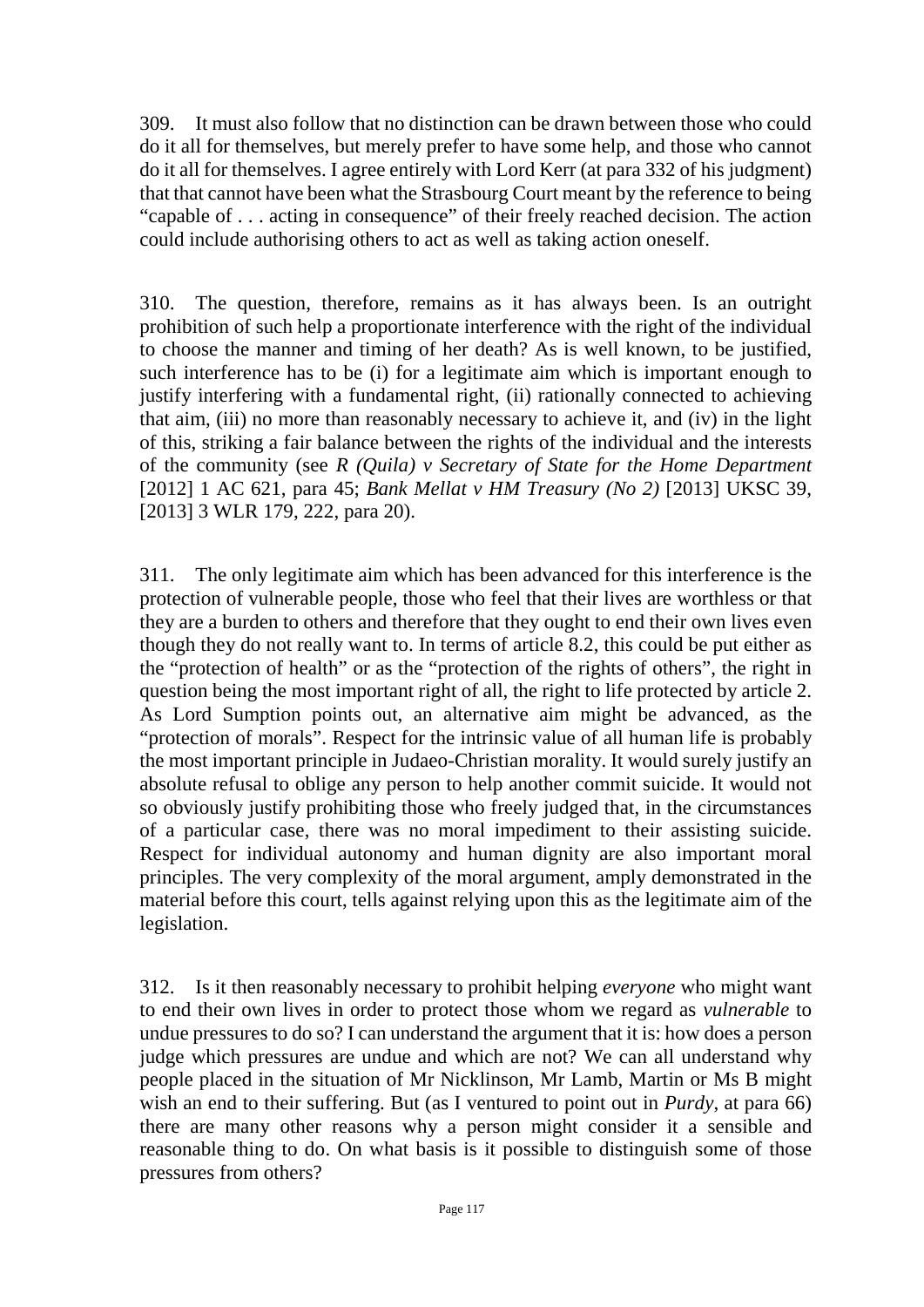313. That problem is certainly enough to justify a *general* ban on assisting suicide. But it is difficult to accept that it is sufficient to justify a *universal* ban, a ban which forces people like Mr Nicklinson, Mr Lamb and Martin to stay alive, not for the sake of protecting themselves, but for the sake of protecting other people. In *Pretty*, the Strasbourg court rejected the argument that Mrs Pretty was suffering inhuman and degrading treatment contrary to article 3. But no-one who has read the appellants' accounts of their lives and their feelings can doubt that they experience the law's insistence that they stay alive for the sake of others as a form of cruelty.

314. It would not be beyond the wit of a legal system to devise a process for identifying those people, those few people, who should be allowed help to end their own lives. There would be four essential requirements. They would firstly have to have the capacity to make the decision for themselves. They would secondly have to have reached the decision freely without undue influence from any quarter. They would thirdly have had to reach it with full knowledge of their situation, the options available to them, and the consequences of their decision: that is not the same, as Dame Elizabeth pointed out in *Re B (Treatment)*, as having first-hand experience of those options. And they would fourthly have to be unable, because of physical incapacity or frailty, to put that decision into effect without some help from others. I do not pretend that such cases would always be easy to decide, but the nature of the judgments involved would be no more difficult than those regularly required in the Court of Protection or the Family Division when cases such as *Aintree University Hospitals NHS Trust v James* [2013] 3 WLR 1299 or *Re B (Treatment)* come before them.

315. I mention those courts as the decision-makers, because they are accustomed to dealing with such sensitive life and death questions, some of them (as Lord Neuberger points out) even more dramatic than this. But other bodies, sufficiently neutral and independent of anyone involved with the applicant, and skilled at assessing evidence and competing arguments, could be envisaged. The task would differ from that of the Court of Protection when making decisions on behalf of people who lack capacity, in that there would be no discretion or assessment of the applicant's best interests involved. The whole purpose of the procedure is to respect the autonomous choice of a person who has the capacity to make it. In that respect the task would be very similar to that of Dame Elizabeth Butler-Sloss in *Re B (Treatment)*.

316. Were there to be such a procedure, it would appear to me to be more than sufficient to protect those vulnerable people whom the present universal prohibition is designed to protect. They simply would not meet the qualifications to be allowed help. The process would not be invoked and even if it were it would not succeed in securing them that help. It would be a more suitably targeted solution than any prosecution policy, however enlightened and humane, could ever be. It would have the merit of resolving the issue in advance rather than relying on *ex post facto*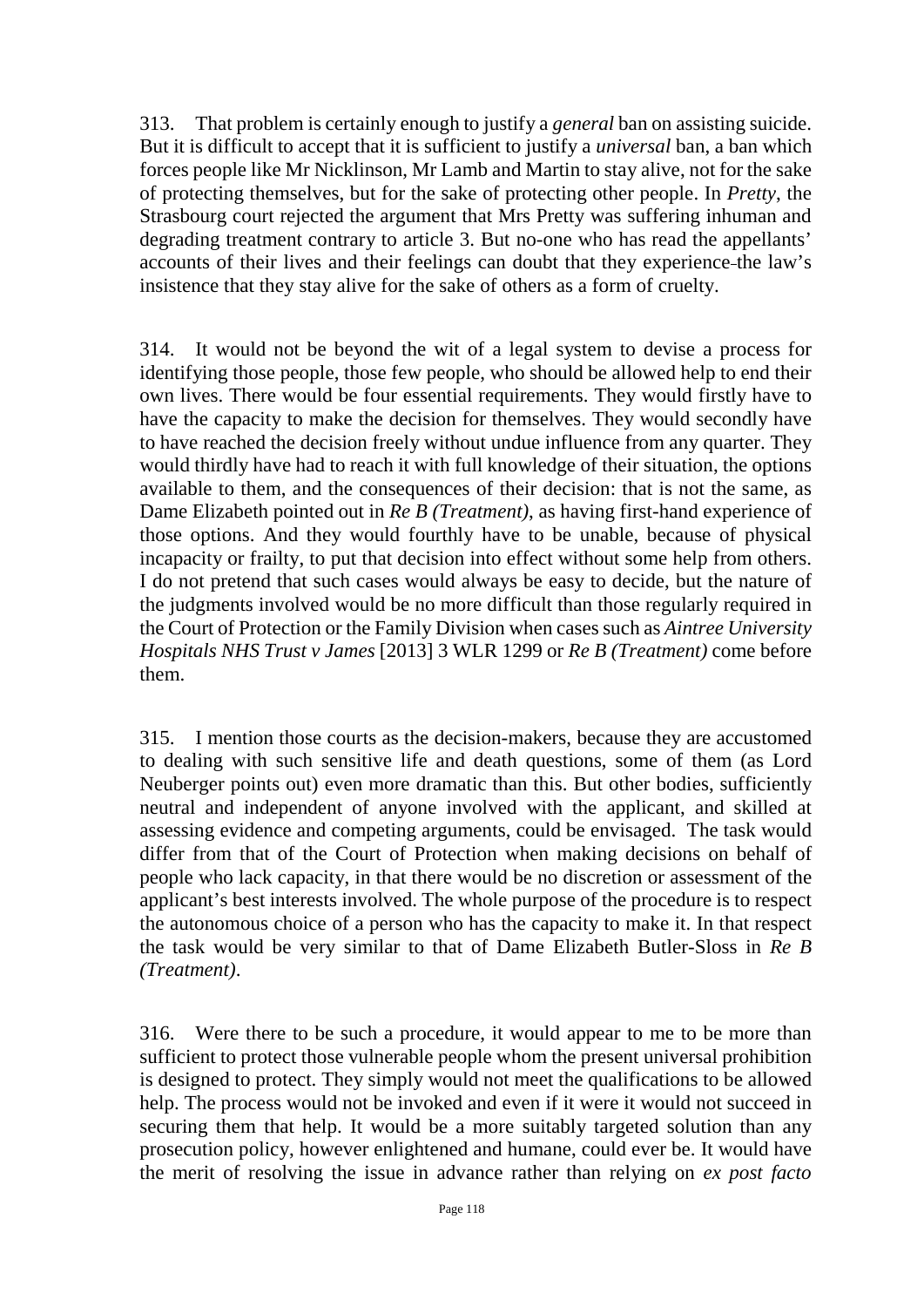executive discretion to solve the problem (although it should not preclude the exercise of prosecutorial discretion in a case where prior authorisation had not been obtained).

317. To the extent that the current universal prohibition prevents those who would qualify under such a procedure from securing the help they need, I consider that it is a disproportionate interference with their right to choose the time and manner of their deaths. It goes much further than is necessary to fulfil its stated aim of protecting the vulnerable. It fails to strike a fair balance between the rights of those who have freely chosen to commit suicide but are unable to do so without some assistance and the interests of the community as a whole.

318. I understand that Lord Neuberger and Lord Wilson are receptive to that view in principle, but consider that this is not the right occasion or the right time to make a declaration of incompatibility. That is an entirely understandable view, given in particular the original focus of the cases of Mr Nicklinson and Mr Lamb on voluntary euthanasia rather than assisted suicide (as explained in full by Lord Mance). The sort of process which I have suggested above was scarcely touched upon, let alone explored, in evidence or argument. However, the question for us is one of principle rather than fact: once the principle is established, the question for the judge or other tribunal which is asked to authorise the assistance would be one of fact. He or she would have to be satisfied on the evidence that the applicant had freely reached a fully informed decision which she had the capacity to reach and needed the defined help which was available to enable her to put that decision into effect. It is at that point that the evidence relating, for example, to Dr Nitschke's machine, would become relevant and important.

319. I also understand that Lord Mance would not rule out such a solution, but he considers that we lack the evidence, in particular about the risks to people who need the protection of this law, to justify departing from the view taken by the House of Lords in *Pretty*. It is worth remembering that the House took the view that article 8 was not engaged at all, and so the observations made about the justification for any interference were strictly *obiter dicta*. Furthermore, the assertions made about the need to protect vulnerable people were just that: they were no more based on solid evidence than were the assertions to the contrary made, for example, in *Carter v Canada* [2012] BCSC 886*.* Indeed, the experience of those few jurisdictions where assisted suicide is permitted provides some means of testing the case for a universal ban.

320. In my view, the question is one of principle rather than evidence, and in principle it is the interference which requires justification rather than the limited exception which is suggested. The *Carter* case will be coming before the Supreme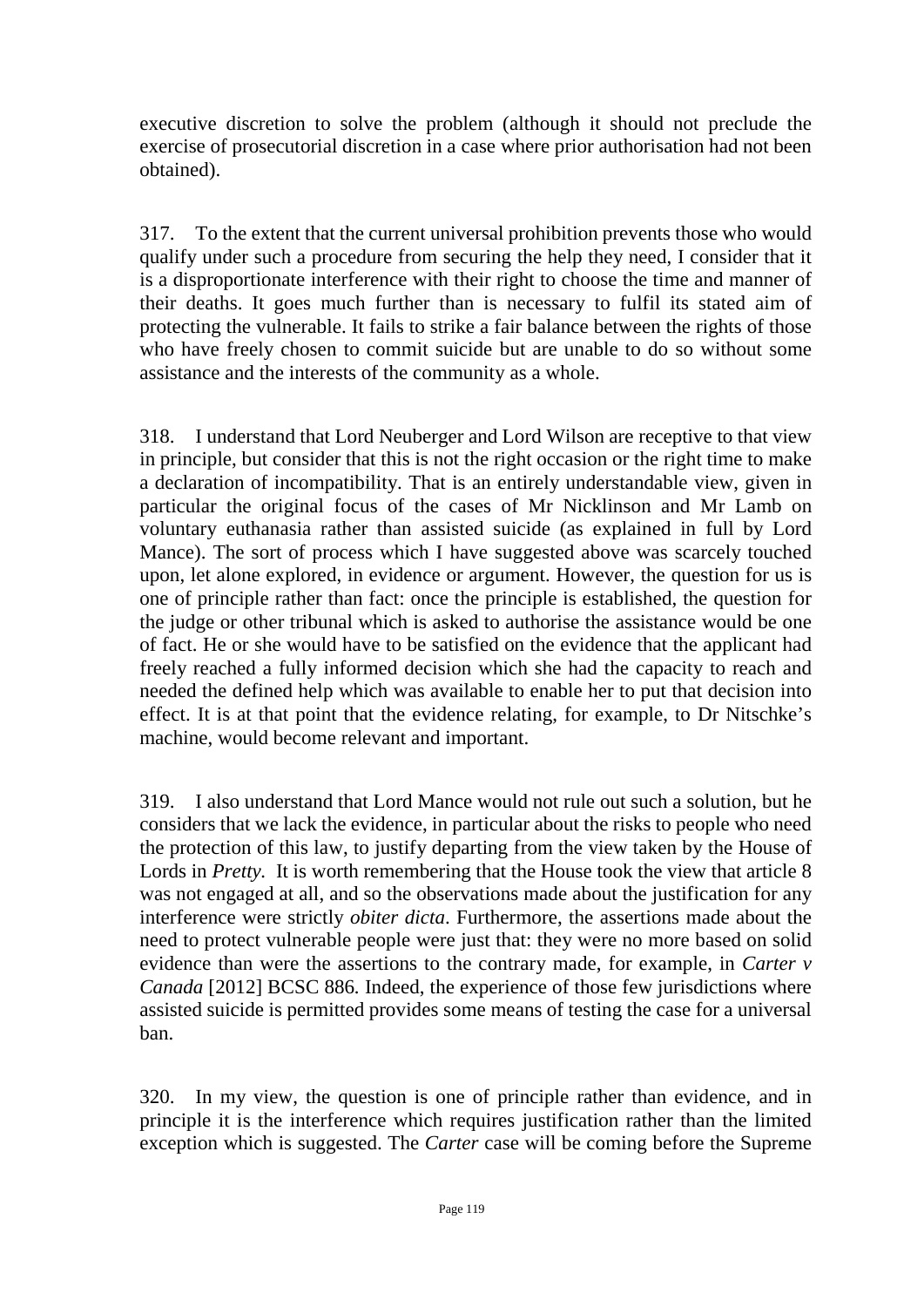Court of Canada, probably later this year, and it will be interesting to see how they approach the issue.

321. Left to myself, therefore, I would have allowed the first appeal and made a declaration that section 2(1) of the Suicide Act 1961 is incompatible with article 8, to the extent that it does not provide for any exception for people who have made a capacitous, free and fully informed decision to commit suicide but require help to do so. It seems to me that as a general rule, the prohibition is justified. It is the lack of any exception to meet the particular circumstances of the sorts of case before us that is incompatible. I agree with Lord Wilson (para 203) that it is legitimate to make a declaration even though a provision only sometimes operates incompatibly with the convention rights (as in *Bellinger v Bellinger* [2003] UKHL 21, [2003] 2 AC 467). I am, however, a little bit nervous about his list of "factors" (para 205), because factors are more readily associated with the exercise of a discretion, rather than an issue of fact, which I believe this to be, and some of them are a little suggestive of a "best interests" jurisdiction. But they are helpful in illustrating some of the factual matters which a decision-maker might wish to explore in addressing the four essential requirements which I have outlined at para 314 above.

322. Turning to the second appeal, the Director of Public Prosecutions is required by the order made in *Purdy* to clarify what facts and circumstances she will take into account in deciding whether a prosecution is in the public interest. I entirely agree with Lord Neuberger that she should reconsider her policy in the light of the difference of opinion as to its meaning which emerges from the judgments in the Court of Appeal. We were told on her behalf that the Lord Judge CJ's interpretation of her policy was correct. If so, that should be made clear in the policy. People should be able to go to that policy, and not to the judgments in this court, in order to understand it.

323. Left to myself, I would go further. It seems to me, as it seemed in *Purdy*, that the policy has two purposes. The first, and uncontroversial, purpose is to make the way in which decisions to prosecute will be taken sufficiently clear to meet the Convention requirement that the interference be "in accordance with the law". This entails accessibility (hence the need to clarify the policy) and foreseeability, as well as consistency and lack of arbitrariness. We can debate endlessly what the Strasbourg court meant, at para 76 of *Pretty* (quoted by Lord Neuberger at para 32 above) by first stating that the "Court does not consider therefore that the blanket nature of the ban on assisted suicide is disproportionate" and going on to discuss the flexibility of enforcement in the next sentence. It might have been reverting to the "non-arbitrary" requirement of legality. Or it might have been continuing its discussion of proportionality. I ventured to suggest in *Purdy* (paras 63 and 64) that the policy may have a part to play in securing that section 2(1) does not operate as a disproportionate interference with the right protected by article 8 and now so clearly articulated in *Haas v Swizerland*. The underlying theme of the factors which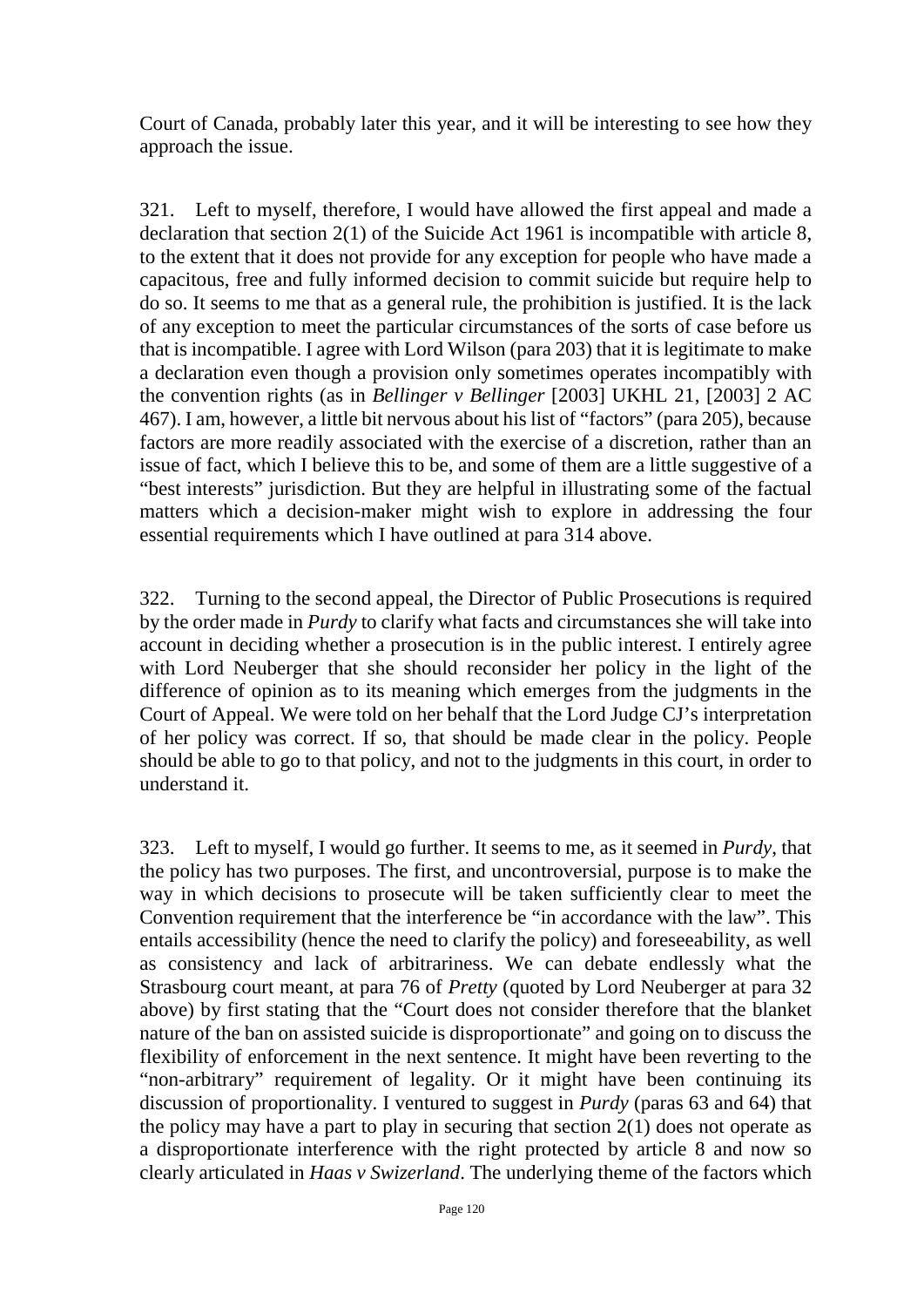the DPP considers relevant to whether a prosecution will be in the public interest is clearly to identify the sort of cases which might be covered by the exception proposed above. The time may therefore be ripe for a review to see whether further progress can be made in that direction without offending against the constitutional prohibition of "dispensing with the laws". But I agree that there is no need to make an order requiring the DPP to conduct a review. She will no doubt be considering the position in the light of the judgments in this Court and in the Court of Appeal.

324. Hence, I would have allowed the appeal of Mrs Nicklinson and Mr Lamb and made the declaration of incompatibility outlined above. I am content to allow the Director's appeal and to dismiss the cross-appeal in the case of Martin. I also wish to record my agreement with the important statements in para 255(2), (3), and (4) of Lord Sumption's judgment. I have, however, reservations about both the statements in paragraph 255(1), which may require some qualification or elaboration, especially in the light of *Savage v South Essex Partnership NHS Foundation Trust* [2008] UKHL 74, [2009] 1 AC 681, and *Rabone v Pennine Care NHS Foundation Trust*  [2012] UKSC 2, [2012] 2 AC 72. A policeman is surely entitled to prevent a wouldbe suicide from jumping off Westminster Bridge.

325. I should perhaps add that my conclusion is not a question of "imposing the personal opinions of professional judges". As already explained, we have no jurisdiction to impose anything: that is a matter for Parliament alone. We do have jurisdiction, and in some circumstances an obligation, to form a professional opinion, as judges, as to the content of the Convention rights and the compatibility of the present law with them. Our personal opinions, as human beings, on the morality of suicide do not come into it.

## **LORD KERR**

326. I agree with Lord Neuberger, Lady Hale, Lord Mance, and Lord Wilson that this court has the constitutional authority to issue a declaration of incompatibility. In agreement with Lady Hale, I consider that there is no reason that we should refrain from doing so.

#### *The first appeal*

327. The overarching issue on the first appeal is whether section 2(1) of the Suicide Act 1961 is incompatible with the appellants' rights under article 8 of the European Convention on Human Rights and Fundamental Freedoms (ECHR). If it is incompatible, then it is the duty of this court to say so. That is a duty with which we have been charged by Parliament. And it is a duty from which we cannot be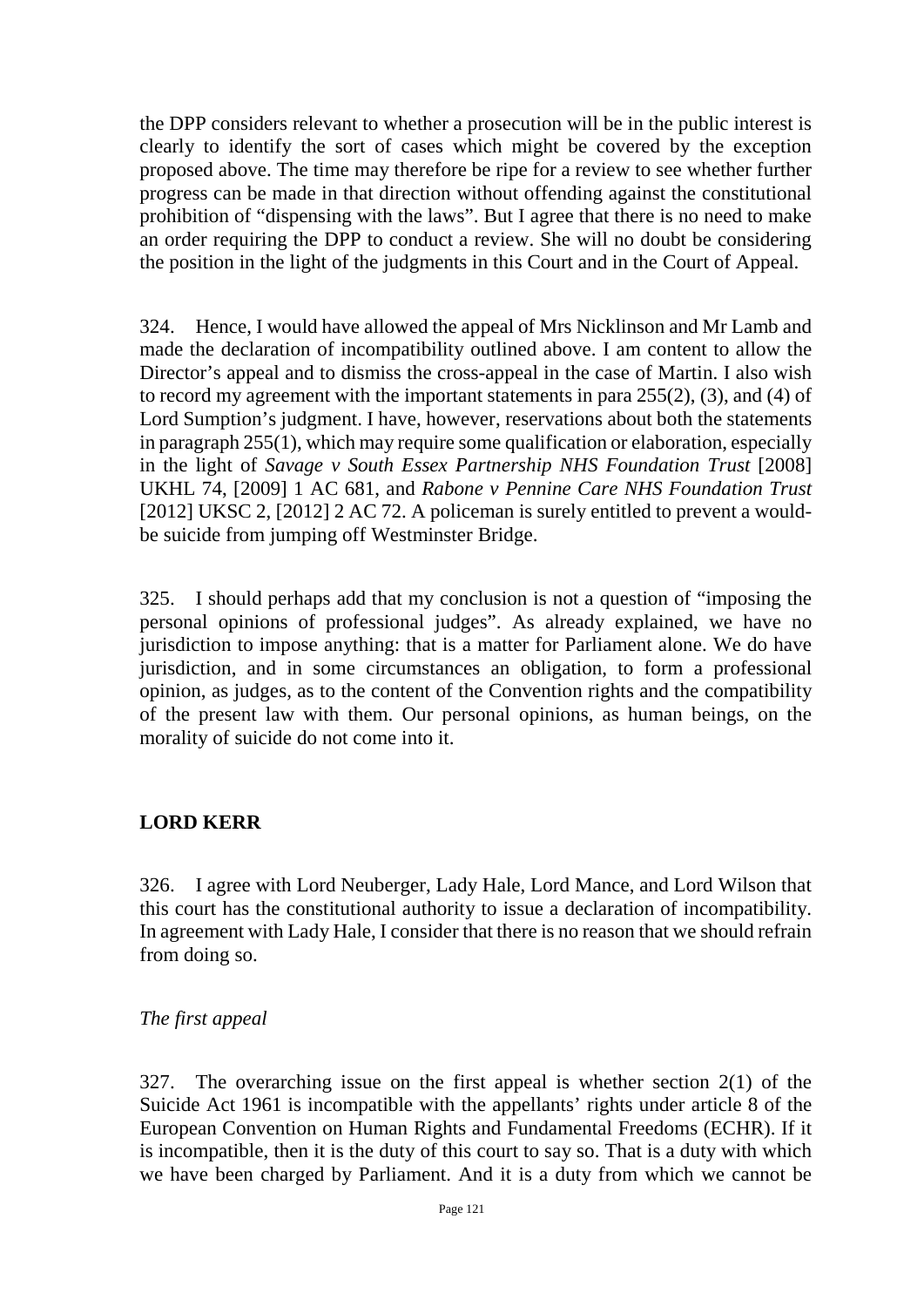excused by considerations such as that the Director of Public Prosecutions can choose to implement the law in a way that will not infringe the appellants' rights, or that Parliament has debated the issue and has decided not to repeal it. In making that declaration we do not usurp the role of Parliament. On the contrary, we do no more than what Parliament has required us to do.

### *Scope of the right*

328. In *Haas v Switzerland*, (2011) 53 EHRR 33 at para 51 the European Court of Human Rights (ECtHR) said:

"… the Court considers that an individual's right to decide by what means and at what point his or her life will end, provided he or she is capable of freely reaching a decision on this question and acting in consequence, is one of the aspects of the right to respect for private life within the meaning of article 8 of the Convention."

329. This right against unjustified interference with the freedom 'to decide by what means and at what point his or her life will end' does not impose a positive duty on the state. For it to amount to a positive duty there would have to be some claim that the state was required to furnish the assistance, rather than merely tolerate it. There is no question of the appellants claiming that they should be assisted by the state to do what they want to do.

330. Affirming statements to like effect appear in para 52 of *Koch v Germany*  (2013) 56 EHRR 6 and *Gross v Switzerland* (2014) 58 EHRR 7, paras 59 and 60.

331. Nor does this right, contrary to what Lord Sumption suggests in paragraph 215 of his judgment, create a right for a third party to assist. The mere fact that giving effect to the right of the person wishing to receive assistance to die has as a corollary that the assister would not be prosecuted does not mean that the assister has a Convention right to so assist. If that were so, the assister would be able to claim independently that he was entitled to render such assistance. No-one contemplates that.

332. It is suggested that the words 'capable of … acting in consequence' were carefully devised to exclude from the ambit of article 8 those who are physically incapable of bringing about their desired death. I reject that suggestion. Had it been the Strasbourg court's intention to shut out from the application of article 8 those who wished to end their lives but were physically incapable of doing so, one would surely have expected to have that position explicitly stated and, more importantly,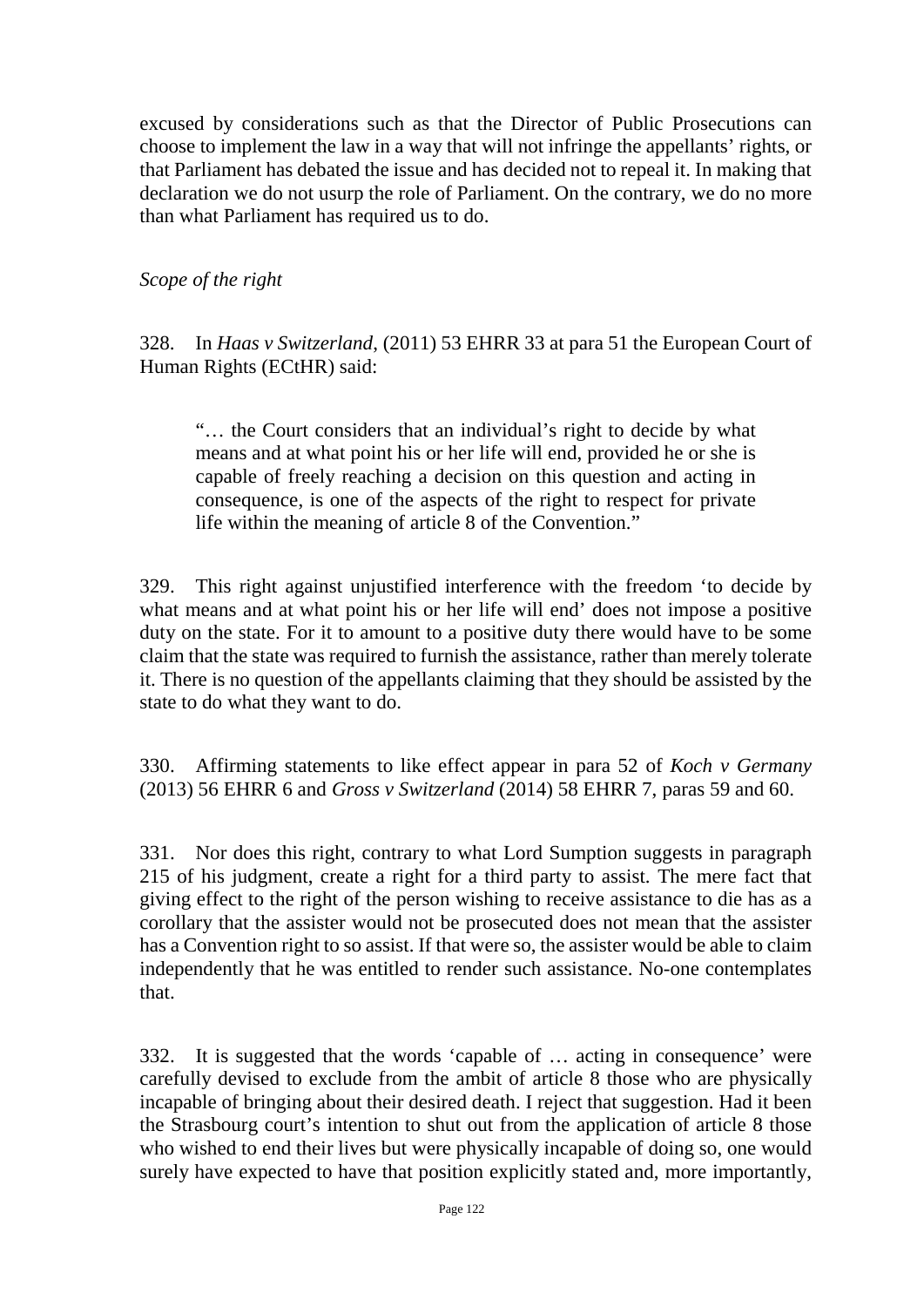the reasons for it expressly articulated. If some mechanical means (which they could activate) of carrying out their wish was available, they would be capable of 'acting in consequence' of their decision. It cannot seriously be suggested that they are incapable because no such mechanical means exists but that there is available to them willing and informed human intervention.

333. The only sensible interpretation of this proviso, and the one that accords with common sense, is simply that the person should be capable of exercising free will at all stages of the process. 'Reaching a decision' and 'acting in consequence' are to be read as amounting to this, the emphasis being on 'freely' rather than on a stepwise reading of what it is that one ought freely to be able to do.

334. Being freely capable of acting on a decision to end one's life does not therefore mean being physically capable of so acting unaided. A person is just as capable of 'freely acting' in consequence of his decision to end his life by recourse to informed and willing assistance to bring that about as he is by drawing exclusively on his own resources. If I wish to die and am physically unable to bring the medication that will end my life to my own lips but have someone who will do that for me, I am acting just as freely by having them do so as if the hand that bore the draught was my own.

335. The starting point, therefore, is that the appellants have a right under article 8 of ECHR to end their lives and to have recourse to willing, informed assistance to bring about their wish.

## *The test to be applied*

336. The essential question is therefore whether the interference with that right is justified. Justification of interference with a right to bring intolerable suffering to an end must be of a different order from that which will be required to warrant intervention in most species of article 8 rights. One should not fail to confront the stark reality of this. The appellants are condemned to a life bereft of pleasure or quality. They live in the knowledge of the distress that their condition and their own misery causes to those close to them.

337. The nature of the interference in this case is not in dispute, and the test for whether it is justified is set out in the decisions of the House of Lords in *Huang v Secretary of State for the Home Department* [2007] 2 AC 167 and of this court in *R (Aguilar Quila) v Secretary of State for the Home Department* [2012] 1 AC 621. In the latter case, Lord Wilson said at para 45: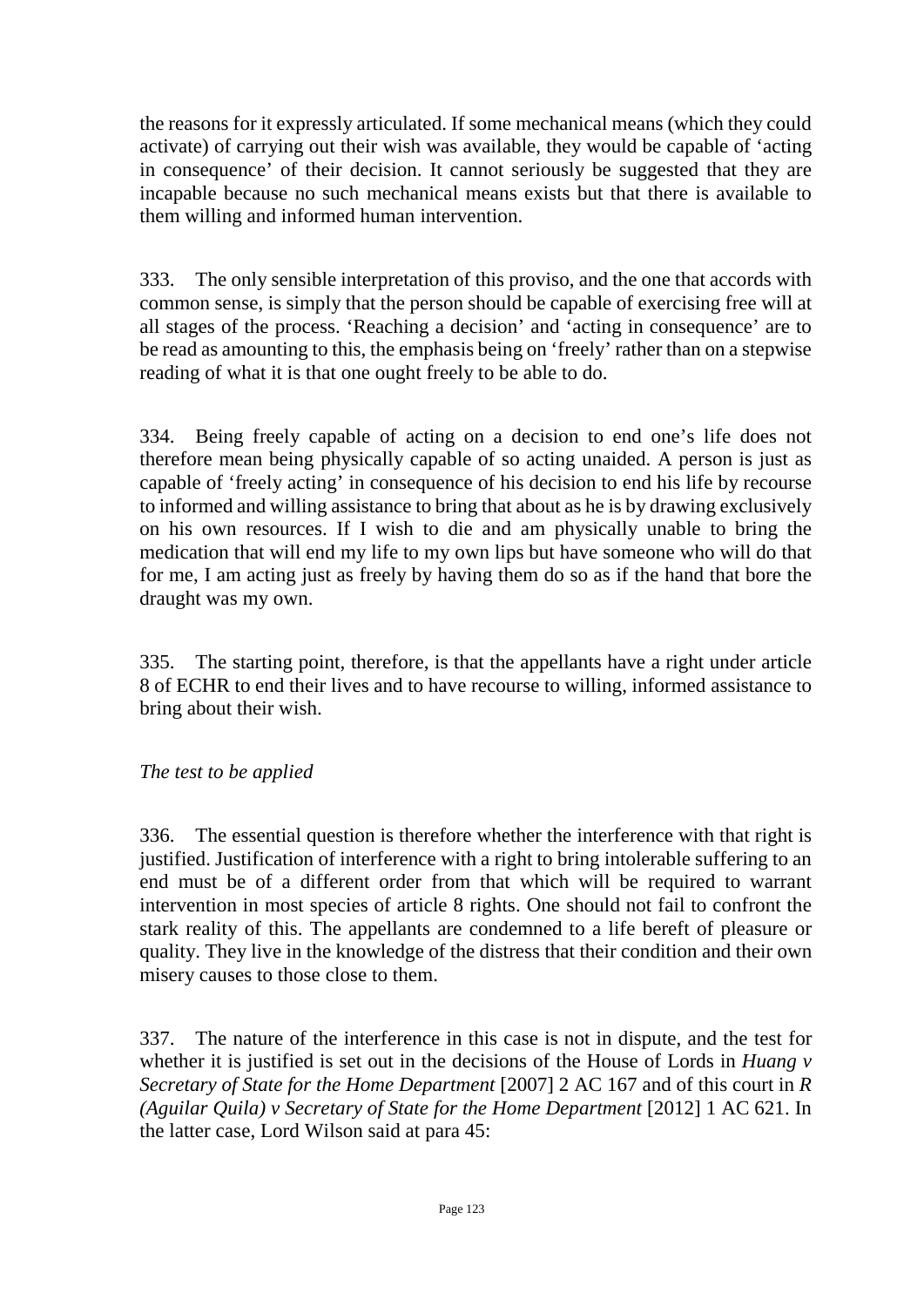"… In *Huang v Secretary of State for the Home Department* [2007] 2 AC 167, Lord Bingham of Cornhill suggested, at para 19, that in such a context four questions generally arise, namely: (a) is the legislative objective sufficiently important to justify limiting a fundamental right?; (b) are the measures which have been designed to meet it rationally connected to it?; (c) are they no more than are necessary to accomplish it?; and (d) do they strike a fair balance between the rights of the individual and the interests of the community? …"

338. Before dealing with the substantive application of the test, however, it is necessary to deal with these preliminary questions about how this court should approach the task: (1) the constitutional relationship between the court and Parliament and (2) the standard of review.

## *Margin of appreciation and the division of powers in the British constitution*

339. ECtHR's decision in *Pretty* was that the blanket ban on assisted suicide did not breach Mrs Pretty's rights under article 8 of the Convention. But that does not mean that it was found to be proportionate. As Lord Sumption has said in para 218 of his judgment, the ban was 'capable of being justified because although it applied to many people who were not in need of protection, it was open to the United Kingdom to take the view that it had to apply generally in order to serve the needs of those who were.' The fact that it was *capable* of being justified and that it was *open to* the United Kingdom to take the view that the provision had to apply generally was sufficient to withstand Strasbourg's scrutiny because their examination is carried out at one remove from that which this court must apply.

340. The context in which justification is to be judged is different in the domestic setting. In *R (G) (Adoption: Unmarried Couple)* [2009] 1 AC 173 it was held that that a fixed rule which excluded unmarried couples from the process of being assessed as potential adoptive parents interfered with their article 8 and article 14 rights. In so finding, the House of Lords said that it should not be inhibited from going further than the European court had gone because a margin of appreciation was available to member states particularly in delicate areas of social policy. At para 32 Lord Hoffmann said:

"It must be remembered that the Strasbourg court is an international court, deciding whether a member state, as a state, has complied with its duty in international law to secure to everyone within its jurisdiction the rights and freedoms guaranteed by the Convention. Like all international tribunals, it is not concerned with the separation of powers within the member state. When it says that a question is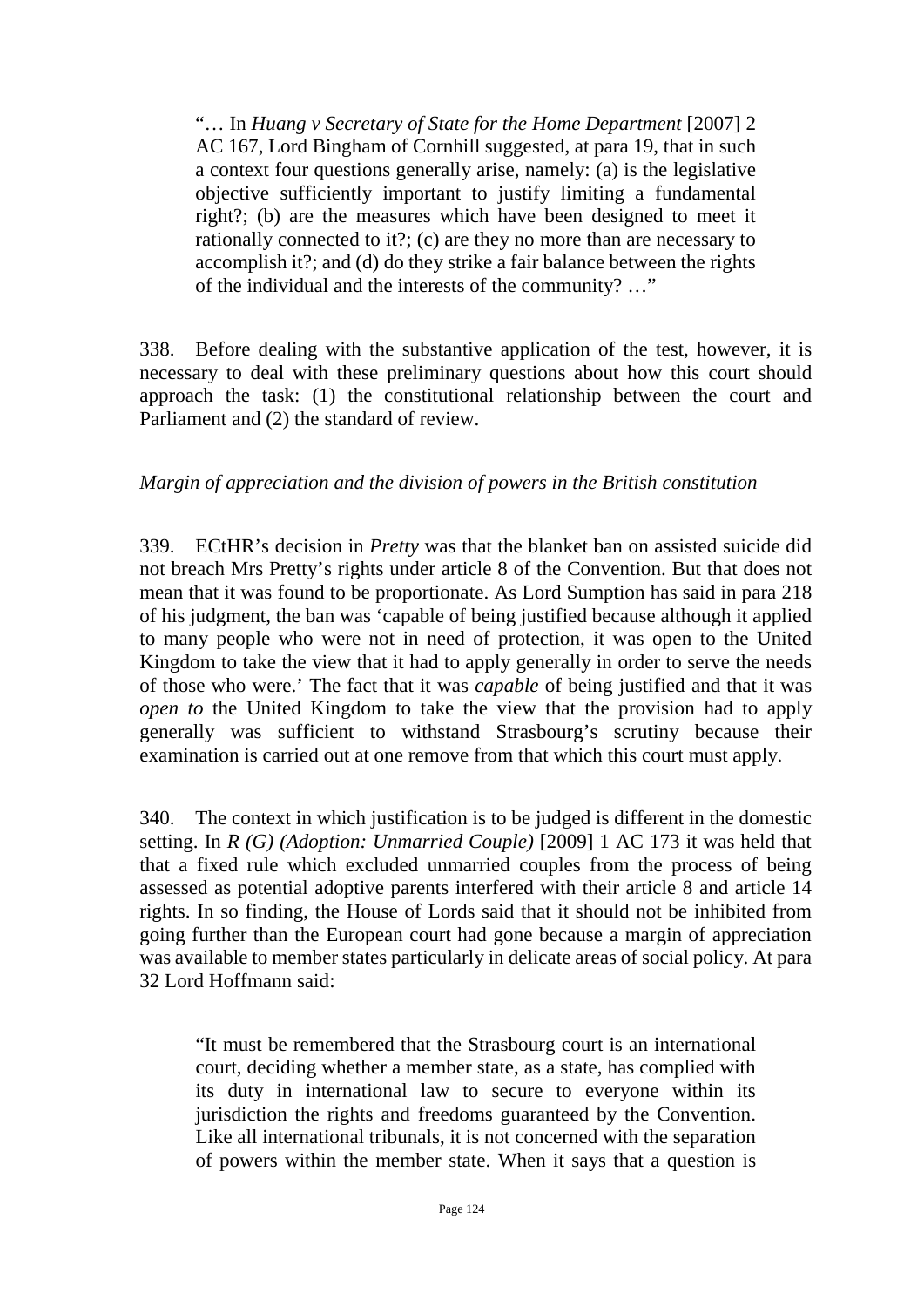within the margin of appreciation of a member state, it is not saying that the decision must be made by the legislature, the executive or the judiciary. That is a matter for the member state."

341. Later in his speech, Lord Hoffmann discussed the reasons that courts of this country should normally follow Strasbourg jurisprudence, Then at paras 36–38 he said this:

"… But none of these considerations can apply in a case in which Strasbourg has deliberately declined to lay down an interpretation for all member states, as it does when it says that the question is within the margin of appreciation.

37. In such a case, it is for the court in the United Kingdom to interpret articles 8 and 14 and to apply the division between the decisionmaking powers of courts and Parliament in the way which appears appropriate for the United Kingdom. The margin of appreciation is there for division between the three branches of government according to our principles of the separation of powers. There is no principle by which it is automatically appropriated by the legislative branch.

38. It follows, my Lords, that the House is free to give, in the interpretation of the 1998 Act, what it considers to be a principled and rational interpretation to the concept of discrimination on grounds of marital status …

342. This court is likewise free (and, I would suggest, required) to give a principled and rational interpretation of section 2(1) of the 1961 Act and to determine whether its potential application goes beyond what is required in order to achieve what has been identified by the Strasbourg court in *Pretty v United Kingdom*, as its aim: 'to safeguard life by protecting the weak and vulnerable and especially those who are not in a condition to take informed decisions against acts intended to end life or to assist in ending life' (para 74).

343. An essential element of the structure of the Human Rights Act 1998 is the call which Parliament has made on the courts to review the legislation which it passes in order to tell it whether the provisions contained in that legislation comply with ECHR. By responding to that call and sending the message to Parliament that a particular provision is incompatible with the Convention, the courts do not usurp the role of Parliament, much less offend the separation of powers. A declaration of incompatibility is merely an expression of the court's conclusion as to whether, as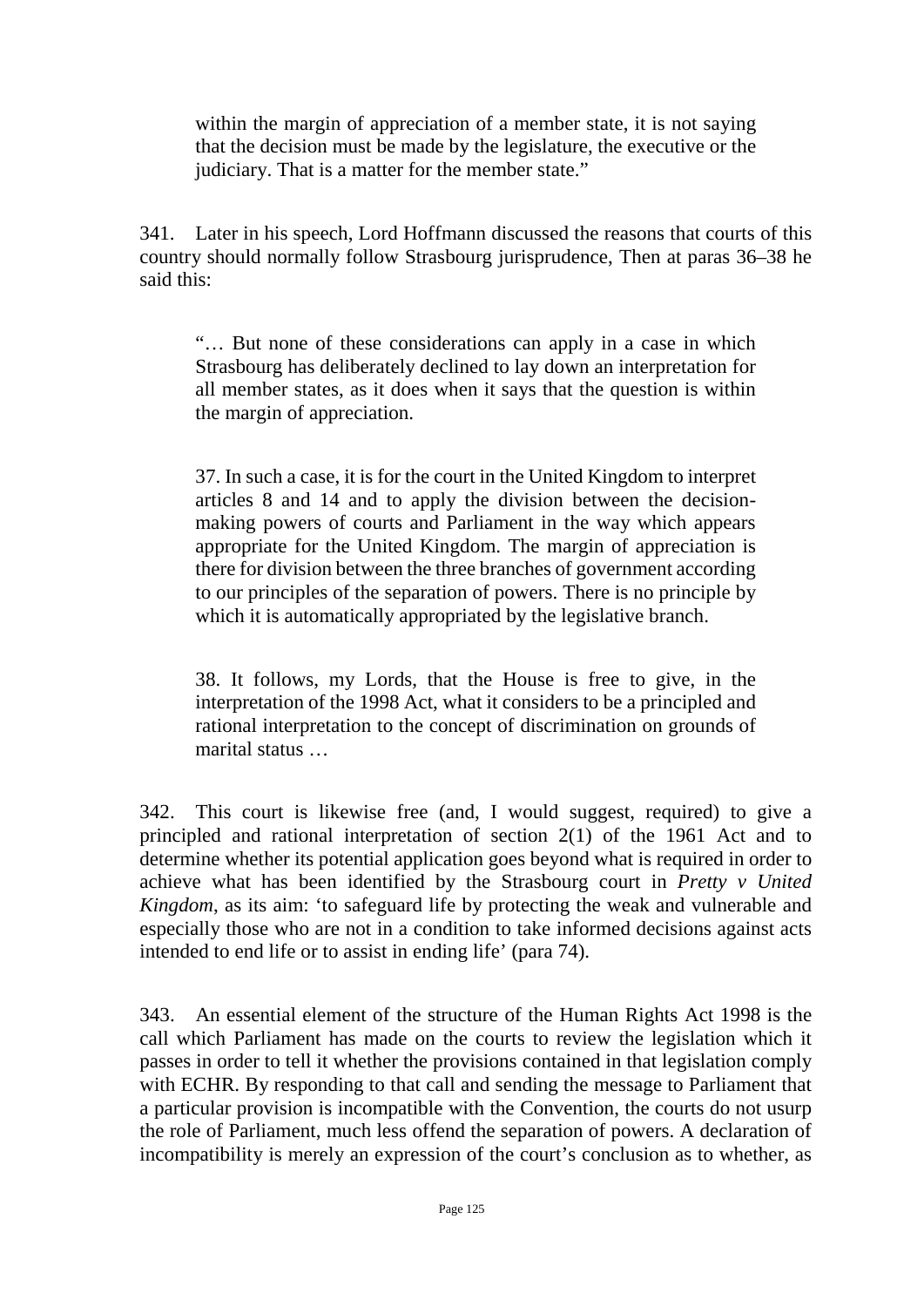enacted, a particular item of legislation cannot be considered compatible with a Convention right. In other words, the courts say to Parliament, 'This particular piece of legislation is incompatible, now it is for you to decide what to do about it.' And under the scheme of the Human Rights Act it is open to Parliament to decide to do nothing.

344. What the courts do in making a declaration of incompatibility is to remit the issue to Parliament for a political decision, informed by the court's view of the law. The remission of the issue to Parliament does not involve the court's making a moral choice which is properly within the province of the democratically elected legislature.

345. Lastly in this regard, it is irrelevant to the compatibility of section 2(1) that Parliament has debated this issue a number of times without repealing that section. This is something that the court must determine on the basis of its own evaluation of the evidence. What Parliament has had to say is irrelevant to the court's decision, except in so far as it provides evidence which the court can independently evaluate.

## *Standard of review*

346. Lord Mance has referred to the judgments of Arden LJ and Lord Neuberger MR in *R* (Sinclair Collis Ltd) v Secretary of State for Health [2011] EWCA Civ 437, [2012] 2 QB 394. The passages from the judgments of Arden LJ and Lord Neuberger to which Lord Mance has alluded (paras 170 and 189) were concerned with the intensity of review of a policy measure of a European Community institution. In my view they cannot be applied to an assessment of proportionality in the present context. The cardinal factor in this case, as established in *Re G (Adoption: Unmarried Couple)*, is the constitutional relationship between our court and the Parliament of the United Kingdom.

347. But the more fundamental objection to this approach is that it appears to suggest that the court's assessment of whether a particular statutory provision is incompatible should be adjusted or, indeed, disavowed, according to the court's perception of whether it or the legislature can lay claim to 'greater expertise'. It appears to me that this is fundamentally at odds with the court's duty under section 4 of the Human Rights Act. Of course, if the court feels that it does not have enough material or even, conceivably, sufficient expertise, to decide whether a particular measure is incompatible with a Convention right, it should decline to make the declaration. The view that Parliament might have the means to consider the issue more fully or on a broader canvas does not impel the conclusion that the courts should shy away from addressing the question whether the provision is incompatible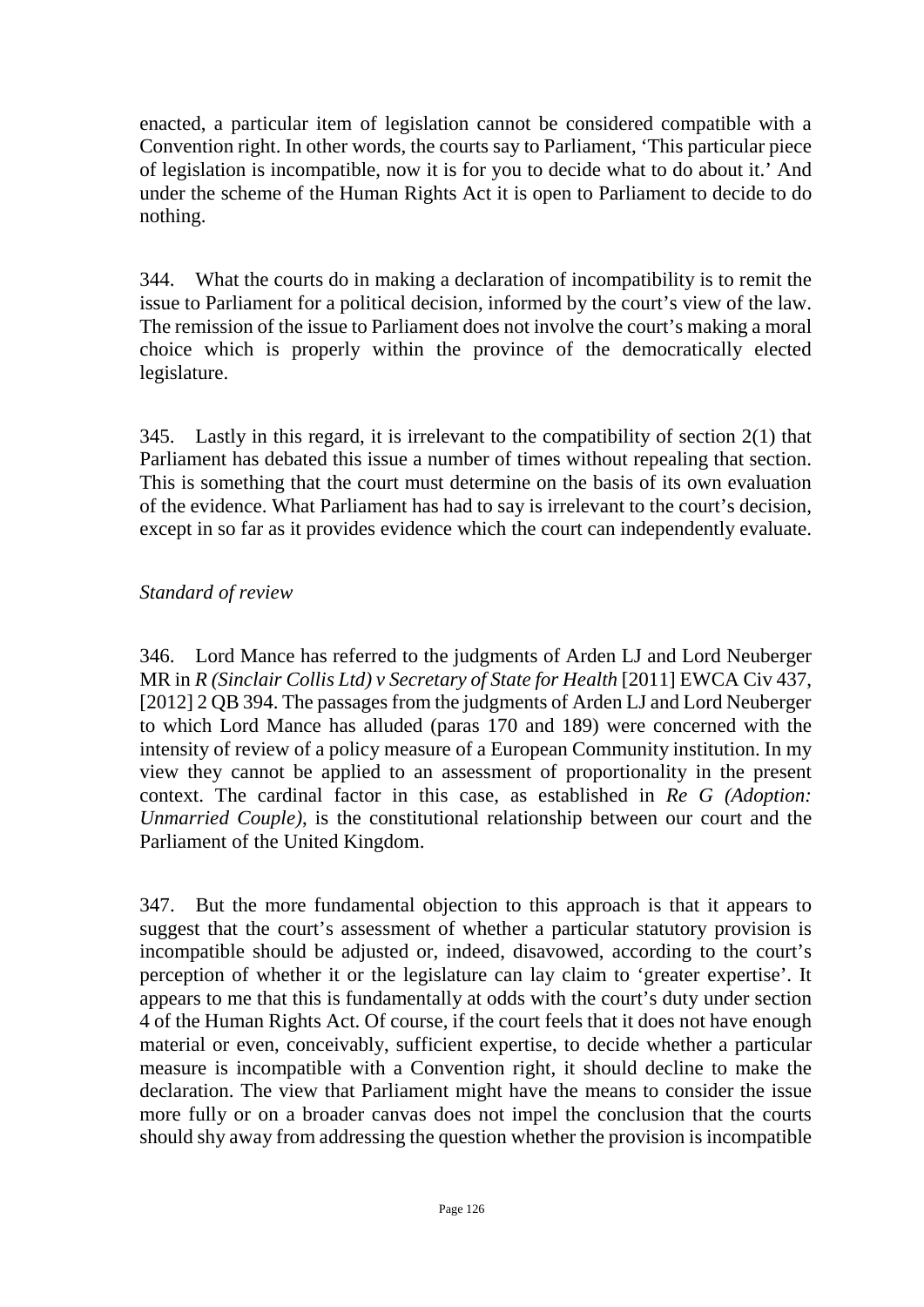with a Convention right, judged on the material that has been presented. On the contrary, such is the court's duty when presented with that claim.

348. It would be wrong, of course, not to recognise that some forms of interference may present greater challenges than others in terms of justification which depends on practical or empirical evidence. And that it may not be appropriate to insist on evidence of that nature in such instances. The need for a particular measure may not be susceptible of categorical proof. This is especially true in the realm of social policy where the choice between fiercely competing and apparently equally tenable opinions may be difficult to make. In those circumstances a more nuanced approach is warranted to the question of whether the interference is proportional. This should not be confused, however, with deference to the so-called institutional competence of the legislature. The court's approach in these difficult areas may call for a less exacting examination of the proffered justification. But this more generous attitude is not based on the view that Parliament is better placed to make a judgment on the need for the measure than is the court or that the court should therefore regard itself as inept to conduct an assessment of the incompatibility of the measure. Rather, it reflects the reality that choices in these areas are difficult to make and that it may not be easy to prove that the right choice has been made.

#### *Rational connection*

349. In para 215 of his judgment Lord Sumption has identified three points that are made in support of a general prohibition of assisted suicide. He dismisses the first two for reasons with which I agree and on which I do not need to dilate. The third argument, the so-called 'pressure argument', is that which Lord Sumption finds persuasive. This is the argument which proposes that if assisted suicide was lawful, some people would be too ready to bring an end to their lives under real or perceived pressure from others. It is suggested that the great majority of people contemplating suicide for health-related reasons are likely to be conscious that their disabilities, because they make them more dependent on others, would feel increased pressure because the legalisation of assisted suicide would be followed by its progressive normalisation.

350. One needs to have a clear view of the nature of the susceptibility of the vulnerable in this area and how it can be said to be increased by making assisted suicide (provided that it is accompanied by appropriate safeguards) available. It is reasonable to assume that this 'vulnerable class of persons' is composed of persons who are physically able to commit suicide. Why should they feel more vulnerable because those who cannot do so are enabled to bring their lives to an end? One can understand that those who consider themselves to be a burden might feel constrained to consider suicide because it no longer attracts the opprobrium that it once did. But why should they be more disposed to do so because of a law which permits those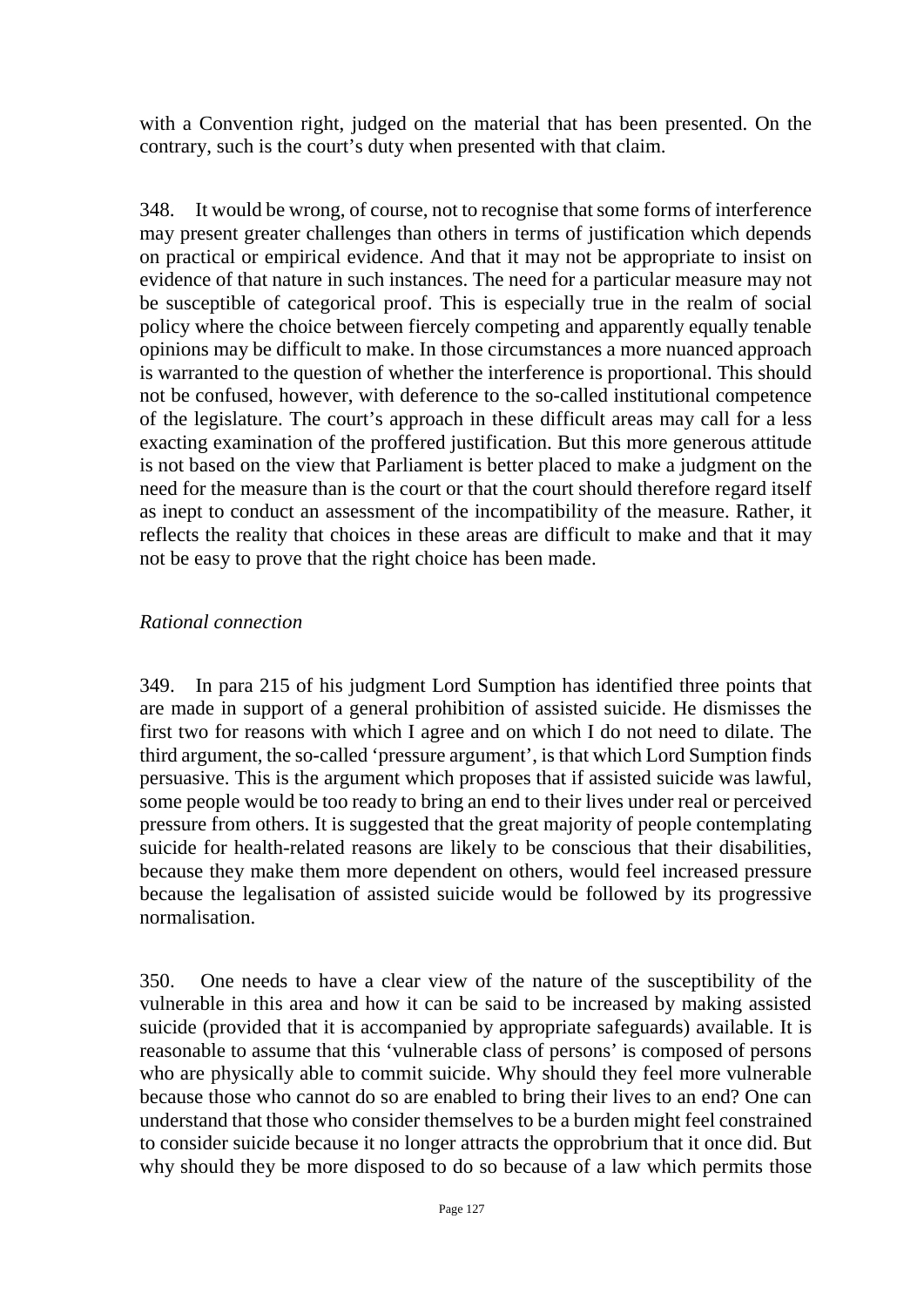who want to, but cannot, commit suicide to avail of human assistance to bring about their desire? The two situations are not linked in any logical way. On that account I do not consider that it has been demonstrated that there is the necessary rational connection between the aim of the legislation and the interference with the article 8 right.

351. Justification of an interference with a Convention right must be evidencebased. In so far as the evidence goes, it conspicuously fails to support the proposition that permitting assisted suicide will increase pressure on the vulnerable and the elderly. Ruminations that this may be the consequence of a more nuanced provision cannot be a substitute for evidence or, at least, some rational basis on which the two circumstances may be found to be connected.

## *Whether no more than necessary*

352. It is beyond dispute that section 2(1) applies to many people who are not in need of its protection and who are prejudiced by its application to them. Unless it could be shown that the protection of the vulnerable group could *only* be achieved by drawing the provision as widely as it has been drawn, it is disproportionate to apply it to a category of persons whose Convention rights are violated in consequence. While, in these appeals, it may not be easy to show, by reference to empirical data, that the protection of vulnerable individuals requires the blanket provision in section 2(1), some basis at least for proposing that it is required must be established. Nothing in the case advanced by the respondent establishes that the appellants' inclusion in the group affected was unavoidable to protect the vulnerable group. In the absence of evidence—or at least a tenable basis on which it might be asserted—that this was required, it is impossible to conclude that the interference with the appellants' rights is proportionate.

353. In para 112 of his judgment, Lord Neuberger has said, '[W]e could properly hold that section 2 infringed article 8'. But, he said in para 120, 'Before we could uphold [that] contention … we would have to [be] satisfied that there was a physically and administratively feasible and robust system whereby Applicants could be assisted to kill themselves, and that the reasonable concerns expressed by the Secretary of State … were sufficiently met so as to render the absolute ban on suicide disproportionate.'

354. I do not agree that a fully-formed, guaranteed-to-function, less intrusive means of achieving the objective must be established in order to demonstrate the disproportionality of the provision. The imposition of such a requirement would herald a significant circumscription on the operation of the principle of proportionality generally. It is entirely possible to assert that a particular provision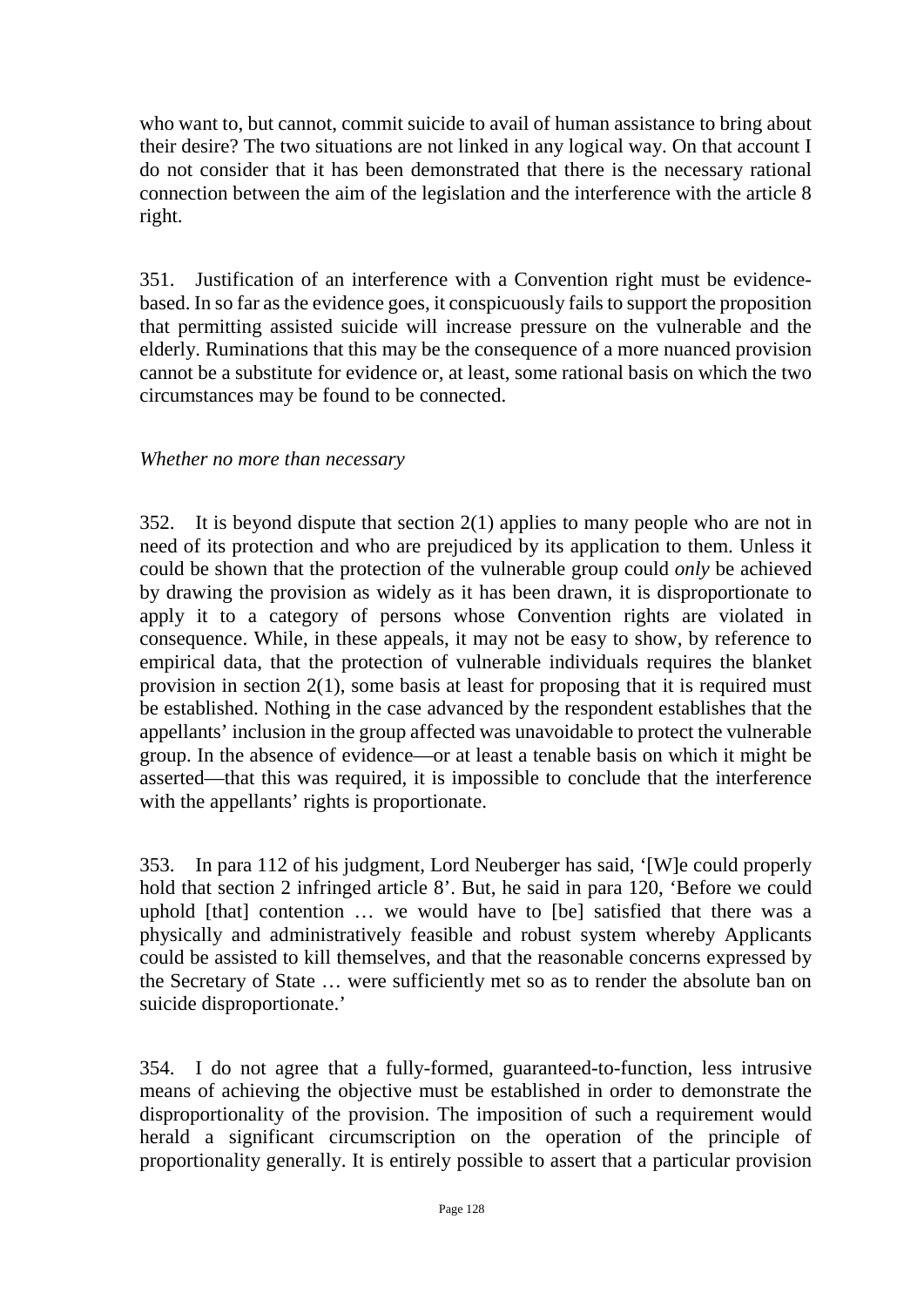would go beyond what it seeks to achieve without having to describe the details of a more tailored measure that would attain that aim. The present case exemplifies and supports that proposition. If it is the case that it is unnecessary, in order to protect those who are vulnerable, to legally forbid those who are incapable of bringing their lives to an end from seeking assistance to do so, why should it be compulsory to show that a more targeted provision is possible? The measure must be intrinsically proportionate. It cannot assert that its proportionality is established by the absence of a viable, less intrusive alternative. If it is disproportionate measured by its capacity to achieve its own purpose, it cannot be saved from that condition by the claim that a less intrusive restriction that would have excluded the appellants has not been articulated.

355. In any event, if it is necessary to conceive of a less intrusive means of protecting the vulnerable in order to find a lack of proportionality in the present law, this is not difficult to find. As Lord Neuberger has pointed out in para 124, the High Court has for more than 25 years sanctioned the bringing to an end of life. Why should it not do so in relation to the type of case with which we are concerned here? It can, of course, be said that this was not examined in any detail during any of the stages that this appeal has passed through. That, I believe, is not the point. If we are concerned with whether an alternative to the present scheme for the protection of the vulnerable is viable, this does not require a close examination of the precise conditions in which such an alternative would operate. To suggest that detailed evidence is required of how such a system would function is to erect an uncalled-for hurdle in the way of the inescapable conclusion that an arrangement *could* undoubtedly be devised that would ensure sufficient protection of the vulnerable.

356. Although the majority of the member states of the Council of Europe prohibit any form of assisted suicide, there is no evidence that in those states which permit it there has been any increase in pressure or exploitation of the position of elderly and vulnerable individuals. Similarly, in other parts of the world such as some of the states in America which permit assisted suicide, no evidence has emerged of the vulnerable, the disadvantaged or the elderly being oppressed. I do not consider, therefore, that there is any reason to conclude that the legitimate aim of protecting members of our society from pressure to commit or contemplate suicide can only be fulfilled by preservation of the law in its present state. I would therefore make a declaration of incompatibility on this basis.

#### *Fair balance*

357. Section 2(1) does not strike a fair balance between, on the one hand, the rights of those who wish to, but who are physically incapable of, bringing their lives to an end and, on the other, the interests of the community as a whole. Section 2(1) is a yoke from which the appellants yearn to be free. No-one has offered a reason that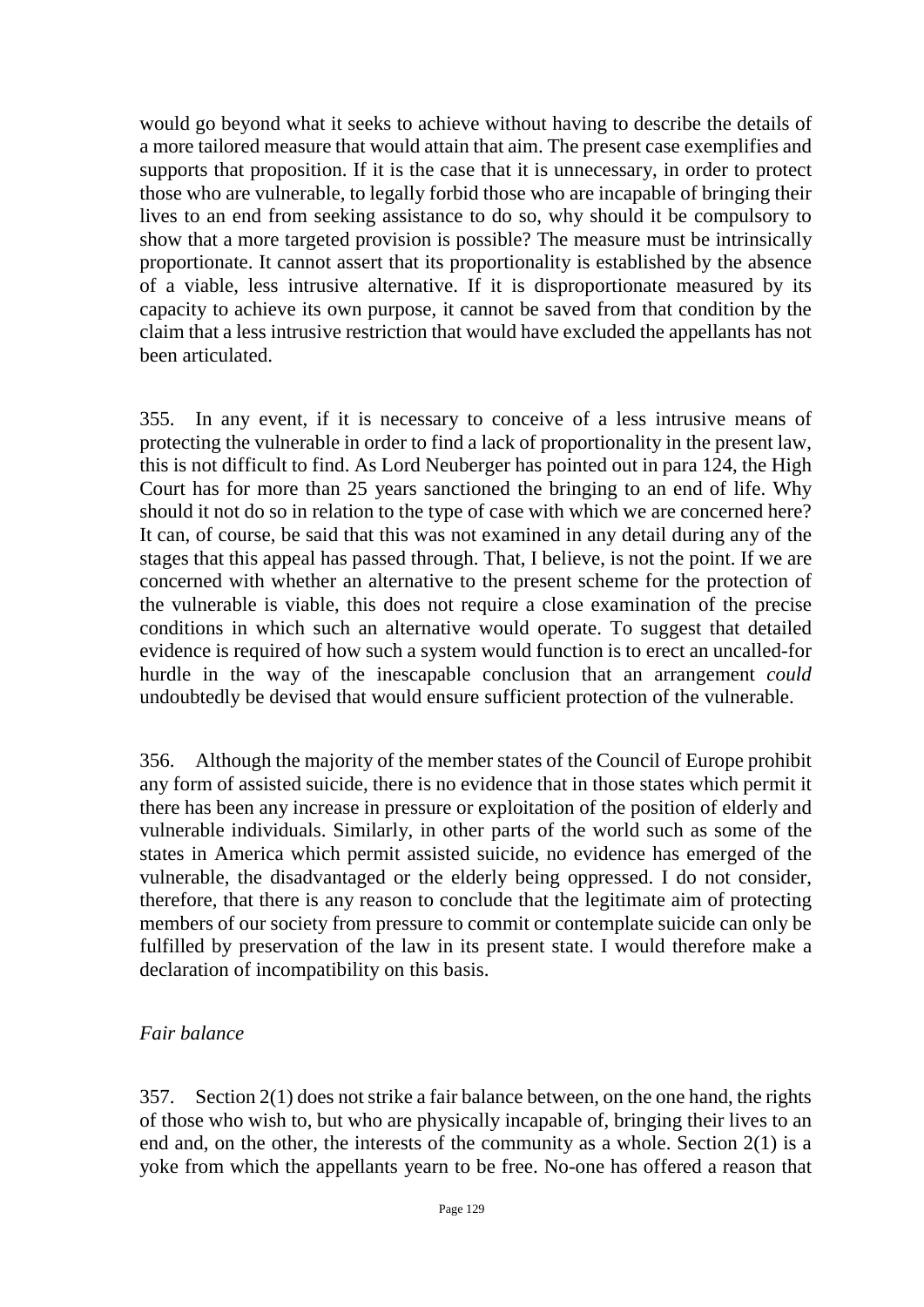the interests of the community should outweigh that earnest desire beyond that the sanctity of life 'entails its inviolability by an outsider' as Hoffmann LJ put it in *Airedale NHS Trust v Bland* [1993] AC 789, 831. But what does that mean? A person who is prepared to assist someone who is physically incapable of bringing about the end of his life can hardly be described as an outsider. More importantly, is the sanctity of life protected or enhanced by insisting that those who freely wish to but are physically incapable of bringing their lives to an end, should be required to endure untold misery until a so-called natural death overtakes them?

358. I agree with Lord Neuberger that if the store put on the sanctity of life cannot justify a ban on suicide by the able-bodied, it is difficult to see how it can justify prohibiting a physically incapable person from seeking assistance to bring about the end of their life. As one of the witnesses for one of the interveners, the British Humanist Association, Professor Blackburn, said, there is 'no defensible moral principle' in denying the appellants the means of achieving what, under article 8 and by all the requirements of compassion and humanity, they should be entitled to do. To insist that these unfortunate individuals should continue to endure the misery that is their lot is not to champion the sanctity of life; it is to coerce them to endure unspeakable suffering.

359. In paras 90–94 of his judgment Lord Neuberger considers an argument based on rather different moral considerations. As he has pointed out, this was not covered in the submissions made to the court. It is to the effect that while it may be morally acceptable for a person to set up a system that would allow someone to bring about his death, it is morally unacceptable that an assister should carry out the act which causes the death. It may be true, as Lord Neuberger has said, that the law makes a significant difference between the two situations. But if there are sufficient safeguards in place to ensure that the outcome represents the voluntary, clear, settled and informed wish of the assisted person (and this must underpin the assistance in either form), I question whether there is as clear a moral distinction as Lord Neuberger seeks to draw.

360. If one may describe the actual administration of the fatal dose as active assistance and the setting up of a system which can be activated by the assisted person as passive assistance, what is the moral objection to a person actively assisting someone's death, if passive assistance is acceptable? Why should active assistance give rise to moral corruption on the part of the assister (or, for that matter, society as a whole), but passive assistance not? In both cases the assister's aid to the person who wishes to die is based on the same conscientious and moral foundation. That it is that they are doing what the person they assist cannot do; providing them with the means to bring about their wished-for death. I cannot detect the moral distinction between the individual who brings a fatal dose to their beloved's lips from the person who sets up a system that allows their beloved to activate the release of the fatal dose by the blink of an eye.